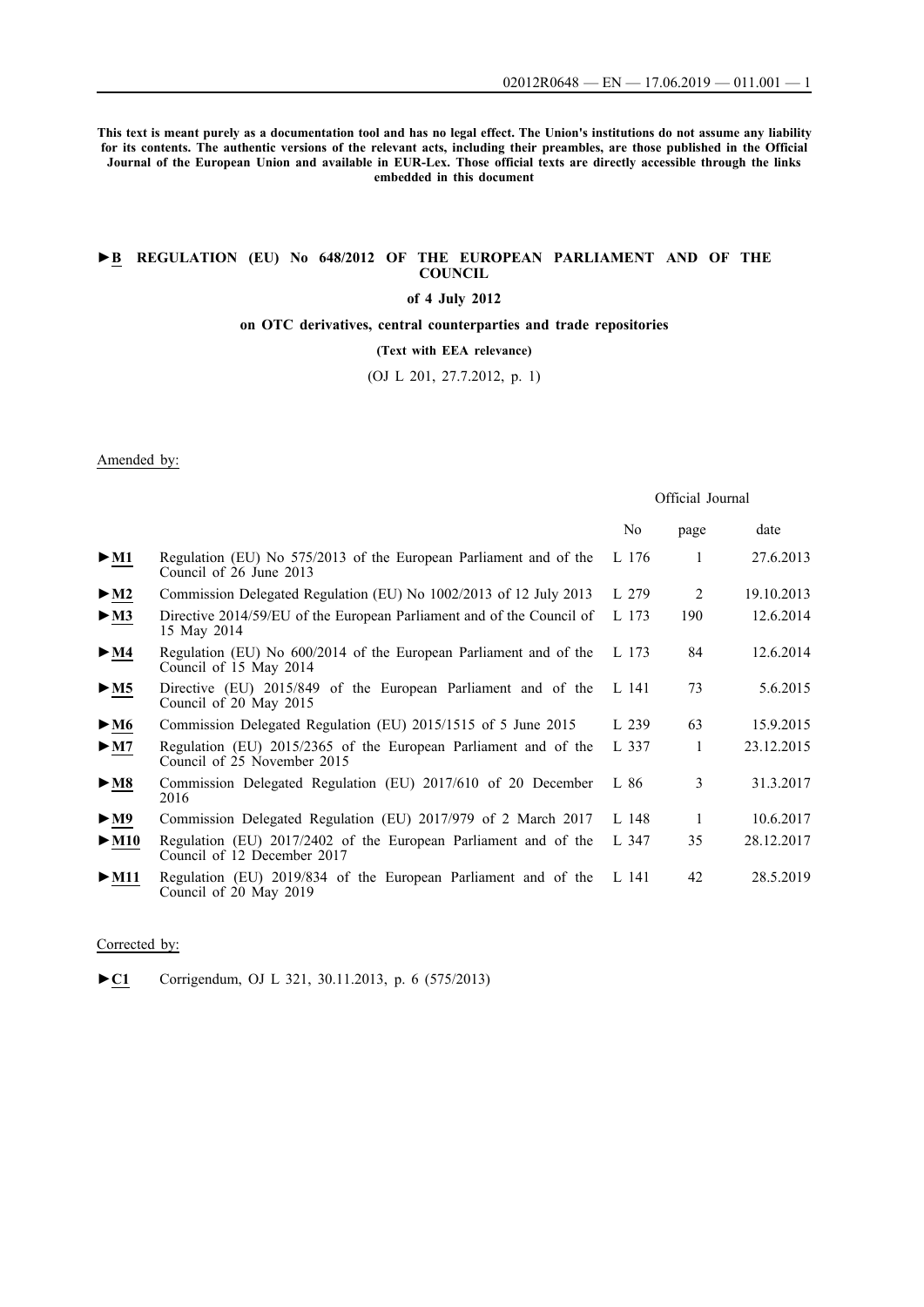### **REGULATION (EU) No 648/2012 OF THE EUROPEAN PARLIAMENT AND OF THE COUNCIL**

### **of 4 July 2012**

#### **on OTC derivatives, central counterparties and trade repositories**

**(Text with EEA relevance)**

### TITLE I

### **SUBJECT MATTER, SCOPE AND DEFINITIONS**

### *Article 1*

### **Subject matter and scope**

1. This Regulation lays down clearing and bilateral risk-management requirements for over-the-counter ('OTC') derivative contracts, reporting requirements for derivative contracts and uniform requirements for the performance of activities of central counterparties ('CCPs') and trade repositories.

2. This Regulation shall apply to CCPs and their clearing members, to financial counterparties and to trade repositories. It shall apply to non-financial counterparties and trading venues where so provided.

3. Title V of this Regulation shall apply only to transferable securities and money-market instruments, as defined in point (18)(a) and (b) and point (19) of Article 4(1) of Directive 2004/39/EC.

- 4. This Regulation shall not apply to:
- (a) the members of the ESCB and other Member States' bodies performing similar functions and other Union public bodies charged with or intervening in the management of the public debt;
- (b) the Bank for International Settlements;

#### **▼M2**

- (c) the central banks and public bodies charged with or intervening in the management of the public debt in the following countries:
	- (i) Japan;
	- (ii) United States of America;

#### **▼M9**

- (iii) Australia;
- (iv) Canada;
- (v) Hong Kong;
- (vi) Mexico;
- (vii) Singapore;
- (viii) Switzerland.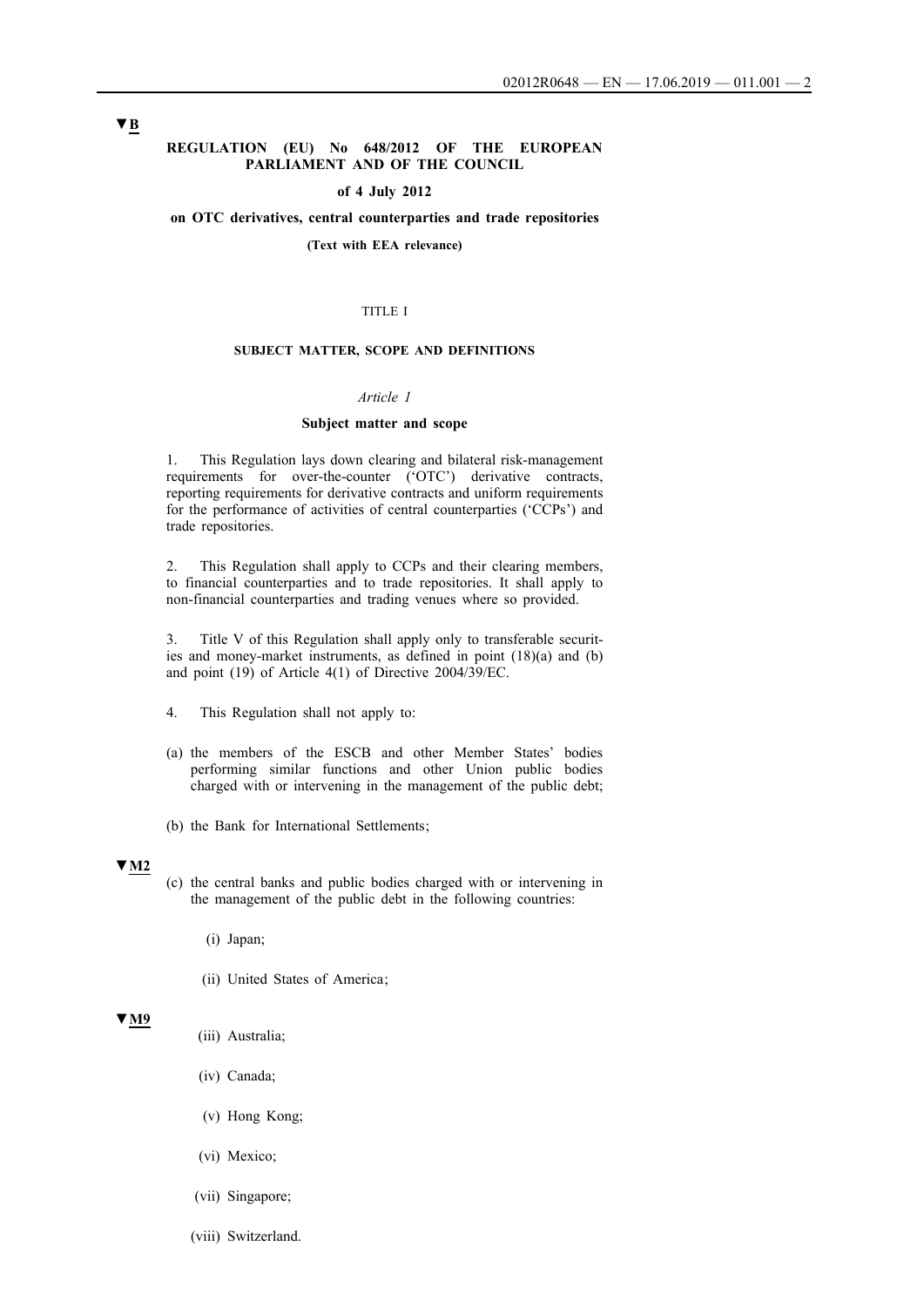With the exception of the reporting obligation under Article 9, this Regulation shall not apply to the following entities:

- (a) multilateral development banks, as listed under Section 4.2 of Part 1 of Annex VI to Directive 2006/48/EC;
- (b) public sector entities within the meaning of point (18) of Article 4 of Directive 2006/48/EC where they are owned by central governments and have explicit guarantee arrangements provided by central governments;
- (c) the European Financial Stability Facility and the European Stability Mechanism.

6. The Commission shall be empowered to adopt delegated acts in accordance with Article 82 to amend the list set out in paragraph 4 of this Article.

To that end, by 17 November 2012 the Commission shall present to the European Parliament and the Council a report assessing the international treatment of public bodies charged with or intervening in the management of the public debt and central banks.

The report shall include a comparative analysis of the treatment of those bodies and of central banks within the legal framework of a significant number of third countries, including at least the three most important jurisdictions as regards volumes of contracts traded, and the risk-management standards applicable to the derivative transactions entered into by those bodies and by central banks in those jurisdictions. If the report concludes, in particular in regard to the comparative analysis, that the exemption of the monetary responsibilities of those third-country central banks from the clearing and reporting obligation is necessary, the Commission shall add them to the list set out in paragraph 4.

#### *Article 2*

#### **Definitions**

For the purposes of this Regulation, the following definitions shall apply:

- (1) 'CCP' means a legal person that interposes itself between the counterparties to the contracts traded on one or more financial markets, becoming the buyer to every seller and the seller to every buyer;
- (2) 'trade repository' means a legal person that centrally collects and maintains the records of derivatives;
- (3) 'clearing' means the process of establishing positions, including the calculation of net obligations, and ensuring that financial instruments, cash, or both, are available to secure the exposures arising from those positions;
- (4) 'trading venue' means a system operated by an investment firm or a market operator within the meaning of Article  $4(1)(1)$  and 4(1)(13) of Directive 2004/39/EC other than a systematic internaliser within the meaning of Article  $4(1)(7)$  thereof, which brings together buying or selling interests in financial instruments in the system, in a way that results in a contract in accordance with Title II or III of that Directive;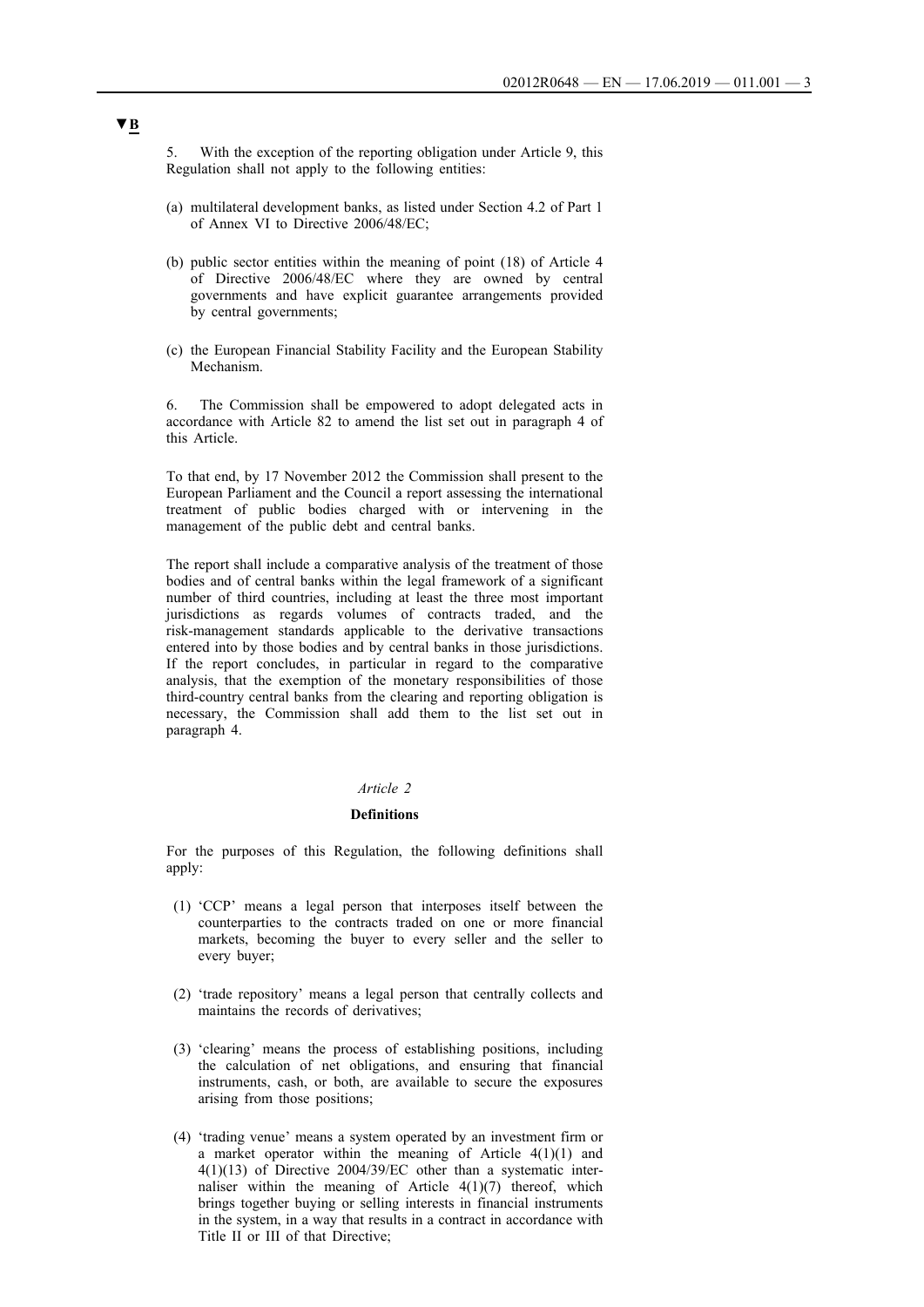- (5) 'derivative' or 'derivative contract' means a financial instrument as set out in points (4) to (10) of Section C of Annex I to Directive 2004/39/EC as implemented by Article 38 and 39 of Regulation (EC) No 1287/2006;
- (6) 'class of derivatives' means a subset of derivatives sharing common and essential characteristics including at least the relationship with the underlying asset, the type of underlying asset, and currency of notional amount. Derivatives belonging to the same class may have different maturities;

## **▼M7**

(7) 'OTC derivative' or 'OTC derivative contract' means a derivative contract the execution of which does not take place on a regulated market within the meaning of Article  $4(1)(14)$  of Directive 2004/39/EC or on a third-country market considered to be equivalent to a regulated market in accordance with Article 2a of this Regulation;

#### **▼M11**

- (8) 'financial counterparty' means:
	- (a) an investment firm authorised in accordance with Directive 2014/65/EU of the European Parliament and of the Council  $(1)$ ;
	- (b) a credit institution authorised in accordance with Directive 2013/36/EU of the European Parliament and of the Council  $(2)$ ;
	- (c) an insurance undertaking or reinsurance undertaking authorised in accordance with Directive 2009/138/EC of the European Parliament and of the Council  $(3)$ ;
	- (d) a UCITS and, where relevant, its management company, authorised in accordance with Directive 2009/65/EC, unless that UCITS is set up exclusively for the purpose of serving one or more employee share purchase plans;
	- (e) an institution for occupational retirement provision (IORP), as defined in point (1) of Article 6 of Directive (EU) 2016/2341 of the European Parliament and of the Council (4);
- (1) Directive 2014/65/EU of the European Parliament and of the Council of 15 May 2014 on markets in financial instruments and amending Directive 2002/92/EC and Directive 2011/61/EU (OJ L 173, 12.6.2014, p. 349).
- (2) Directive 2013/36/EU of the European Parliament and of the Council of 26 June 2013 on access to the activity of credit institutions and the prudential supervision of credit institutions and investment firms, amending Directive 2002/87/EC and repealing Directives 2006/48/EC and 2006/49/EC (OJ L 176, 27.6.2013, p. 338).
- (3) Directive 2009/138/EC of the European Parliament and of the Council of 25 November 2009 on the taking-up and pursuit of the business of Insurance and Reinsurance (Solvency II) (OJ L  $335$ , 17.12.2009, p. 1).
- (4) Directive (EU) 2016/2341 of the European Parliament and of the Council of 14 December 2016 on the activities and supervision of institutions for occupational retirement provision (IORPs) (OJ L 354, 23.12.2016, p. 37).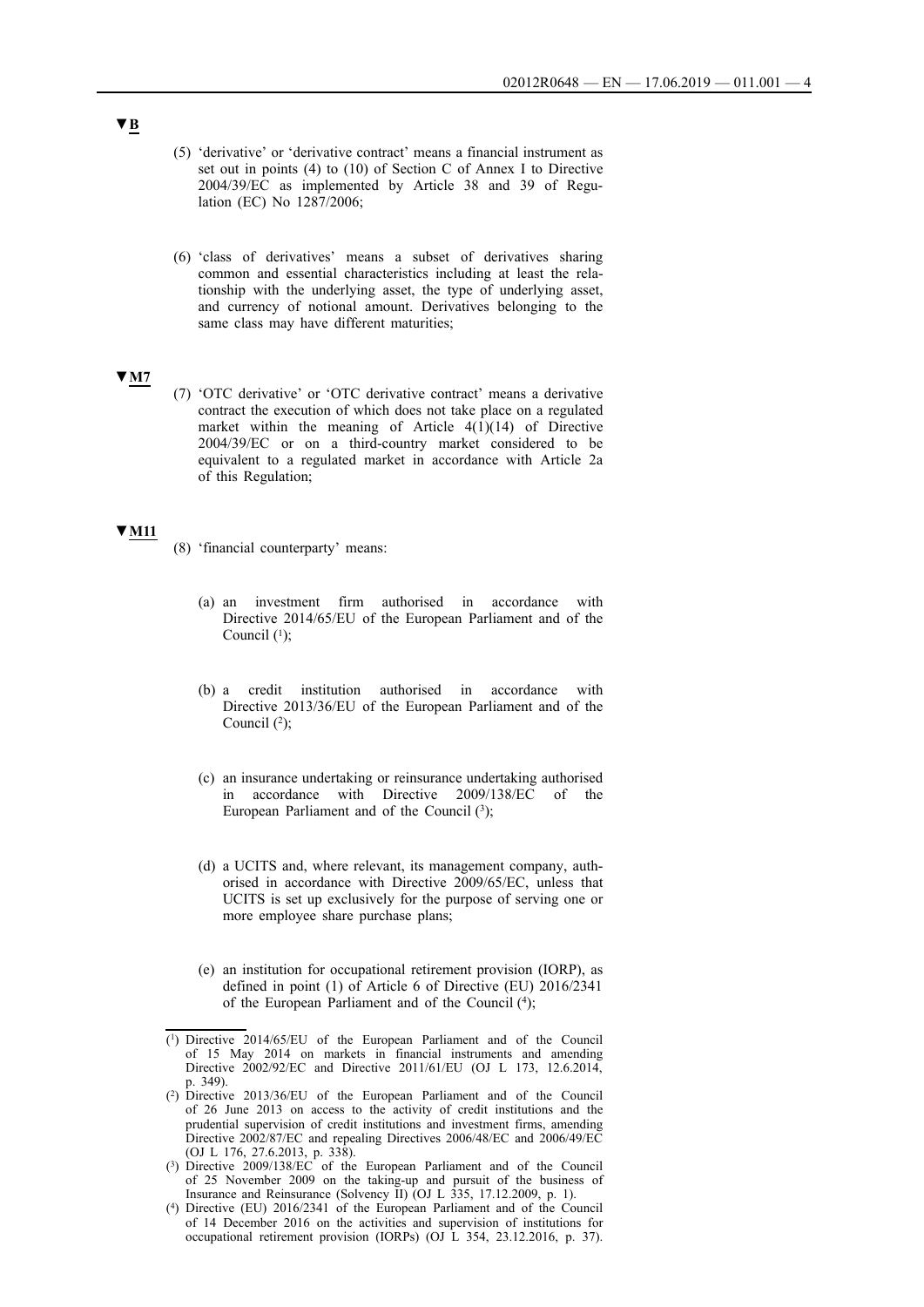- (f) an alternative investment fund (AIF), as defined in point (a) of Article 4(1) of Directive 2011/61/EU, which is either established in the Union or managed by an alternative investment fund manager (AIFM) authorised or registered in accordance with that Directive, unless that AIF is set up exclusively for the purpose of serving one or more employee share purchase plans, or unless that AIF is a securitisation special purpose entity as referred to in point (g) of Article  $2(3)$  of Directive 2011/61/EU, and, where relevant, its AIFM established in the Union;
- (g) a central securities depository authorised in accordance with Regulation (EU) No 909/2014 of the European Parliament and of the Council  $(1)$ ;

## **▼B**

- (9) 'non-financial counterparty' means an undertaking established in the Union other than the entities referred to in points (1) and (8);
- (10) 'pension scheme arrangement' means:
	- (a) institutions for occupational retirement provision within the meaning of Article 6(a) of Directive 2003/41/EC, including any authorised entity responsible for managing such an institution and acting on its behalf as referred to in Article 2(1) of that Directive as well as any legal entity set up for the purpose of investment of such institutions, acting solely and exclusively in their interest;
	- (b) occupational retirement provision businesses of institutions referred to in Article 3 of Directive 2003/41/EC;
	- (c) occupational retirement provision businesses of life insurance undertakings covered by Directive 2002/83/EC, provided that all assets and liabilities corresponding to the business are ring-fenced, managed and organised separately from the other activities of the insurance undertaking, without any possibility of transfer;
	- (d) any other authorised and supervised entities, or arrangements, operating on a national basis, provided that:
		- (i) they are recognised under national law; and
		- (ii) their primary purpose is to provide retirement benefits;

<sup>(1)</sup> Regulation (EU) No 909/2014 of the European Parliament and of the Council of 23 July 2014 on improving securities settlement in the European Union and on central securities depositories and amending Directives 98/26/EC and 2014/65/EU and Regulation (EU) No 236/2012 (OJ L 257, 28.8.2014, p. 1).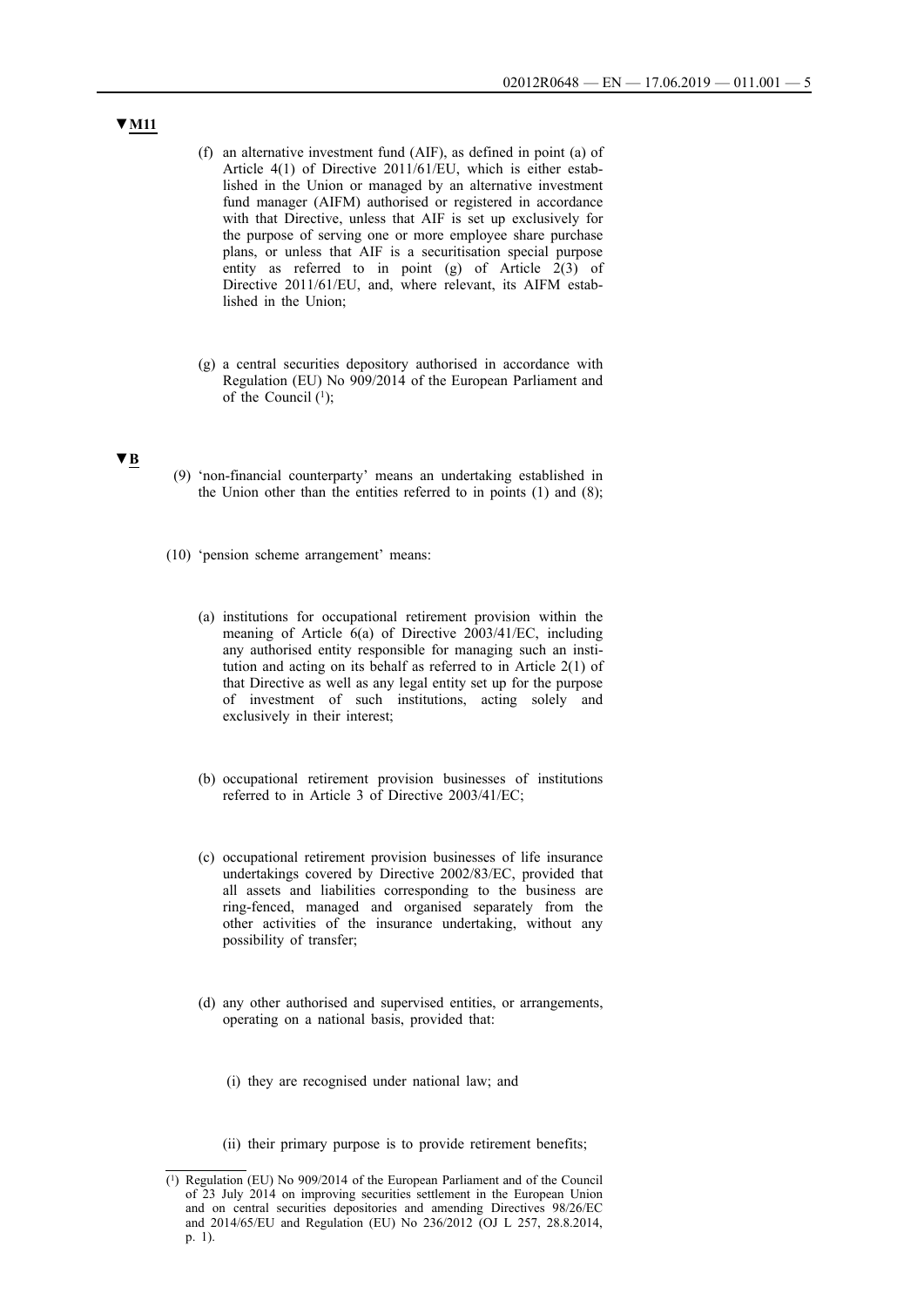- (11) 'counterparty credit risk' means the risk that the counterparty to a transaction defaults before the final settlement of the transaction's cash flows;
- (12) 'interoperability arrangement' means an arrangement between two or more CCPs that involves a cross-system execution of transactions;
- (13) 'competent authority' means the competent authority referred to in the legislation referred to in point (8) of this Article, the competent authority referred to in Article 10(5) or the authority designated by each Member State in accordance with Article 22;
- (14) 'clearing member' means an undertaking which participates in a CCP and which is responsible for discharging the financial obligations arising from that participation;
- (15) 'client' means an undertaking with a contractual relationship with a clearing member of a CCP which enables that undertaking to clear its transactions with that CCP;
- (16) 'group' means the group of undertakings consisting of a parent undertaking and its subsidiaries within the meaning of Articles 1 and 2 of Directive 83/349/EEC or the group of undertakings referred to in Article 3(1) and Article 80(7) and (8) of Directive 2006/48/EC;
- (17) 'financial institution' means an undertaking other than a credit institution, the principal activity of which is to acquire holdings or to carry on one or more of the activities listed in points (2) to (12) of Annex I to Directive 2006/48/EC;
- (18) 'financial holding company' means a financial institution, the subsidiary undertakings of which are either exclusively or mainly credit institutions or financial institutions, at least one of such subsidiary undertakings being a credit institution, and which is not a mixed financial holding company within the meaning of Article 2(15) of Directive 2002/87/EC of the European Parliament and of the Council of 16 December 2002 on the supplementary supervision of credit institutions, insurance undertakings and investment firms in a financial conglomerate  $(1)$ ;
- (19) 'ancillary services undertaking' means an undertaking the principal activity of which consists in owning or managing property, managing data-processing services, or a similar activity which is ancillary to the principal activity of one or more credit institution;

 $\overline{(^1)$  OJ L 35, 11.2.2003, p. 1.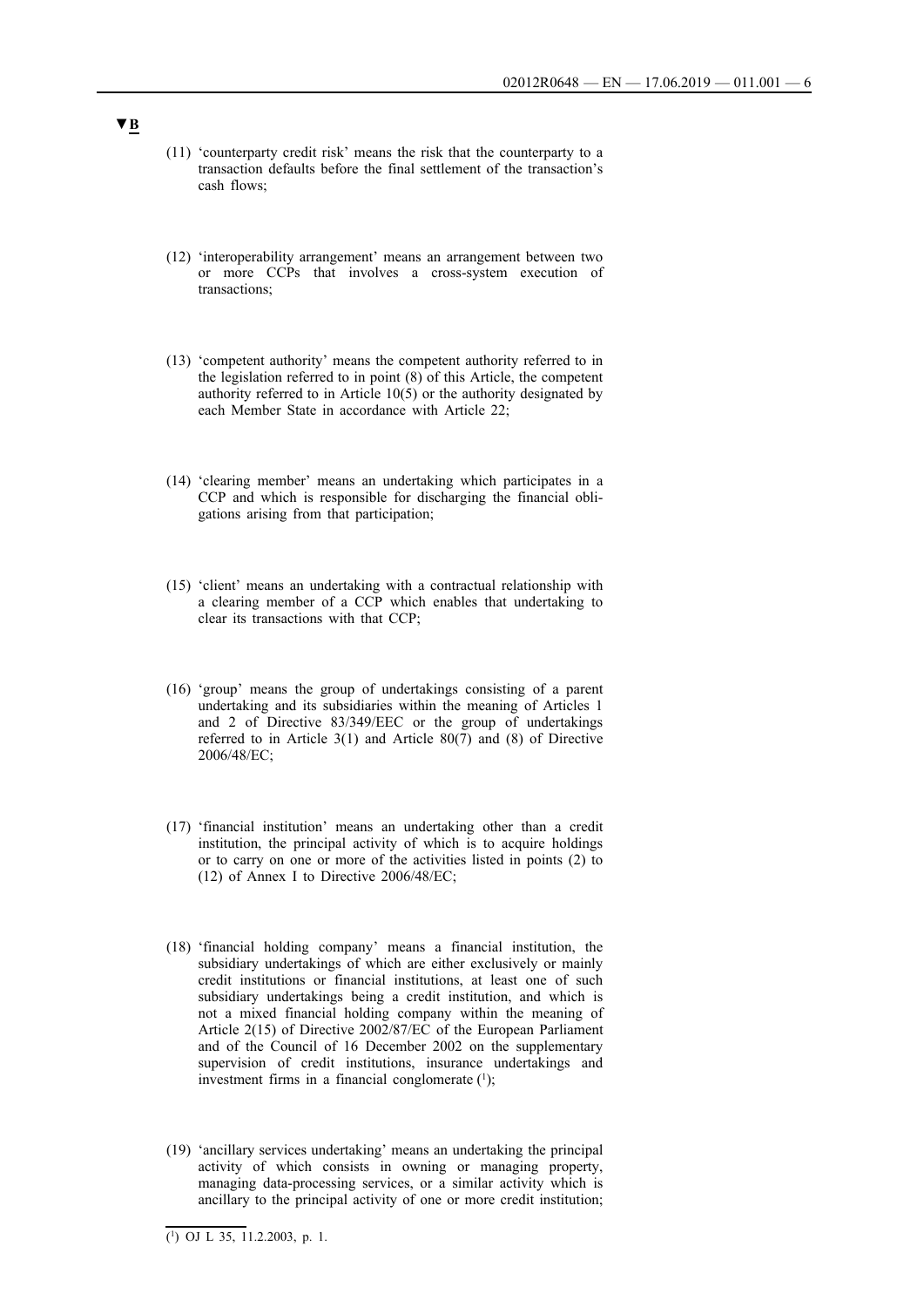- (20) 'qualifying holding' means any direct or indirect holding in a CCP or trade repository which represents at least 10 % of the capital or of the voting rights, as set out in Articles 9 and 10 of Directive 2004/109/EC of the European Parliament and of the Council of 15 December 2004 on the harmonisation of transparency requirements in relation to information about issuers whose securities are admitted to trading on a regulated market  $(1)$ , taking into account the conditions regarding aggregation thereof laid down in Article 12(4) and (5) of that Directive, or which makes it possible to exercise a significant influence over the management of the CCP or trade repository in which that holding subsists;
- (21) 'parent undertaking' means a parent undertaking as described in Articles 1 and 2 of Directive 83/349/EEC;
- (22) 'subsidiary' means a subsidiary undertaking as described in Articles 1 and 2 of Directive 83/349/EEC, including a subsidiary of a subsidiary undertaking of an ultimate parent undertaking;
- (23) 'control' means the relationship between a parent undertaking and a subsidiary, as described in Article 1 of Directive 83/349/EEC;
- (24) 'close links' means a situation in which two or more natural or legal persons are linked by:
	- (a) participation, by way of direct ownership or control, of 20 % or more of the voting rights or capital of an undertaking; or
	- (b) control or a similar relationship between any natural or legal person and an undertaking or a subsidiary of a subsidiary also being considered a subsidiary of the parent undertaking which is at the head of those undertakings.

A situation in which two or more natural or legal persons are permanently linked to one and the same person by a control relationship shall also be regarded as constituting a close link between such persons.

- (25) 'capital' means subscribed capital within the meaning of Article 22 of Council Directive 86/635/EEC of 8 December 1986 on the annual accounts and consolidated accounts of banks and other financial institutions  $(2)$  in so far it has been paid up, plus the related share premium accounts, it fully absorbs losses in going concern situations, and, in the event of bankruptcy or liquidation, it ranks after all other claims;
- (26) 'reserves' means reserves as set out in Article 9 of Fourth Council Directive 78/660/EEC of 25 July 1978 based on Article  $54(3)(g)$ of the Treaty on the annual accounts of certain types of companies  $(3)$  and profits and losses brought forward as a result of the application of the final profit or loss;

<sup>(1)</sup> OJ L 390, 31.12.2004, p. 38.

<sup>(2)</sup> OJ L 372, 31.12.1986, p. 1.

<sup>(3)</sup> OJ L 222, 14.8.1978, p. 11.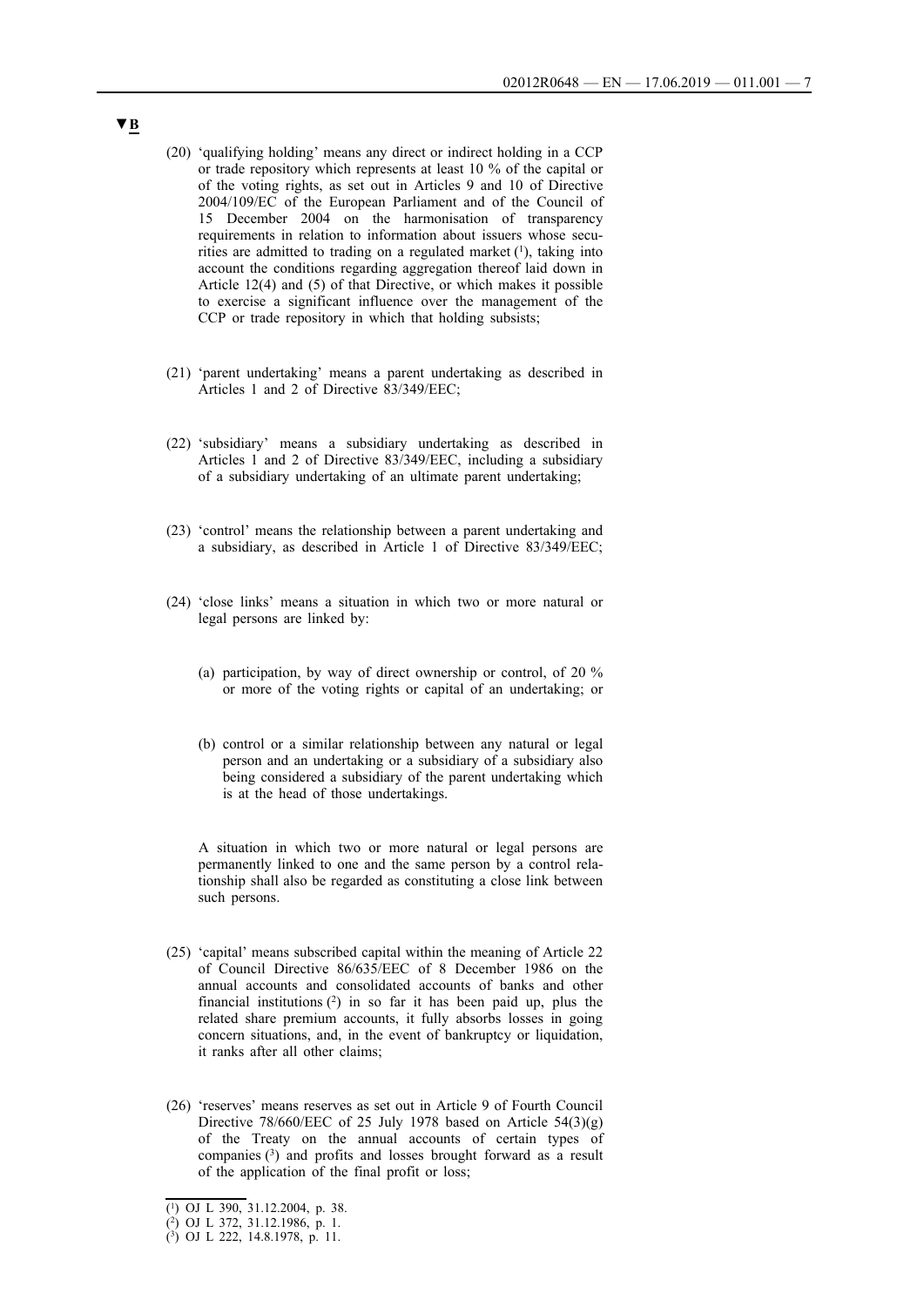- (27) 'board' means administrative or supervisory board, or both, in accordance with national company law;
- (28) 'independent member' of the board means a member of the board who has no business, family or other relationship that raises a conflict of interests regarding the CCP concerned or its controlling shareholders, its management or its clearing members, and who has had no such relationship during the five years preceding his membership of the board;
- (29) 'senior management' means the person or persons who effectively direct the business of the CCP or the trade repository, and the executive member or members of the board;

### **▼M10**

- (30) 'covered bond' means a bond meeting the requirements of Article 129 of Regulation (EU) No 575/2013;
- (31) 'covered bond entity' means the covered bond issuer or cover pool of a covered bond.

## **▼M7**

#### *Article 2a*

### **Equivalence decisions for the purposes of the definition of OTC derivatives**

1. For the purposes of Article 2(7) of this Regulation, a third-country market shall be considered to be equivalent to a regulated market within the meaning of Article  $4(1)(14)$  of Directive 2004/39/EC where it complies with legally binding requirements which are equivalent to the requirements laid down in Title III of that Directive and it is subject to effective supervision and enforcement in that third country on an ongoing basis, as determined by the Commission in accordance with the procedure referred to in paragraph 2 of this Article.

2. The Commission may adopt implementing acts determining that a third-country market complies with legally binding requirements which are equivalent to the requirements laid down in Title III of Directive 2004/39/EC and it is subject to effective supervision and enforcement in that third country on an ongoing basis for the purposes of paragraph 1.

Those implementing acts shall be adopted in accordance with the examination procedure referred to in Article 86(2) of this Regulation.

3. The Commission and ESMA shall publish on their websites a list of those markets that are to be considered to be equivalent in accordance with the implementing act referred to in paragraph 2. That list shall be updated periodically.

## **▼B**

#### *Article 3*

### **Intragroup transactions**

1. In relation to a non-financial counterparty, an intragroup transaction is an OTC derivative contract entered into with another counterparty which is part of the same group provided that both counterparties are included in the same consolidation on a full basis and they are subject to an appropriate centralised risk evaluation, measurement and control procedures and that counterparty is established in the Union or, if it is established in a third country, the Commission has adopted an implementing act under Article 13(2) in respect of that third country.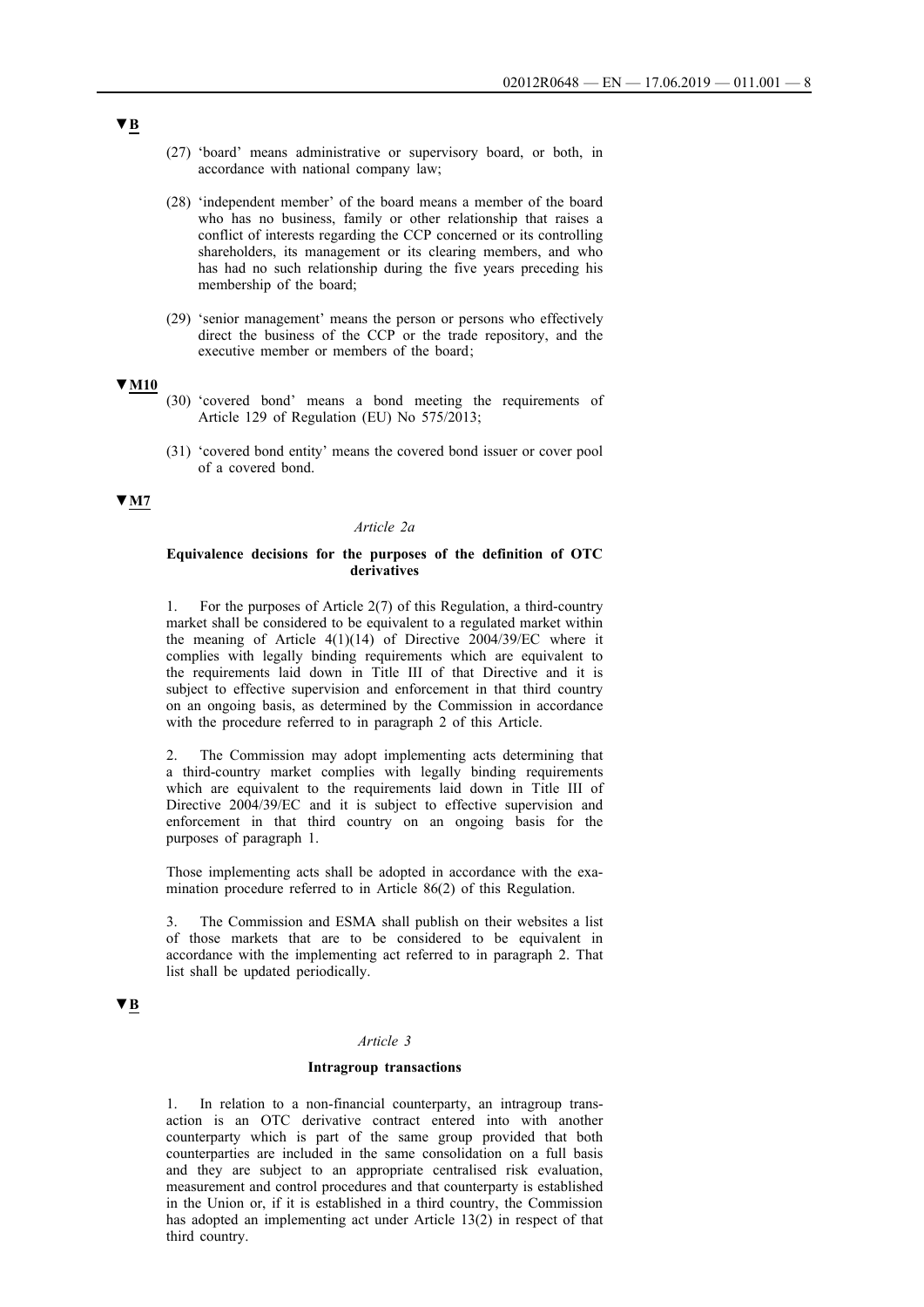2. In relation to a financial counterparty, an intragroup transaction is any of the following:

- (a) an OTC derivative contract entered into with another counterparty which is part of the same group, provided that the following conditions are met:
	- (i) the financial counterparty is established in the Union or, if it is established in a third country, the Commission has adopted an implementing act under Article 13(2) in respect of that third country;
	- (ii) the other counterparty is a financial counterparty, a financial holding company, a financial institution or an ancillary services undertaking subject to appropriate prudential requirements;
	- (iii) both counterparties are included in the same consolidation on a full basis; and
	- (iv) both counterparties are subject to appropriate centralised risk evaluation, measurement and control procedures;
- (b) an OTC derivative contract entered into with another counterparty where both counterparties are part of the same institutional protection scheme, referred to in Article 80(8) of Directive 2006/48/EC, provided that the condition set out in point (a)(ii) of this paragraph is met;
- (c) an OTC derivative contract entered into between credit institutions affiliated to the same central body or between such credit institution and the central body, as referred to in Article 3(1) of Directive 2006/48/EC; or
- (d) an OTC derivative contract entered into with a non-financial counterparty which is part of the same group provided that both counterparties are included in the same consolidation on a full basis and they are subject to an appropriate centralised risk evaluation, measurement and control procedures and that counterparty is established in the Union or in a third-country jurisdiction for which the Commission has adopted an implementing act as referred to in Article 13(2) in respect of that third country.
- 3. For the purposes of this Article, counterparties shall be considered to be included in the same consolidation when they are both either:
- (a) included in a consolidation in accordance with Directive 83/349/EEC or International Financial Reporting Standards (IFRS) adopted pursuant to Regulation (EC) No 1606/2002 or, in relation to a group the parent undertaking of which has its head office in a third country, in accordance with generally accepted accounting principles of a third country determined to be equivalent to IFRS in accordance with Regulation (EC) No 1569/2007 (or accounting standards of a third country the use of which is permitted in accordance with Article 4 of that Regulation); or
- (b) covered by the same consolidated supervision in accordance with Directive 2006/48/EC or Directive 2006/49/EC or, in relation to a group the parent undertaking of which has its head office in a third country, the same consolidated supervision by a third-country competent authority verified as equivalent to that governed by the principles laid down in Article 143 of Directive 2006/48/EC or in Article 2 of Directive 2006/49/EC.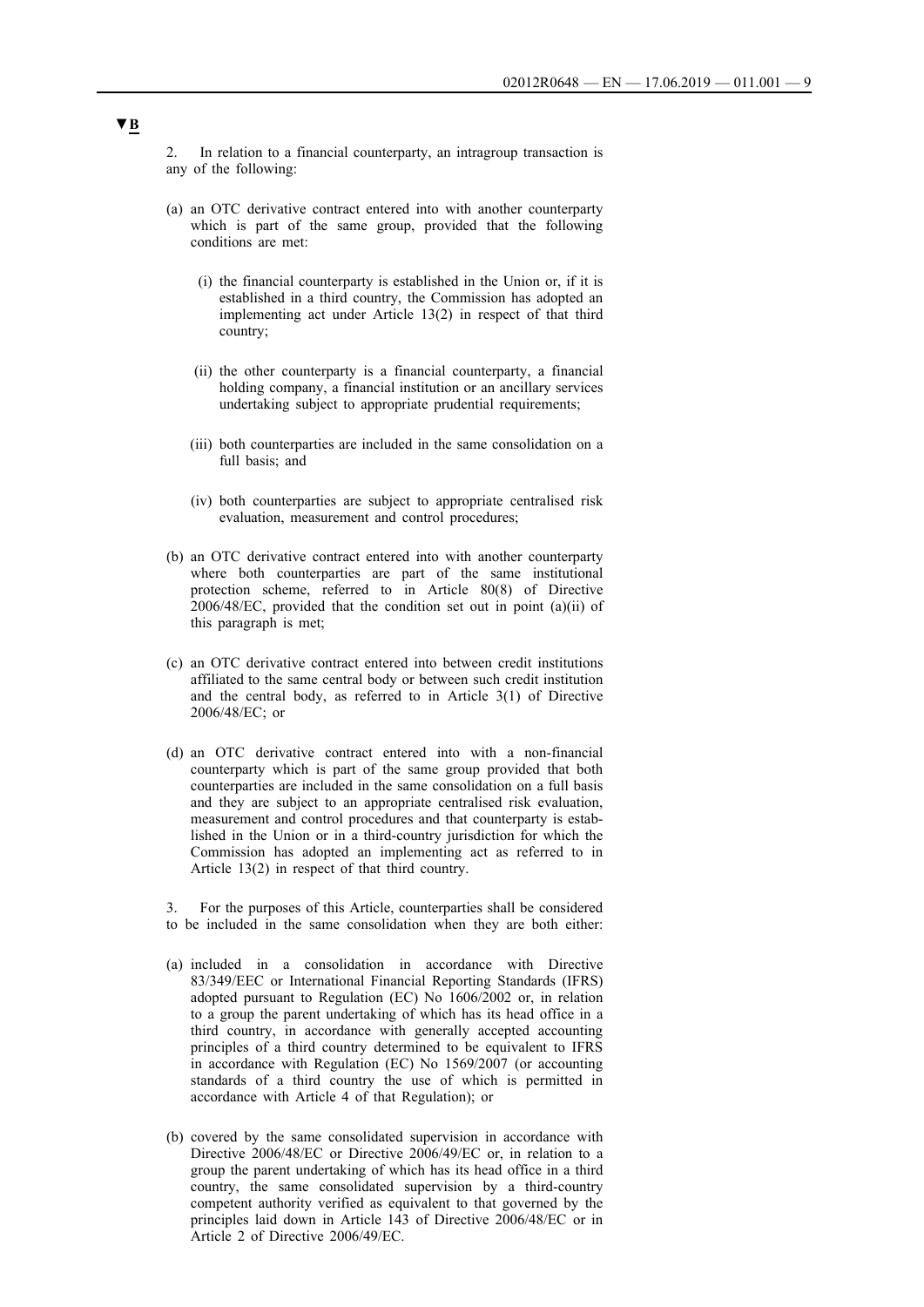#### TITLE II

### **CLEARING, REPORTING AND RISK MITIGATION OF OTC DERIVATIVES**

### *Article 4*

### **Clearing obligation**

1. Counterparties shall clear all OTC derivative contracts pertaining to a class of OTC derivatives that has been declared subject to the clearing obligation in accordance with Article 5(2), if those contracts fulfil both of the following conditions:

(a) they have been concluded in one of the following ways:

### **▼M11**

- (i) between two financial counterparties that meet the conditions set out in the second subparagraph of Article 4a(1);
- (ii) between a financial counterparty that meets the conditions set out in the second subparagraph of Article 4a(1) and a nonfinancial counterparty that meets the conditions set out in the second subparagraph of Article 10(1);
- (iii) between two non-financial counterparties that meet the conditions set out in the second subparagraph of Article 10(1);
- (iv) between, on the one side, a financial counterparty that meets the conditions set out in the second subparagraph of Article 4a(1) or a non-financial counterparty that meets the conditions set out in the second subparagraph of Article 10(1), and, on the other side, an entity established in a third country that would be subject to the clearing obligation if it were established in the Union;

### **▼B**

(v) between two entities established in one or more third countries that would be subject to the clearing obligation if they were established in the Union, provided that the contract has a direct, substantial and foreseeable effect within the Union or where such an obligation is necessary or appropriate to prevent the evasion of any provisions of this Regulation; and

#### **▼M11**

(b) they are entered into or novated on or after the date on which the clearing obligation takes effect, provided that, on the date they are entered into or novated, both counterparties meet the conditions set out in point (a).

## **▼B**

Without prejudice to risk-mitigation techniques under Article 11, OTC derivative contracts that are intragroup transactions as described in Article 3 shall not be subject to the clearing obligation.

The exemption set out in the first subparagraph shall apply only:

(a) where two counterparties established in the Union belonging to the same group have first notified their respective competent authorities in writing that they intend to make use of the exemption for the OTC derivative contracts concluded between each other. The notification shall be made not less than 30 calendar days before the use of the exemption. Within 30 calendar days after receipt of that notification, the competent authorities may object to the use of this exemption if the transactions between the counterparties do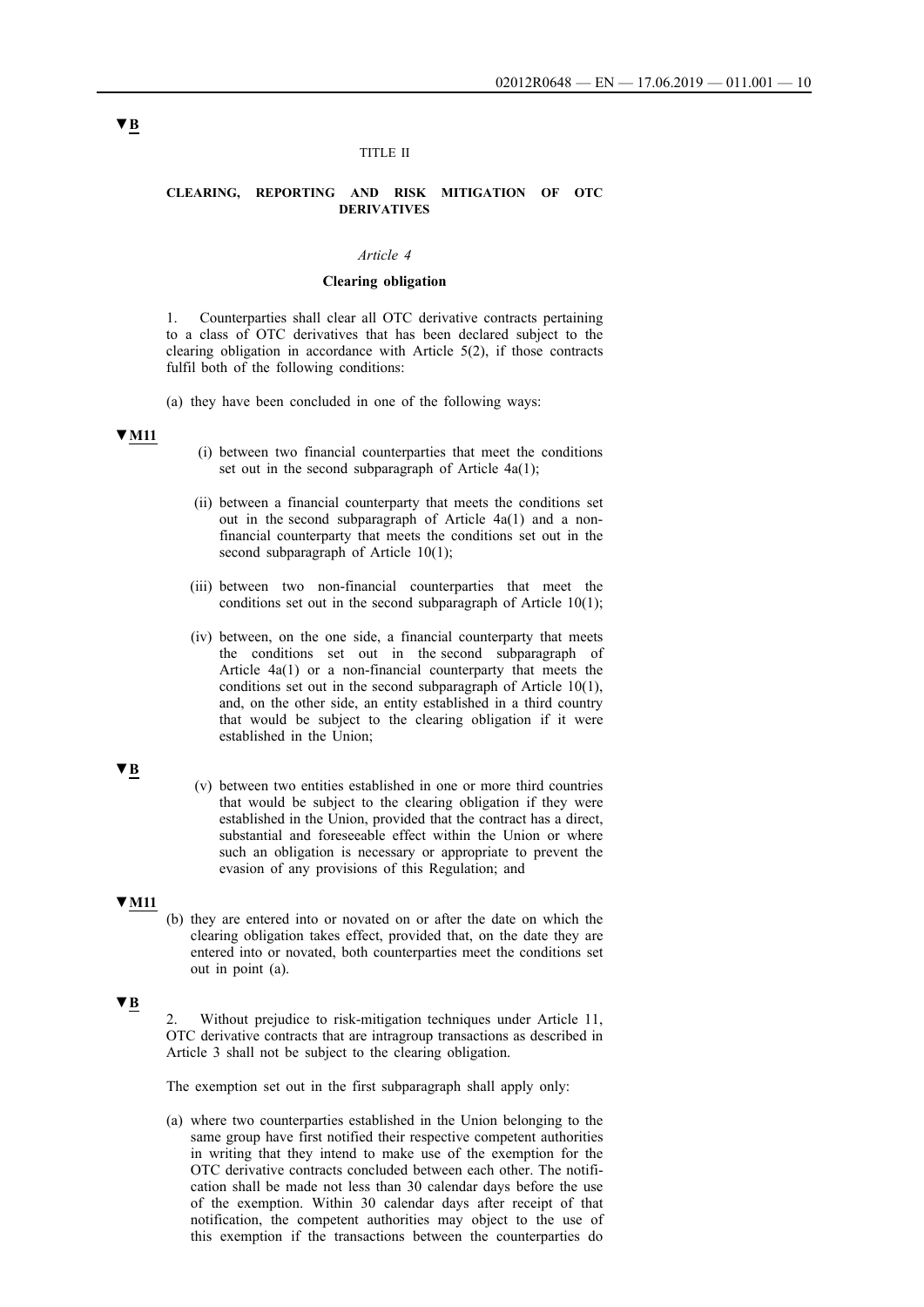not meet the conditions laid down in Article 3, without prejudice to the right of the competent authorities to object after that period of 30 calendar days has expired where those conditions are no longer met. If there is disagreement between the competent authorities, ESMA may assist those authorities in reaching an agreement in accordance with its powers under Article 19 of Regulation (EU) No 1095/2010;

(b) to OTC derivative contracts between two counterparties belonging to the same group which are established in a Member State and in a third country, where the counterparty established in the Union has been authorised to apply the exemption by its competent authority within 30 calendar days after it has been notified by the counterparty established in the Union, provided that the conditions laid down in Article 3 are met. The competent authority shall notify ESMA of that decision.

3. The OTC derivative contracts that are subject to the clearing obligation pursuant to paragraph 1 shall be cleared in a CCP authorised under Article 14 or recognised under Article 25 to clear that class of OTC derivatives and listed in the register in accordance with Article  $6(2)(b)$ .

For that purpose a counterparty shall become a clearing member, a client, or shall establish indirect clearing arrangements with a clearing member, provided that those arrangements do not increase counterparty risk and ensure that the assets and positions of the counterparty benefit from protection with equivalent effect to that referred to in Articles 39 and 48.

In order to ensure consistent application of this Article, ESMA shall develop draft regulatory technical standards specifying the contracts that are considered to have a direct, substantial and foreseeable effect within the Union or the cases where it is necessary or appropriate to prevent the evasion of any provision of this Regulation as referred to in paragraph  $1(a)(v)$ , and the types of indirect contractual arrangements that meet the conditions referred to in the second subparagraph of paragraph 3.

ESMA shall submit those draft regulatory technical standards to the Commission by 30 September 2012.

Power is delegated to the Commission to adopt the regulatory technical standards referred to in the first subparagraph in accordance with Articles 10 to 14 of Regulation (EU) No 1095/2010.

### **▼M10**

Paragraph 1 of this Article shall not apply with respect to OTC derivative contracts that are concluded by covered bond entities in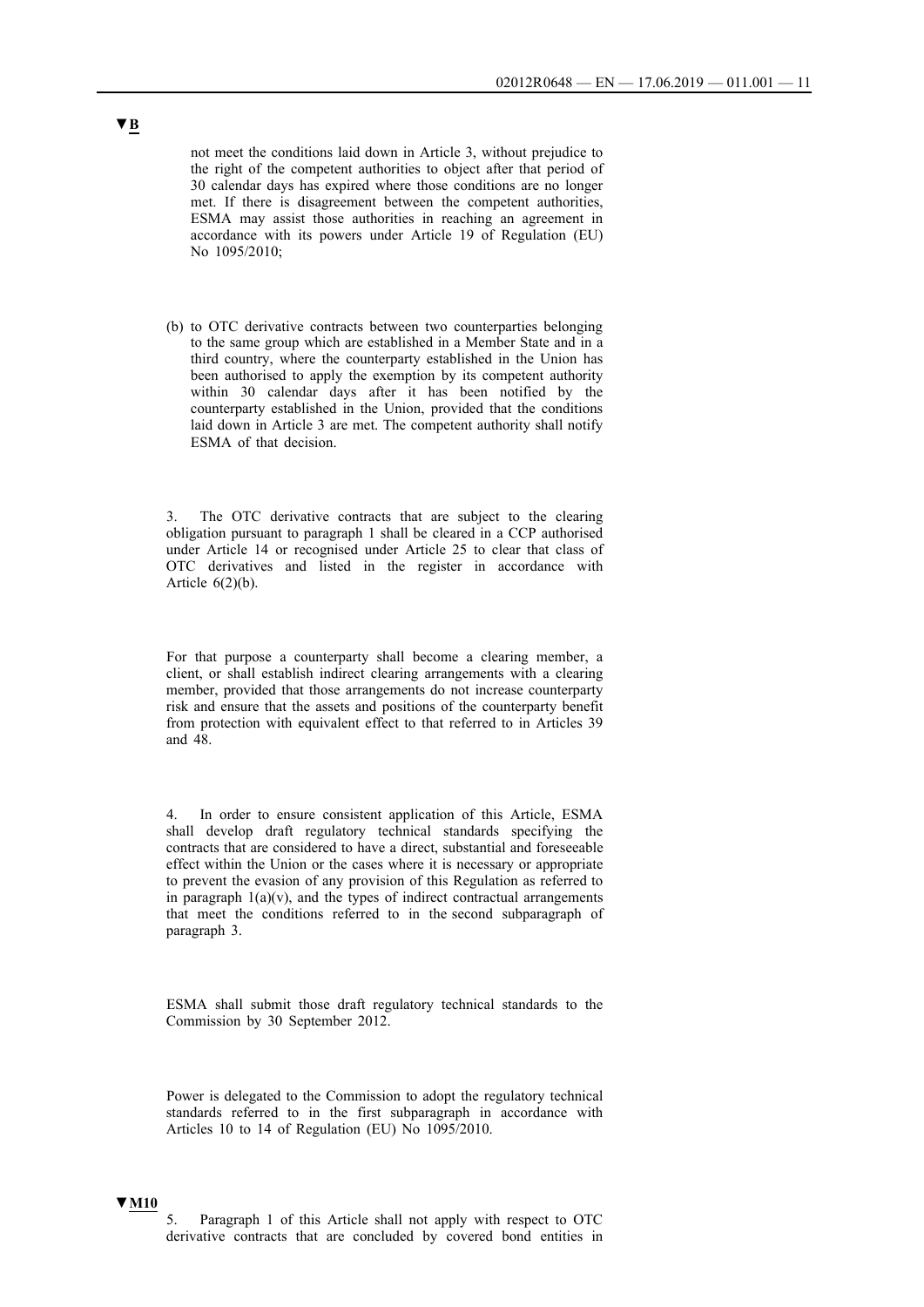connection with a covered bond, or by a securitisation special purpose entity in connection with a securitisation, within the meaning of Regulation (EU) 2017/2402 of the European Parliament and of the Council  $(1)$  provided that:

- (a) in the case of securitisation special purpose entities, the securitisation special purpose entity shall solely issue securitisations that meet the requirements of Article 18, and of Articles 19 to 22 or 23 to 26 of Regulation (EU) 2017/2402 (the Securitisation Regulation);
- (b) the OTC derivative contract is used only to hedge interest rate or currency mismatches under the covered bond or securitisation; and
- (c) the arrangements under the covered bond or securitisation adequately mitigate counterparty credit risk with respect to the OTC derivative contracts concluded by the covered bond entity or securitisation special purpose entity in connection with the covered bond or securitisation.

6. In order to ensure consistent application of this Article, and taking into account the need to prevent regulatory arbitrage, the ESAs shall develop draft regulatory technical standards specifying criteria for establishing which arrangements under covered bonds or securitisations adequately mitigate counterparty credit risk, within the meaning of paragraph 5.

The ESAs shall submit those draft regulatory technical standards to the Commission by 18 July 2018.

Power is delegated to the Commission to supplement this Regulation by adopting the regulatory technical standards referred to in this paragraph in accordance with Articles 10 to 14 of Regulations (EU) No 1093/2010, (EU) No 1094/2010 or (EU) No 1095/2010.

## **▼M11**

#### *Article 4a*

#### **Financial counterparties that are subject to the clearing obligation**

Every 12 months, a financial counterparty taking positions in OTC derivative contracts may calculate its aggregate month-end average position for the previous 12 months in accordance with paragraph 3.

Where a financial counterparty does not calculate its positions, or where the result of that calculation exceeds any of the clearing thresholds specified pursuant to point (b) of Article 10(4), the financial counterparty shall:

- (a) immediately notify ESMA and the relevant competent authority thereof, and, where relevant, indicate the period used for the calculation;
- (b) establish clearing arrangements within four months after the notification referred to in point (a) of this subparagraph; and

<sup>(1)</sup> Regulation (EU) 2017/2402 of the European Parliament and of the Council of 12 December 2017 laying down a general framework for securitisation and creating a specific framework for simple, transparent and standardised securitisation, and amending Directives 2009/65/EC, 2009/138/EC and 2011/61/EU and Regulations (EC) No 1060/2009 and (EU) No 648/2012 (OJ L 347, 28.12.2017, p. 35).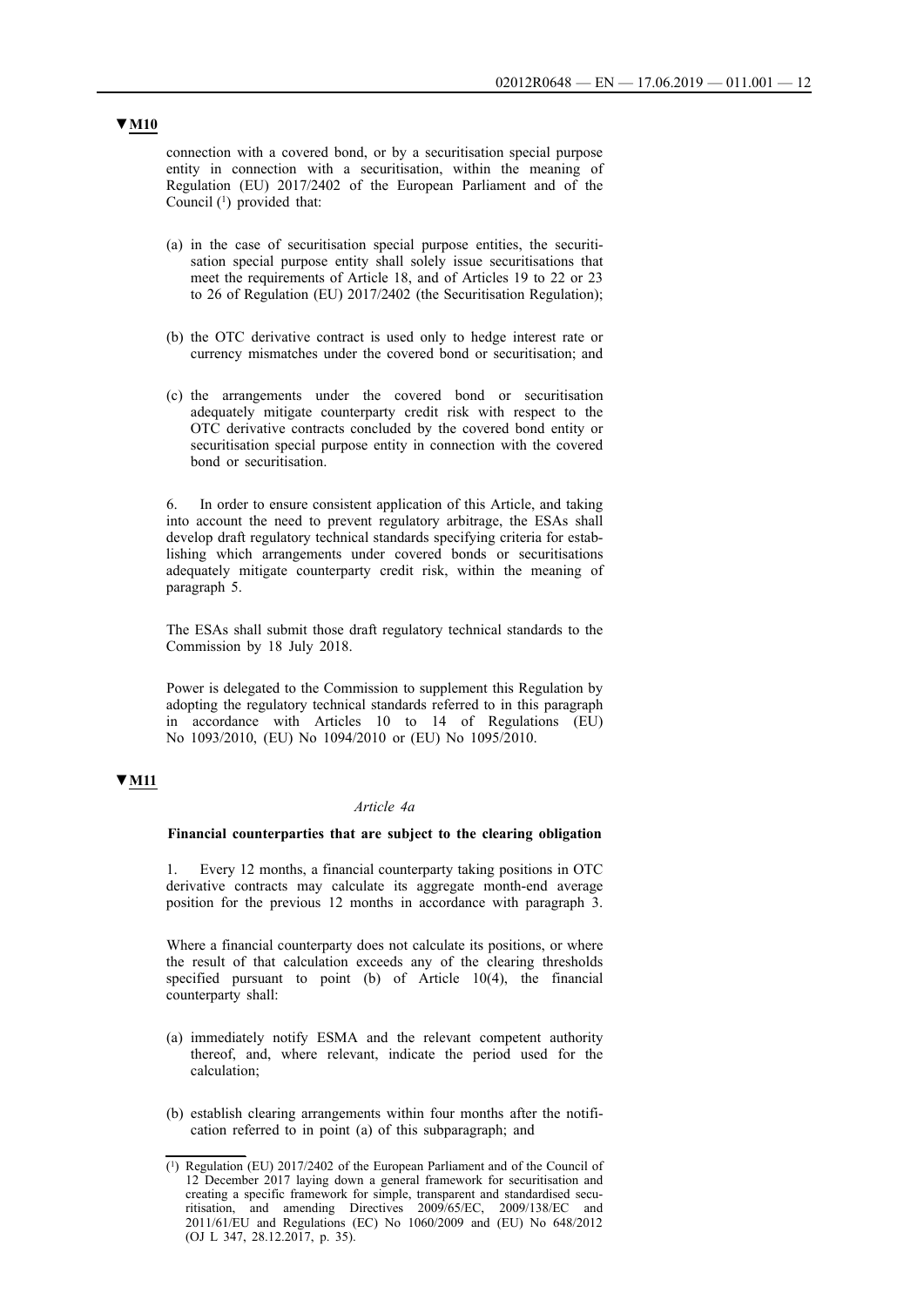(c) become subject to the clearing obligation referred to in Article 4 for all OTC derivative contracts pertaining to any class of OTC derivatives which is subject to the clearing obligation entered into or novated more than four months following the notification referred to in point (a) of this subparagraph.

2. A financial counterparty that is subject to the clearing obligation referred to in Article 4 on 17 June 2019 or that becomes subject to the clearing obligation in accordance with the second subparagraph of paragraph 1, shall remain subject to that obligation and shall continue clearing until that financial counterparty demonstrates to the relevant competent authority that its aggregate month-end average position for the previous 12 months does not exceed the clearing threshold specified pursuant to point (b) of Article 10(4).

The financial counterparty shall be able to demonstrate to the relevant competent authority that the calculation of the aggregate month-end average position for the previous 12 months does not lead to a systematic underestimation of that position.

3. In calculating the positions referred to in paragraph 1, the financial counterparty shall include all OTC derivative contracts entered into by that financial counterparty or entered into by other entities within the group to which that financial counterparty belongs.

Notwithstanding the first subparagraph, for UCITS and AIFs, the positions referred to in paragraph 1 shall be calculated at the level of the fund.

UCITS management companies which manage more than one UCITSs and AIFMs which manage more than one AIF shall be able to demonstrate to the relevant competent authority that the calculation of positions at the fund level does not lead to:

- (a) a systematic underestimation of the positions of any of the funds they manage or the positions of the manager; and
- (b) a circumvention of the clearing obligation.

The relevant competent authorities of the financial counterparty and of the other entities within the group shall establish cooperation procedures to ensure the effective calculation of the positions at the group level.

## **▼B**

#### *Article 5*

### **Clearing obligation procedure**

### **▼M11**

Where a competent authority authorises a CCP to clear a class of OTC derivatives under Article 14 or 15, or where a class of OTC derivatives which a CCP intends to start clearing is covered by an existing authorisation granted in accordance with Article 14 or 15, the competent authority shall immediately notify ESMA of that authorisation or of the class of OTC derivatives which the CCP intends to start clearing.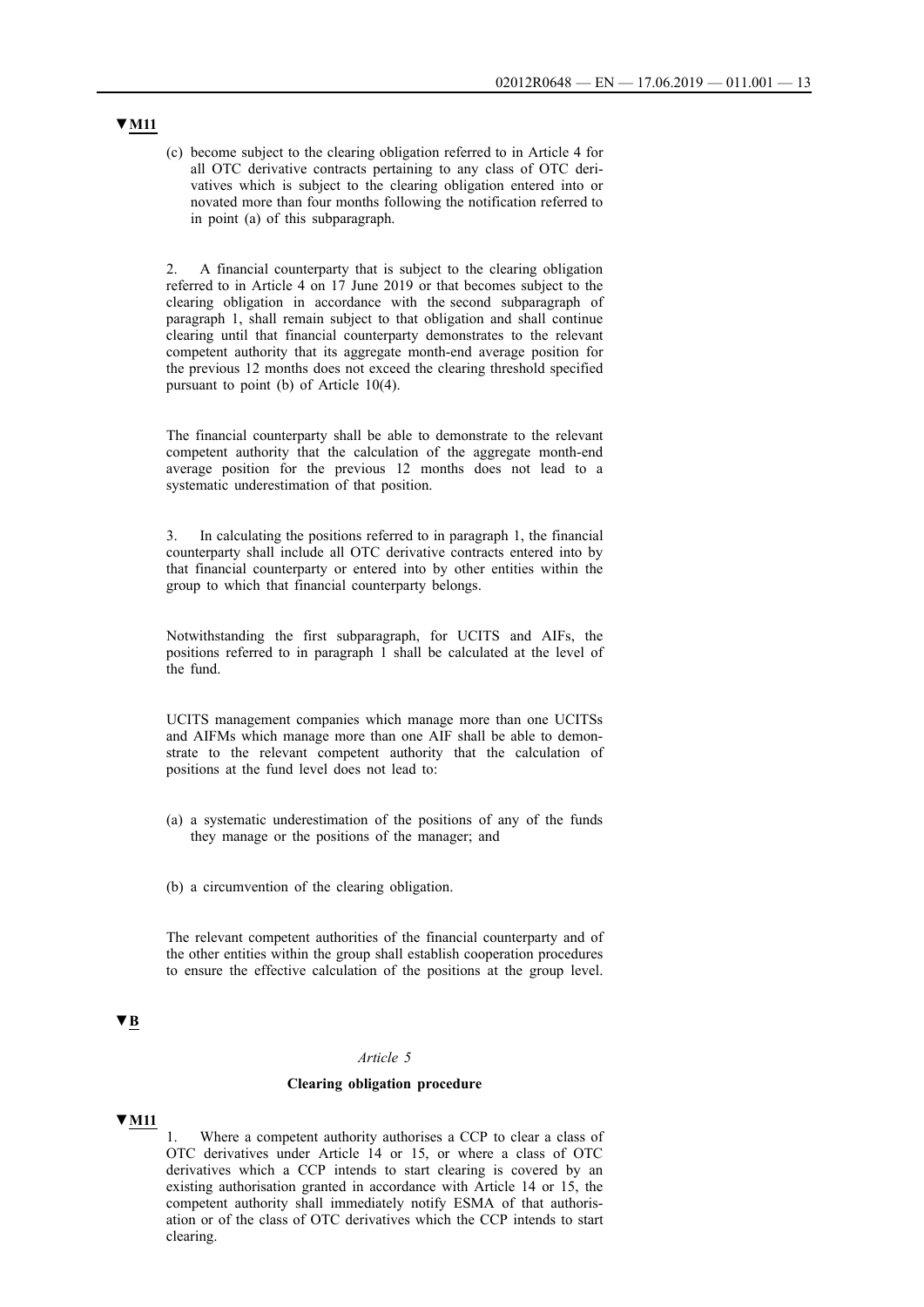2. Within six months of receiving notification in accordance with paragraph 1 or accomplishing a procedure for recognition set out in Article 25, ESMA shall, after conducting a public consultation and after consulting the ESRB and, where appropriate, the competent authorities of third countries, develop and submit to the Commission for endorsement draft regulatory technical standards specifying the following:

- (a) the class of OTC derivatives that should be subject to the clearing obligation referred to in Article 4;
- (b) the date or dates from which the clearing obligation takes effect, including any phase in and the categories of counterparties to which the obligation applies.

# **▼M11** \_\_\_\_\_\_\_\_\_\_

## **▼B**

Power is delegated to the Commission to adopt regulatory technical standards referred to in the first subparagraph in accordance with Articles 10 to 14 of Regulation (EU) No 1095/2010.

### **▼M4**

In the developing of the draft regulatory technical standards under this paragraph ESMA shall not prejudice the transitional provision relating to C6 energy derivative contracts as laid down in Article 95 of Directive 2014/65/EU (1).

## **▼B**

3. ESMA shall, on its own initiative, after conducting a public consultation and after consulting the ESRB and, where appropriate, the competent authorities of third countries, identify, in accordance with the criteria set out in points (a), (b) and (c) of paragraph 4 and notify to the Commission the classes of derivatives that should be subject to the clearing obligation provided in Article 4, but for which no CCP has yet received authorisation.

Following the notification, ESMA shall publish a call for a development of proposals for the clearing of those classes of derivatives.

4. With the overarching aim of reducing systemic risk, the draft regulatory technical standards for the part referred to in paragraph 2(a) shall take into consideration the following criteria:

- (a) the degree of standardisation of the contractual terms and operational processes of the relevant class of OTC derivatives;
- (b) the volume and liquidity of the relevant class of OTC derivatives;
- (c) the availability of fair, reliable and generally accepted pricing information in the relevant class of OTC derivatives.

In preparing those draft regulatory technical standards, ESMA may take into consideration the interconnectedness between counterparties using the relevant classes of OTC derivatives, the anticipated impact on the levels of counterparty credit risk between counterparties as well as the impact on competition across the Union.

<sup>(1)</sup> Directive 2014/65/EU of the European Parliament and of the Council of 15 May 2014 on markets in financial instruments and amending Directive 2002/92/EC and Directive 2011/61/EU (OJ L 173, 12.6.2014, p. 349).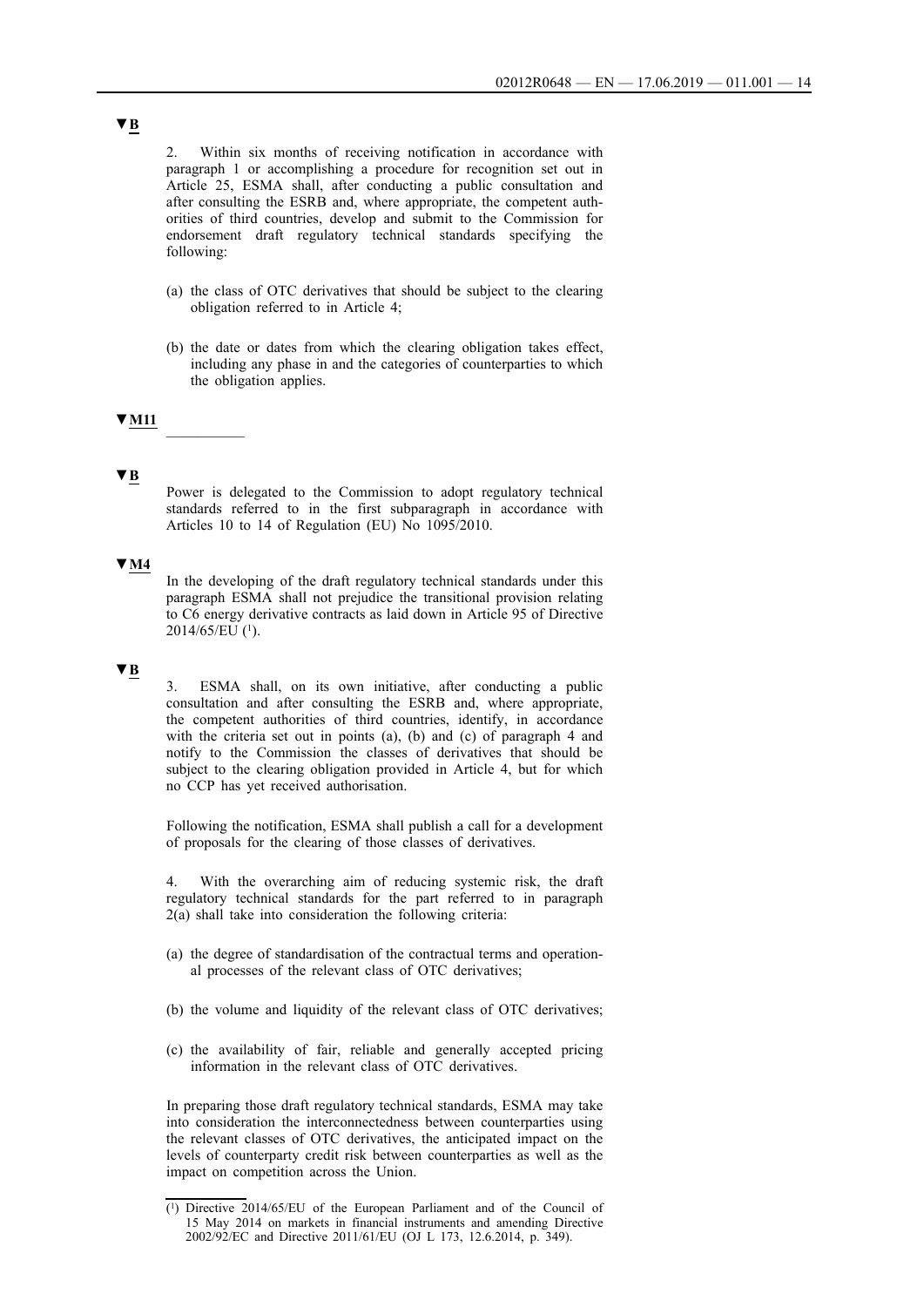In order to ensure consistent application of this Article, ESMA shall develop draft regulatory technical standards further specifying the criteria referred to in points (a), (b) and (c) of the first subparagraph.

ESMA shall submit those draft regulatory technical standards to the Commission by 30 September 2012.

Power is delegated to the Commission to adopt regulatory technical standards referred to in the third subparagraph of this paragraph in accordance with Articles 10 to 14 of Regulation (EU) No 1095/2010.

5. The draft regulatory technical standards for the part referred to in paragraph 2(b) shall take into consideration the following criteria:

- (a) the expected volume of the relevant class of OTC derivatives;
- (b) whether more than one CCP already clear the same class of OTC derivatives;
- (c) the ability of the relevant CCPs to handle the expected volume and to manage the risk arising from the clearing of the relevant class of OTC derivatives;
- (d) the type and number of counterparties active, and expected to be active within the market for the relevant class of OTC derivatives;
- (e) the period of time a counterparty subject to the clearing obligation needs in order to put in place arrangements to clear its OTC derivative contracts through a CCP;
- (f) the risk management and the legal and operational capacity of the range of counterparties that are active in the market for the relevant class of OTC derivatives and that would be captured by the clearing obligation pursuant to Article 4(1).

6. If a class of OTC derivative contracts no longer has a CCP which is authorised or recognised to clear those contracts under this Regulation, it shall cease to be subject to the clearing obligation referred to in Article 4, and paragraph 3 of this Article shall apply.

### *Article 6*

#### **Public register**

1. ESMA shall establish, maintain and keep up to date a public register in order to identify the classes of OTC derivatives subject to the clearing obligation correctly and unequivocally. The public register shall be available on ESMA's website.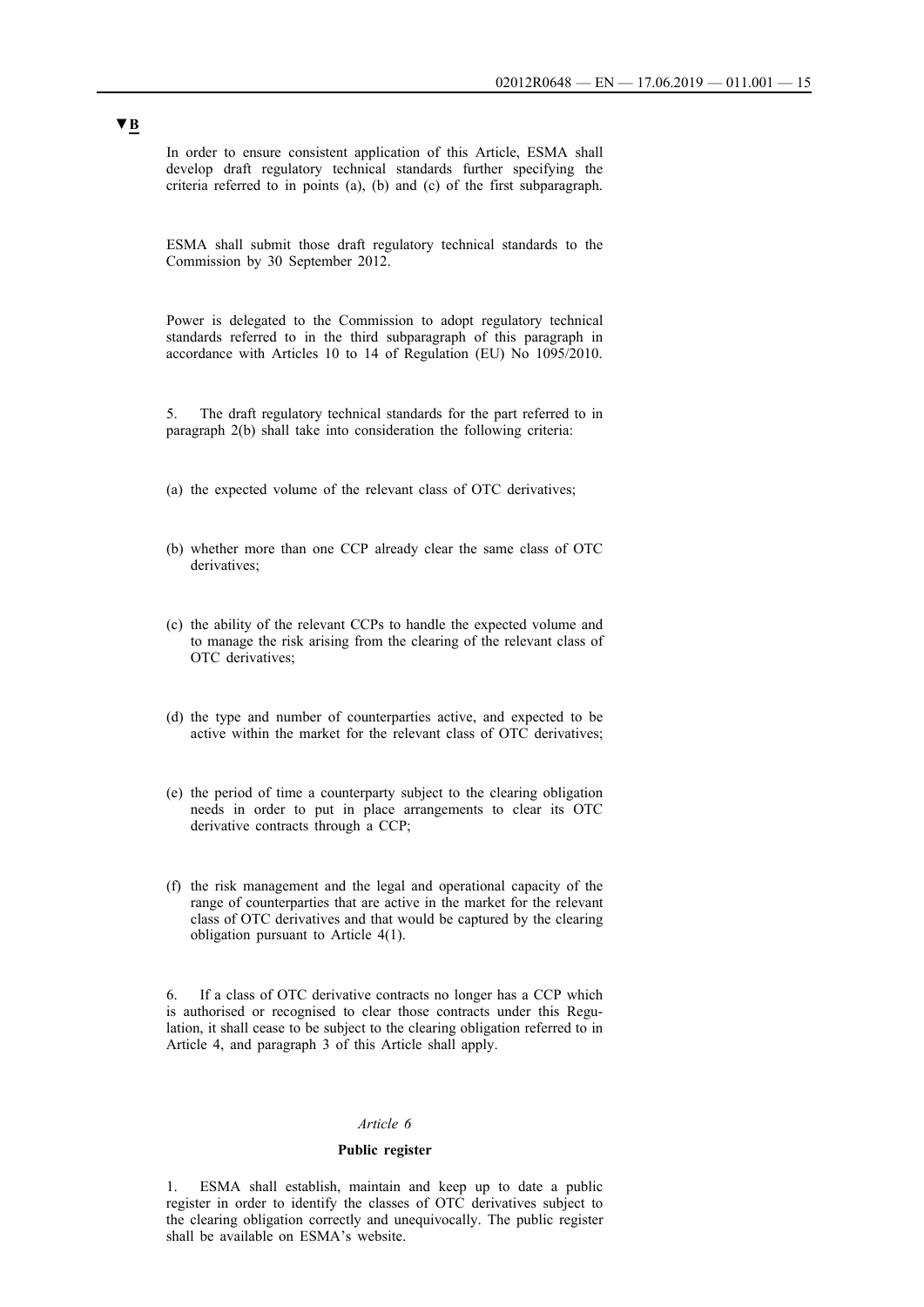- 2. The register shall include:
- (a) the classes of OTC derivatives that are subject to the clearing obligation pursuant to Article 4;
- (b) the CCPs that are authorised or recognised for the purpose of the clearing obligation;
- (c) the dates from which the clearing obligation takes effect, including any phased-in implementation;
- (d) the classes of OTC derivatives identified by ESMA in accordance with Article 5(3);

## **▼M11** \_\_\_\_\_\_\_\_\_\_

#### **▼B**

(f) the CCPs that have been notified to ESMA by the competent authority for the purpose of the clearing obligation and the date of notification of each of them.

## **▼M11**

Where a CCP is no longer authorised or recognised in accordance with this Regulation to clear a specific class of OTC derivatives, ESMA shall immediately remove that CCP from the public register in relation to that class of OTC derivatives.

### **▼B**

4. In order to ensure consistent application of this Article, ESMA may develop draft regulatory technical standards specifying the details to be included in the public register referred to in paragraph 1.

ESMA shall submit any such draft regulatory technical standards to the Commission by 30 September 2012.

Power is delegated to the Commission to adopt the regulatory technical standards referred to in the first subparagraph in accordance with Articles 10 to 14 of Regulation (EU) No 1095/2010.

## **▼M11**

## *Article 6a*

### **Suspension of clearing obligation**

1. ESMA may request that the Commission suspend the clearing obligation referred to in Article 4(1) for specific classes of OTC derivatives or for a specific type of counterparty, where one of the following conditions is met:

- (a) the specific classes of OTC derivatives are no longer suitable for central clearing in accordance with the criteria referred to in the first subparagraph of Article  $5(4)$  and in Article  $5(5)$ ;
- (b) a CCP is likely to cease clearing those specific classes of OTC derivatives and no other CCP is able to clear those specific classes of OTC derivatives without interruption;
- (c) the suspension of the clearing obligation for those specific classes of OTC derivatives or for a specific type of counterparty is necessary to avoid or address a serious threat to financial stability or to the orderly functioning of financial markets in the Union and that suspension is proportionate to those aims.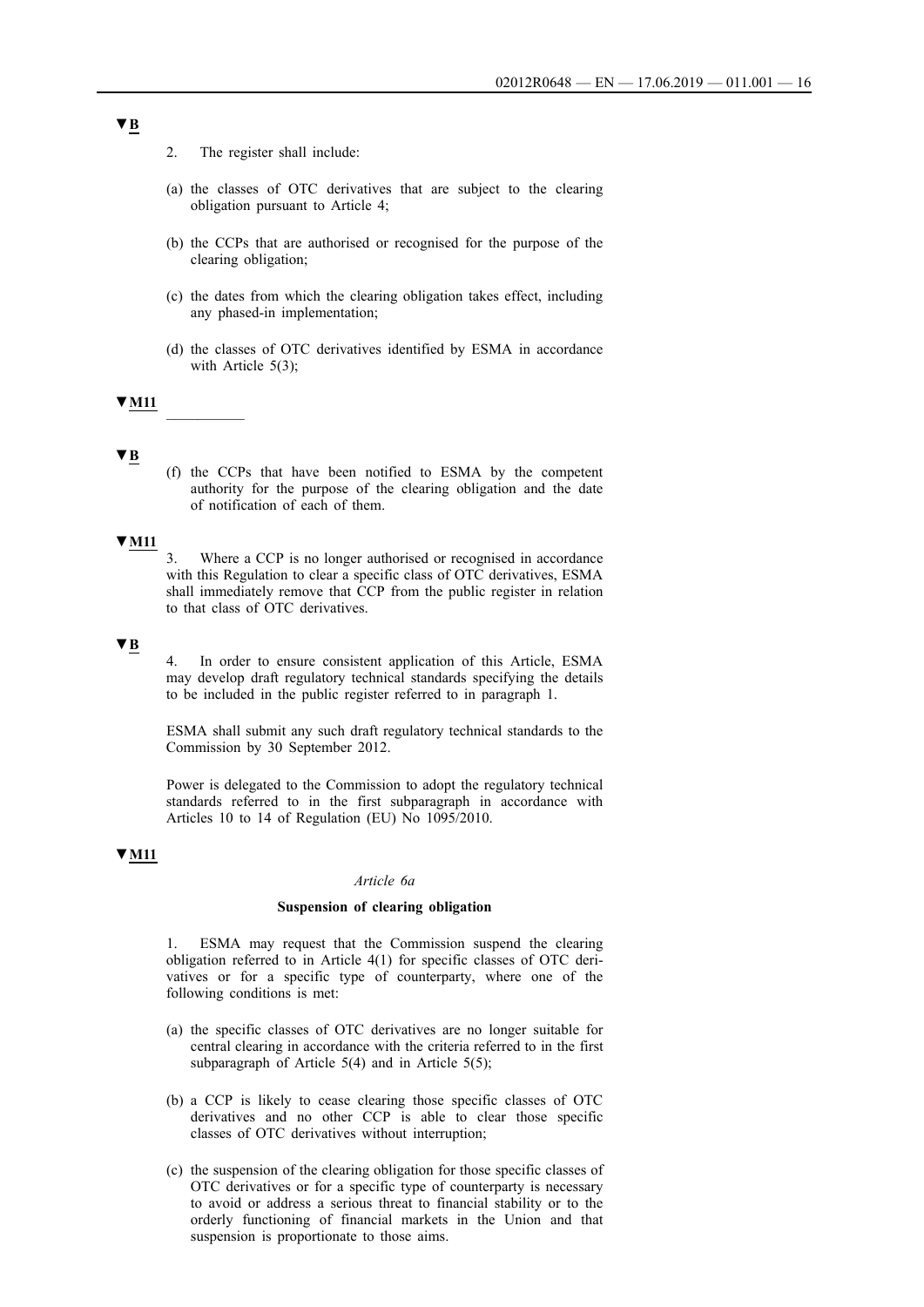## **▼M11**

For the purposes of point (c) of the first subparagraph, prior to the request referred to in the first subparagraph, ESMA shall consult the ESRB and the competent authorities designated in accordance with Article 22.

The request referred to in the first subparagraph shall be accompanied by evidence that at least one of the conditions set out therein is met.

Where the suspension of the clearing obligation is considered by ESMA to be a material change in the criteria for the trading obligation to take effect referred to in Article 32(5) of Regulation (EU) No 600/2014, the request referred to in the first subparagraph of this paragraph may also include a request to suspend the trading obligation laid down in Article 28(1) and (2) of that Regulation for the same specific classes of OTC derivatives that are subject to the request to suspend the clearing obligation.

2. Under the conditions set out in paragraph 1 of this Article, the competent authorities responsible for the supervision of clearing members and the competent authorities designated in accordance with Article 22 may request that ESMA submit a request for a suspension of the clearing obligation to the Commission. The request by the competent authority shall provide reasons and submit evidence showing that at least one of the conditions set out in the first subparagraph of paragraph 1 of this Article is met.

ESMA shall, within 48 hours of receipt of the request from the competent authority referred to in the first subparagraph of this paragraph, on the basis of the reasons and evidence provided by the competent authority, either request that the Commission suspend the clearing obligation referred to in Article 4(1) or reject the request referred to in the first subparagraph of this paragraph. ESMA shall inform the competent authority concerned of its decision. Where ESMA rejects the request by the competent authority, it shall provide reasons therefor in writing.

3. The requests referred to in paragraphs 1 and 2 shall not be made public.

4. The Commission shall, without undue delay after receipt of the request referred to in paragraph 1, on the basis of the reasons and evidence provided by ESMA, either suspend the clearing obligation for the specific classes of OTC derivatives or for the specific type of counterparty referred to in paragraph 1 by way of an implementing act, or reject the requested suspension. Where the Commission rejects the requested suspension, it shall provide reasons therefor in writing to ESMA. The Commission shall immediately inform the European Parliament and the Council thereof and forward them the reasons provided to ESMA. Such information shall not be made public.

The implementing act referred to in the first subparagraph of this paragraph shall be adopted in accordance with the procedure referred to in Article 86(3).

5. Where requested by ESMA in accordance with the fourth subparagraph of paragraph 1 of this Article, the implementing act suspending the clearing obligation for specific classes of OTC derivatives may also suspend the trading obligation laid down in Article 28(1) and (2) of Regulation (EU) No 600/2014 for the same specific classes of OTC derivatives that are subject to the suspension of the clearing obligation.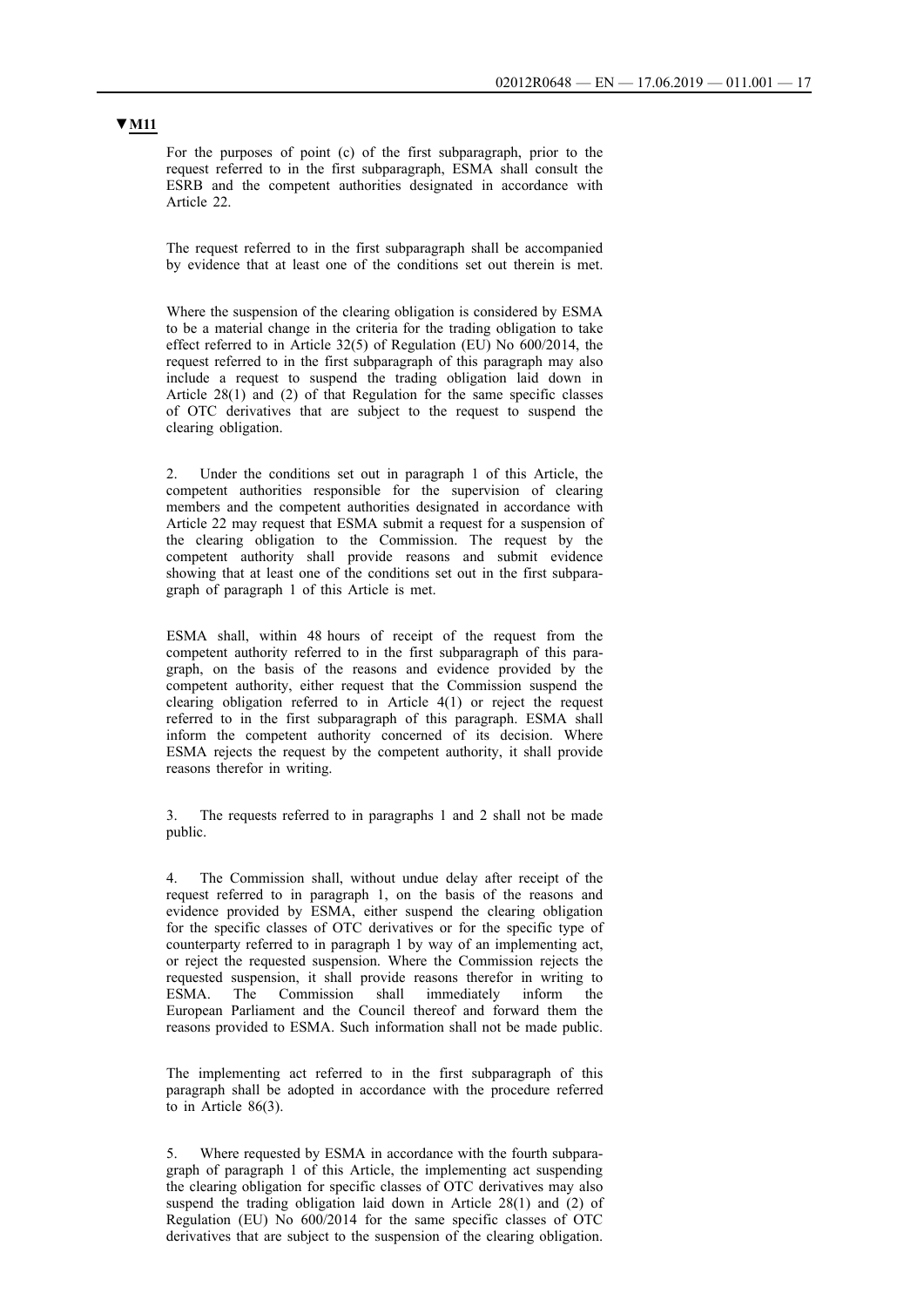6. The suspension of the clearing obligation and, where applicable, the trading obligation shall be communicated to ESMA and shall be published in the *Official Journal of the European Union*, on the Commission's website and in the public register referred to in Article 6.

7. The suspension of the clearing obligation referred to in paragraph 4 shall be valid for an initial period of no more than three months from the date of application of that suspension.

The suspension of the trading obligation referred to in paragraph 5 shall be valid for the same initial period.

8. Where the grounds for the suspension continue to apply, the Commission may, by way of an implementing act, extend the suspension referred to in paragraph 4 for additional periods of no more than three months, with the total period of the suspension of no more than 12 months. Any extensions of the suspension shall be published in accordance with paragraph 6.

The implementing act referred to in the first subparagraph of this paragraph shall be adopted in accordance with the procedure referred to in Article 86(3).

ESMA shall, in sufficient time before the end of the suspension period referred to in paragraph 7 of this Article or of the extension period referred to in the first subparagraph of this paragraph, issue an opinion to the Commission on whether the grounds for the suspension continue to apply. For the purposes of point (c) of the first subparagraph of paragraph 1 of this Article, ESMA shall consult the ESRB and the competent authorities designated in accordance with Article 22. ESMA shall send a copy of that opinion to the European Parliament and to the Council. That opinion shall not be made public.

The implementing act extending the suspension of the clearing obligation may also extend the period of the suspension of the trading obligation referred to in paragraph 7.

The extension of the suspension of the trading obligation shall be valid for the same period as the extension of the suspension of the clearing obligation.

## **▼B**

### *Article 7*

## **Access to a CCP**

## **▼M4**

1. A CCP that has been authorised to clear OTC derivative contracts shall accept clearing such contracts on a non-discriminatory and transparent basis, including as regards collateral requirements and fees related to access, regardless of the trading venue. This in particular shall ensure that a trading venue has the right to non-discriminatory treatment in terms of how contracts traded on that trading venue are treated in terms of:

(a) collateral requirements and netting of economically equivalent contracts, where the inclusion of such contracts in the close-out and other netting procedures of a CCP based on the applicable insolvency law would not endanger the smooth and orderly functioning, the validity or enforceability of such procedures; and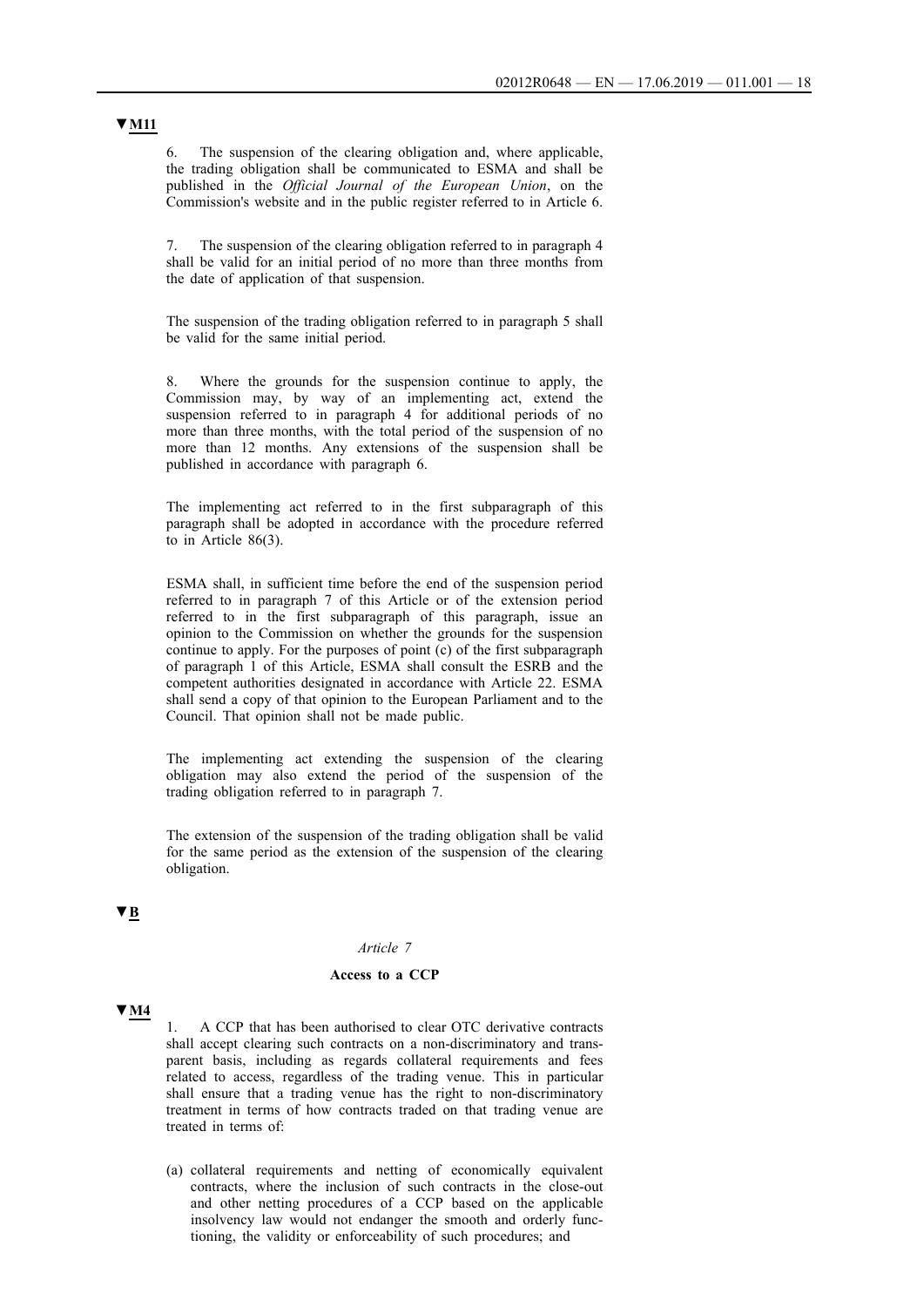(b) cross-margining with correlated contracts cleared by the same CCP under a risk model that complies with Article 41.

A CCP may require that a trading venue comply with the operational and technical requirements established by the CCP, including the risk-management requirements.

# **▼B**

2. A CCP shall accede to or refuse a formal request for access by a trading venue within three months of such a request.

3. Where a CCP refuses access under paragraph 2, it shall provide the trading venue with full reasons for such refusal.

Save where the competent authority of the trading venue and that of the CCP refuse access, the CCP shall, subject to the second subparagraph, grant access within three months of a decision acceding to the trading venue's formal request in accordance with paragraph 2.

The competent authority of the trading venue and that of the CCP may refuse access to the CCP following a formal request by the trading venue only where such access would threaten the smooth and orderly functioning of the markets or would adversely affect systemic risk.

5. ESMA shall settle any dispute arising from a disagreement between competent authorities in accordance with its powers under Article 19 of Regulation (EU) No 1095/2010.

# **▼M4**

6. The conditions laid down in paragraph 1 regarding non-discriminatory treatment in terms of how contracts traded on that trading venue are treated in terms of collateral requirements and netting of economically equivalent contracts and cross-margining with correlated contracts cleared by the same CCP shall be further specified by the technical standards adopted pursuant to Article  $35(6)(e)$ of Regulation (EU) No 600/2014 (1).

## **▼B**

#### *Article 8*

### **Access to a trading venue**

1. A trading venue shall provide trade feeds on a non-discriminatory and transparent basis to any CCP that has been authorised to clear OTC derivative contracts traded on that trading venue upon request by the CCP.

<sup>(1)</sup> Regulation (EU) No 600/2014 of the European Parliament and of the Council of 15 May 2014 on markets in financial instruments and amending Regulation (EU) No 648/2012 (OJ L 173, 12.6.2014, p. 84).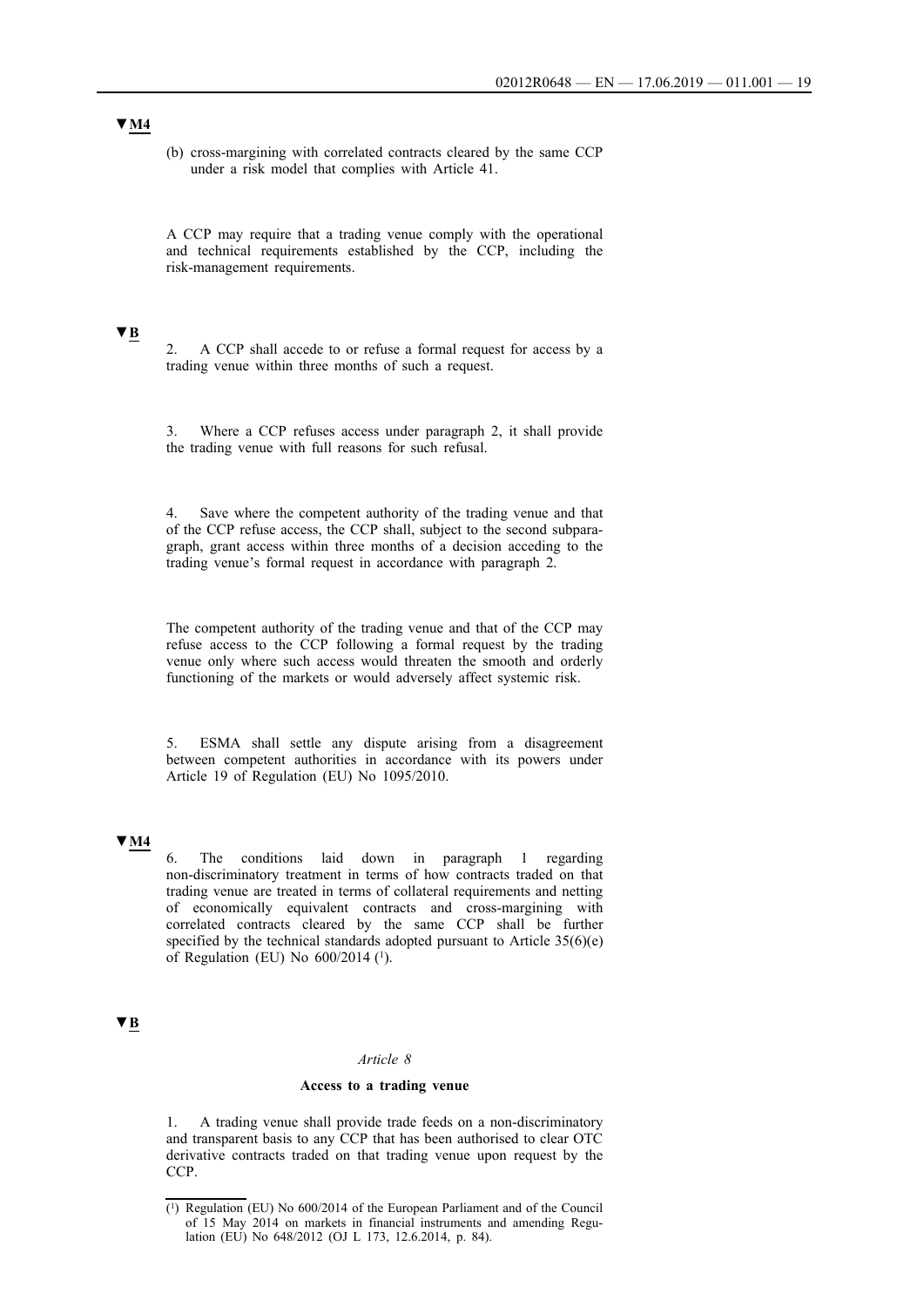2. Where a request to access a trading venue has been formally submitted to a trading venue by a CCP, the trading venue shall respond to the CCP within three months.

3. Where access is refused by a trading venue, it shall notify the CCP accordingly, providing full reasons.

Without prejudice to the decision by competent authorities of the trading venue and of the CCP, access shall be made possible by the trading venue within three months of a positive response to a request for access.

Access of the CCP to the trading venue shall be granted only where such access would not require interoperability or threaten the smooth and orderly functioning of markets in particular due to liquidity fragmentation and the trading venue has put in place adequate mechanisms to prevent such fragmentation.

5. In order to ensure consistent application of this Article, ESMA shall develop draft regulatory technical standards specifying the notion of liquidity fragmentation.

ESMA shall submit those draft regulatory technical standards to the Commission by 30 September 2012.

Power is delegated to the Commission to adopt the regulatory technical standards referred to in the first subparagraph in accordance with Articles 10 to 14 of Regulation (EU) No 1095/2010.

#### *Article 9*

#### **Reporting obligation**

## **▼M11**

1. Counterparties and CCPs shall ensure that the details of any derivative contract they have concluded and of any modification or termination of the contract are reported in accordance with paragraphs 1a to 1f of this Article to a trade repository registered in accordance with Article 55 or recognised in accordance with Article 77. The details shall be reported no later than the working day following the conclusion, modification or termination of the contract.

The reporting obligation shall apply to derivative contracts which:

- (a) were entered into before 12 February 2014 and remain outstanding on that date;
- (b) were entered into on or after 12 February 2014.

Notwithstanding Article 3, the reporting obligation shall not apply to derivative contracts within the same group where at least one of the counterparties is a non-financial counterparty or would be qualified as a non-financial counterparty if it were established in the Union, provided that:

- (a) both counterparties are included in the same consolidation on a full basis;
- (b) both counterparties are subject to appropriate centralised risk evaluation, measurement and control procedures; and
- (c) the parent undertaking is not a financial counterparty.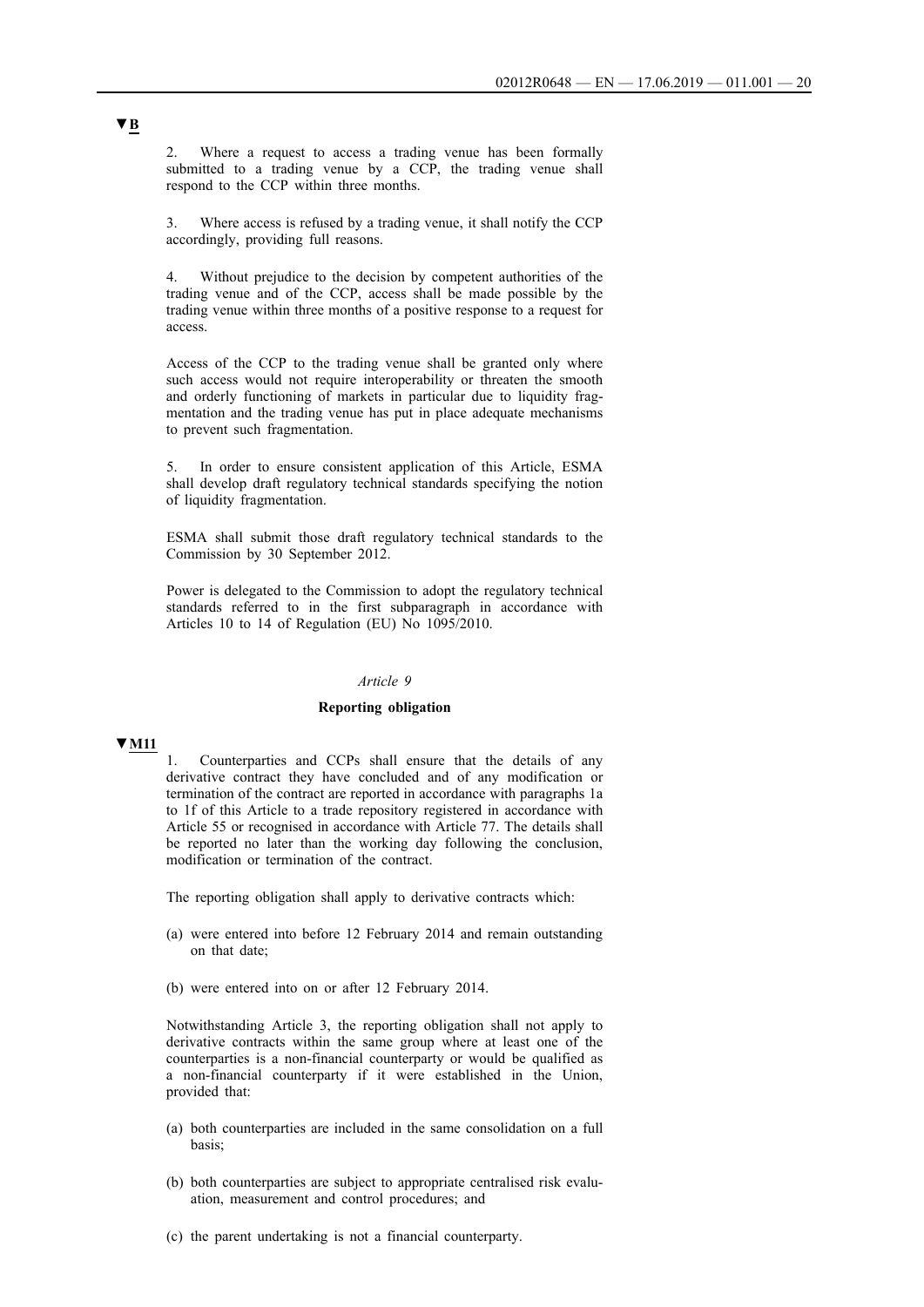Counterparties shall notify their competent authorities of their intention to apply the exemption referred to in the third subparagraph. The exemption shall be valid unless the notified competent authorities do not agree upon fulfilment of the conditions referred to in the third subparagraph within three months of the date of notification.

1e. Counterparties and CCPs that are required to report the details of derivative contracts shall ensure that such details are reported correctly and without duplication.

Counterparties and CCPs that are subject to the reporting obligation referred to in paragraph 1 may delegate that reporting obligation.

## **▼B**

2. Counterparties shall keep a record of any derivative contract they have concluded and any modification for at least five years following the termination of the contract.

3. Where a trade repository is not available to record the details of a derivative contract, counterparties and CCPs shall ensure that such details are reported to ESMA.

In this case ESMA shall ensure that all the relevant entities referred to in Article 81(3) have access to all the details of derivative contracts they need to fulfil their respective responsibilities and mandates.

4. A counterparty or a CCP that reports the details of a derivative contract to a trade repository or to ESMA, or an entity that reports such details on behalf of a counterparty or a CCP shall not be considered in breach of any restriction on disclosure of information imposed by that contract or by any legislative, regulatory or administrative provision.

No liability resulting from that disclosure shall lie with the reporting entity or its directors or employees.

5. In order to ensure consistent application of this Article, ESMA shall develop draft regulatory technical standards specifying the details and type of the reports referred to in paragraphs 1 and 3 for the different classes of derivatives.

The reports referred to in paragraphs 1 and 3 shall specify at least:

- (a) the parties to the derivative contract and, where different, the beneficiary of the rights and obligations arising from it;
- (b) the main characteristics of the derivative contracts, including their type, underlying maturity, notional value, price, and settlement date.

ESMA shall submit those draft regulatory technical standards to the Commission by 30 September 2012.

Power is delegated to the Commission to adopt the regulatory technical standards referred to in the first subparagraph in accordance with Articles 10 to 14 of Regulation (EU) No 1095/2010.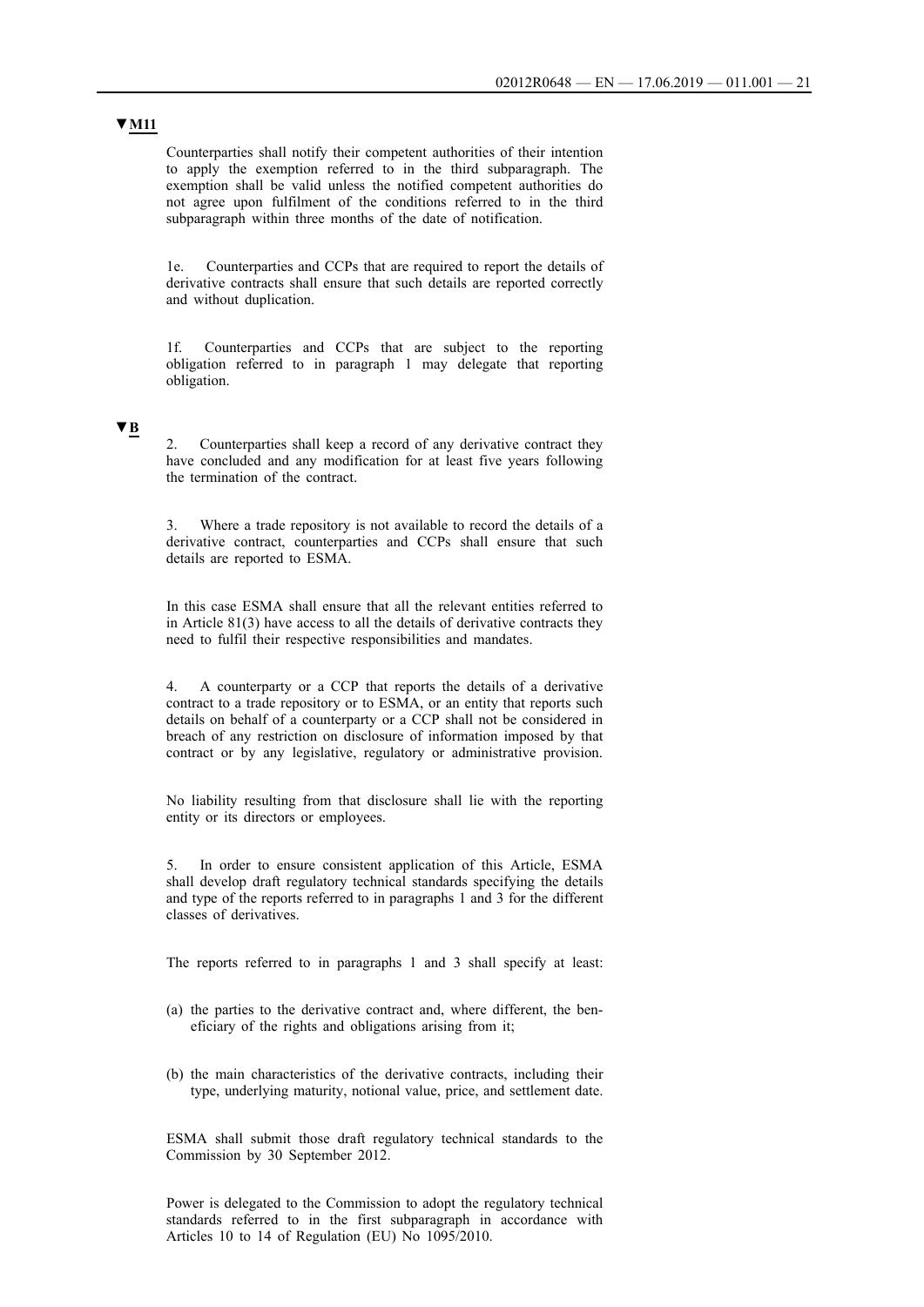6. To ensure uniform conditions of application of paragraphs 1 and 3, ESMA shall, in close cooperation with the ESCB, develop draft implementing technical standards specifying:

- (a) the data standards and formats for the information to be reported, which shall include at least the following:
	- (i) global legal entity identifiers (LEIs);
	- (ii) international securities identification numbers (ISINs);
	- (iii) unique trade identifiers (UTIs);
- (b) the methods and arrangements for reporting;
- (c) the frequency of the reports;
- (d) the date by which derivative contracts are to be reported.

In developing those draft implementing technical standards, ESMA shall take into account international developments and standards agreed upon at Union or global level, and their consistency with the reporting requirements laid down in Article 4 of Regulation (EU) 2015/2365 (1) and Article 26 of Regulation (EU) No 600/2014.

ESMA shall submit those draft implementing technical standards to the Commission by 18 June 2020.

Power is conferred on the Commission to adopt the implementing technical standards referred to in the first subparagraph in accordance with Article 15 of Regulation (EU) No 1095/2010.

## **▼B**

### *Article 10*

#### **Non-financial counterparties**

#### **▼M11**

Every 12 months, a non-financial counterparty taking positions in OTC derivative contracts may calculate its aggregate month-end average position for the previous 12 months in accordance with paragraph 3.

Where a non-financial counterparty does not calculate its positions, or where the result of that calculation in respect of one or more classes of OTC derivatives exceeds the clearing thresholds specified pursuant to point (b) of the first subparagraph of paragraph  $\overline{4}$ , that non-financial counterparty shall:

- (a) immediately notify ESMA and the relevant competent authority thereof, and, where relevant, indicate the period used for the calculation;
- (b) establish clearing arrangements within four months of the notification referred to in point (a) of this subparagraph;

<sup>(1)</sup> Regulation (EU) 2015/2365 of the European Parliament and of the Council of 25 November 2015 on transparency of securities financing transactions and of reuse and amending Regulation (EU) No 648/2012 (OJ L 337, 23.12.2015, p. 1).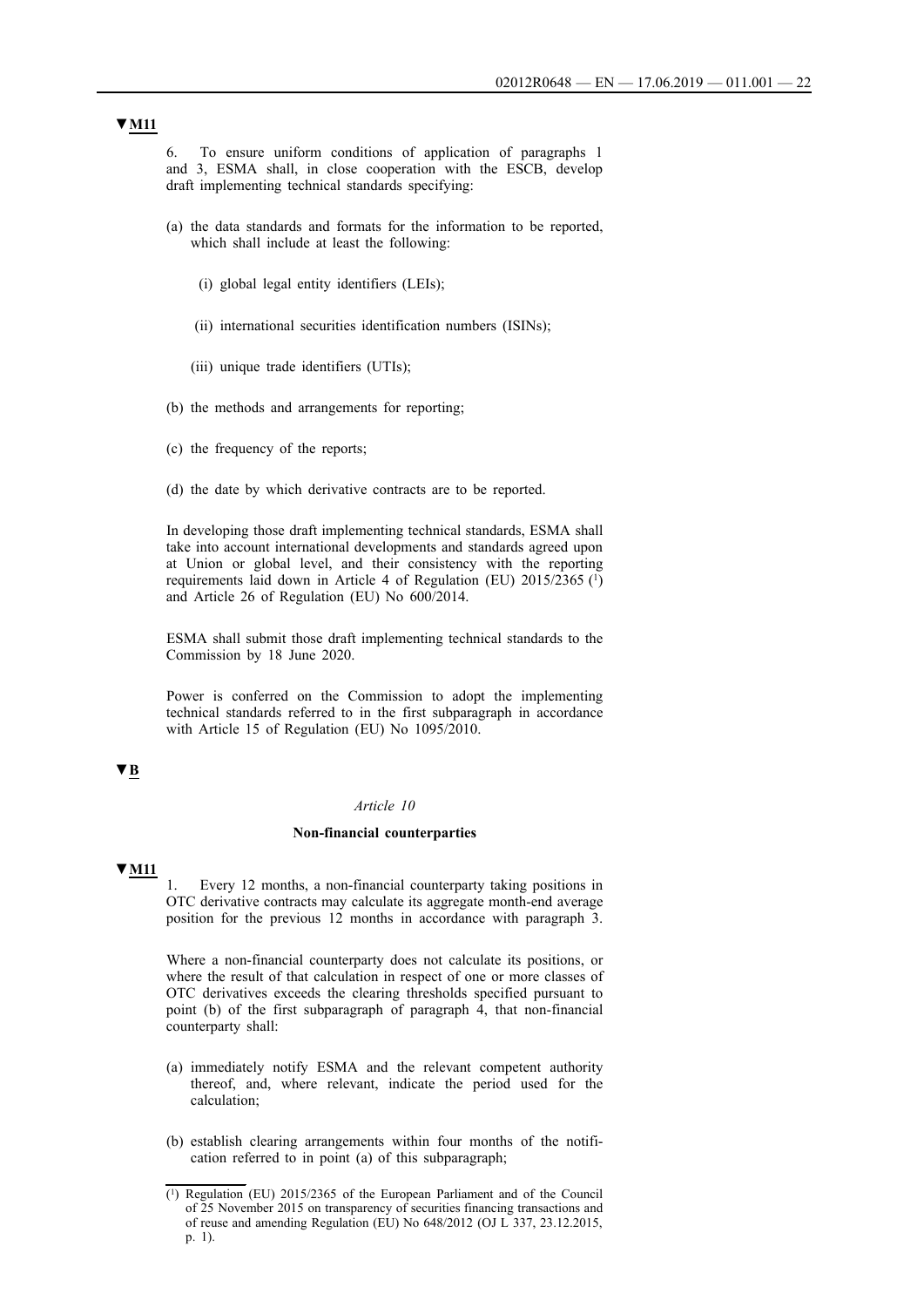(c) become subject to the clearing obligation referred to in Article 4 for the OTC derivative contracts entered into or novated more than four months following the notification referred to in point (a) of this subparagraph that pertain to those asset classes in respect of which the result of the calculation exceeds the clearing thresholds or, where the non-financial counterparty has not calculated its position, that pertain to any class of OTC derivatives which is subject to the clearing obligation.

2. A non-financial counterparty that is subject to the clearing obligation referred to in Article 4 on 17 June 2019 or that becomes subject to the clearing obligation in accordance with the second subparagraph of paragraph 1 of this Article, shall remain subject to that obligation and shall continue clearing until that non-financial counterparty demonstrates to the relevant competent authority that its aggregate month-end average position for the previous 12 months does not exceed the clearing threshold specified pursuant to point (b) of paragraph 4 of this Article.

The non-financial counterparty shall be able to demonstrate to the relevant competent authority that the calculation of the aggregate month-end average position for the previous 12 months does not lead to a systematic underestimation of the position.

2a. The relevant competent authorities of the non-financial counterparty and of the other entities within the group shall establish cooperation procedures to ensure the effective calculation of the positions at the group level.

## **▼B**

3. In calculating the positions referred to in paragraph 1, the non-financial counterparty shall include all the OTC derivative contracts entered into by the non-financial counterparty or by other non-financial entities within the group to which the non-financial counterparty belongs, which are not objectively measurable as reducing risks directly relating to the commercial activity or treasury financing activity of the non-financial counterparty or of that group.

4. In order to ensure consistent application of this Article, ESMA shall develop draft regulatory technical standards, after consulting the ESRB and other relevant authorities, specifying:

- (a) criteria for establishing which OTC derivative contracts are objectively measurable as reducing risks directly relating to the commercial activity or treasury financing activity referred to in paragraph 3; and
- (b) values of the clearing thresholds, which are determined taking into account the systemic relevance of the sum of net positions and exposures per counterparty and per class of OTC derivatives.

After conducting an open public consultation, ESMA shall submit those draft regulatory technical standards to the Commission by 30 September 2012.

Power is delegated to the Commission to adopt the regulatory technical standards referred to in the first subparagraph in accordance with Articles 10 to 14 of Regulation (EU) No 1095/2010.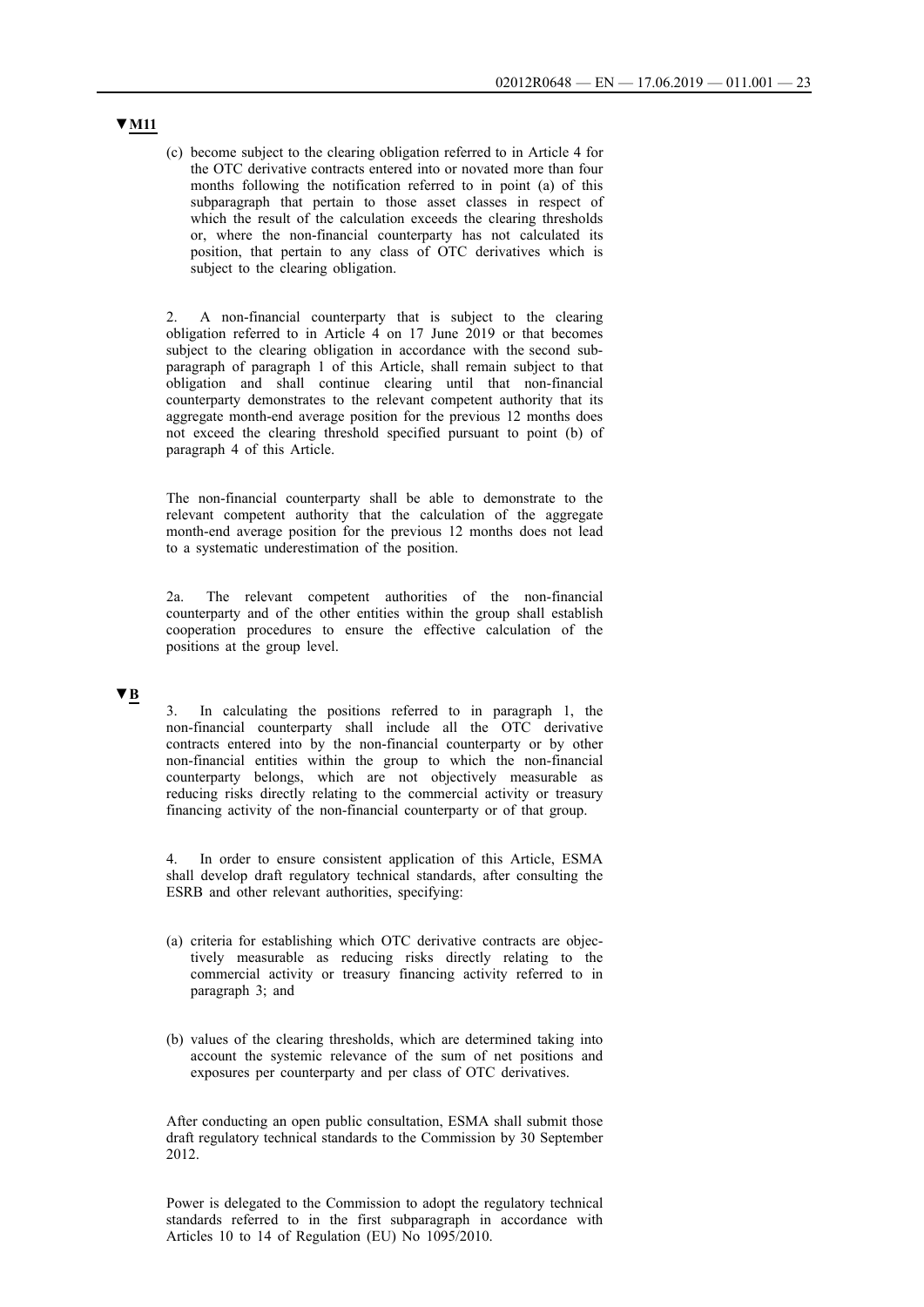## **▼M11**

After consulting the ESRB and other relevant authorities, ESMA shall periodically review the clearing thresholds referred to in point (b) of the first subparagraph and, where necessary taking into account, in particular, the interconnectedness of financial counterparties, propose to amend the regulatory technical standards in accordance with this paragraph.

That periodic review shall be accompanied by a report by ESMA on the subject.

### **▼B**

5. Each Member State shall designate an authority responsible for ensuring that the obligation under paragraph 1 is met.

## *Article 11*

### **Risk-mitigation techniques for OTC derivative contracts not cleared by a CCP**

1. Financial counterparties and non-financial counterparties that enter into an OTC derivative contract not cleared by a CCP, shall ensure, exercising due diligence, that appropriate procedures and arrangements are in place to measure, monitor and mitigate operational risk and counterparty credit risk, including at least:

- (a) the timely confirmation, where available, by electronic means, of the terms of the relevant OTC derivative contract;
- (b) formalised processes which are robust, resilient and auditable in order to reconcile portfolios, to manage the associated risk and to identify disputes between parties early and resolve them, and to monitor the value of outstanding contracts.

2. Financial counterparties and non-financial counterparties referred to in Article 10 shall mark-to-market on a daily basis the value of outstanding contracts. Where market conditions prevent marking-tomarket, reliable and prudent marking-to-model shall be used.

3. Financial counterparties shall have risk-management procedures that require the timely, accurate and appropriately segregated exchange of collateral with respect to OTC derivative contracts that are entered into on or after 16 August 2012. Non-financial counterparties referred to in Article 10 shall have risk-management procedures that require the timely, accurate and appropriately segregated exchange of collateral with respect to OTC derivative contracts that are entered into on or after the clearing threshold is exceeded.

4. Financial counterparties shall hold an appropriate and proportionate amount of capital to manage the risk not covered by appropriate exchange of collateral.

5. The requirement laid down in paragraph 3 of this Article shall not apply to an intragroup transaction referred to in Article 3 that is entered into by counterparties which are established in the same Member State provided that there is no current or foreseen practical or legal impediment to the prompt transfer of own funds or repayment of liabilities between counterparties.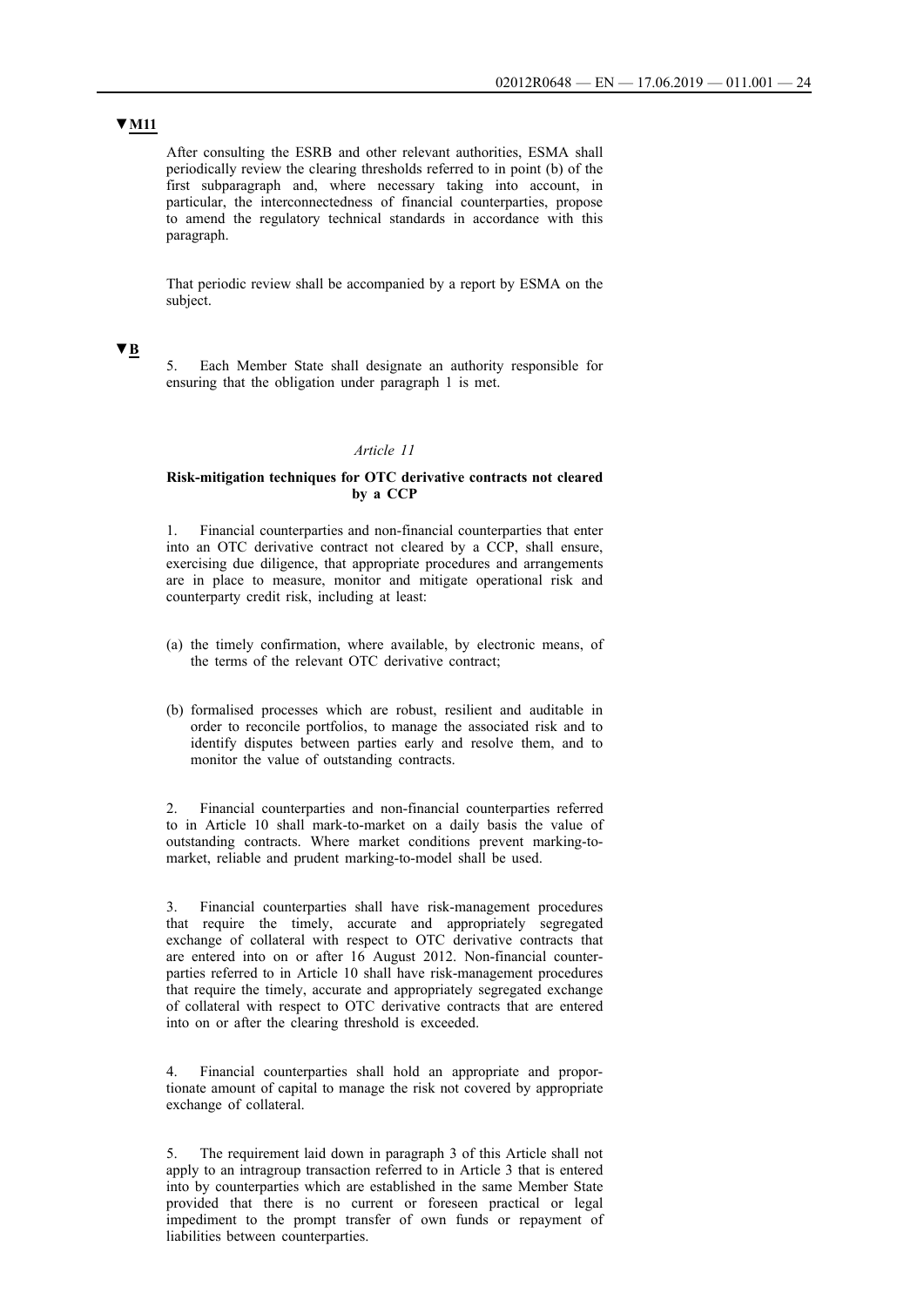6. An intragroup transaction referred to in Article  $3(2)(a)$ , (b) or (c) that is entered into by counterparties which are established in different Member States shall be exempt totally or partially from the requirement laid down in paragraph 3 of this Article, on the basis of a positive decision of both the relevant competent authorities, provided that the following conditions are fulfilled:

- (a) the risk-management procedures of the counterparties are adequately sound, robust and consistent with the level of complexity of the derivative transaction;
- (b) there is no current or foreseen practical or legal impediment to the prompt transfer of own funds or repayment of liabilities between the counterparties.

If the competent authorities fail to reach a positive decision within 30 calendar days of receipt of the application for exemption, ESMA may assist those authorities in reaching agreement in accordance with its powers under Article 19 of Regulation (EU) No 1095/2010.

7. An intragroup transaction referred to in Article 3(1) that is entered into by non-financial counterparties which are established in different Member States shall be exempt from the requirement laid down in paragraph 3 of this Article, provided that the following conditions are fulfilled:

- (a) the risk-management procedures of the counterparties are adequately sound, robust and consistent with the level of complexity of the derivative transaction;
- (b) there is no current or foreseen practical or legal impediment to the prompt transfer of own funds or repayment of liabilities between the counterparties.

The non-financial counterparties shall notify their intention to apply the exemption to the competent authorities referred to in Article 10(5). The exemption shall be valid unless either of the notified competent authorities does not agree upon fulfilment of the conditions referred to in point (a) or (b) of the first subparagraph within three months of the date of the notification.

8. An intragroup transaction referred to in Article  $3(2)(a)$  to (d) that is entered into by a counterparty which is established in the Union and a counterparty which is established in a third-country jurisdiction shall be exempt totally or partially from the requirement laid down in paragraph 3 of this Article, on the basis of a positive decision of the relevant competent authority responsible for supervision of the counterparty which is established in the Union, provided that the following conditions are fulfilled:

- (a) the risk-management procedures of the counterparties are adequately sound, robust and consistent with the level of complexity of the derivative transaction;
- (b) there is no current or foreseen practical or legal impediment to the prompt transfer of own funds or repayment of liabilities between the counterparties.

9. An intragroup transaction referred to in Article 3(1) that is entered into by a non-financial counterparty which is established in the Union and a counterparty which is established in a third-country jurisdiction shall be exempt from the requirement laid down in paragraph 3 of this Article, provided that the following conditions are fulfilled:

(a) the risk-management procedures of the counterparties are adequately sound, robust and consistent with the level of complexity of the derivative transaction;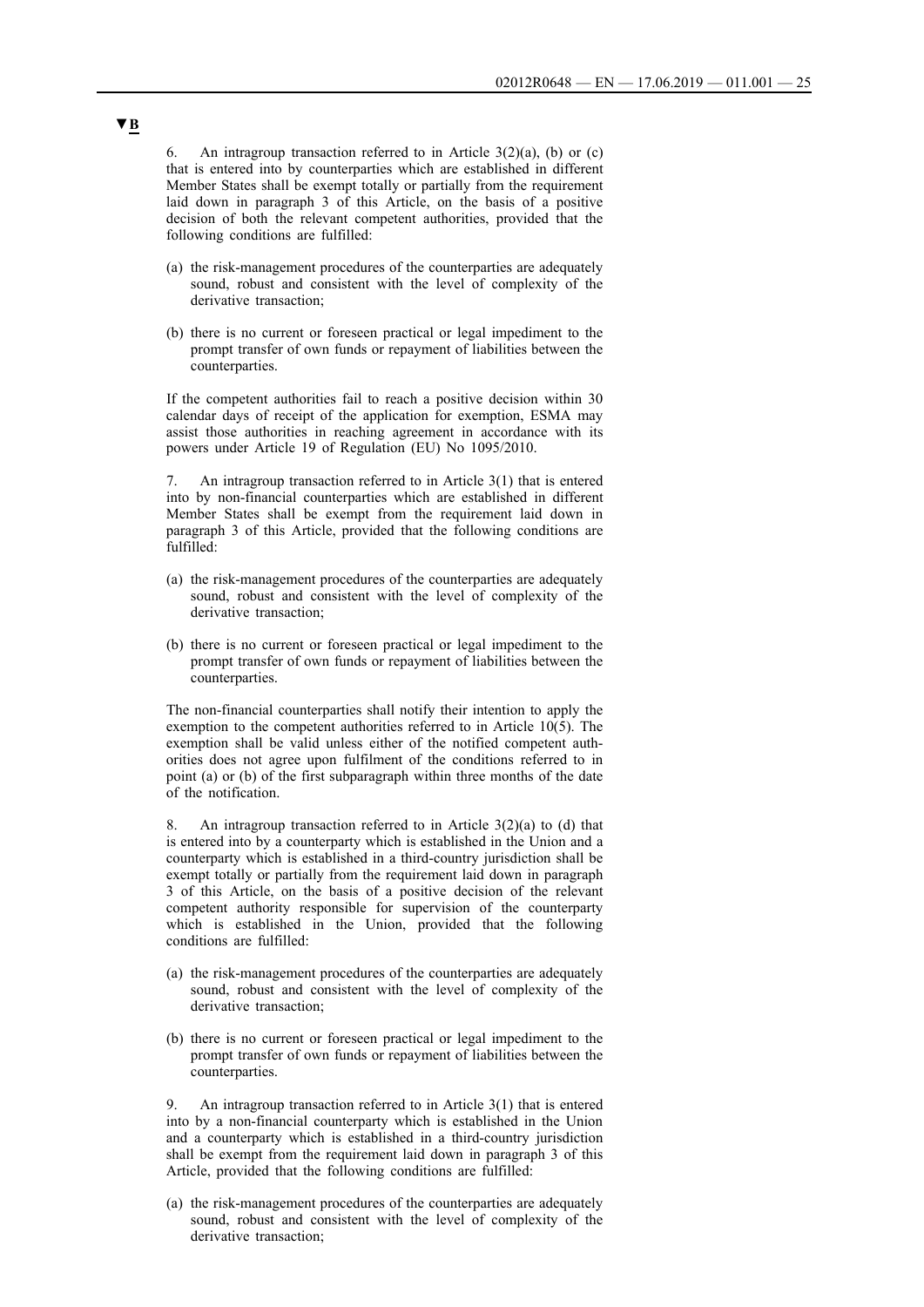(b) there is no current or foreseen practical or legal impediment to the prompt transfer of own funds or repayment of liabilities between the counterparties.

The non-financial counterparty shall notify its intention to apply the exemption to the competent authority referred to in Article 10(5). The exemption shall be valid unless the notified competent authority does not agree upon fulfilment of the conditions referred to in point (a) or (b) of the first subparagraph within three months of the date of notification.

10. An intragroup transaction referred to in Article 3(1) that is entered into by a non-financial counterparty and a financial counterparty which are established in different Member States shall be exempt totally or partially from the requirement laid down in paragraph 3 of this Article, on the basis of a positive decision of the relevant competent authority responsible for supervision of the financial counterparty, provided that the following conditions are fulfilled:

- (a) the risk-management procedures of the counterparties are adequately sound, robust and consistent with the level of complexity of the derivative transaction;
- (b) there is no current or foreseen practical or legal impediment to the prompt transfer of own funds or repayment of liabilities between the counterparties.

The relevant competent authority responsible for supervision of the financial counterparty shall notify any such decision to the competent authority referred to in Article 10(5). The exemption is valid unless the notified competent authority does not agree upon fulfilment of the conditions referred to in point (a) or (b) of the first subparagraph. If there is disagreement between the competent authorities, ESMA may assist those authorities in reaching an agreement in accordance with its powers under Article 19 of Regulation (EU) No 1095/2010.

11. The counterparty of an intragroup transaction which has been exempted from the requirement laid down in paragraph 3 shall publicly disclose information on the exemption.

A competent authority shall notify ESMA of any decision adopted pursuant to paragraph 6, 8 or 10, or any notification received pursuant to paragraph 7, 9 or 10, and shall provide ESMA with the details of the intragroup transaction concerned.

12. The obligations set out in paragraphs 1 to 11 shall apply to OTC derivative contracts entered into between third country entities that would be subject to those obligations if they were established in the Union, provided that those contracts have a direct, substantial and foreseeable effect within the Union or where such obligation is necessary or appropriate to prevent the evasion of any provision of this Regulation.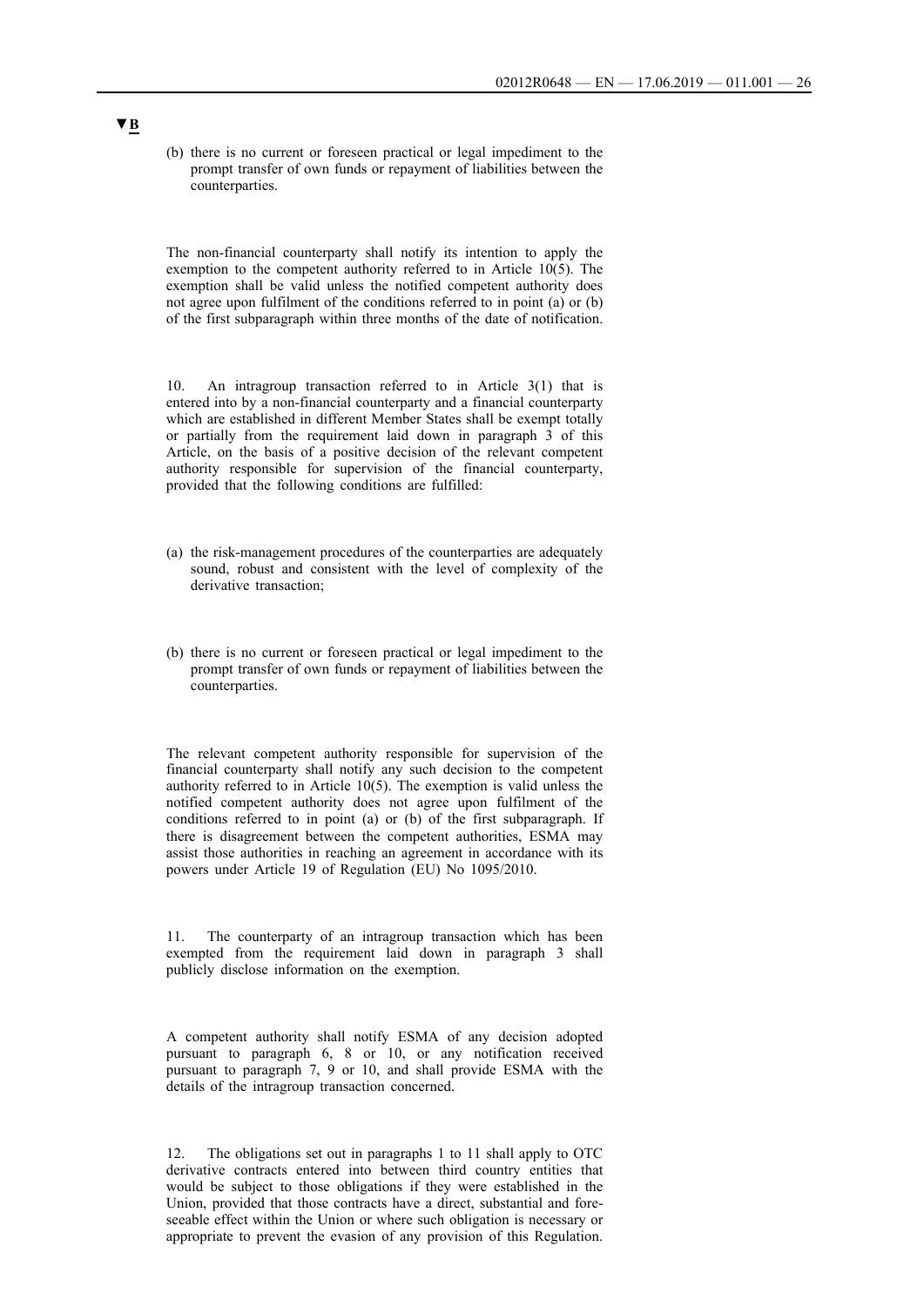13. ESMA shall regularly monitor the activity in derivatives not eligible for clearing in order to identify cases where a particular class of derivatives may pose systemic risk and to prevent regulatory arbitrage between cleared and non-cleared derivative transactions. In particular, ESMA shall, after consulting the ESRB, take action in accordance with Article 5(3) or review the regulatory technical standards on margin requirements laid down in paragraph 14 of this Article and in Article 41.

14. In order to ensure consistent application of this Article, ESMA shall draft regulatory technical standards specifying:

- (a) the procedures and arrangements referred to in paragraph 1;
- (b) the market conditions that prevent marking-to-market and the criteria for using marking-to-model referred to in paragraph 2;
- (c) the details of the exempted intragroup transactions to be included in the notification referred to in paragraphs 7, 9 and 10;
- (d) the details of the information on exempted intragroup transactions referred to in paragraph 11;
- (e) the contracts that are considered to have a direct, substantial and foreseeable effect within the Union or the cases where it is necessary or appropriate to prevent the evasion of any provision of this Regulation as referred to in paragraph 12;

ESMA shall submit those draft regulatory technical standards to the Commission by 30 September 2012.

Power is delegated to the Commission to adopt the regulatory technical standards referred to in the first subparagraph in accordance with Articles 10 to 14 of Regulation (EU) No 1095/2010.

#### **▼M10**

15. In order to ensure consistent application of this Article, the ESAs shall develop common draft regulatory technical standards specifying:

#### **▼M11**

- (a) the risk-management procedures, including the levels and type of collateral and segregation arrangements referred to in paragraph 3;
- (aa) the supervisory procedures to ensure initial and ongoing validation of those risk-management procedures;

## **▼M10**

- (b) the procedures for the counterparties and the relevant competent authorities to be followed when applying exemptions under paragraphs 6 to 10;
- (c) the applicable criteria referred to in paragraphs 5 to 10 including in particular what is to be considered as a practical or legal impediment to the prompt transfer of own funds and repayment of liabilities between the counterparties.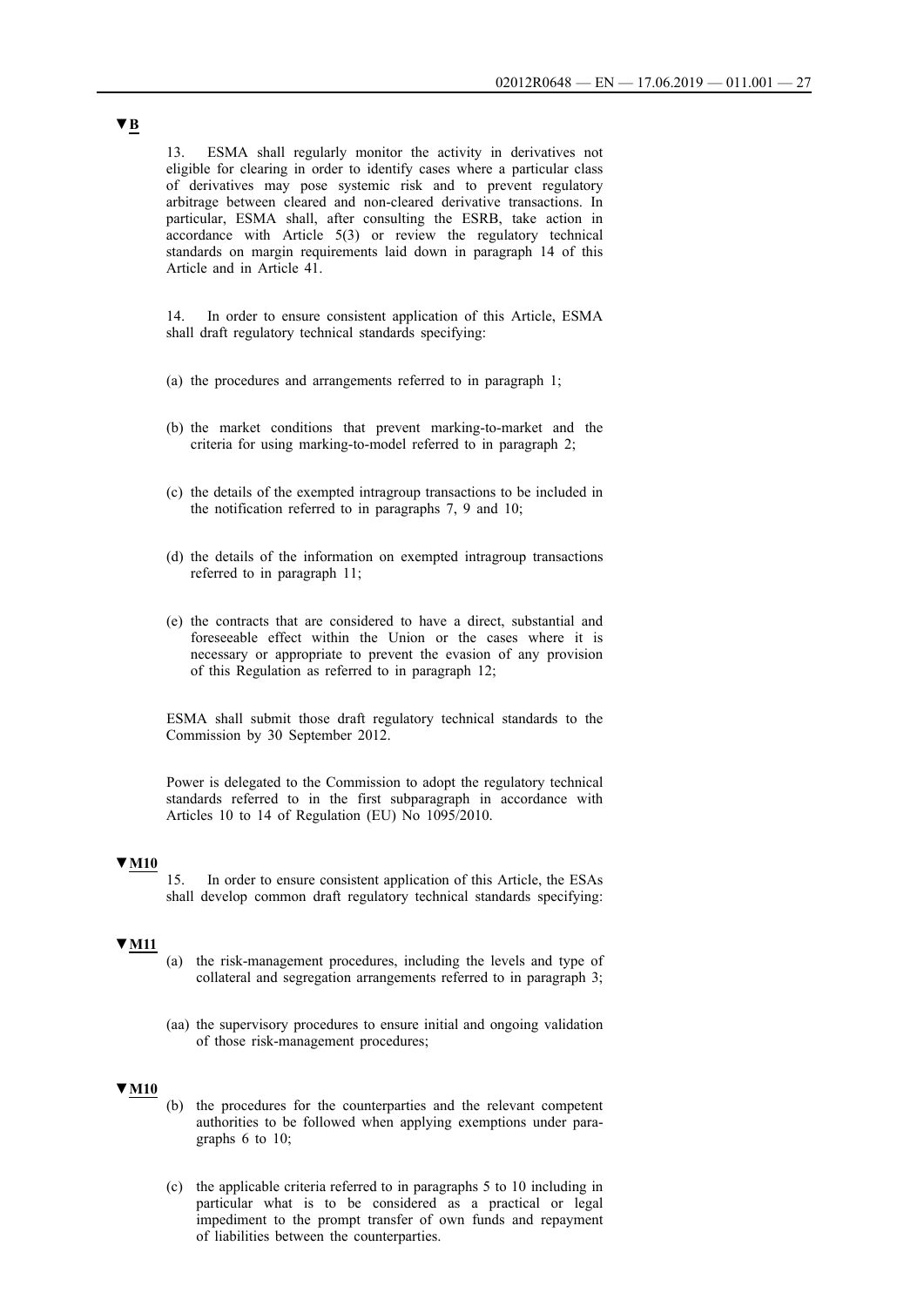## **▼M10**

The level and type of collateral required with respect to OTC derivative contracts that are concluded by covered bond entities in connection with a covered bond, or by a securitisation special purpose entity in connection with a securitisation within the meaning of this Regulation and meeting the conditions of Article 4(5) of this Regulation and the requirements set out in Article 18, and in Articles 19 to 22 or 23 to 26 of Regulation (EU) 2017/2402 (the Securitisation Regulation) shall be determined taking into account any impediments faced in exchanging collateral with respect to existing collateral arrangements under the covered bond or securitisation.

## **▼M11**

The ESAs shall submit those draft regulatory technical standards, except for those referred to in point (aa) of the first subparagraph, to the Commission by 18 July 2018.

EBA, in cooperation with ESMA and EIOPA, shall submit the draft regulatory technical standards referred to in point (aa) of the first subparagraph to the Commission by 18 June 2020.

## **▼M10**

Depending on the legal nature of the counterparty, power is delegated to the Commission to adopt the regulatory technical standards referred to in this paragraph in accordance with Articles 10 to 14 of Regulations (EU) No 1093/2010, (EU) No 1094/2010 or (EU) No 1095/2010.

## **▼B**

#### *Article 12*

### **Penalties**

1. Member States shall lay down the rules on penalties applicable to infringements of the rules under this Title and shall take all measures necessary to ensure that they are implemented. Those penalties shall include at least administrative fines. The penalties provided for shall be effective, proportionate and dissuasive.

2. Member States shall ensure that the competent authorities responsible for the supervision of financial, and, where appropriate, non-financial counterparties disclose every penalty that has been imposed for infringements of Articles 4, 5 and 7 to 11 to the public, unless such disclosure would seriously jeopardise the financial markets or cause disproportionate damage to the parties involved. Member States shall, at regular intervals, publish assessment reports on the effectiveness of the penalty rules being applied. Such disclosure and publication shall not contain personal data within the meaning of Article 2(a) of Directive 95/46/EC.

By 17 February 2013, the Member States shall notify the rules referred to in paragraph 1 to the Commission. They shall notify the Commission of any subsequent amendment thereto without delay.

3. An infringement of the rules under this Title shall not affect the validity of an OTC derivative contract or the possibility for the parties to enforce the provisions of an OTC derivative contract. An infringement of the rules under this Title shall not give rise to any right to compensation from a party to an OTC derivative contract.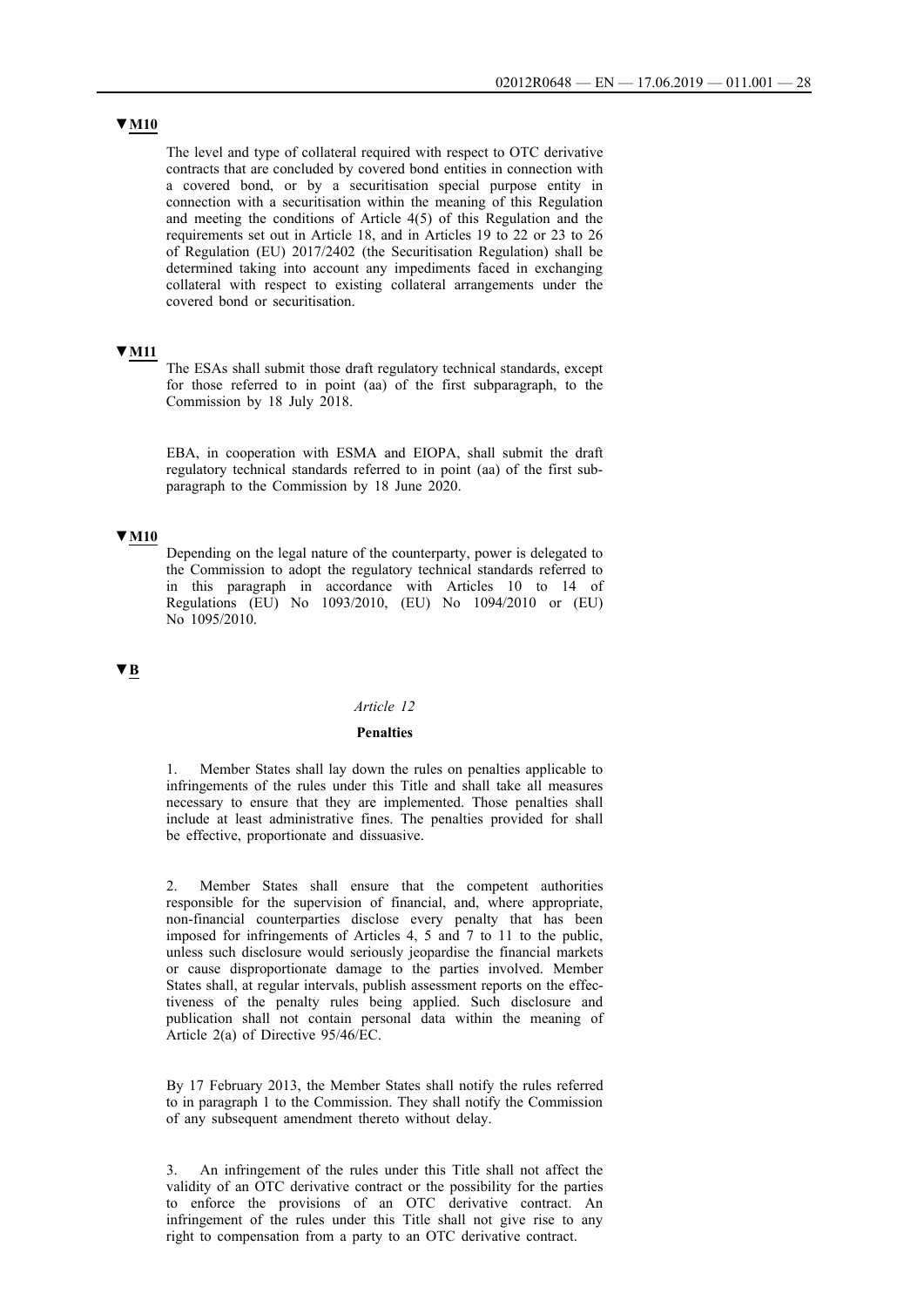### *Article 13*

## **Mechanism to avoid duplicative or conflicting rules**

1. The Commission shall be assisted by ESMA in monitoring and preparing reports to the European Parliament and to the Council on the international application of principles laid down in Articles 4, 9, 10 and 11, in particular with regard to potential duplicative or conflicting requirements on market participants, and recommend possible action.

The Commission may adopt implementing acts declaring that the legal, supervisory and enforcement arrangements of a third country:

- (a) are equivalent to the requirements laid down in this Regulation under Articles 4, 9, 10 and 11;
- (b) ensure protection of professional secrecy that is equivalent to that set out in this Regulation; and
- (c) are being effectively applied and enforced in an equitable and non-distortive manner so as to ensure effective supervision and enforcement in that third country.

Those implementing acts shall be adopted in accordance with the examination procedure referred to in Article 86(2).

3. An implementing act on equivalence as referred to in paragraph 2 shall imply that counterparties entering into a transaction subject to this Regulation shall be deemed to have fulfilled the obligations contained in Articles 4, 9, 10 and 11 where at least one of the counterparties is established in that third country.

4. The Commission shall, in cooperation with ESMA, monitor the effective implementation by third countries, for which an implementing act on equivalence has been adopted, of the requirements equivalent to those laid down in Articles 4, 9, 10 and 11 and regularly report, at least on an annual basis, to the European Parliament and the Council. Where the report reveals an insufficient or inconsistent application of the equivalent requirements by third country authorities, the Commission shall, within 30 calendar days of the presentation of the report, withdraw the recognition as equivalent of the third country legal framework in question. Where an implementing act on equivalence is withdrawn, counterparties shall automatically be subject again to all requirements laid down in this Regulation.

#### TITLE III

#### **AUTHORISATION AND SUPERVISION OF CCPs**

#### *CHAPTER 1*

#### *Conditions and procedures for the authorisation of a CCP*

#### *Article 14*

#### **Authorisation of a CCP**

1. Where a legal person established in the Union intends to provide clearing services as a CCP, it shall apply for authorisation to the competent authority of the Member State where it is established (the CCP's competent authority), in accordance with the procedure set out in Article 17.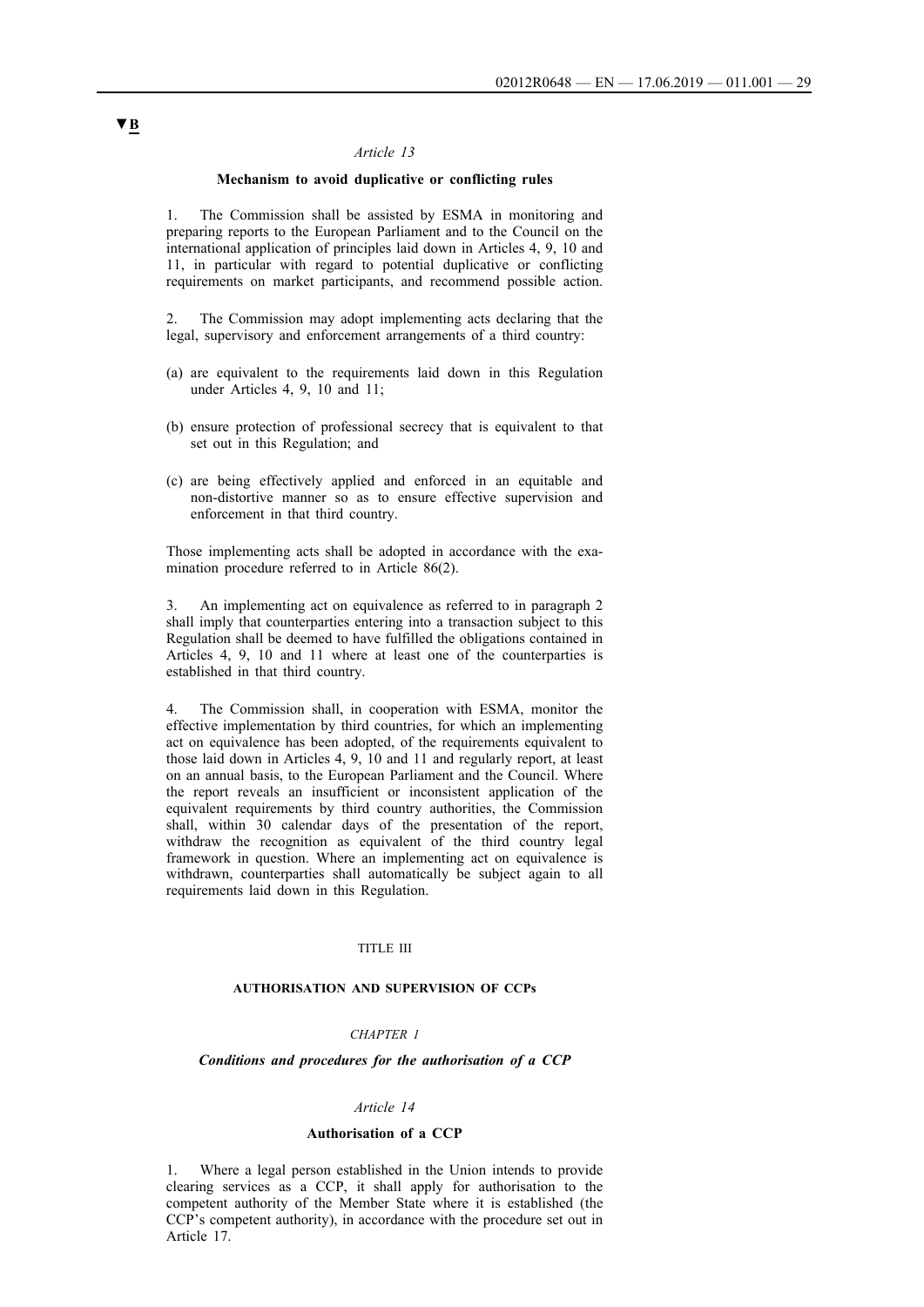2. Once authorisation has been granted in accordance with Article 17, it shall be effective for the entire territory of the Union.

3. Authorisation referred to in paragraph 1 shall be granted only for activities linked to clearing and shall specify the services or activities which the CCP is authorised to provide or perform including the classes of financial instruments covered by such authorisation.

4. A CCP shall comply at all times with the conditions necessary for authorisation.

A CCP shall, without undue delay, notify the competent authority of any material changes affecting the conditions for authorisation.

5. Authorisation referred to in paragraph 1 shall not prevent Member States from adopting or continuing to apply, in respect of CCPs established in their territory, additional requirements including certain requirements for authorisation under Directive 2006/48/EC.

## *Article 15*

### **Extension of activities and services**

1. A CCP wishing to extend its business to additional services or activities not covered by the initial authorisation shall submit a request for extension to the CCP's competent authority. The offering of clearing services for which the CCP has not already been authorised shall be considered to be an extension of that authorisation.

The extension of authorisation shall be made in accordance with the procedure set out under Article 17.

2. Where a CCP wishes to extend its business into a Member State other than that where it is established, the CCP's competent authority shall immediately notify the competent authority of that other Member State.

## *Article 16*

#### **Capital requirements**

1. A CCP shall have a permanent and available initial capital of at least EUR 7,5 million to be authorised pursuant to Article 14.

2. A CCP's capital, including retained earnings and reserves, shall be proportionate to the risk stemming from the activities of the CCP. It shall at all times be sufficient to ensure an orderly winding-down or restructuring of the activities over an appropriate time span and an adequate protection of the CCP against credit, counterparty, market, operational, legal and business risks which are not already covered by specific financial resources as referred to in Articles 41 to 44.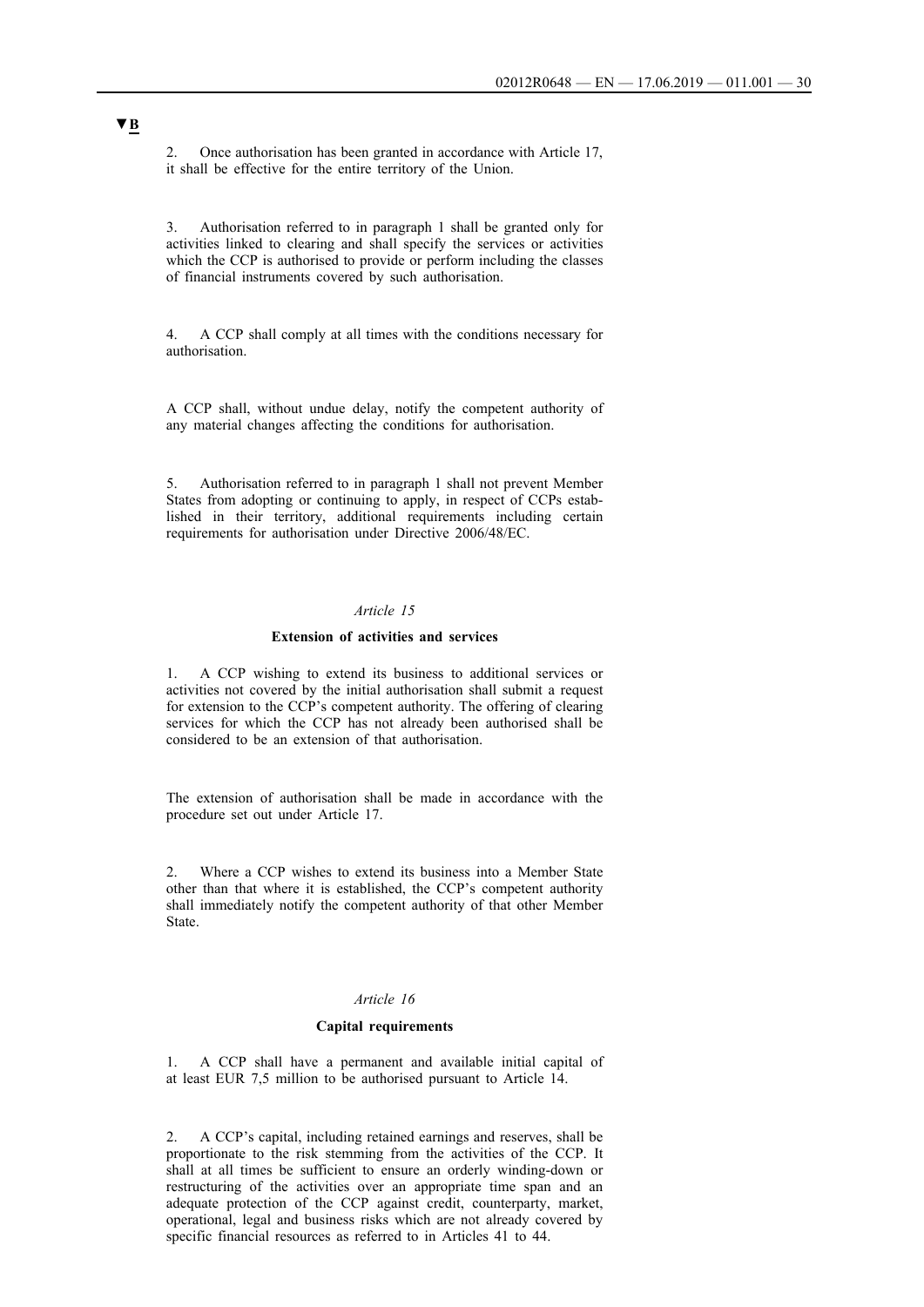3. In order to ensure consistent application of this Article, EBA shall, in close cooperation with the ESCB and after consulting ESMA, develop draft regulatory technical standards specifying requirements regarding the capital, retained earnings and reserves of a CCP referred to in paragraph 2.

EBA shall submit those draft regulatory technical standards to the Commission by 30 September 2012.

Power is delegated to the Commission to adopt the regulatory technical standards referred to in the first subparagraph in accordance with Articles 10 to 14 of Regulation (EU) No 1093/2010.

#### *Article 17*

### **Procedure for granting and refusing authorisation**

The applicant CCP shall submit an application for authorisation to the competent authority of the Member State where it is established.

2. The applicant CCP shall provide all information necessary to satisfy the competent authority that the applicant CCP has established, at the time of authorisation, all the necessary arrangements to meet the requirements laid down in this Regulation. The competent authority shall immediately transmit all the information received from the applicant CCP to ESMA and the college referred to in Article 18(1).

3. Within 30 working days of receipt of the application, the competent authority shall assess whether the application is complete. If the application is not complete, the competent authority shall set a deadline by which the applicant CCP has to provide additional information. After assessing that an application is complete, the competent authority shall notify the applicant CCP and the members of the college established in accordance with Article 18(1) and ESMA accordingly.

4. The competent authority shall grant authorisation only where it is fully satisfied that the applicant CCP complies with all the requirements laid down in this Regulation and that the CCP is notified as a system pursuant to Directive 98/26/EC.

The competent authority shall duly consider the opinion of the college reached in accordance with Article 19. Where the CCP's competent authority does not agree with a positive opinion of the college, its decision shall contain full reasons and an explanation of any significant deviation from that positive opinion.

The CCP shall not be authorised where all the members of the college, excluding the authorities of the Member State where the CCP is established, reach a joint opinion by mutual agreement, pursuant to Article 19(1), that the CCP not be authorised. That opinion shall state in writing the full and detailed reasons why the college consider that the requirements laid down in this Regulation or other Union law are not met.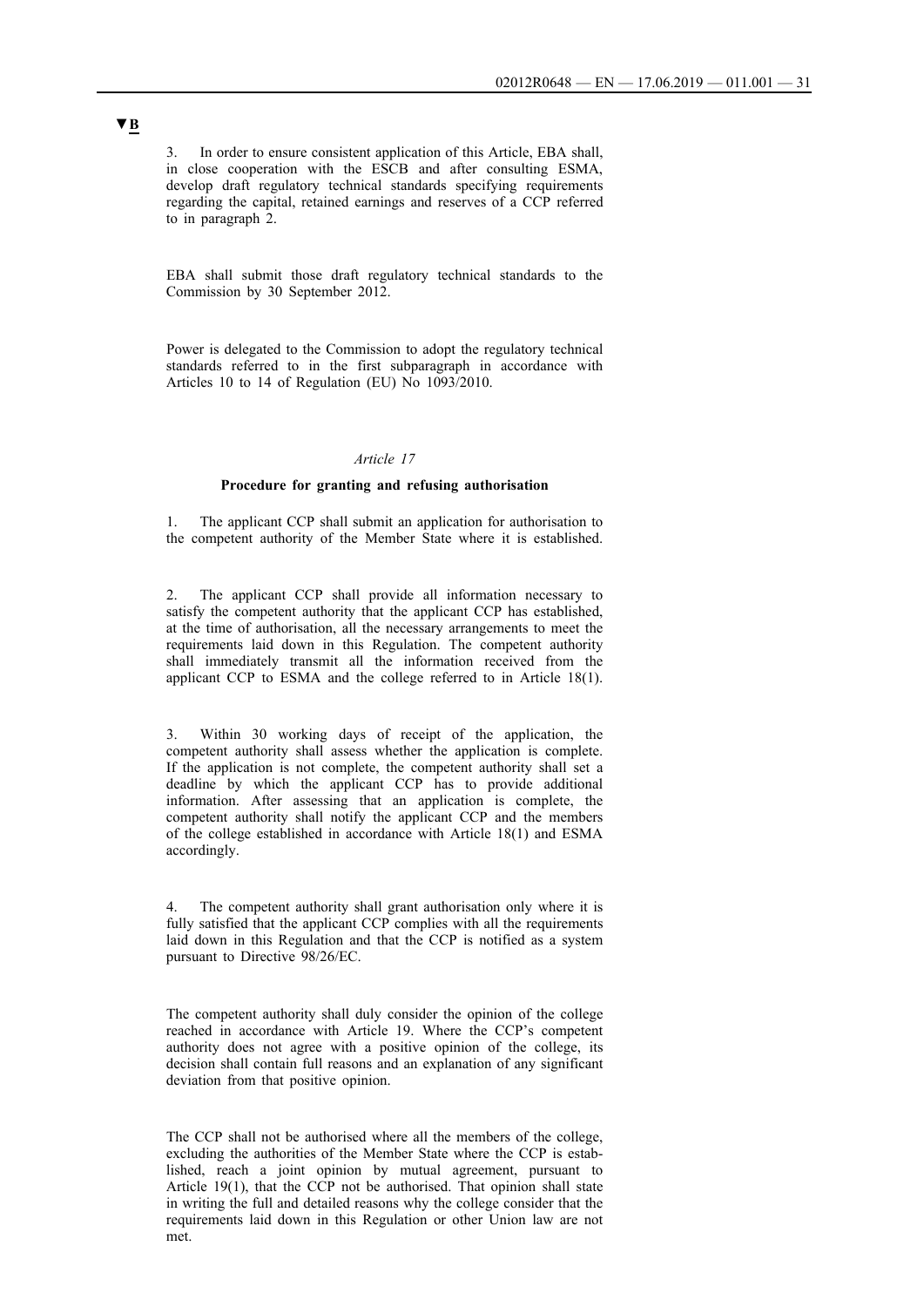Where a joint opinion by mutual agreement as referred to in the third subparagraph has not been reached and a majority of two-thirds of the college have expressed a negative opinion, any of the competent authorities concerned, based on that majority of two-thirds of the college, may, within 30 calendar days of the adoption of that negative opinion, refer the matter to ESMA in accordance with Article 19 of Regulation (EU) No 1095/2010.

The referral decision shall state in writing the full and detailed reasons why the relevant members of the college consider that the requirements laid down in this Regulation or other parts of Union law are not met. In that case the CCP's competent authority shall defer its decision on authorisation and await any decision on authorisation that ESMA may take in accordance with Article 19(3) of Regulation (EU) No 1095/2010, The competent authority shall take its decision in conformity with ESMA's decision. The matter shall not be referred to ESMA after the end of the 30-day period referred to in the fourth subparagraph.

Where all the members of the college, excluding the authorities of the Member State where the CCP is established, reach a joint opinion by mutual agreement, pursuant to Article 19(1), that the CCP not be authorised, the CCP's competent authority may refer the matter to ESMA in accordance with Article 19 of Regulation (EU) No 1095/2010.

The competent authority of the Member State where the CCP is established shall transmit the decision to the other competent authorities concerned.

5. ESMA shall act in accordance with Article 17 of Regulation (EU) No 1095/2010 in the event that the CCP's competent authority has not applied the provisions of this Regulation, or has applied them in a way which appears to be in breach of Union law.

ESMA may investigate an alleged breach or non-application of Union law upon request from any member of the college or on its own initiative, after having informed the competent authority.

6. While performing their duties, any action taken by any member of the college shall not, directly or indirectly, discriminate against any Member State or group of Member States as a venue for clearing services in any currency.

7. Within six months of the submission of a complete application, the competent authority shall inform the applicant CCP in writing, with a fully reasoned explanation, whether authorisation has been granted or refused.

### *Article 18*

#### **College**

1. Within 30 calendar days of the submission of a complete application in accordance with Article 17, the CCP's competent authority shall establish, manage and chair a college to facilitate the exercise of the tasks referred to in Articles 15, 17, 49, 51 and 54.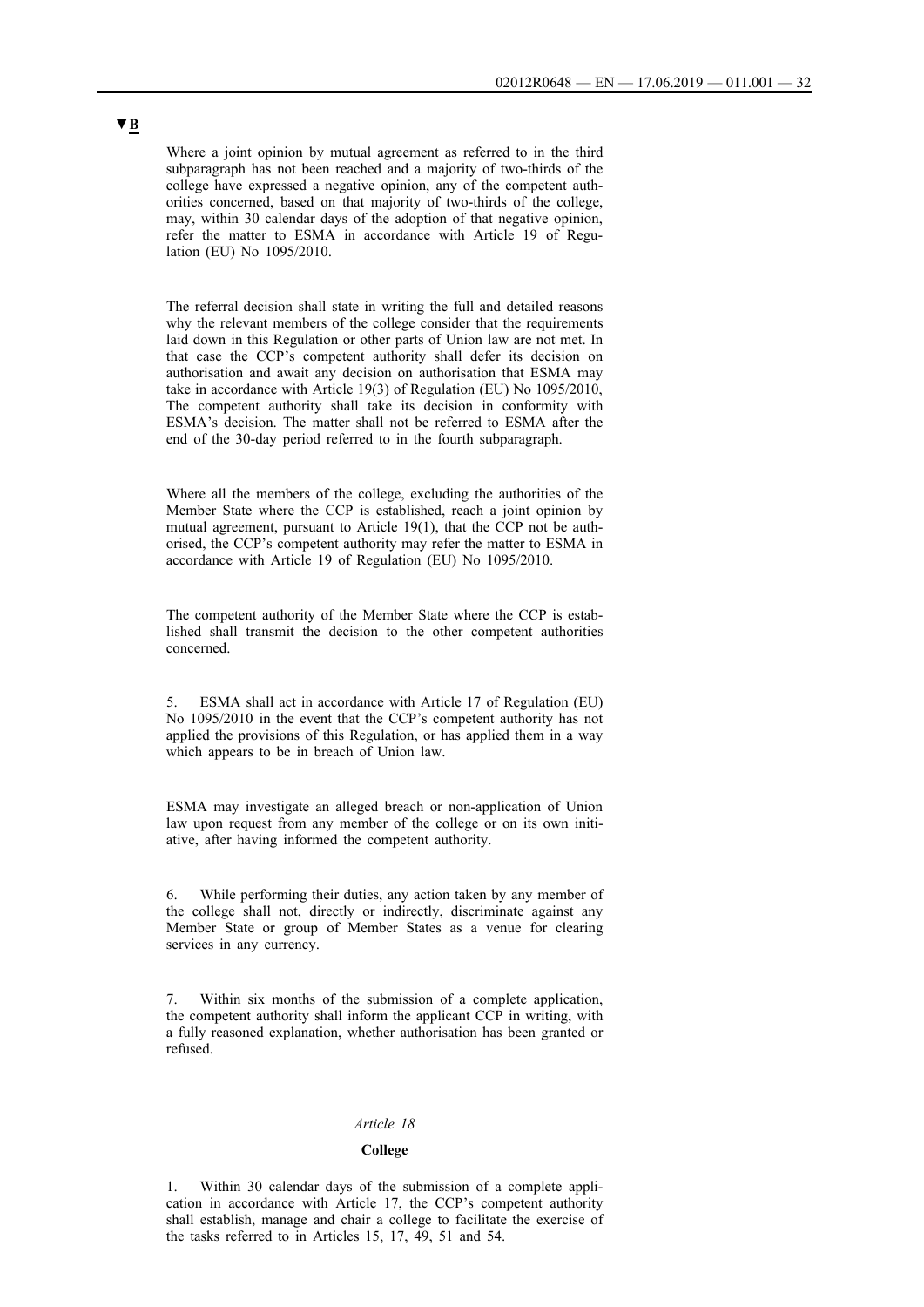- 2. The college shall consist of:
- (a) ESMA;
- (b) the CCP's competent authority;
- (c) the competent authorities responsible for the supervision of the clearing members of the CCP that are established in the three Member States with the largest contributions to the default fund of the CCP referred to in Article 42 on an aggregate basis over a one-year period;
- (d) the competent authorities responsible for the supervision of trading venues served by the CCP;
- (e) the competent authorities supervising CCPs with which interoperability arrangements have been established;
- (f) the competent authorities supervising central securities depositories to which the CCP is linked;
- (g) the relevant members of the ESCB responsible for the oversight of the CCP and the relevant members of the ESCB responsible for the oversight of the CCPs with which interoperability arrangements have been established;
- (h) the central banks of issue of the most relevant Union currencies of the financial instruments cleared.

3. The competent authority of a Member State which is not a member of the college may request from the college any information relevant for the performance of its supervisory duties.

The college shall, without prejudice to the responsibilities of competent authorities under this Regulation, ensure:

- (a) the preparation of the opinion referred to in Article 19;
- (b) the exchange of information, including requests for information pursuant to Article 84;
- (c) agreement on the voluntary entrustment of tasks among its members;
- (d) the coordination of supervisory examination programmes based on a risk assessment of the CCP; and
- (e) the determination of procedures and contingency plans to address emergency situations, as referred to in Article 24.

5. The establishment and functioning of the college shall be based on a written agreement between all its members.

That agreement shall determine the practical arrangements for the functioning of the college, including detailed rules on voting procedures as referred to in Article 19(3), and may determine tasks to be entrusted to the CCP's competent authority or another member of the college.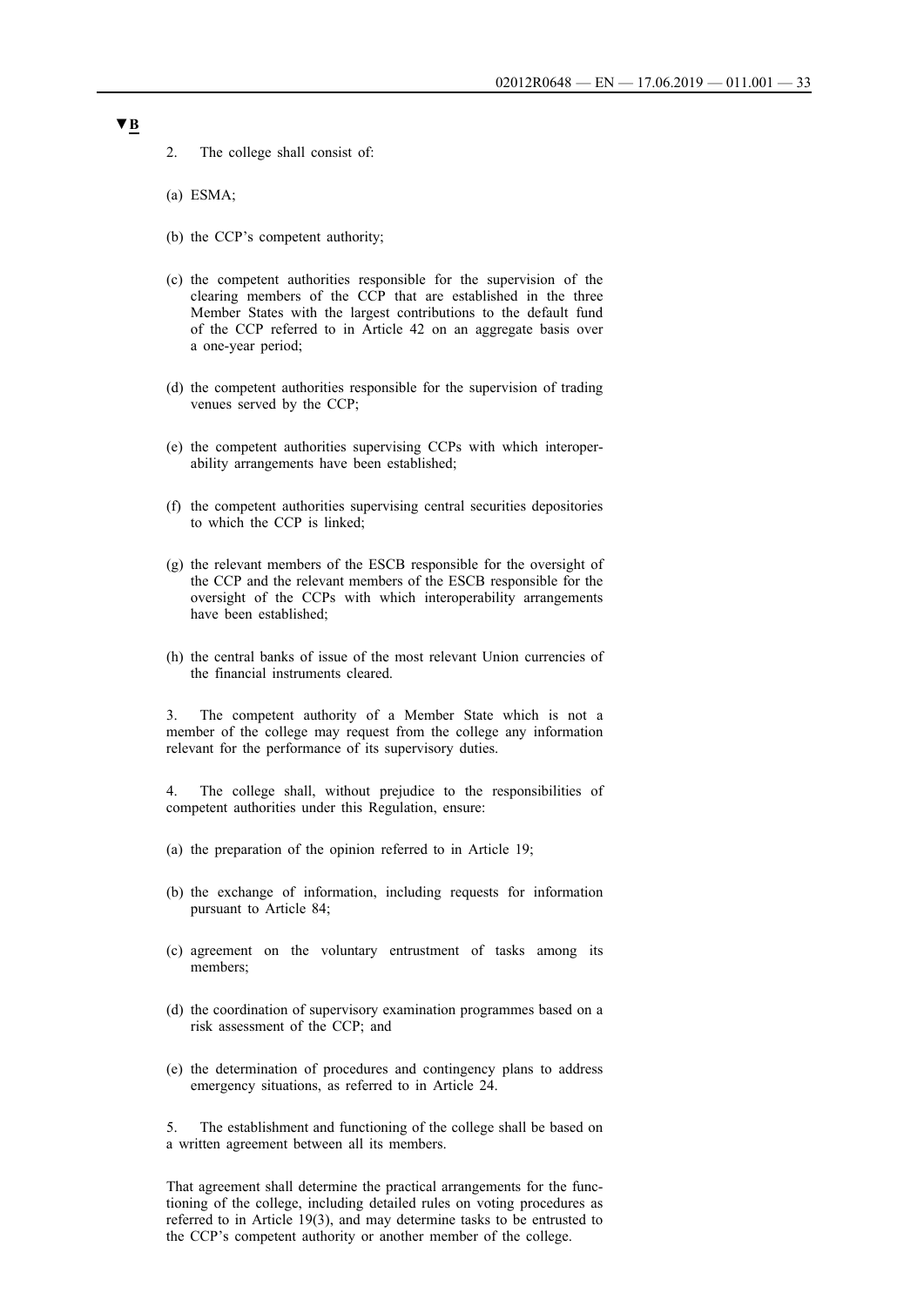6. In order to ensure the consistent and coherent functioning of colleges across the Union, ESMA shall develop draft regulatory technical standards specifying the conditions under which the Union currencies referred to in paragraph 2(h) are to be considered as the most relevant and the details of the practical arrangements referred to in paragraph 5.

ESMA shall submit those draft regulatory technical standards to the Commission by 30 September 2012.

Power is delegated to the Commission to adopt the regulatory technical standards referred to in the first subparagraph in accordance with Articles 10 to 14 of Regulation (EU) No 1095/2010.

### *Article 19*

## **Opinion of the college**

1. Within four months of the submission of a complete application by the CCP in accordance with Article 17, the CCP's competent authority shall conduct a risk assessment of the CCP and submit a report to the college.

Within 30 calendar days of receipt, and on the basis of the findings in, that report, the college shall reach a joint opinion determining whether the applicant CCP complies with all the requirements laid down in this Regulation.

Without prejudice to the fourth subparagraph of Article 17(4) and if no joint opinion is reached in accordance with the second subparagraph, the college shall adopt a majority opinion within the same period.

2. ESMA shall facilitate the adoption of the joint opinion in accordance with its general coordination function under Article 31 of Regulation (EU) No 1095/2010.

3. A majority opinion of the college shall be adopted on the basis of a simple majority of its members. For colleges up to and including 12 members, a maximum of two college members belonging to the same Member State shall have a vote and each voting member shall have one vote. For colleges with more than 12 members, a maximum of three members belonging to the same Member State shall have a vote and each voting member shall have one vote. ESMA shall have no voting rights on the opinions of the college.

### *Article 20*

### **Withdrawal of authorisation**

1. Without prejudice to Article 22(3), the CCP's competent authority shall withdraw authorisation where the CCP:

(a) has not made use of the authorisation within 12 months, expressly renounces the authorisation or has provided no services or performed no activity for the preceding six months;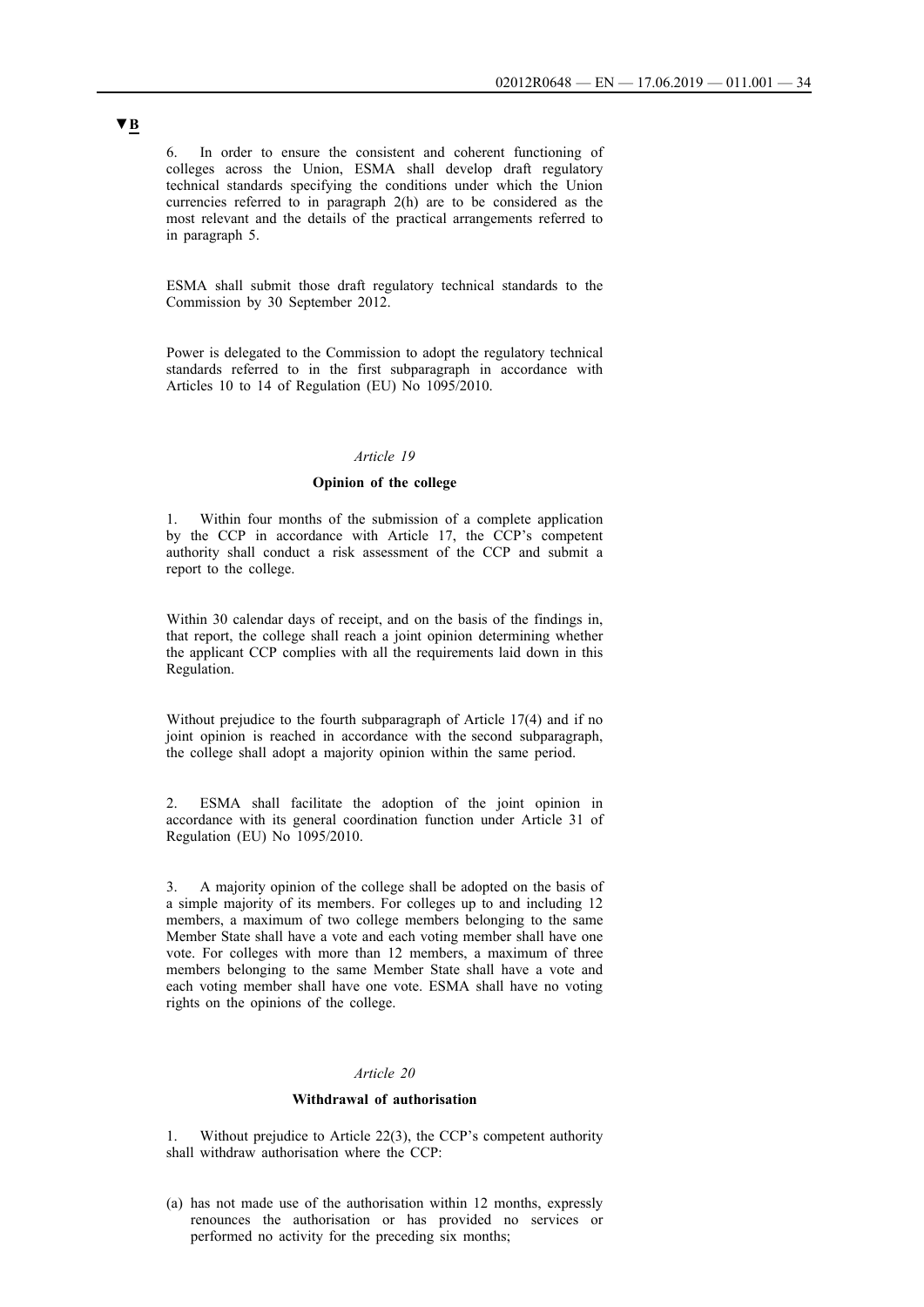- (b) has obtained authorisation by making false statements or by any other irregular means;
- (c) is no longer in compliance with the conditions under which authorisation was granted and has not taken the remedial action requested by the CCP's competent authority within a set time frame;
- (d) has seriously and systematically infringed any of the requirements laid down in this Regulation.

2. Where the CCP's competent authority considers that one of the circumstances referred to in paragraph 1 applies, it shall, within five working days, notify ESMA and the members of college accordingly.

3. The CCP's competent authority shall consult the members of the college on the necessity to withdraw the authorisation of the CCP, except where a decision is required urgently.

4. Any member of the college may, at any time, request that the CCP's competent authority examine whether the CCP remains in compliance with the conditions under which authorisation was granted.

5. The CCP's competent authority may limit the withdrawal to a particular service, activity, or class of financial instruments.

6. The CCP's competent authority shall send ESMA and the members of the college its fully reasoned decision, which shall take into account the reservations of the members of the college.

7. The decision on the withdrawal of authorisation shall take effect throughout the Union.

### *Article 21*

#### **Review and evaluation**

1. Without prejudice to the role of the college, the competent authorities referred to in Article 22 shall review the arrangements, strategies, processes and mechanisms implemented by CCPs to comply with this Regulation and evaluate the risks to which CCPs are, or might be, exposed.

2. The review and evaluation referred to in paragraph 1 shall cover all the requirements on CCPs laid down in this Regulation.

3. The competent authorities shall establish the frequency and depth of the review and evaluation referred to in paragraph 1 having regard to the size, systemic importance, nature, scale and complexity of the activities of the CCPs concerned. The review and evaluation shall be updated at least on an annual basis.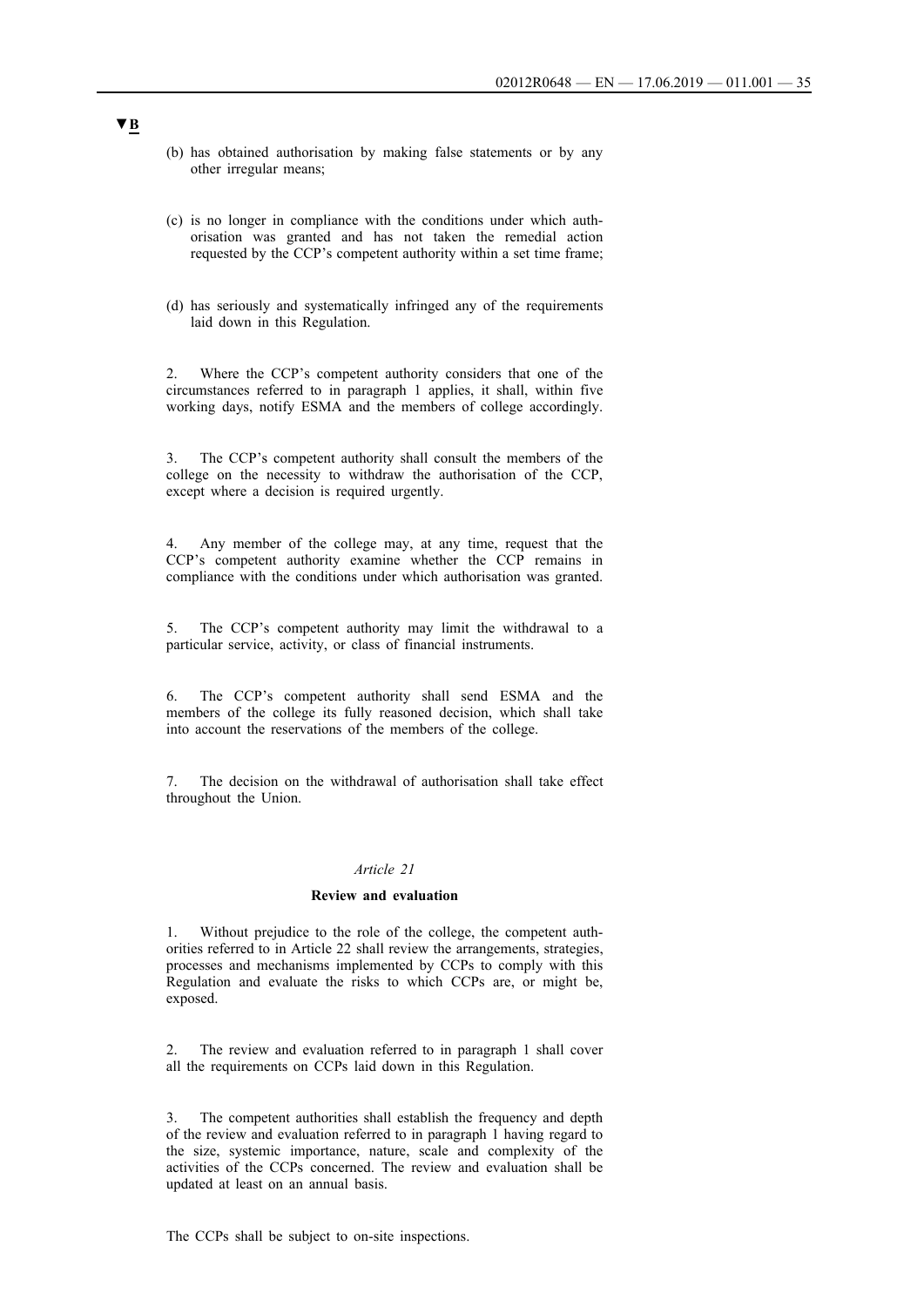4. The competent authorities shall regularly, and at least annually, inform the college of the results of the review and evaluation as referred to in paragraph 1, including any remedial action taken or penalty imposed.

5. The competent authorities shall require any CCP that does not meet the requirements laid down in this Regulation to take the necessary action or steps at an early stage to address the situation.

6. ESMA shall fulfil a coordination role between competent authorities and across colleges with a view to building a common supervisory culture and consistent supervisory practices, ensuring uniform procedures and consistent approaches, and strengthening consistency in supervisory outcomes.

For the purposes of the first subparagraph, ESMA shall, at least annually:

- (a) conduct a peer review analysis of the supervisory activities of all competent authorities in relation to the authorisation and the supervision of CCPs in accordance with Article 30 of Regulation (EU) No 1095/2010; and
- (b) initiate and coordinate Union-wide assessments of the resilience of CCPs to adverse market developments in accordance with Article 32(2) of Regulation (EU) No 1095/2010.

Where an assessment referred to in point (b) of the second subparagraph exposes shortcomings in the resilience of one or more CCPs, ESMA shall issue the necessary recommendations pursuant to Article 16 of Regulation (EU) No 1095/2010.

#### *CHAPTER 2*

#### *Supervision and oversight of CCPs*

#### *Article 22*

#### **Competent authority**

1. Each Member State shall designate the competent authority responsible for carrying out the duties resulting from this Regulation for the authorisation and supervision of CCPs established in its territory and shall inform the Commission and ESMA thereof.

Where a Member State designates more than one competent authority, it shall clearly determine the respective roles and shall designate a single authority to be responsible for coordinating cooperation and the exchange of information with the Commission, ESMA, other Member States' competent authorities, EBA and the relevant members of the ESCB, in accordance with Articles 23, 24, 83 and 84.

2. Each Member State shall ensure that the competent authority has the supervisory and investigatory powers necessary for the exercise of its functions.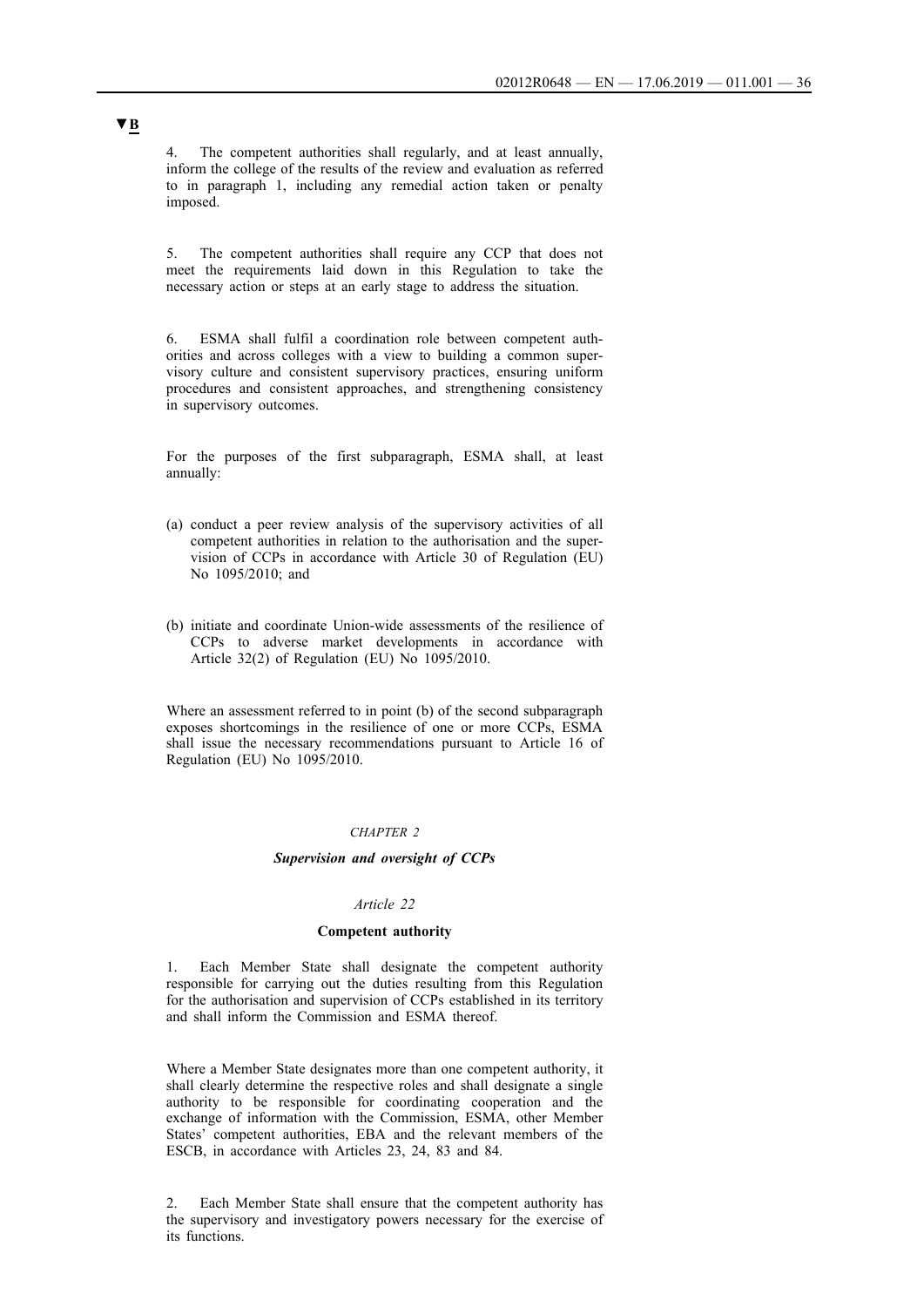3. Each Member State shall ensure that appropriate administrative measures, in conformity with national law, can be taken or imposed against the natural or legal persons responsible for non-compliance with this Regulation.

Those measures shall be effective, proportionate and dissuasive and may include requests for remedial action within a set time frame.

4. ESMA shall publish on its website a list of the competent authorities designated in accordance with paragraph 1.

#### *CHAPTER 3*

#### *Cooperation*

## *Article 23*

### **Cooperation between authorities**

1. Competent authorities shall cooperate closely with each other, with ESMA and, if necessary, with the ESCB.

2. Competent authorities shall, in the exercise of their general duties, duly consider the potential impact of their decisions on the stability of the financial system in all other Member States concerned, in particular the emergency situations referred to in Article 24, based on the available information at the time.

#### *Article 24*

#### **Emergency situations**

The CCP's competent authority or any other authority shall inform ESMA, the college, the relevant members of the ESCB and other relevant authorities without undue delay of any emergency situation relating to a CCP, including developments in financial markets, which may have an adverse effect on market liquidity and the stability of the financial system in any of the Member States where the CCP or one of its clearing members are established.

### *CHAPTER 4*

## *Relations with third countries*

#### *Article 25*

#### **Recognition of a third-country CCP**

1. A CCP established in a third country may provide clearing services to clearing members or trading venues established in the Union only where that CCP is recognised by ESMA.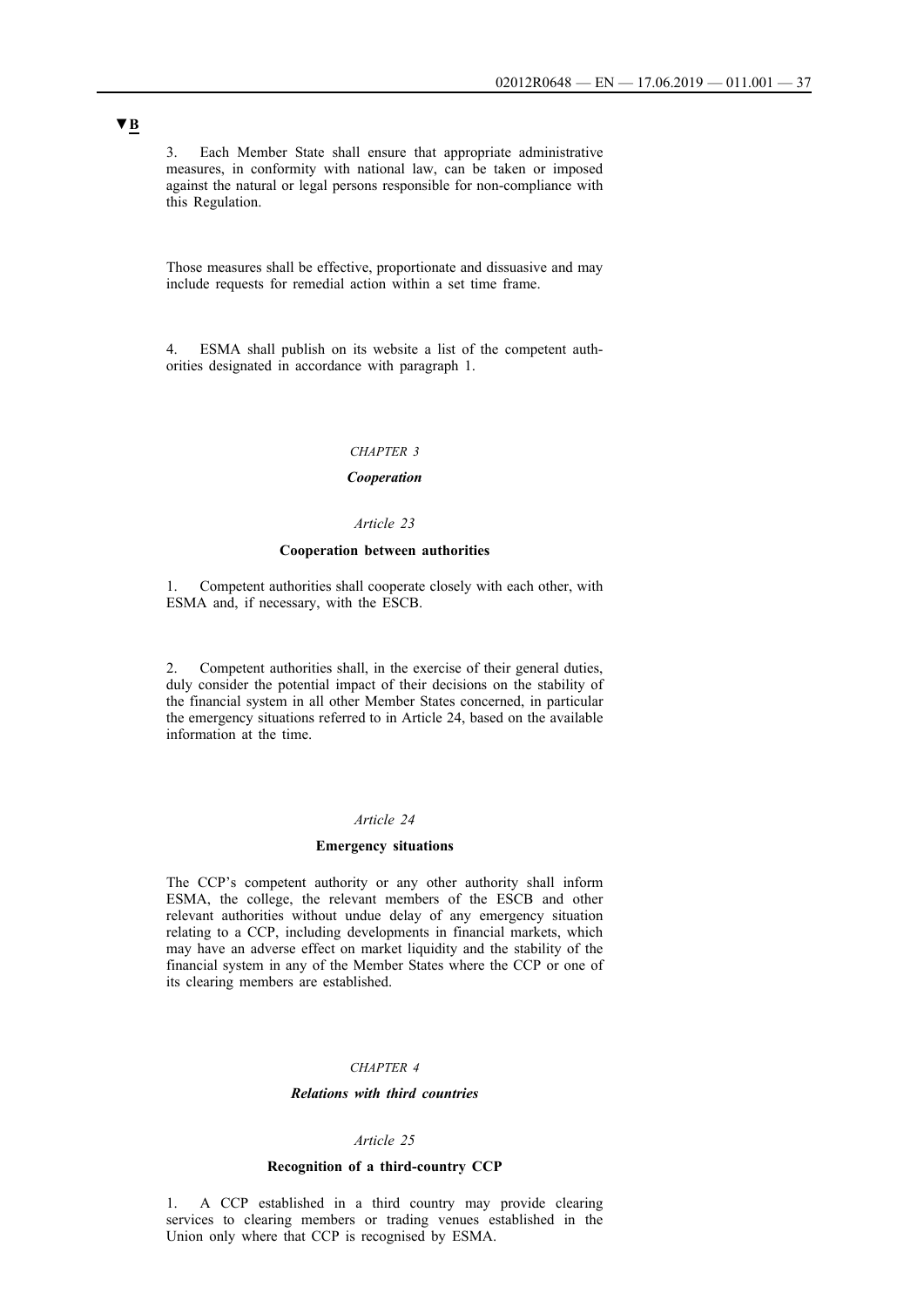2. ESMA, after consulting the authorities referred to in paragraph 3, may recognise a CCP established in a third country that has applied for recognition to provide certain clearing services or activities where:

- (a) the Commission has adopted an implementing act in accordance with paragraph 6;
- (b) the CCP is authorised in the relevant third country, and is subject to effective supervision and enforcement ensuring full compliance with the prudential requirements applicable in that third country;
- (c) cooperation arrangements have been established pursuant to paragraph 7;

### **▼M5**

(d) the CCP is established or authorised in a third country that is not considered, by the Commission in accordance with Directive (EU)  $2015/849$  of the European Parliament and of the Council  $(1)$ , as having strategic deficiencies in its national anti-money laundering and counter financing of terrorism regime that poses significant threats to the financial system of the Union.

## **▼B**

3. When assessing whether the conditions referred to in paragraph 2 are met, ESMA shall consult:

- (a) the competent authority of a Member State in which the CCP provides or intends to provide clearing services and which has been selected by the CCP;
- (b) the competent authorities responsible for the supervision of the clearing members of the CCP that are established in the three Member States which make or are anticipated by the CCP to make the largest contributions to the default fund of the CCP referred to in Article 42 on an aggregate basis over a one-year period;
- (c) the competent authorities responsible for the supervision of trading venues located in the Union, served or to be served by the CCP;
- (d) the competent authorities supervising CCPs established in the Union with which interoperability arrangements have been established:
- (e) the relevant members of the ESCB of the Member States in which the CCP provides or intends to provide clearing services and the relevant members of the ESCB responsible for the oversight of the CCPs with which interoperability arrangements have been established;

 $(1)$  Directive (EU) 2015/849 of the European Parliament and of the Council of 20 May 2015 on the prevention of the use of the financial system for the purpose of money laundering or terrorist financing, amending Regulation (EU) No 648/2012 of the European Parliament and of the Council, and repealing Directive 2005/60/EC of the European Parliament and of the Council and Commission Directive 2006/70/EC (OJ L 141, 5.6.2015, p. 73).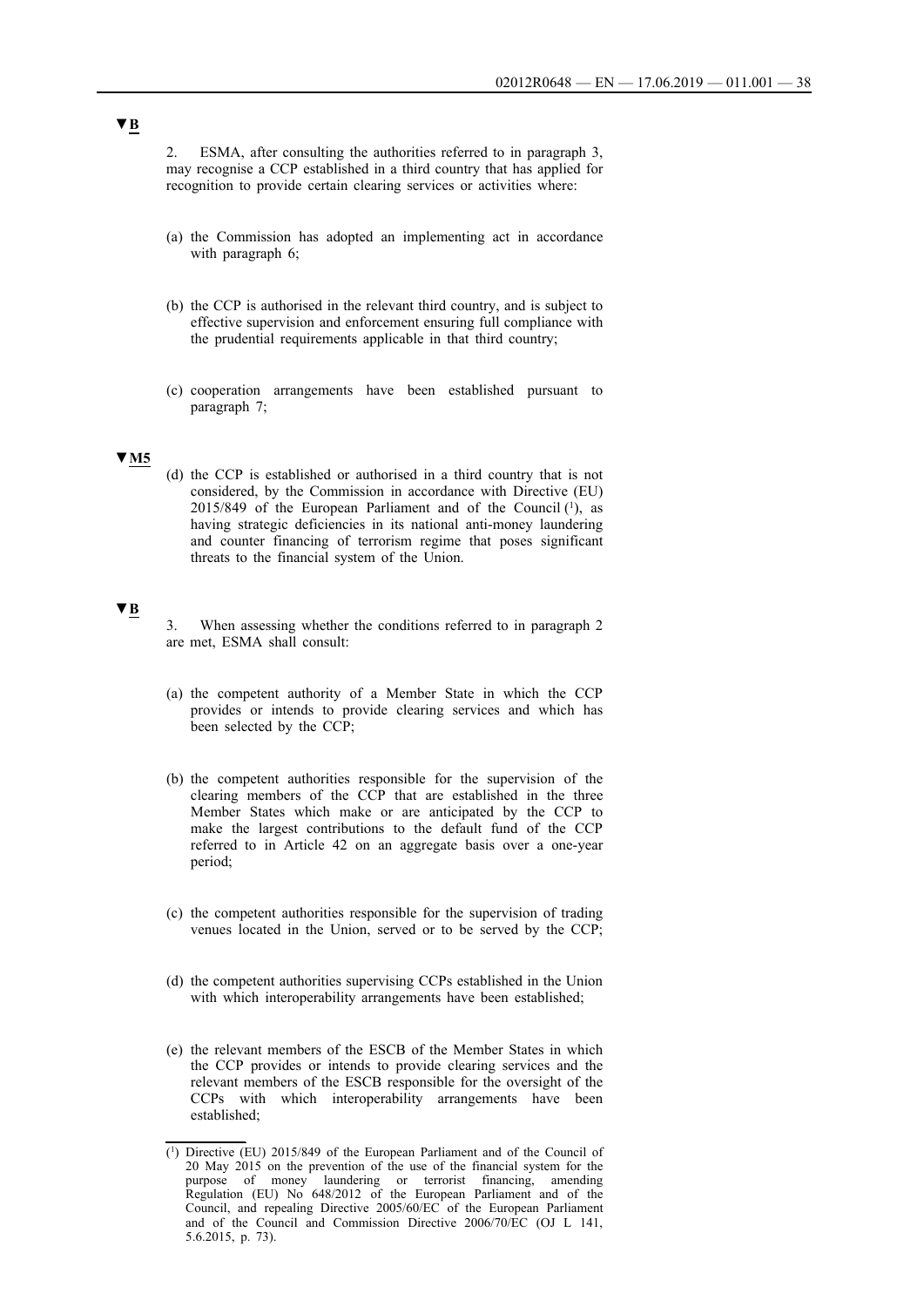(f) the central banks of issue of the most relevant Union currencies of the financial instruments cleared or to be cleared.

4. The CCP referred to in paragraph 1 shall submit its application to ESMA.

The applicant CCP shall provide ESMA with all information necessary for its recognition. Within 30 working days of receipt, ESMA shall assess whether the application is complete. If the application is not complete, ESMA shall set a deadline by which the applicant CCP has to provide additional information.

The recognition decision shall be based on the conditions set out in paragraph 2 and shall be independent of any assessment as the basis for the equivalence decision as referred to in Article 13(3).

ESMA shall consult the authorities and entities referred to in paragraph 3 prior to taking its decision.

Within 180 working days of the submission of a complete application, ESMA shall inform the applicant CCP in writing, with a fully reasoned explanation, whether the recognition has been granted or refused.

ESMA shall publish on its website a list of the CCPs recognised in accordance with this Regulation.

5. ESMA shall, after consulting the authorities and entities referred to in paragraph 3, review the recognition of the CCP established in a third country where that CCP has extended the range of its activities and services in the Union. That review shall be conducted in accordance with paragraphs 2, 3 and 4. ESMA may withdraw the recognition of that CCP where the conditions set out in paragraph 2 are no longer met and in the same circumstances as those described in Article 20.

6. The Commission may adopt an implementing act under Article 5 of Regulation (EU) No 182/2011, determining that the legal and supervisory arrangements of a third country ensure that CCPs authorised in that third country comply with legally binding requirements which are equivalent to the requirements laid down in Title IV of this Regulation, that those CCPs are subject to effective supervision and enforcement in that third country on an ongoing basis and that the legal framework of that third country provides for an effective equivalent system for the recognition of CCPs authorised under third-country legal regimes.

7. ESMA shall establish cooperation arrangements with the relevant competent authorities of third countries whose legal and supervisory frameworks have been recognised as equivalent to this Regulation in accordance with paragraph 6. Such arrangements shall specify at least: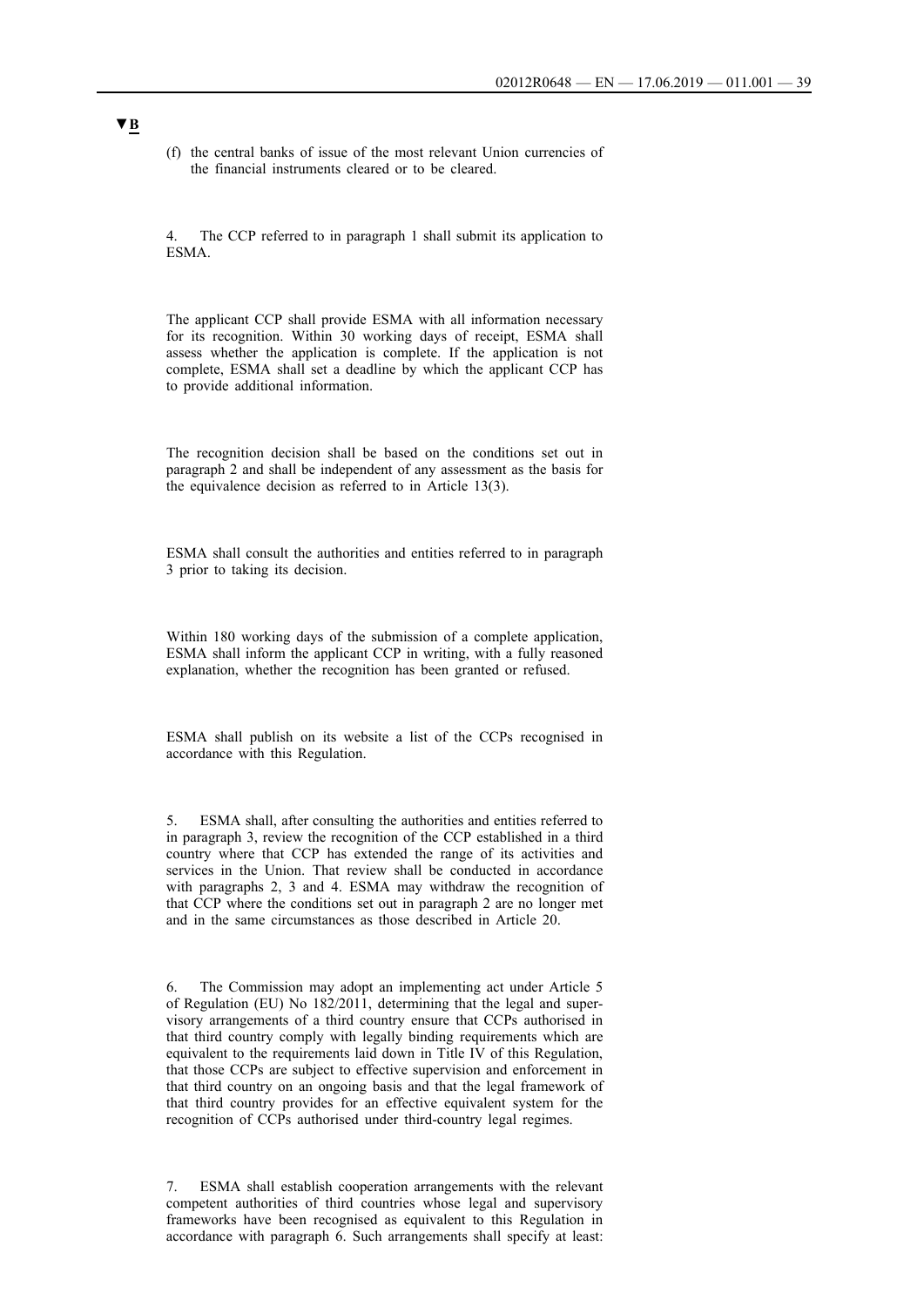- (a) the mechanism for the exchange of information between ESMA and the competent authorities of the third countries concerned, including access to all information requested by ESMA regarding CCPs authorised in third countries;
- (b) the mechanism for prompt notification to ESMA where a thirdcountry competent authority deems a CCP it is supervising to be in breach of the conditions of its authorisation or of other law to which it is subject;
- (c) the mechanism for prompt notification to ESMA by a third-country competent authority where a CCP it is supervising has been granted the right to provide clearing services to clearing members or clients established in the Union;
- (d) the procedures concerning the coordination of supervisory activities including, where appropriate, on-site inspections.

8. In order to ensure consistent application of this Article, ESMA shall develop draft regulatory technical standards specifying the information that the applicant CCP shall provide ESMA in its application for recognition.

ESMA shall submit those draft regulatory technical standards to the Commission by 30 September 2012.

Power is delegated to the Commission to adopt the regulatory technical standards referred to in the first subparagraph in accordance with Articles 10 to 14 of Regulation (EU) No 1095/2010.

### TITLE IV

### **REQUIREMENTS FOR CCPs**

#### *CHAPTER 1*

### *Organisational requirements*

#### *Article 26*

### **General provisions**

1. A CCP shall have robust governance arrangements, which include a clear organisational structure with well-defined, transparent and consistent lines of responsibility, effective processes to identify, manage, monitor and report the risks to which it is or might be exposed, and adequate internal control mechanisms, including sound administrative and accounting procedures.

2. A CCP shall adopt policies and procedures which are sufficiently effective so as to ensure compliance with this Regulation, including compliance of its managers and employees with all the provisions of this Regulation.

3. A CCP shall maintain and operate an organisational structure that ensures continuity and orderly functioning in the performance of its services and activities. It shall employ appropriate and proportionate systems, resources and procedures.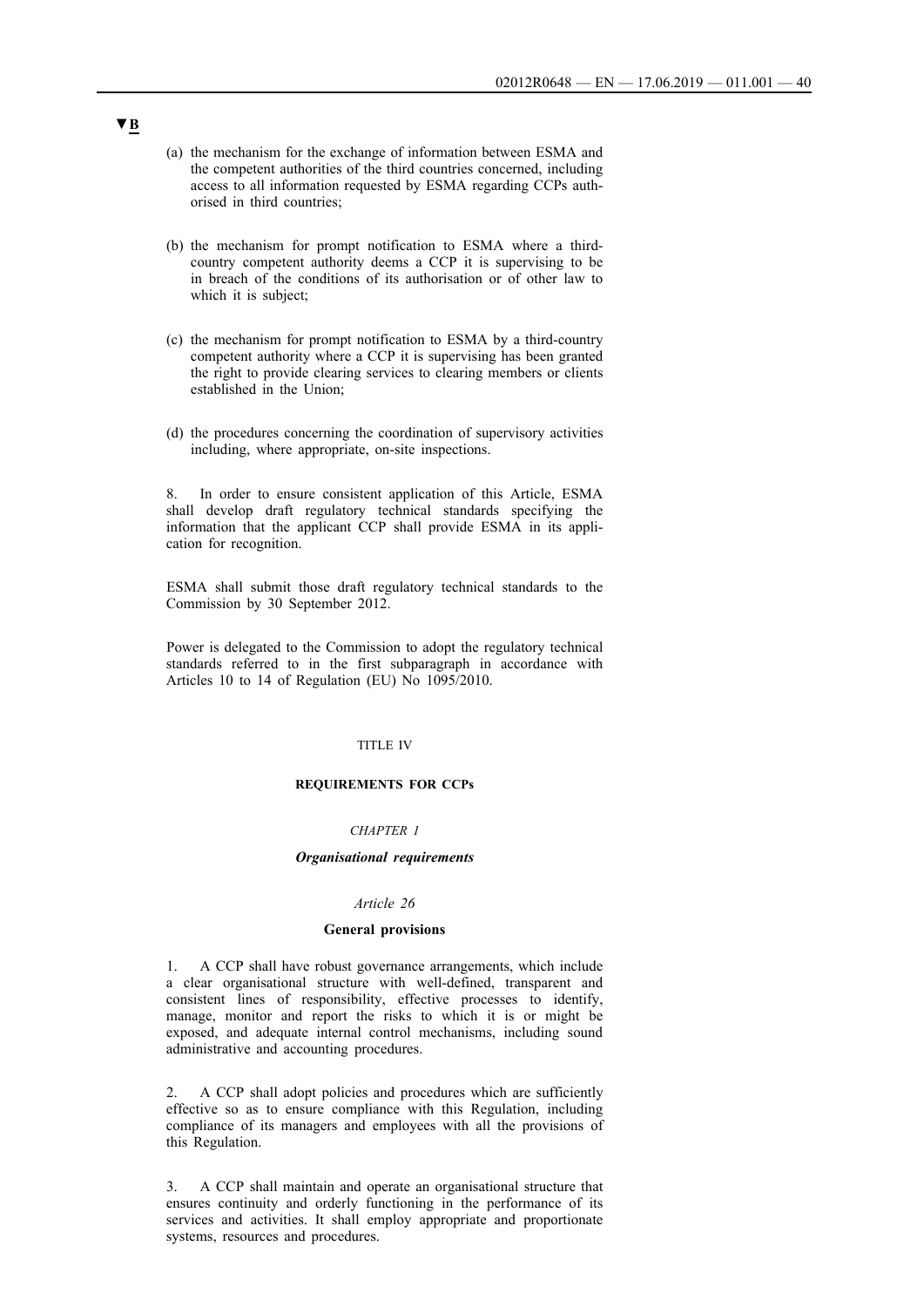4. A CCP shall maintain a clear separation between the reporting lines for risk management and those for the other operations of the CCP.

5. A CCP shall adopt, implement and maintain a remuneration policy which promotes sound and effective risk management and which does not create incentives to relax risk standards.

6. A CCP shall maintain information technology systems adequate to deal with the complexity, variety and type of services and activities performed so as to ensure high standards of security and the integrity and confidentiality of the information maintained.

7. A CCP shall make its governance arrangements, the rules governing the CCP, and its admission criteria for clearing membership, available publicly free of charge.

8. The CCP shall be subject to frequent and independent audits. The results of those audits shall be communicated to the board and shall be made available to the competent authority.

9. In order to ensure consistent application of this Article, ESMA, after consulting the members of the ESCB, shall develop draft regulatory technical standards specifying the minimum content of the rules and governance arrangements referred to in paragraphs 1 to 8.

ESMA shall submit those draft regulatory technical standards to the Commission by 30 September 2012.

Power is delegated to the Commission to adopt the regulatory technical standards referred to in the first subparagraph in accordance with Articles 10 to 14 of Regulation (EU) No 1095/2010.

#### *Article 27*

#### **Senior management and the board**

1. The senior management of a CCP shall be of sufficiently good repute and shall have sufficient experience so as to ensure the sound and prudent management of the CCP.

2. A CCP shall have a board. At least one third, but no less than two, of the members of that board shall be independent. Representatives of the clients of clearing members shall be invited to board meetings for matters relevant to Articles 38 and 39. The compensation of the independent and other non-executive members of the board shall not be linked to the business performance of the CCP.

The members of a CCP's board, including its independent members, shall be of sufficiently good repute and shall have adequate expertise in financial services, risk management and clearing services.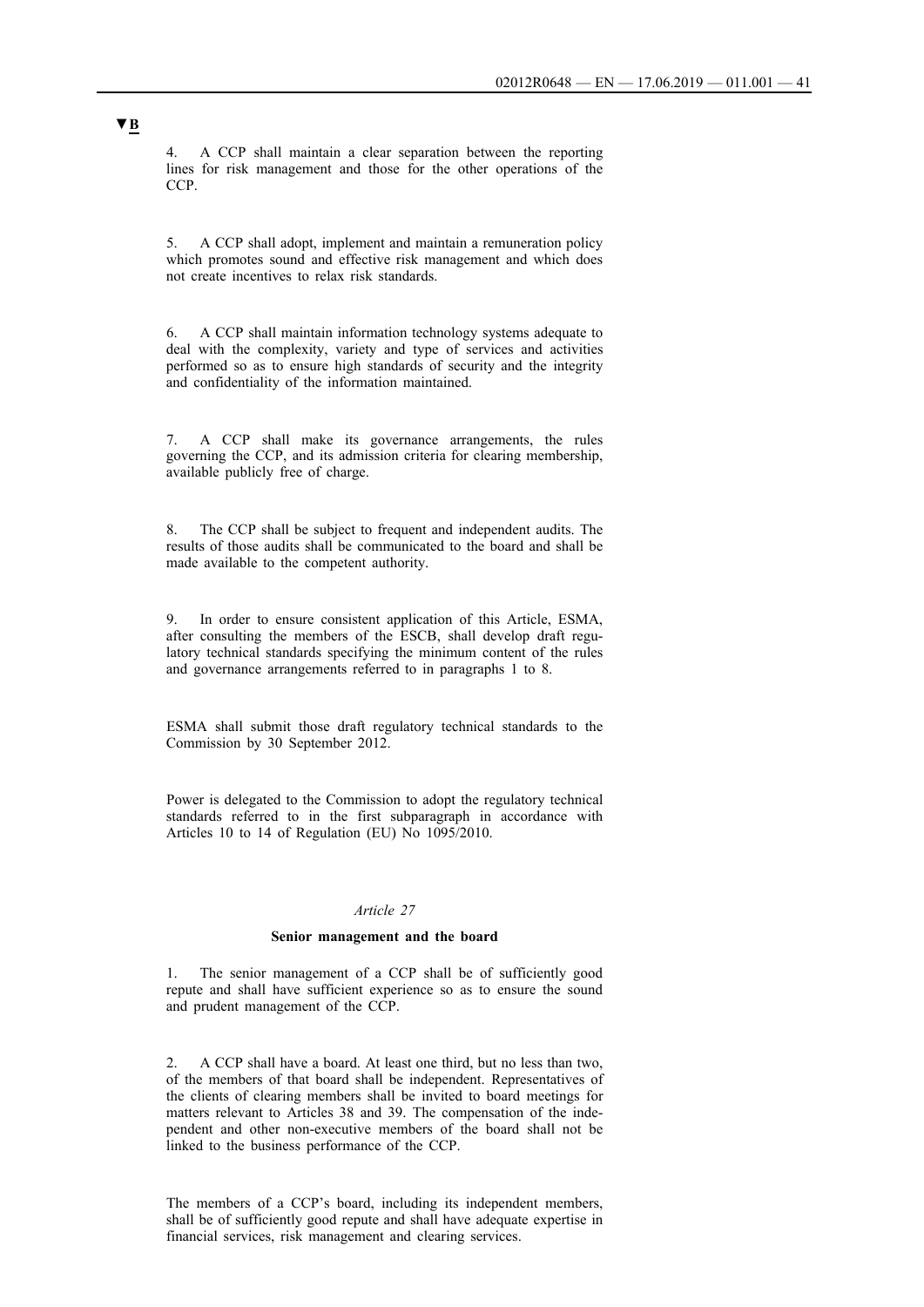3. A CCP shall clearly determine the roles and responsibilities of the board and shall make the minutes of the board meetings available to the competent authority and auditors.

#### *Article 28*

#### **Risk committee**

1. A CCP shall establish a risk committee, which shall be composed of representatives of its clearing members, independent members of the board and representatives of its clients. The risk committee may invite employees of the CCP and external independent experts to attend risk-committee meetings in a non-voting capacity. Competent authorities may request to attend risk-committee meetings in a non-voting capacity and to be duly informed of the activities and decisions of the risk committee. The advice of the risk committee shall be independent of any direct influence by the management of the CCP. None of the groups of representatives shall have a majority in the risk committee.

2. A CCP shall clearly determine the mandate, the governance arrangements to ensure its independence, the operational procedures, the admission criteria and the election mechanism for risk-committee members. The governance arrangements shall be publicly available and shall, at least, determine that the risk committee is chaired by an independent member of the board, reports directly to the board and holds regular meetings.

3. The risk committee shall advise the board on any arrangements that may impact the risk management of the CCP, such as a significant change in its risk model, the default procedures, the criteria for accepting clearing members, the clearing of new classes of instruments, or the outsourcing of functions. The advice of the risk committee is not required for the daily operations of the CCP. Reasonable efforts shall be made to consult the risk committee on developments impacting the risk management of the CCP in emergency situations.

4. Without prejudice to the right of competent authorities to be duly informed, the members of the risk committee shall be bound by confidentiality. Where the chairman of the risk committee determines that a member has an actual or potential conflict of interest on a particular matter, that member shall not be allowed to vote on that matter.

5. A CCP shall promptly inform the competent authority of any decision in which the board decides not to follow the advice of the risk committee.

### *Article 29*

### **Record keeping**

1. A CCP shall maintain, for a period of at least 10 years, all the records on the services and activity provided so as to enable the competent authority to monitor the CCP's compliance with this Regulation.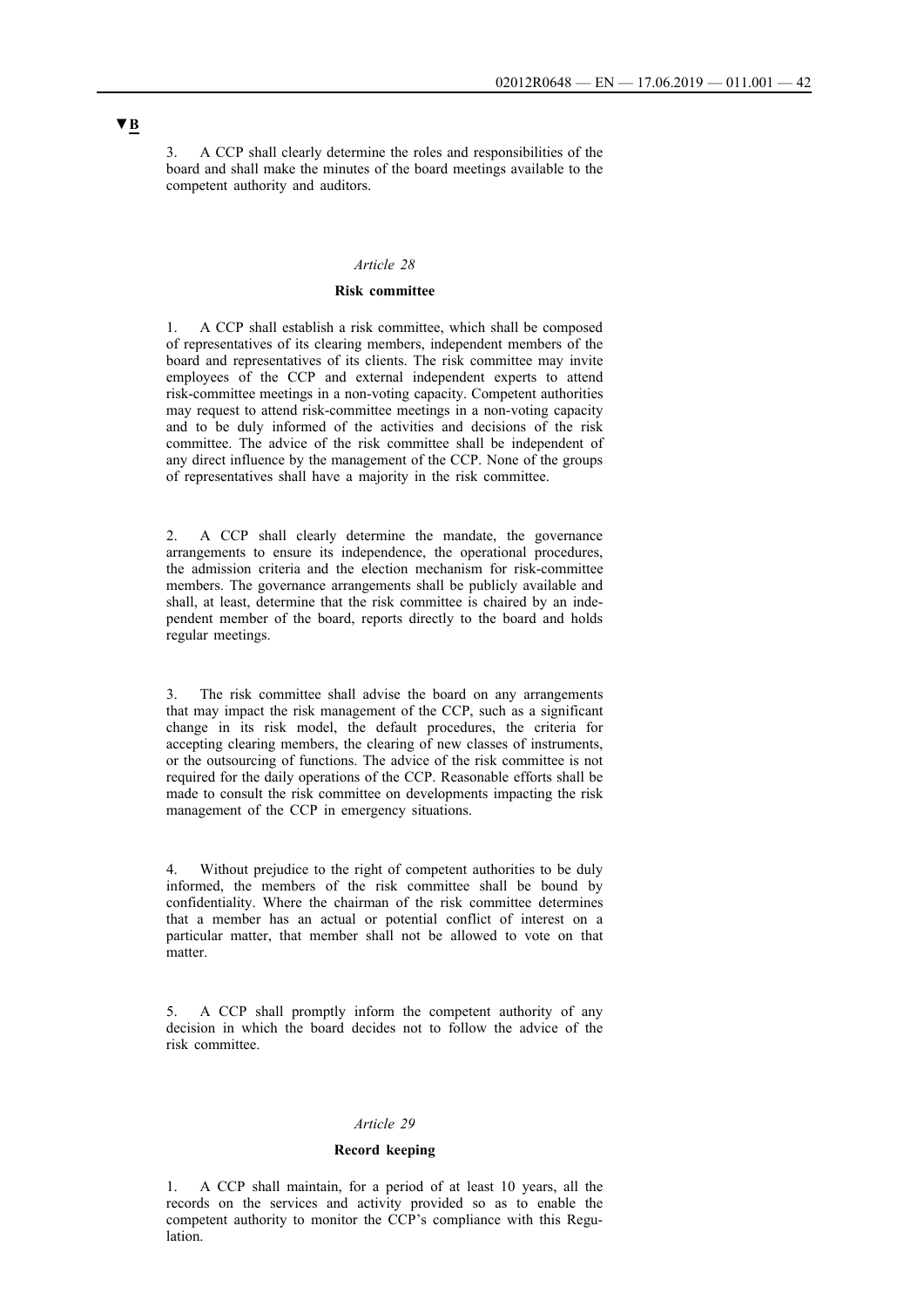2. A CCP shall maintain, for a period of at least 10 years following the termination of a contract, all information on all contracts it has processed. That information shall at least enable the identification of the original terms of a transaction before clearing by that CCP.

3. A CCP shall make the records and information referred to in paragraphs 1 and 2 and all information on the positions of cleared contracts, irrespective of the venue where the transactions were executed, available upon request to the competent authority, to ESMA and to the relevant members of the ESCB.

4. In order to ensure consistent application of this Article, ESMA shall develop draft regulatory technical standards specifying the details of the records and information to be retained as referred to in paragraphs 1 to 3.

ESMA shall submit those draft regulatory technical standards to the Commission by 30 September 2012.

Power is delegated to the Commission to adopt the regulatory technical standards referred to in the first subparagraph in accordance with Articles 10 to 14 of Regulation (EU) No 1095/2010.

5. In order to ensure uniform conditions of application of paragraphs 1 and 2, ESMA shall develop draft implementing technical standards specifying the format of the records and information to be retained.

ESMA shall submit those draft implementing technical standards to the Commission by 30 September 2012.

Power is conferred on the Commission to adopt the implementing technical standards referred to in the first subparagraph in accordance with Article 15 of Regulation (EU) No 1095/2010.

#### *Article 30*

### **Shareholders and members with qualifying holdings**

1. The competent authority shall not authorise a CCP unless it has been informed of the identities of the shareholders or members, whether direct or indirect, natural or legal persons, that have qualifying holdings and of the amounts of those holdings.

2. The competent authority shall refuse to authorise a CCP where it is not satisfied as to the suitability of the shareholders or members that have qualifying holdings in the CCP, taking into account the need to ensure the sound and prudent management of a CCP.

3. Where close links exist between the CCP and other natural or legal persons, the competent authority shall grant authorisation only where those links do not prevent the effective exercise of the supervisory functions of the competent authority.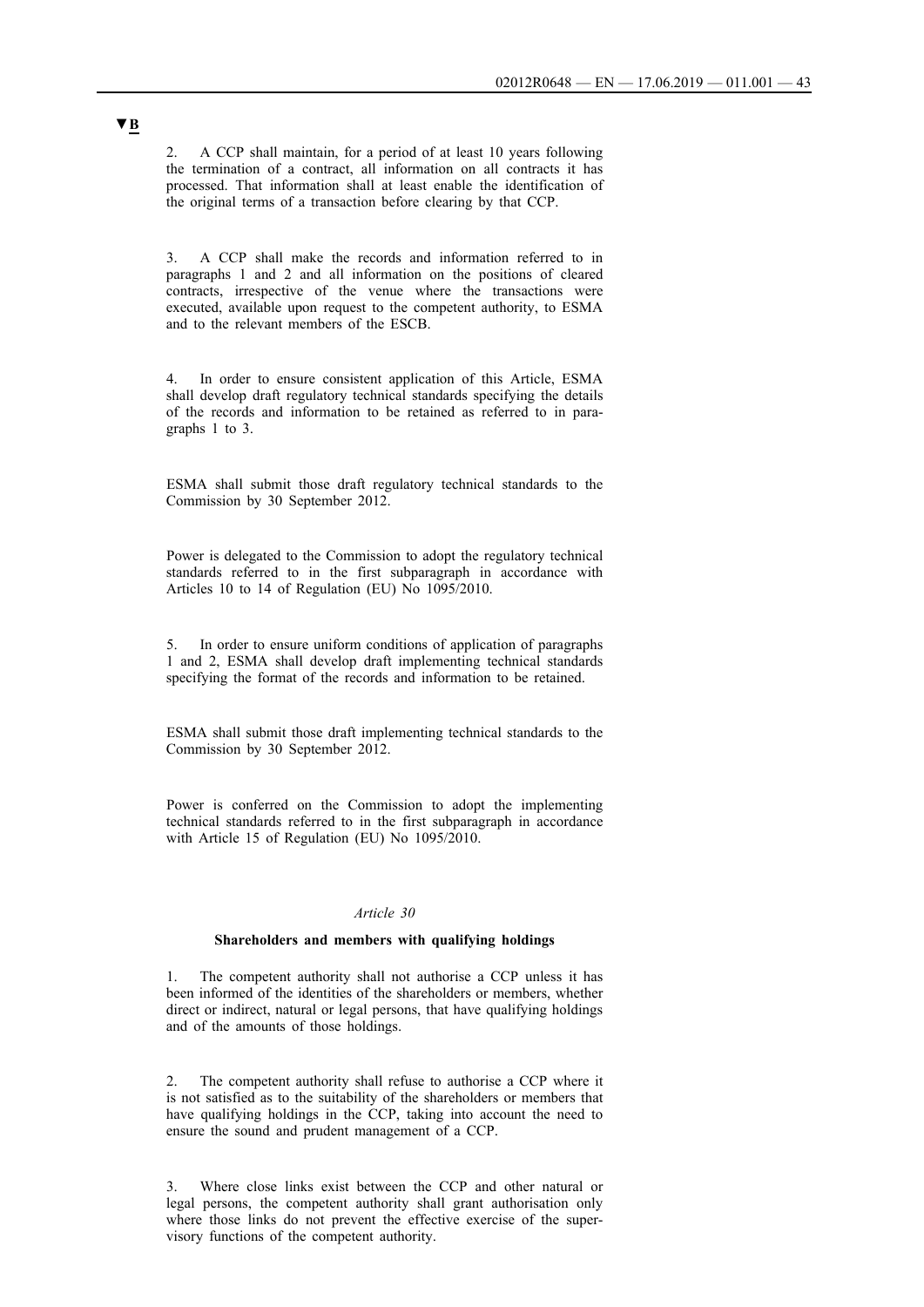4. Where the persons referred to in paragraph 1 exercise an influence which is likely to be prejudicial to the sound and prudent management of the CCP, the competent authority shall take appropriate measures to terminate that situation, which may include the withdrawal of the authorisation of the CCP.

5. The competent authority shall refuse authorisation where the laws, regulations or administrative provisions of a third country governing one or more natural or legal persons with which the CCP has close links, or difficulties involved in their enforcement, prevent the effective exercise of the supervisory functions of the competent authority.

#### *Article 31*

#### **Information to competent authorities**

1. A CCP shall notify its competent authority of any changes to its management, and shall provide the competent authority with all the information necessary to assess compliance with Article 27(1) and the second subparagraph of Article 27(2).

Where the conduct of a member of the board is likely to be prejudicial to the sound and prudent management of the CCP, the competent authority shall take appropriate measures, which may include removing that member from the board.

2. Any natural or legal person or such persons acting in concert (the 'proposed acquirer'), who have taken a decision either to acquire, directly or indirectly, a qualifying holding in a CCP or to further increase, directly or indirectly, such a qualifying holding in a CCP as a result of which the proportion of the voting rights or of the capital held would reach or exceed 10 %, 20 %, 30 % or 50 % or so that the CCP would become its subsidiary (the 'proposed acquisition'), shall first notify in writing the competent authority of the CCP in which they are seeking to acquire or increase a qualifying holding, indicating the size of the intended holding and relevant information, as referred to in Article 32(4).

Any natural or legal person who has taken a decision to dispose, directly or indirectly, of a qualifying holding in a CCP (the 'proposed vendor') shall first notify the competent authority in writing thereof, indicating the size of such holding. Such a person shall likewise notify the competent authority where it has taken a decision to reduce a qualifying holding so that the proportion of the voting rights or of the capital held would fall below 10 %, 20 %, 30 % or 50 % or so that the CCP would cease to be that person's subsidiary.

The competent authority shall, promptly and in any event within two working days of receipt of the notification referred to in this paragraph and of the information referred to in paragraph 3, acknowledge receipt in writing thereof to the proposed acquirer or vendor.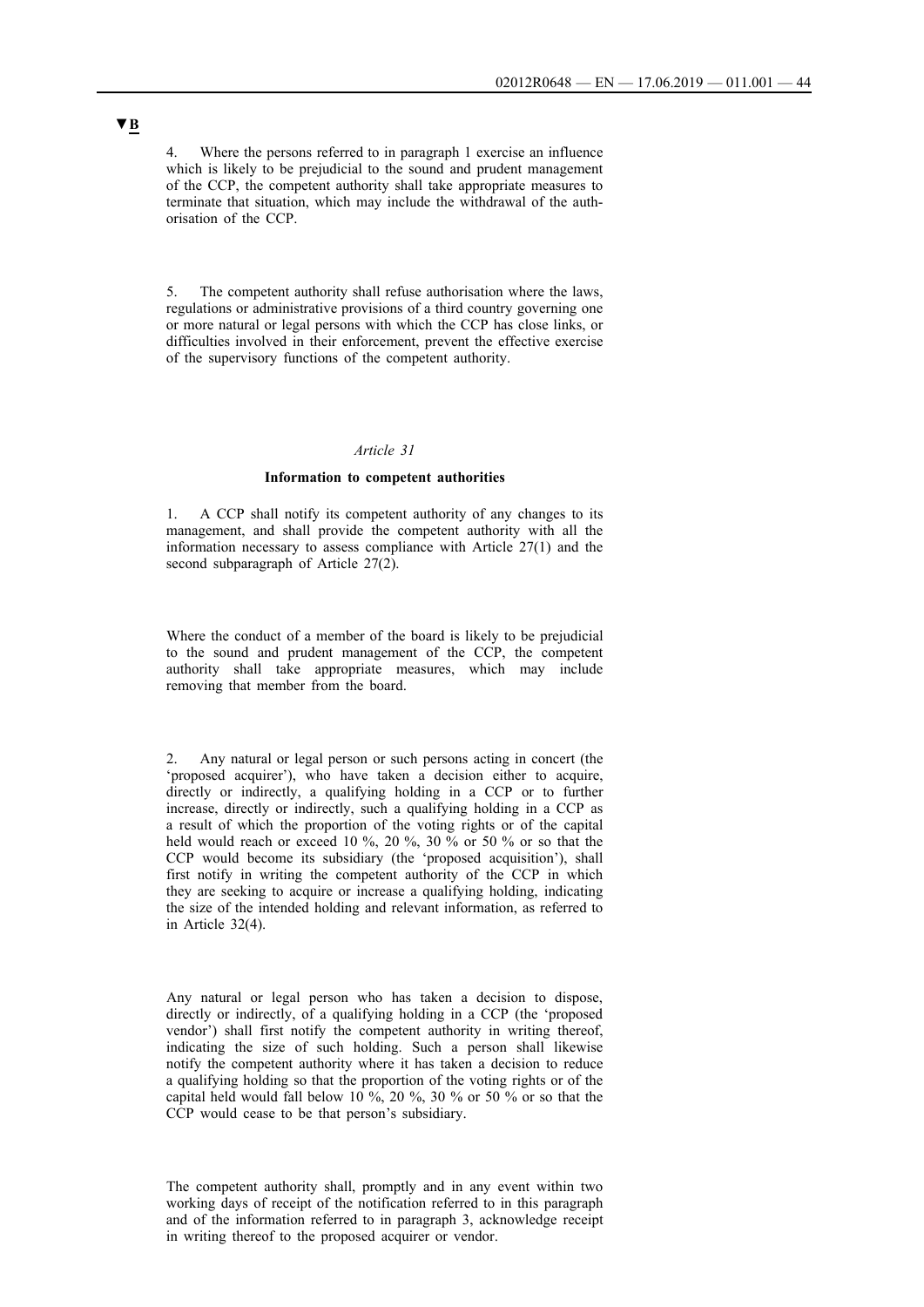The competent authority shall have a maximum of 60 working days as from the date of the written acknowledgement of receipt of the notification and all documents required to be attached to the notification on the basis of the list referred to in Article 32(4) (the assessment period), to carry out the assessment provided for in Article 32(1) (the assessment).

The competent authority shall inform the proposed acquirer or vendor of the date of the expiry of the assessment period at the time of acknowledging receipt.

3. The competent authority may, during the assessment period, where necessary, but no later than on the 50th working day of the assessment period, request any further information that is necessary to complete the assessment. Such request shall be made in writing and shall specify the additional information needed.

The assessment period shall be interrupted for the period between the date of request for information by the competent authority and the receipt of a response thereto by the proposed acquirer. The interruption shall not exceed 20 working days. Any further requests by the competent authority for completion or clarification of the information shall be at its discretion but may not result in an interruption of the assessment period.

4. The competent authority may extend the interruption referred to in the second subparagraph of paragraph 3 up to 30 working days where the proposed acquirer or vendor is either:

(a) situated or regulated outside the Union;

(b) a natural or legal person not subject to supervision under this Regulation or Directive 73/239/EEC, Council Directive 92/49/EEC of 18 June 1992 on the coordination of laws, regulations and administrative provisions relating to direct insurance other than life assurance (1) or Directives 2002/83/EC, 2003/41/EC, 2004/39/EC, 2005/68/EC, 2006/48/EC, 2009/65/EC or 2011/61/EU.

5. Where the competent authority, upon completion of the assessment, decides to oppose the proposed acquisition, it shall, within two working days, and not exceeding the assessment period, inform the proposed acquirer in writing and provide the reasons for that decision. The competent authority shall notify the college referred to in Article 18 accordingly. Subject to national law, an appropriate statement of the reasons for the decision may be made accessible to the public at the request of the proposed acquirer. However, Member States may allow a competent authority to make such disclosure in the absence of a request by the proposed acquirer.

6. Where the competent authority does not oppose the proposed acquisition within the assessment period, it shall be deemed to be approved.

The competent authority may fix a maximum period for concluding the proposed acquisition and extend it where appropriate.

 $\overline{(^1)}$  OJ L 228, 11.8.1992, p. 1.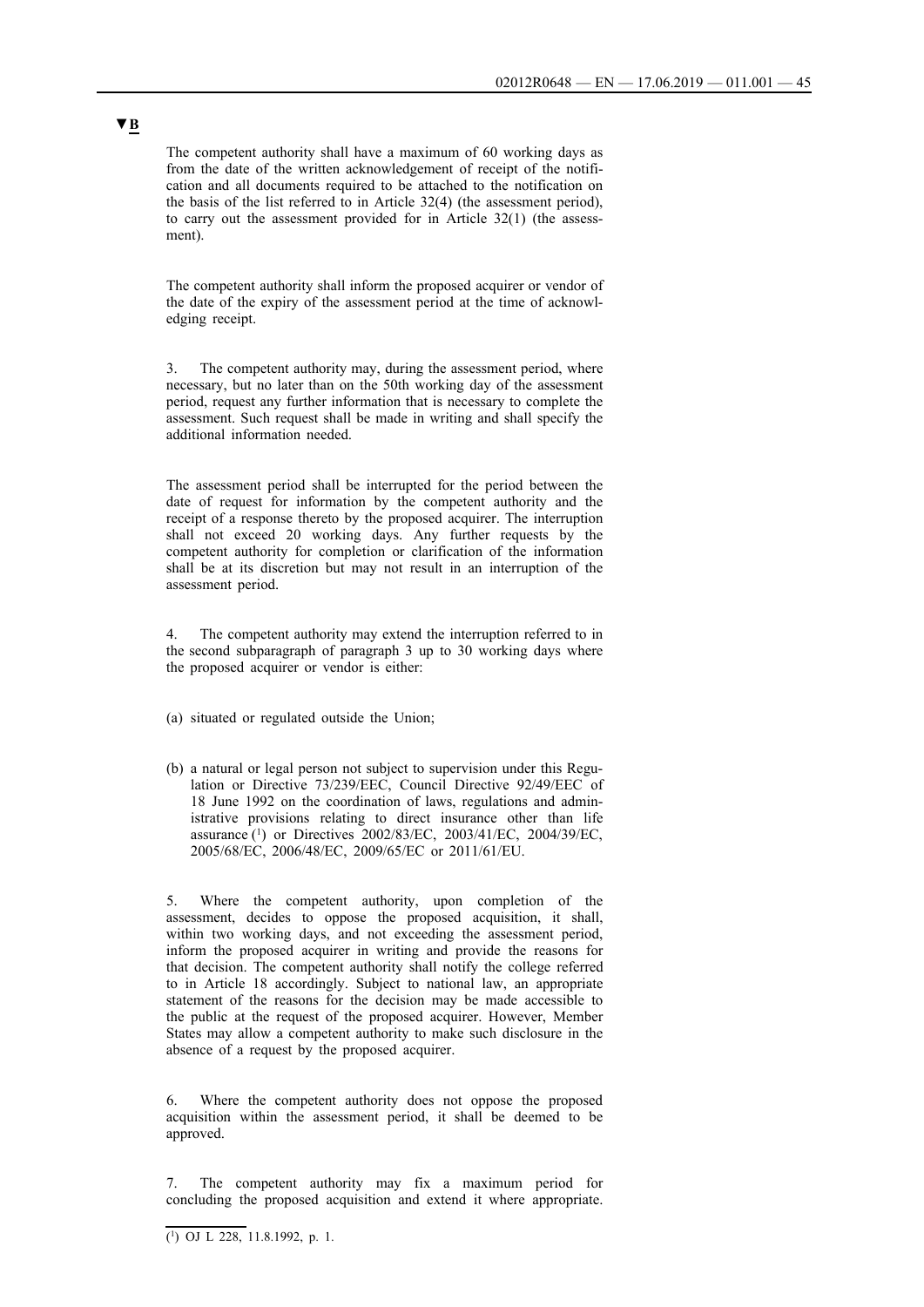8. Member States shall not impose requirements for notification to, and approval by, the competent authority of direct or indirect acquisitions of voting rights or capital that are more stringent than those set out in this Regulation.

#### *Article 32*

#### **Assessment**

1. Where assessing the notification provided for in Article 31(2) and the information referred to in Article 31(3), the competent authority shall, in order to ensure the sound and prudent management of the CCP in which an acquisition is proposed, and having regard to the likely influence of the proposed acquirer on the CCP, appraise the suitability of the proposed acquirer and the financial soundness of the proposed acquisition against all of the following:

(a) the reputation and financial soundness of the proposed acquirer;

- (b) the reputation and experience of any person who will direct the business of the CCP as a result of the proposed acquisition;
- (c) whether the CCP will be able to comply and continue to comply with this Regulation;
- (d) whether there are reasonable grounds to suspect that, in connection with the proposed acquisition, money laundering or terrorist financing within the meaning of Article 1 of Directive 2005/60/EC is being or has been committed or attempted, or that the proposed acquisition could increase the risk thereof.

Where assessing the financial soundness of the proposed acquirer, the competent authority shall pay particular attention to the type of business pursued and envisaged in the CCP in which the acquisition is proposed.

Where assessing the CCP's ability to comply with this Regulation, the competent authority shall pay particular attention to whether the group of which it will become a part has a structure that makes it possible to exercise effective supervision, to effectively exchange information among the competent authorities and to determine the allocation of responsibilities among the competent authorities.

2. The competent authorities may oppose the proposed acquisition only where there are reasonable grounds for doing so on the basis of the criteria set out in paragraph 1 or where the information provided by the proposed acquirer is incomplete.

3. Member States shall neither impose any prior conditions in respect of the level of holding that shall be acquired nor allow their competent authorities to examine the proposed acquisition in terms of the economic needs of the market.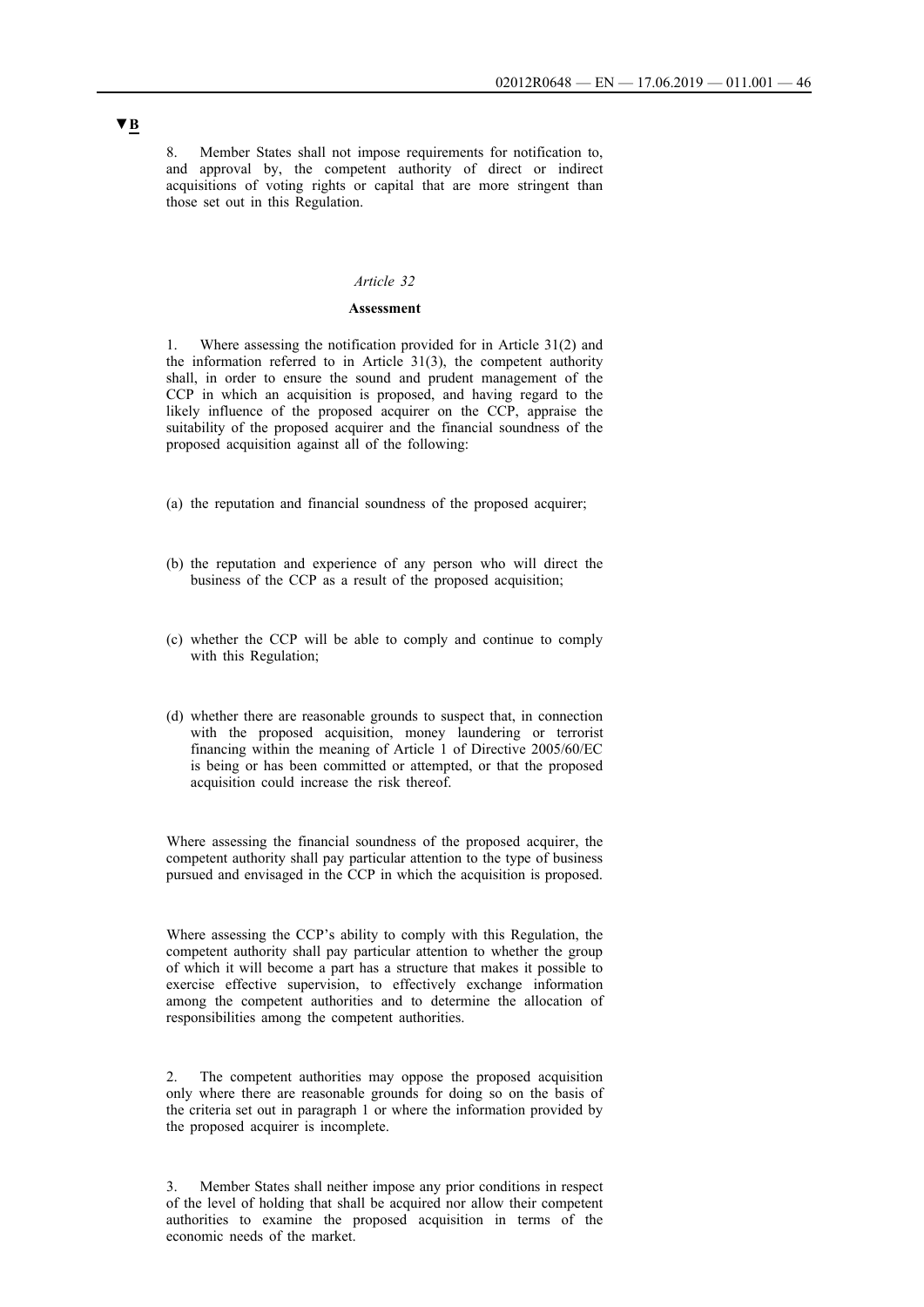4. Member States shall make publicly available a list specifying the information that is necessary to carry out the assessment and that shall be provided to the competent authorities at the time of notification referred to in Article  $31(2)$ . The information required shall be proportionate and shall be adapted to the nature of the proposed acquirer and the proposed acquisition. Member States shall not require information that is not relevant for a prudential assessment.

5. Notwithstanding Article 31(2), (3) and (4), where two or more proposals to acquire or increase qualifying holdings in the same CCP have been notified to the competent authority, the latter shall treat the proposed acquirers in a non-discriminatory manner.

6. The relevant competent authorities shall cooperate closely with each other when carrying out the assessment where the proposed acquirer is one of the following:

- (a) another CCP, a credit institution, assurance undertaking, insurance undertaking, reinsurance undertaking, investment firm, market operator, an operator of a securities settlement system, a UCITS management company or an AIFM authorised in another Member State;
- (b) the parent undertaking of another CCP, a credit institution, assurance undertaking, insurance undertaking, reinsurance undertaking, investment firm, market operator, an operator of a securities settlement system, a UCITS management company or an AIFM authorised in another Member State;
- (c) a natural or legal person controlling another CCP, a credit institution, assurance undertaking, insurance undertaking, reinsurance undertaking, investment firm, market operator, an operator of a securities settlement system, a UCITS management company or an AIFM authorised in another Member State.

7. The competent authorities shall, without undue delay, provide each other with any information which is essential or relevant for the assessment. The competent authorities shall, upon request, communicate all relevant information to each other and shall communicate all essential information at their own initiative. A decision by the competent authority that has authorised the CCP in which the acquisition is proposed shall indicate any views or reservations expressed by the competent authority responsible for the proposed acquirer.

## *Article 33*

#### **Conflicts of interest**

1. A CCP shall maintain and operate effective written organisational and administrative arrangements to identify and manage any potential conflicts of interest between itself, including its managers, employees, or any person with direct or indirect control or close links, and its clearing members or their clients known to the CCP. It shall maintain and implement adequate procedures aiming at resolving possible conflicts of interest.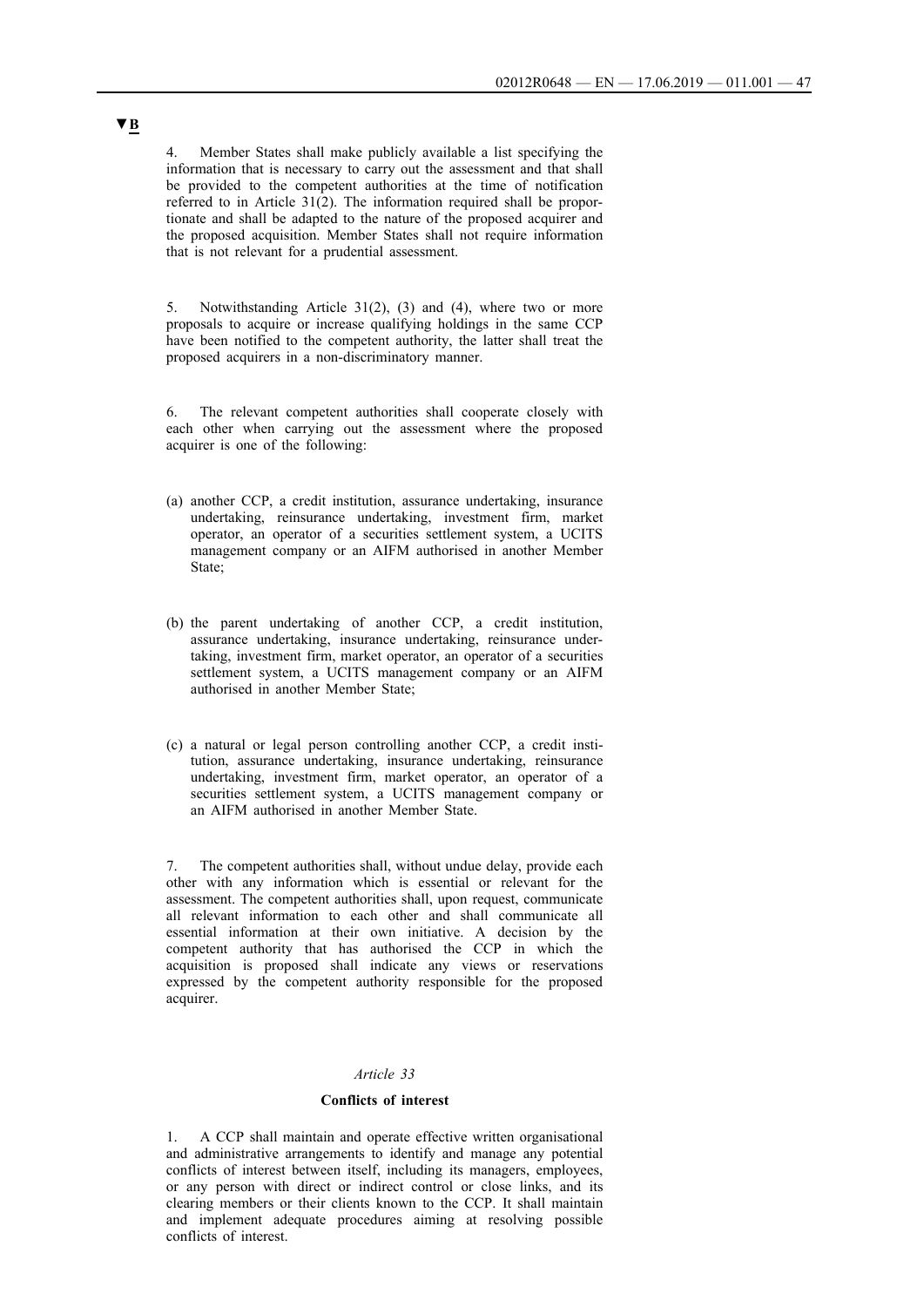2. Where the organisational or administrative arrangements of a CCP to manage conflicts of interest are not sufficient to ensure, with reasonable confidence, that risks of damage to the interests of a clearing member or client are prevented, it shall clearly disclose the general nature or sources of conflicts of interest to the clearing member before accepting new transactions from that clearing member. Where the client is known to the CCP, the CCP shall inform the client and the clearing member whose client is concerned.

3. Where the CCP is a parent undertaking or a subsidiary, the written arrangements shall also take into account any circumstances, of which the CCP is or should be aware, which may give rise to a conflict of interest arising as a result of the structure and business activities of other undertakings with which it has a parent undertaking or a subsidiary relationship.

4. The written arrangements established in accordance with paragraph 1 shall include the following:

- (a) the circumstances which constitute or may give rise to a conflict of interest entailing a material risk of damage to the interests of one or more clearing members or clients;
- (b) procedures to be followed and measures to be adopted in order to manage such conflict.

5. A CCP shall take all reasonable steps to prevent any misuse of the information held in its systems and shall prevent the use of that information for other business activities. A natural person who has a close link to a CCP or a legal person that has a parent undertaking or a subsidiary relationship with a CCP shall not use confidential information recorded in that CCP for any commercial purposes without the prior written consent of the client to whom such confidential information belongs.

### *Article 34*

#### **Business continuity**

1. A CCP shall establish, implement and maintain an adequate business continuity policy and disaster recovery plan aiming at ensuring the preservation of its functions, the timely recovery of operations and the fulfilment of the CCP's obligations. Such a plan shall at least allow for the recovery of all transactions at the time of disruption to allow the CCP to continue to operate with certainty and to complete settlement on the scheduled date.

2. A CCP shall establish, implement and maintain an adequate procedure ensuring the timely and orderly settlement or transfer of the assets and positions of clients and clearing members in the event of a withdrawal of authorisation pursuant to a decision under Article 20.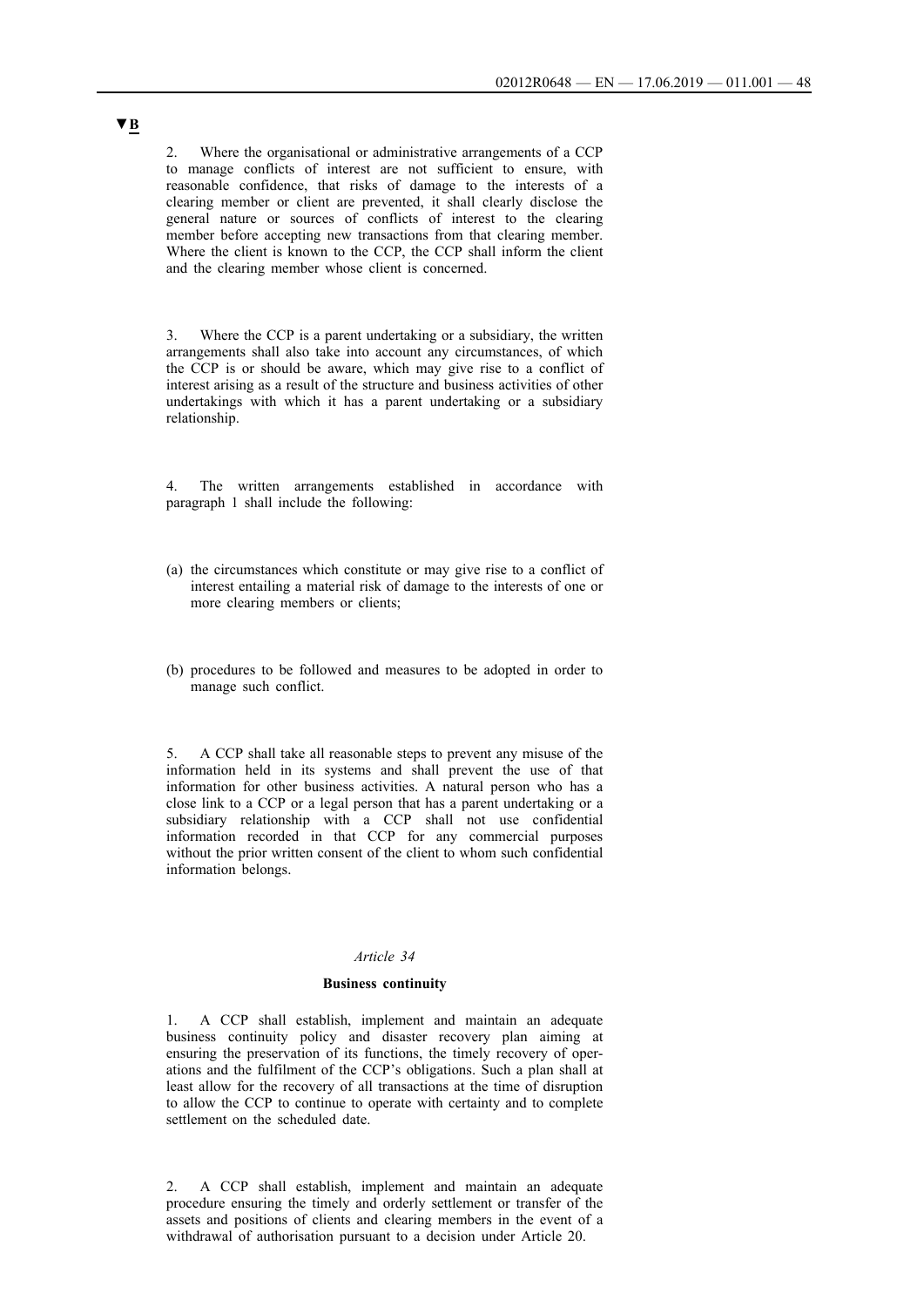3. In order to ensure consistent application of this Article, ESMA shall, after consulting the members of the ESCB, develop draft regulatory technical standards specifying the minimum content and requirements of the business continuity policy and of the disaster recovery plan.

ESMA shall submit those draft regulatory technical standards to the Commission by 30 September 2012.

Power is delegated to the Commission to adopt the regulatory technical standards referred to in the first subparagraph in accordance with Articles 10 to 14 of Regulation (EU) No 1095/2010.

#### *Article 35*

## **Outsourcing**

1. Where a CCP outsources operational functions, services or activities, it shall remain fully responsible for discharging all of its obligations under this Regulation and shall ensure at all times that:

- (a) outsourcing does not result in the delegation of its responsibility;
- (b) the relationship and obligations of the CCP towards its clearing members or, where relevant, towards their clients are not altered;
- (c) the conditions for authorisation of the CCP do not effectively change;
- (d) outsourcing does not prevent the exercise of supervisory and oversight functions, including on-site access to acquire any relevant information needed to fulfil those mandates;
- (e) outsourcing does not result in depriving the CCP from the necessary systems and controls to manage the risks it faces;
- (f) the service provider implements equivalent business continuity requirements to those that the CCP must fulfil under this Regulation;
- (g) the CCP retains the necessary expertise and resources to evaluate the quality of the services provided and the organisational and capital adequacy of the service provider, and to supervise the outsourced functions effectively and manage the risks associated with the outsourcing and supervises those functions and manages those risks on an ongoing basis;
- (h) the CCP has direct access to the relevant information of the outsourced functions;
- (i) the service provider cooperates with the competent authority in connection with the outsourced activities;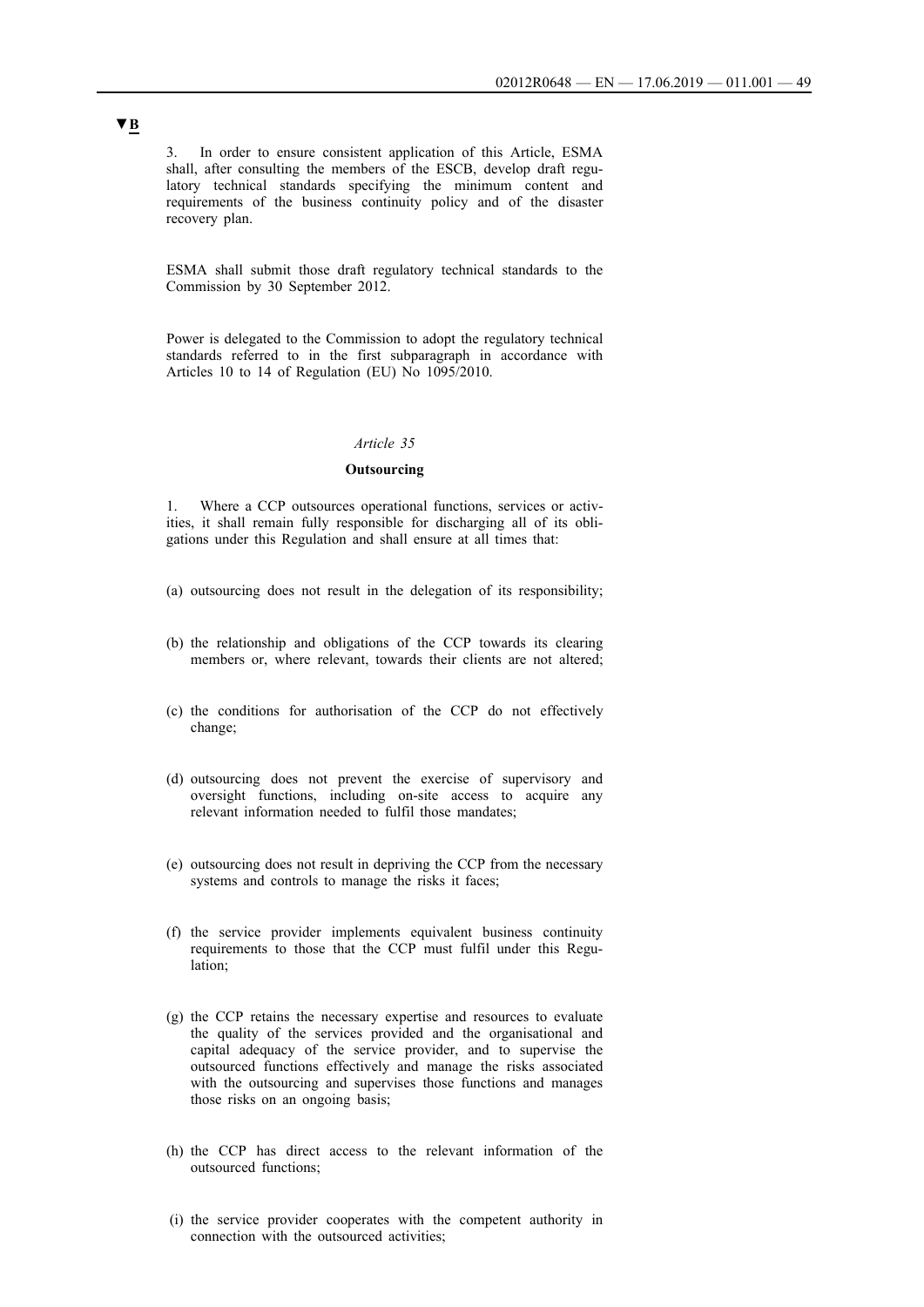(j) the service provider protects any confidential information relating to the CCP and its clearing members and clients or, where that service provider is established in a third country, ensures that the data protection standards of that third country, or those set out in the agreement between the parties concerned, are comparable to the data protection standards in effect in the Union.

A CCP shall not outsource major activities linked to risk management unless such outsourcing is approved by the competent authority.

2. The competent authority shall require the CCP to allocate and set out its rights and obligations, and those of the service provider, clearly in a written agreement.

3. A CCP shall make all information necessary to enable the competent authority to assess the compliance of the performance of the outsourced activities with this Regulation available on request.

### *CHAPTER 2*

### *Conduct of business rules*

#### *Article 36*

#### **General provisions**

1. When providing services to its clearing members, and where relevant, to their clients, a CCP shall act fairly and professionally in accordance with the best interests of such clearing members and clients and sound risk management.

2. A CCP shall have accessible, transparent and fair rules for the prompt handling of complaints.

### *Article 37*

## **Participation requirements**

1. A CCP shall establish, where relevant per type of product cleared, the categories of admissible clearing members and the admission criteria, upon the advice of the risk committee pursuant to Article 28(3). Such criteria shall be non-discriminatory, transparent and objective so as to ensure fair and open access to the CCP and shall ensure that clearing members have sufficient financial resources and operational capacity to meet the obligations arising from participation in a CCP. Criteria that restrict access shall be permitted only to the extent that their objective is to control the risk for the CCP.

2. A CCP shall ensure that the application of the criteria referred to in paragraph 1 is met on an ongoing basis and shall have timely access to the information relevant for such assessment. A CCP shall conduct, at least once a year, a comprehensive review of compliance with this Article by its clearing members.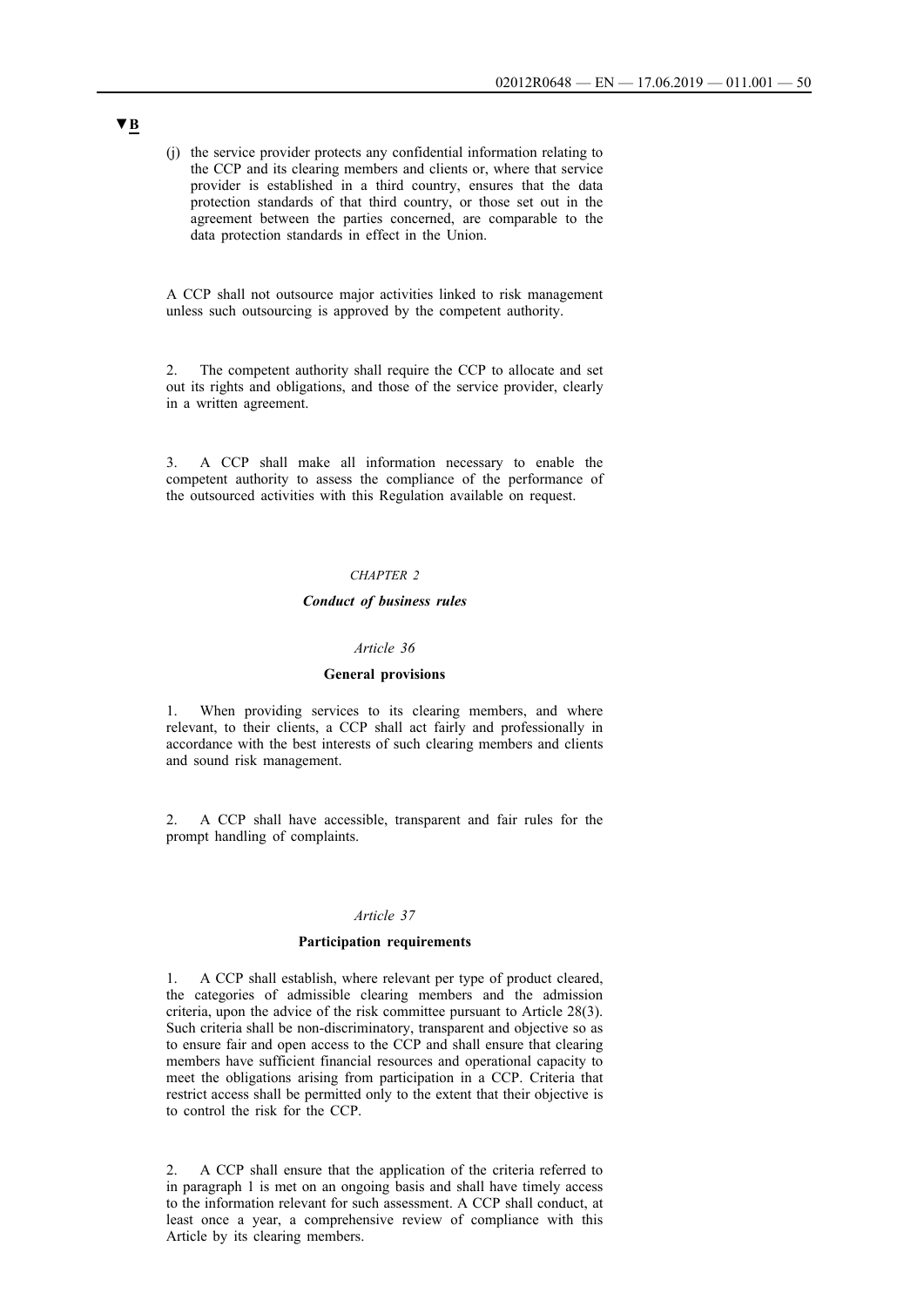3. Clearing members that clear transactions on behalf of their clients shall have the necessary additional financial resources and operational capacity to perform this activity. The CCP's rules for clearing members shall allow it to gather relevant basic information to identify, monitor and manage relevant concentrations of risk relating to the provision of services to clients. Clearing members shall, upon request, inform the CCP about the criteria and arrangements they adopt to allow their clients to access the services of the CCP. Responsibility for ensuring that clients comply with their obligations shall remain with clearing members.

4. A CCP shall have objective and transparent procedures for the suspension and orderly exit of clearing members that no longer meet the criteria referred to in paragraph 1.

5. A CCP may only deny access to clearing members meeting the criteria referred to in paragraph 1 where duly justified in writing and based on a comprehensive risk analysis.

6. A CCP may impose specific additional obligations on clearing members, such as the participation in auctions of a defaulting clearing member's position. Such additional obligations shall be proportional to the risk brought by the clearing member and shall not restrict participation to certain categories of clearing members.

#### *Article 38*

## **Transparency**

1. A CCP and its clearing members shall publicly disclose the prices and fees associated with the services provided. They shall disclose the prices and fees of each service provided separately, including discounts and rebates and the conditions to benefit from those reductions. A CCP shall allow its clearing members and, where relevant, their clients separate access to the specific services provided.

A CCP shall account separately for costs and revenues of the services provided and shall disclose that information to the competent authority.

2. A CCP shall disclose to clearing members and clients the risks associated with the services provided.

3. A CCP shall disclose to its clearing members and to its competent authority the price information used to calculate its end-of-day exposures to its clearing members.

A CCP shall publicly disclose the volumes of the cleared transactions for each class of instruments cleared by the CCP on an aggregated basis.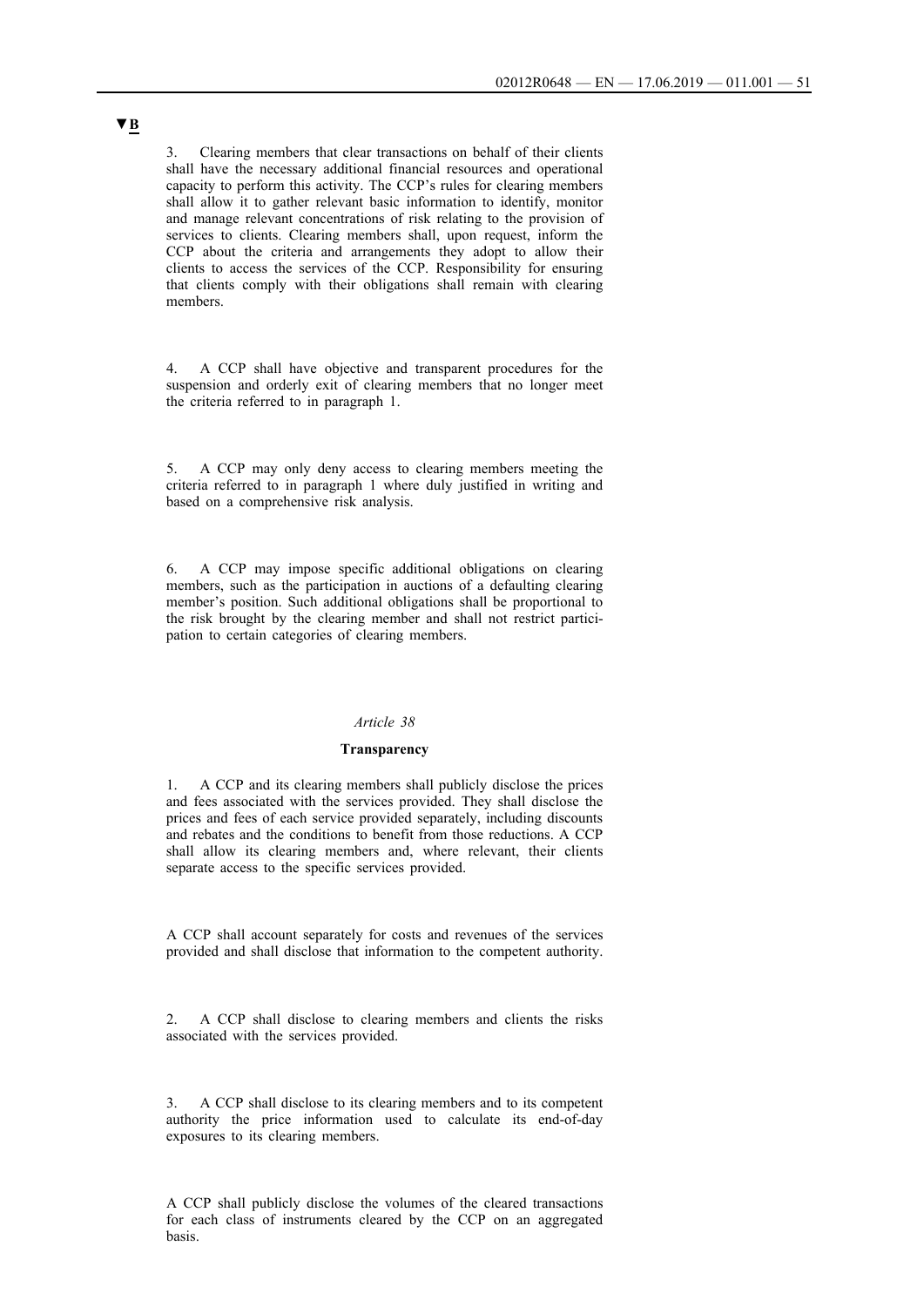4. A CCP shall publicly disclose the operational and technical requirements relating to the communication protocols covering content and message formats it uses to interact with third parties, including the operational and technical requirements referred to in Article 7.

5. A CCP shall publicly disclose any breaches by clearing members of the criteria referred to in Article 37(1) and the requirements laid down in paragraph 1 of this Article, except where the competent authority, after consulting ESMA, considers that such disclosure would constitute a threat to financial stability or to market confidence or would seriously jeopardise the financial markets or cause disproportionate damage to the parties involved.

### *Article 39*

### **Segregation and portability**

1. A CCP shall keep separate records and accounts that shall enable it, at any time and without delay, to distinguish in accounts with the CCP the assets and positions held for the account of one clearing member from the assets and positions held for the account of any other clearing member and from its own assets.

2. A CCP shall offer to keep separate records and accounts enabling each clearing member to distinguish in accounts with the CCP the assets and positions of that clearing member from those held for the accounts of its clients ('omnibus client segregation').

3. A CCP shall offer to keep separate records and accounts enabling each clearing member to distinguish in accounts with the CCP the assets and positions held for the account of a client from those held for the account of other clients ('individual client segregation'). Upon request, the CCP shall offer clearing members the possibility to open more accounts in their own name or for the account of their clients.

4. A clearing member shall keep separate records and accounts that enable it to distinguish both in accounts held with the CCP and in its own accounts its assets and positions from the assets and positions held for the account of its clients at the CCP.

5. A clearing member shall offer its clients, at least, the choice between omnibus client segregation and individual client segregation and inform them of the costs and level of protection referred to in paragraph 7 associated with each option. The client shall confirm its choice in writing.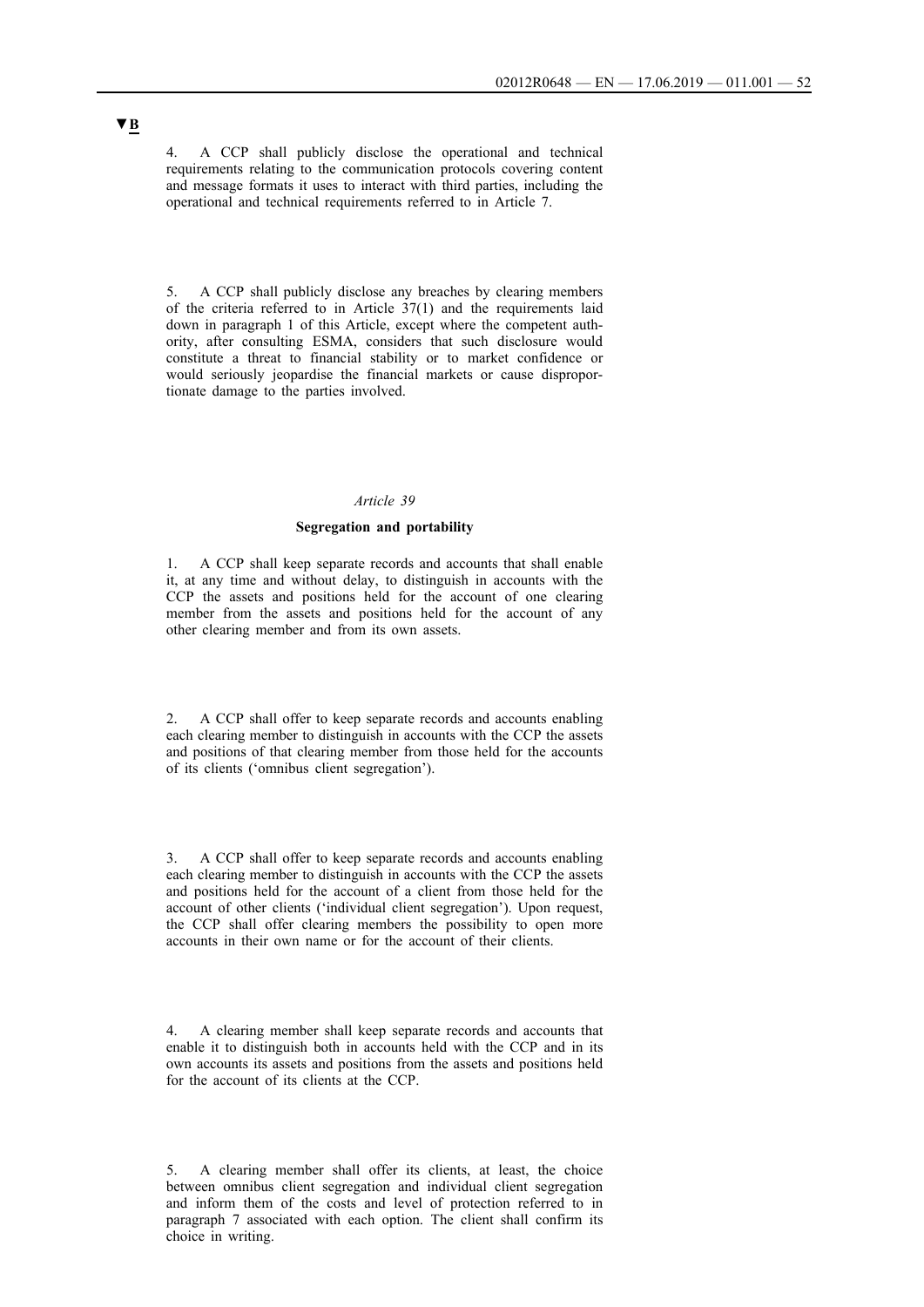6. When a client opts for individual client segregation, any margin in excess of the client's requirement shall also be posted to the CCP and distinguished from the margins of other clients or clearing members and shall not be exposed to losses connected to positions recorded in another account.

7. CCPs and clearing members shall publicly disclose the levels of protection and the costs associated with the different levels of segregation that they provide and shall offer those services on reasonable commercial terms. Details of the different levels of segregation shall include a description of the main legal implications of the respective levels of segregation offered including information on the insolvency law applicable in the relevant jurisdictions.

8. A CCP shall have a right of use relating to the margins or default fund contributions collected via a security financial collateral arrangement, within the meaning of Article  $2(1)(c)$  of Directive 2002/47/EC of the European Parliament and of the Council of 6 June 2002 on financial collateral arrangements  $(1)$  provided that the use of such arrangements is provided for in its operating rules. The clearing member shall confirm its acceptance of the operating rules in writing. The CCP shall publicly disclose that right of use, which shall be exercised in accordance with Article 47.

9. The requirement to distinguish assets and positions with the CCP in accounts is satisfied where:

- (a) the assets and positions are recorded in separate accounts;
- (b) the netting of positions recorded on different accounts is prevented;
- (c) the assets covering the positions recorded in an account are not exposed to losses connected to positions recorded in another account.

10. Assets refer to collateral held to cover positions and include the right to the transfer of assets equivalent to that collateral or the proceeds of the realisation of any collateral, but does not include default fund contributions.

### *CHAPTER 3*

## *Prudential requirements*

### *Article 40*

## **Exposure management**

A CCP shall measure and assess its liquidity and credit exposures to each clearing member and, where relevant, to another CCP with which it has concluded an interoperability arrangement, on a near to real-time basis. A CCP shall have access in a timely manner and on a nondiscriminatory basis to the relevant pricing sources to effectively measure its exposures. This shall be done on a reasonable cost basis.

 $\overline{(^1)}$  OJ L 168, 27.6.2002, p. 43.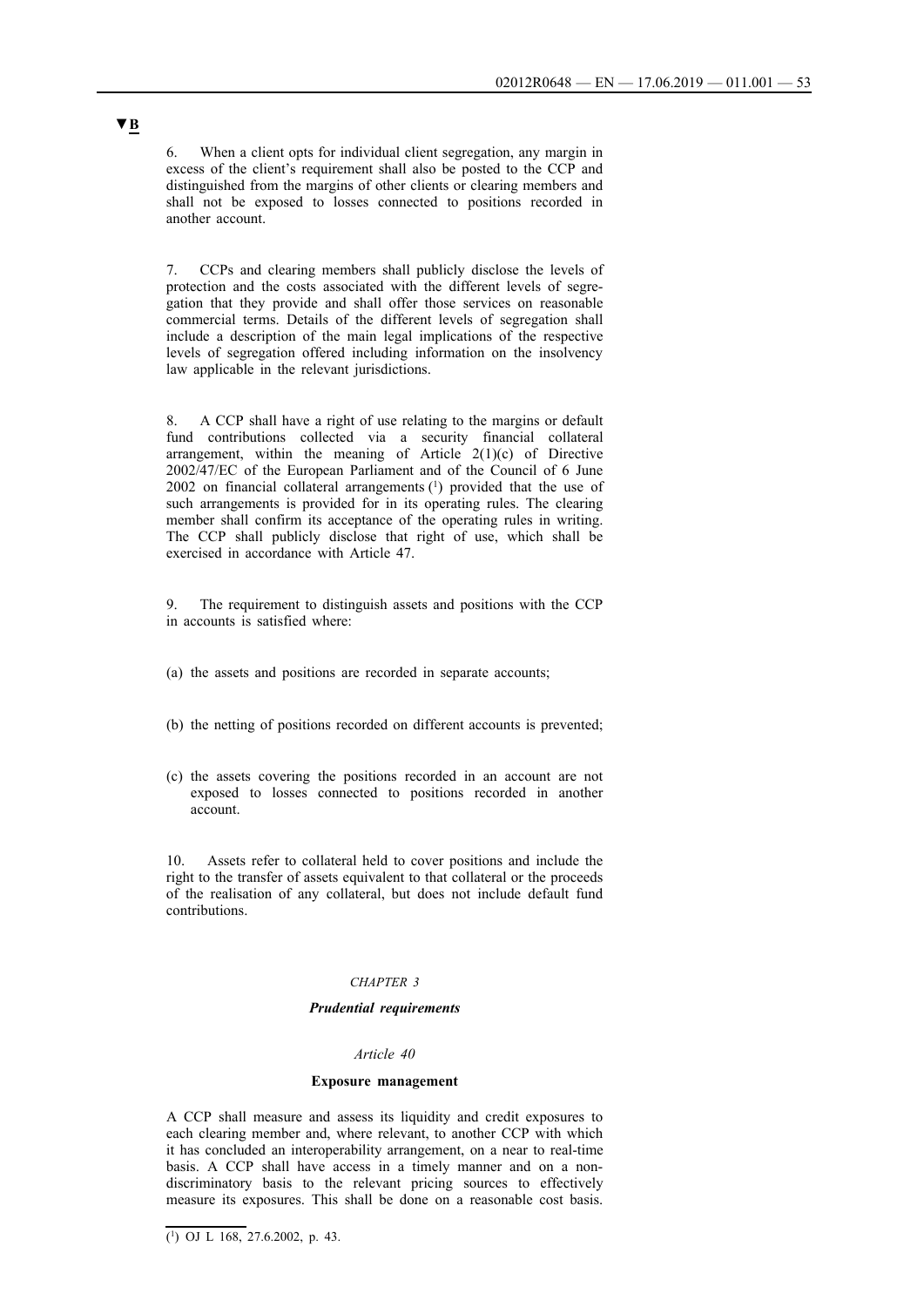### **Margin requirements**

1. A CCP shall impose, call and collect margins to limit its credit exposures from its clearing members and, where relevant, from CCPs with which it has interoperability arrangements. Such margins shall be sufficient to cover potential exposures that the CCP estimates will occur until the liquidation of the relevant positions. They shall also be sufficient to cover losses that result from at least 99 % of the exposures movements over an appropriate time horizon and they shall ensure that a CCP fully collateralises its exposures with all its clearing members, and, where relevant, with CCPs with which it has interoperability arrangements, at least on a daily basis. A CCP shall regularly monitor and, if necessary, revise the level of its margins to reflect current market conditions taking into account any potentially procyclical effects of such revisions.

2. A CCP shall adopt models and parameters in setting its margin requirements that capture the risk characteristics of the products cleared and take into account the interval between margin collections, market liquidity and the possibility of changes over the duration of the transaction. The models and parameters shall be validated by the competent authority and subject to an opinion in accordance with Article 19.

3. A CCP shall call and collect margins on an intraday basis, at least when predefined thresholds are exceeded.

4. A CCP shall call and collect margins that are adequate to cover the risk stemming from the positions registered in each account kept in accordance with Article 39 with respect to specific financial instruments. A CCP may calculate margins with respect to a portfolio of financial instruments provided that the methodology used is prudent and robust.

5. In order to ensure consistent application of this Article, ESMA shall, after consulting EBA and the ESCB, develop draft regulatory technical standards specifying the appropriate percentage and time horizons for the liquidation period and the calculation of historical volatility, as referred to in paragraph 1, to be considered for the different classes of financial instruments, taking into account the objective to limit procyclicality, and the conditions under which portfolio margining practices referred to in paragraph 4 can be implemented.

ESMA shall submit those draft regulatory technical standards to the Commission by 30 September 2012.

Power is delegated to the Commission to adopt the regulatory technical standards referred to in the first subparagraph in accordance with Articles 10 to 14 of Regulation (EU) No 1095/2010.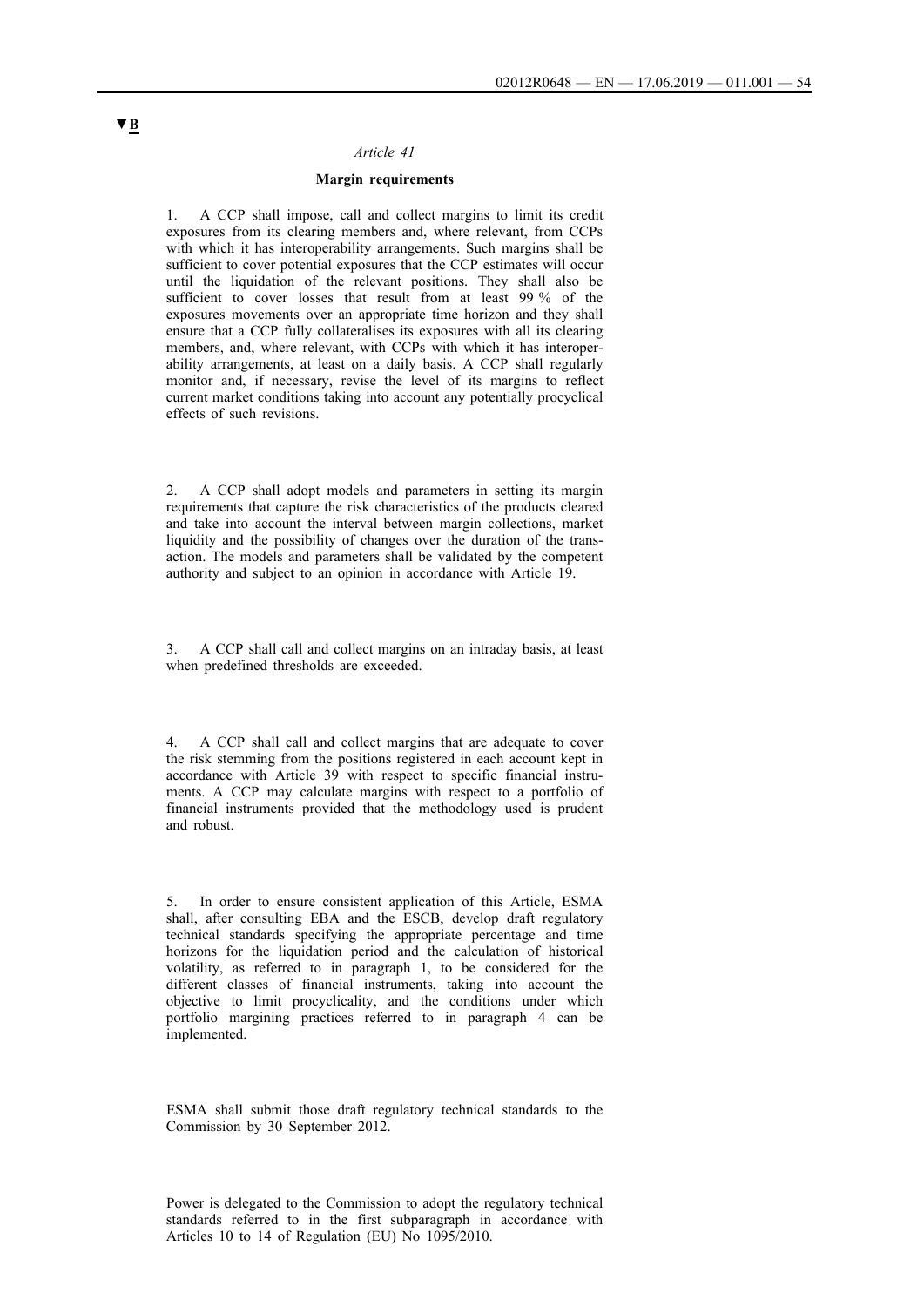## **Default fund**

1. To limit its credit exposures to its clearing members further, a CCP shall maintain a pre-funded default fund to cover losses that exceed the losses to be covered by margin requirements laid down in Article 41, arising from the default, including the opening of an insolvency procedure, of one or more clearing members.

The CCP shall establish a minimum amount below which the size of the default fund is not to fall under any circumstances.

2. A CCP shall establish the minimum size of contributions to the default fund and the criteria to calculate the contributions of the single clearing members. The contributions shall be proportional to the exposures of each clearing member.

3. The default fund shall at least enable the CCP to withstand, under extreme but plausible market conditions, the default of the clearing member to which it has the largest exposures or of the second and third largest clearing members, if the sum of their exposures is larger. A CCP shall develop scenarios of extreme but plausible market conditions. The scenarios shall include the most volatile periods that have been experienced by the markets for which the CCP provides its services and a range of potential future scenarios. They shall take into account sudden sales of financial resources and rapid reductions in market liquidity.

4. A CCP may establish more than one default fund for the different classes of instrument that it clears.

5. In order to ensure consistent application of this Article, ESMA shall, in close cooperation with the ESCB and after consulting EBA, develop draft regulatory technical standards specifying the framework for defining extreme but plausible market conditions referred to in paragraph 3, that should be used when defining the size of the default fund and the other financial resources referred to in Article 43.

ESMA shall submit those draft regulatory technical standards to the Commission by 30 September 2012.

Power is delegated to the Commission to adopt the regulatory technical standards referred to in the first subparagraph in accordance with Articles 10 to 14 of Regulation (EU) No 1095/2010.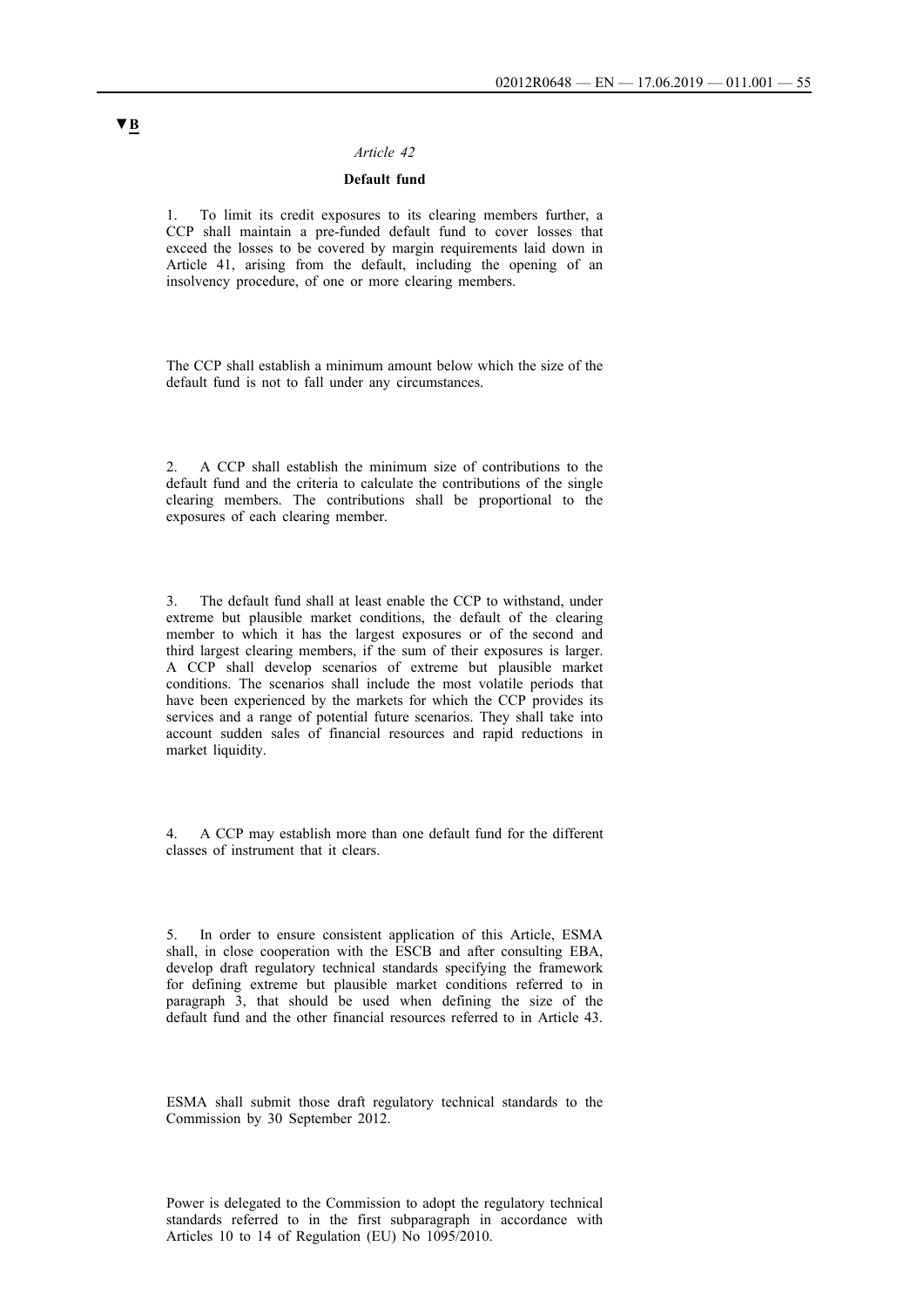## **Other financial resources**

1. A CCP shall maintain sufficient pre-funded available financial resources to cover potential losses that exceed the losses to be covered by margin requirements laid down in Article 41 and the default fund as referred to in Article 42. Such pre-funded financial resources shall include dedicated resources of the CCP, shall be freely available to the CCP and shall not be used to meet the capital required under Article 16.

2. The default fund referred to in Article 42 and the other financial resources referred to in paragraph 1 of this Article shall at all times enable the CCP to withstand the default of at least the two clearing members to which it has the largest exposures under extreme but plausible market conditions.

3. A CCP may require non-defaulting clearing members to provide additional funds in the event of a default of another clearing member. The clearing members of a CCP shall have limited exposures toward the CCP.

#### *Article 44*

#### **Liquidity risk controls**

1. A CCP shall at all times have access to adequate liquidity to perform its services and activities. To that end, it shall obtain the necessary credit lines or similar arrangements to cover its liquidity needs in case the financial resources at its disposal are not immediately available. A clearing member, parent undertaking or subsidiary of that clearing member together shall not provide more than 25 % of the credit lines needed by the CCP.

A CCP shall measure, on a daily basis, its potential liquidity needs. It shall take into account the liquidity risk generated by the default of at least the two clearing members to which it has the largest exposures.

2. In order to ensure consistent application of this Article, ESMA shall, after consulting the relevant authorities and the members of the ESCB, develop draft regulatory technical standards specifying the framework for managing the liquidity risk that CCPs are to withstand in accordance with paragraph 1.

ESMA shall submit those draft regulatory technical standards to the Commission by 30 September 2012.

Power is delegated to the Commission to adopt the regulatory technical standards referred to in the first subparagraph in accordance with Articles 10 to 14 of Regulation (EU) No 1095/2010.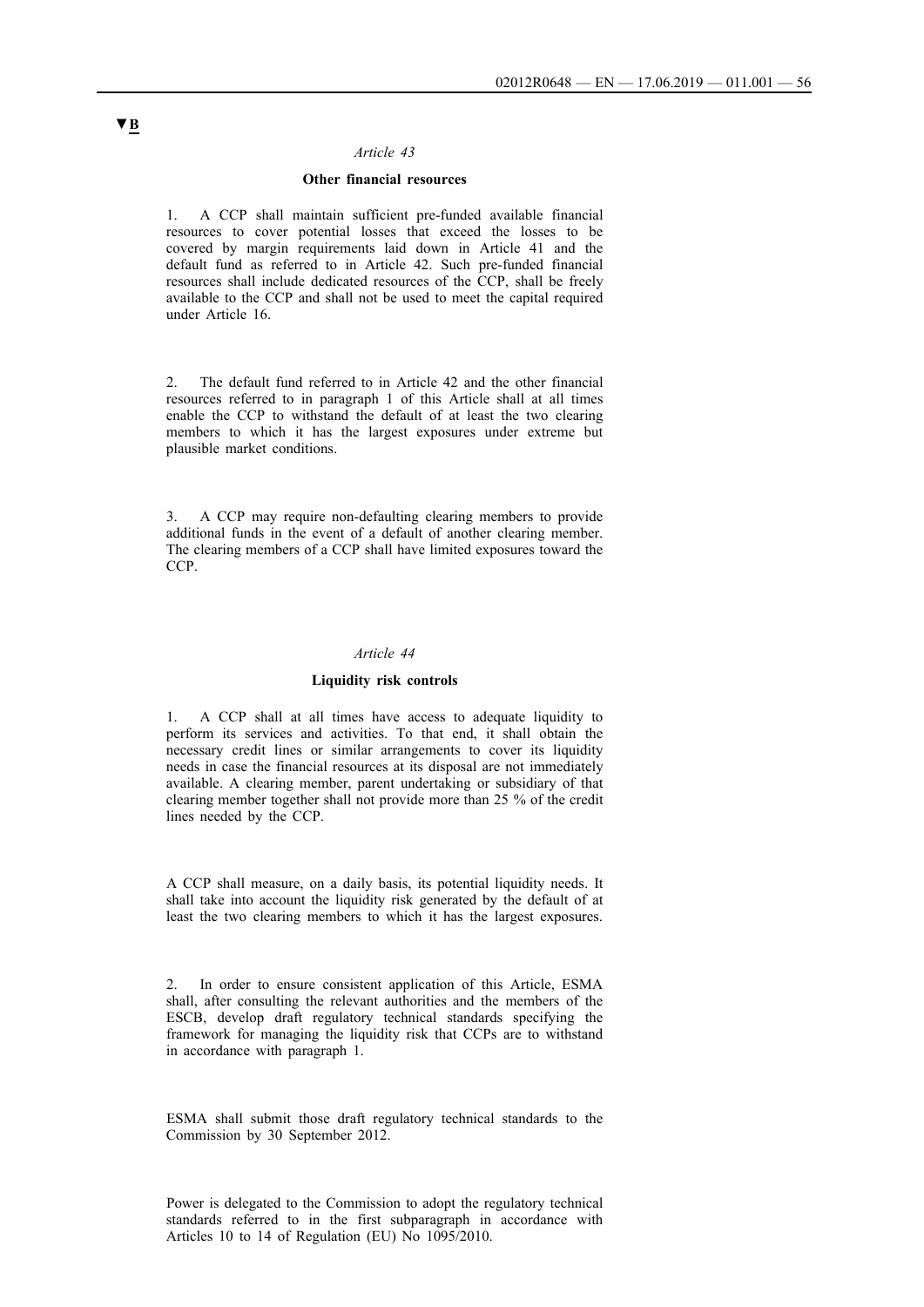## **Default waterfall**

1. A CCP shall use the margins posted by a defaulting clearing member prior to other financial resources in covering losses.

2. Where the margins posted by the defaulting clearing member are not sufficient to cover the losses incurred by the CCP, the CCP shall use the default fund contribution of the defaulting member to cover those losses.

3. A CCP shall use contributions to the default fund of the non-defaulting clearing members and any other financial resources referred to in Article  $43(1)$  only after having exhausted the contributions of the defaulting clearing member.

4. A CCP shall use dedicated own resources before using the default fund contributions of non-defaulting clearing members. A CCP shall not use the margins posted by non-defaulting clearing members to cover the losses resulting from the default of another clearing member.

5. In order to ensure consistent application of this Article, ESMA, shall, after consulting the relevant competent authorities and the members of the ESCB, develop draft regulatory technical standards specifying the methodology for calculation and maintenance of the amount of the CCP's own resources to be used in accordance with paragraph 4.

ESMA shall submit those draft regulatory technical standards to the Commission by 30 September 2012.

Power is delegated to the Commission to adopt the regulatory technical standards referred to in the first subparagraph in accordance with Articles 10 to 14 of Regulation (EU) No 1095/2010.

#### *Article 46*

### **Collateral requirements**

1. A CCP shall accept highly liquid collateral with minimal credit and market risk to cover its initial and ongoing exposure to its clearing members. For non-financial counterparties, a CCP may accept bank guarantees, taking such guarantees into account when calculating its exposure to a bank that is a clearing member. It shall apply adequate haircuts to asset values that reflect the potential for their value to decline over the interval between their last revaluation and the time by which they can reasonably be assumed to be liquidated. It shall take into account the liquidity risk following the default of a market participant and the concentration risk on certain assets that may result in establishing the acceptable collateral and the relevant haircuts.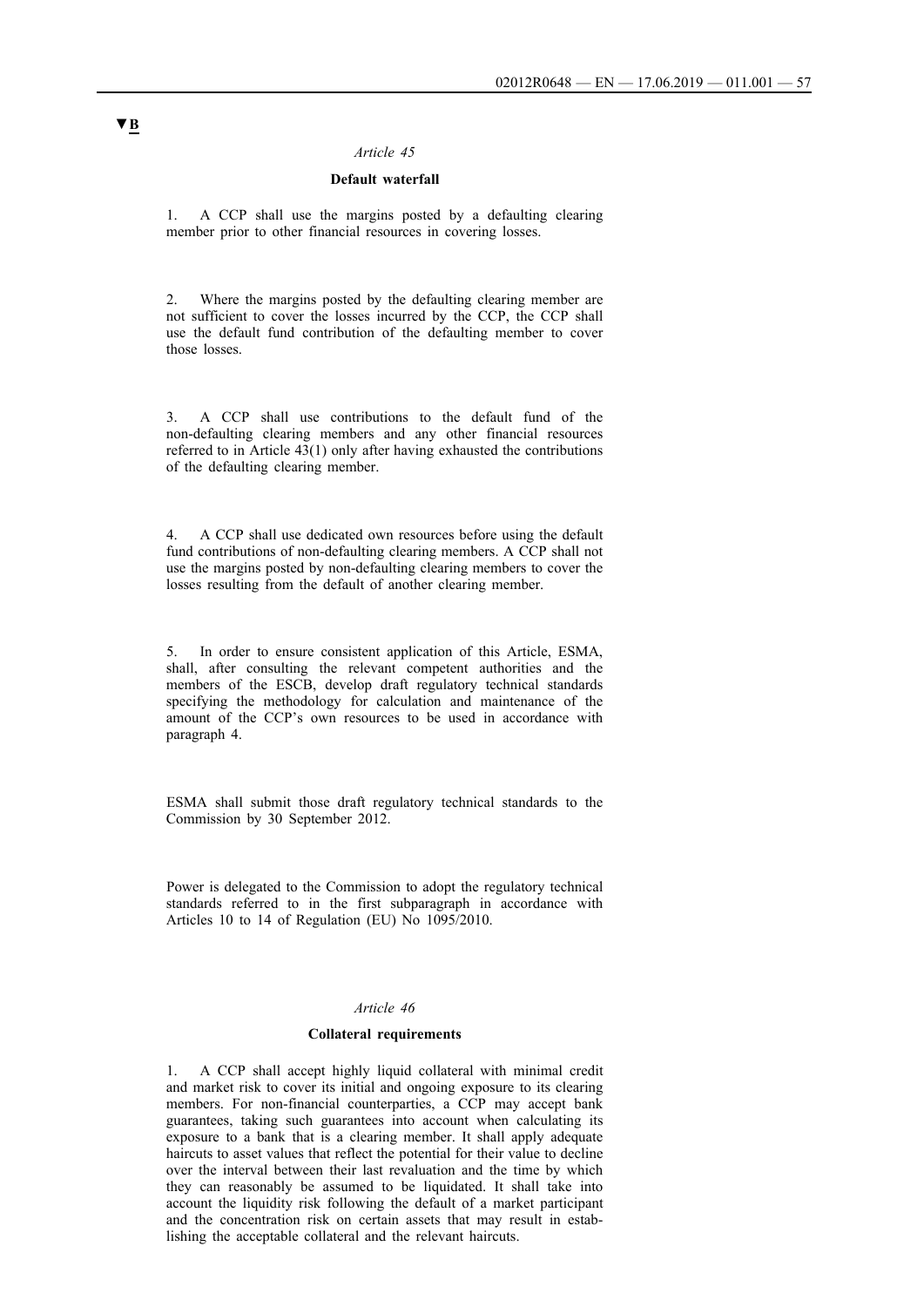2. A CCP may accept, where appropriate and sufficiently prudent, the underlying of the derivative contract or the financial instrument that originates the CCP exposure as collateral to cover its margin requirements.

3. In order to ensure consistent application of this Article, ESMA shall, after consulting EBA, the ESRB and the ESCB, develop draft regulatory technical standards specifying:

- (a) the type of collateral that could be considered highly liquid, such as cash, gold, government and high-quality corporate bonds and covered bonds;
- (b) the haircuts referred to in paragraph 1; and
- (c) the conditions under which commercial bank guarantees may be accepted as collateral under paragraph 1.

ESMA shall submit those draft regulatory technical standards to the Commission by 30 September 2012.

Power is delegated to the Commission to adopt the regulatory technical standards referred to in the first subparagraph in accordance with Articles 10 to 14 of Regulation (EU) No 1095/2010.

#### *Article 47*

#### **Investment policy**

1. A CCP shall invest its financial resources only in cash or in highly liquid financial instruments with minimal market and credit risk. A CCP's investments shall be capable of being liquidated rapidly with minimal adverse price effect.

2. The amount of capital, including retained earnings and reserves of a CCP which are not invested in accordance with paragraph 1, shall not be taken into account for the purposes of Article 16(2) or Article 45(4).

3. Financial instruments posted as margins or as default fund contributions shall, where available, be deposited with operators of securities settlement systems that ensure the full protection of those financial instruments. Alternatively, other highly secure arrangements with authorised financial institutions may be used.

4. Cash deposits of a CCP shall be performed through highly secure arrangements with authorised financial institutions or, alternatively, through the use of the standing deposit facilities of central banks or other comparable means provided for by central banks.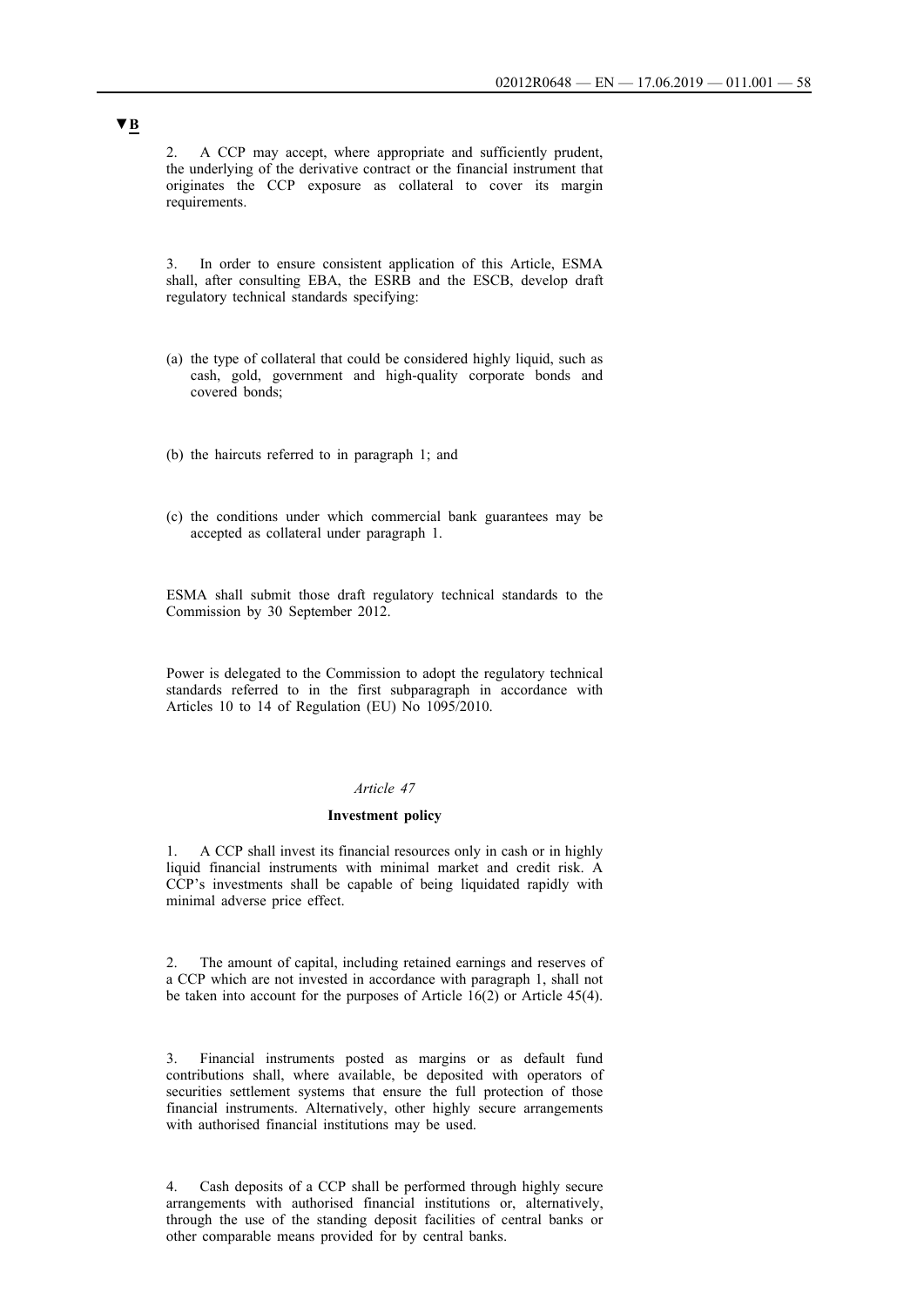5. Where a CCP deposits assets with a third party, it shall ensure that the assets belonging to the clearing members are identifiable separately from the assets belonging to the CCP and from assets belonging to that third party by means of differently titled accounts on the books of the third party or any other equivalent measures that achieve the same level of protection. A CCP shall have prompt access to the financial instruments when required.

6. A CCP shall not invest its capital or the sums arising from the requirements laid down in Article 41, 42, 43 or 44 in its own securities or those of its parent undertaking or its subsidiary.

7. A CCP shall take into account its overall credit risk exposures to individual obligors in making its investment decisions and shall ensure that its overall risk exposure to any individual obligor remains within acceptable concentration limits.

8. In order to ensure consistent application of this Article, ESMA shall, after consulting EBA and the ESCB, develop draft regulatory technical standards specifying the financial instruments that can be considered highly liquid, bearing minimal credit and market risk as referred to in paragraph 1, the highly secured arrangements referred to in paragraphs 3 and 4 and the concentration limits referred to in paragraph 7.

ESMA shall submit those draft regulatory technical standards to the Commission by 30 September 2012.

Power is delegated to the Commission to adopt the regulatory technical standards referred to in the first subparagraph in accordance with Articles 10 to 14 of Regulation (EU) No 1095/2010.

#### *Article 48*

### **Default procedures**

1. A CCP shall have detailed procedures in place to be followed where a clearing member does not comply with the participation requirements of the CCP laid down in Article 37 within the time limit and in accordance with the procedures established by the CCP. The CCP shall set out in detail the procedures to be followed in the event the default of a clearing member is not declared by the CCP. Those procedures shall be reviewed annually.

2. A CCP shall take prompt action to contain losses and liquidity pressures resulting from defaults and shall ensure that the closing out of any clearing member's positions does not disrupt its operations or expose the non-defaulting clearing members to losses that they cannot anticipate or control.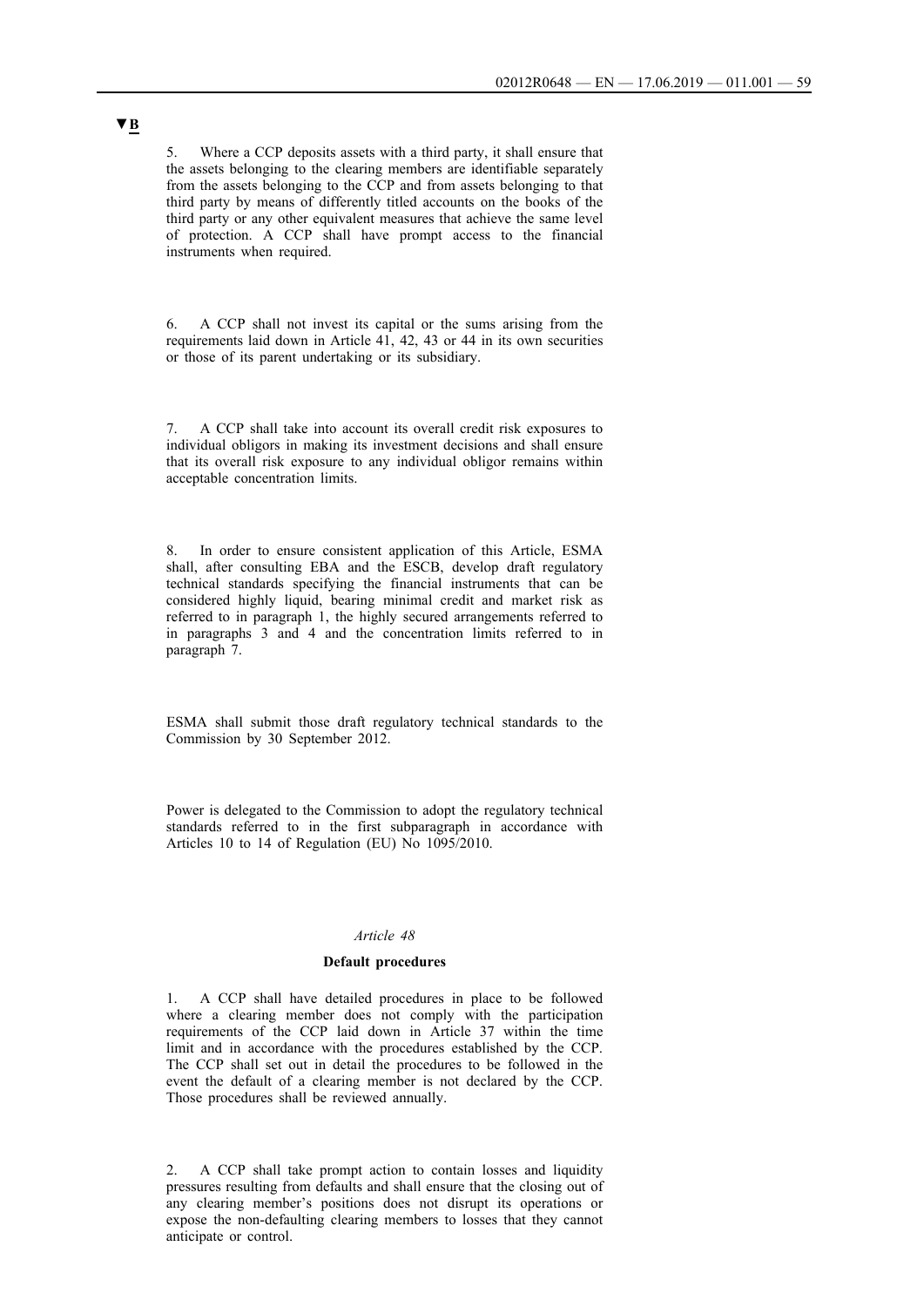3. Where a CCP considers that the clearing member will not be able to meet its future obligations, it shall promptly inform the competent authority before the default procedure is declared or triggered. The competent authority shall promptly communicate that information to ESMA, to the relevant members of the ESCB and to the authority responsible for the supervision of the defaulting clearing member.

4. A CCP shall verify that its default procedures are enforceable. It shall take all reasonable steps to ensure that it has the legal powers to liquidate the proprietary positions of the defaulting clearing member and to transfer or liquidate the clients' positions of the defaulting clearing member.

5. Where assets and positions are recorded in the records and accounts of a CCP as being held for the account of a defaulting clearing member's clients in accordance with Article 39(2), the CCP shall, at least, contractually commit itself to trigger the procedures for the transfer of the assets and positions held by the defaulting clearing member for the account of its clients to another clearing member designated by all of those clients, on their request and without the consent of the defaulting clearing member. That other clearing member shall be obliged to accept those assets and positions only where it has previously entered into a contractual relationship with the clients by which it has committed itself to do so. If the transfer to that other clearing member has not taken place for any reason within a predefined transfer period specified in its operating rules, the CCP may take all steps permitted by its rules to actively manage its risks in relation to those positions, including liquidating the assets and positions held by the defaulting clearing member for the account of its clients.

6. Where assets and positions are recorded in the records and accounts of a CCP as being held for the account of a defaulting clearing member's client in accordance with Article 39(3), the CCP shall, at least, contractually commit itself to trigger the procedures for the transfer of the assets and positions held by the defaulting clearing member for the account of the client to another clearing member designated by the client, on the client's request and without the consent of the defaulting clearing member. That other clearing member shall be obliged to accept these assets and positions only where it has previously entered into a contractual relationship with the client by which it has committed itself to do so. If the transfer to that other clearing member has not taken place for any reason within a predefined transfer period specified in its operating rules, the CCP may take all steps permitted by its rules to actively manage its risks in relation to those positions, including liquidating the assets and positions held by the defaulting clearing member for the account of the client.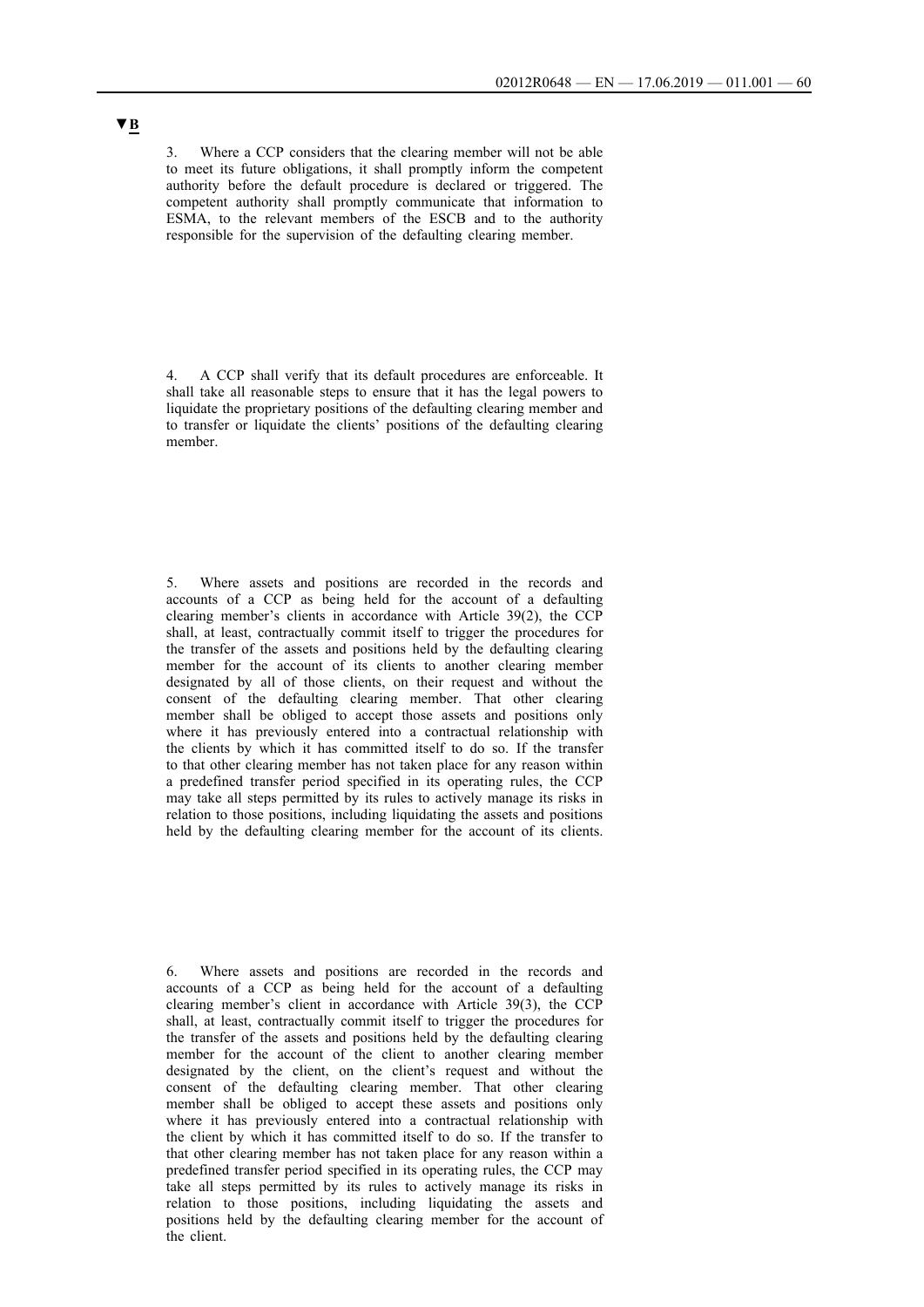7. Clients' collateral distinguished in accordance with Article 39(2) and (3) shall be used exclusively to cover the positions held for their account. Any balance owed by the CCP after the completion of the clearing member's default management process by the CCP shall be readily returned to those clients when they are known to the CCP or, if they are not, to the clearing member for the account of its clients.

### *Article 49*

### **Review of models, stress testing and back testing**

1. A CCP shall regularly review the models and parameters adopted to calculate its margin requirements, default fund contributions, collateral requirements and other risk control mechanisms. It shall subject the models to rigorous and frequent stress tests to assess their resilience in extreme but plausible market conditions and shall perform back tests to assess the reliability of the methodology adopted. The CCP shall obtain independent validation, shall inform its competent authority and ESMA of the results of the tests performed and shall obtain their validation before adopting any significant change to the models and parameters.

The adopted models and parameters, including any significant change thereto, shall be subject to an opinion of the college pursuant to Article 19.

ESMA shall ensure that information on the results of the stress tests is passed on to the ESAs to enable them to assess the exposure of financial undertakings to the default of CCPs.

2. A CCP shall regularly test the key aspects of its default procedures and take all reasonable steps to ensure that all clearing members understand them and have appropriate arrangements in place to respond to a default event.

3. A CCP shall publicly disclose key information on its risk-management model and assumptions adopted to perform the stress tests referred to in paragraph 1.

4. In order to ensure consistent application of this Article, ESMA shall, after consulting EBA, other relevant competent authorities and the members of the ESCB, develop draft regulatory technical standards specifying:

(a) the type of tests to be undertaken for different classes of financial instruments and portfolios;

(b) the involvement of clearing members or other parties in the tests;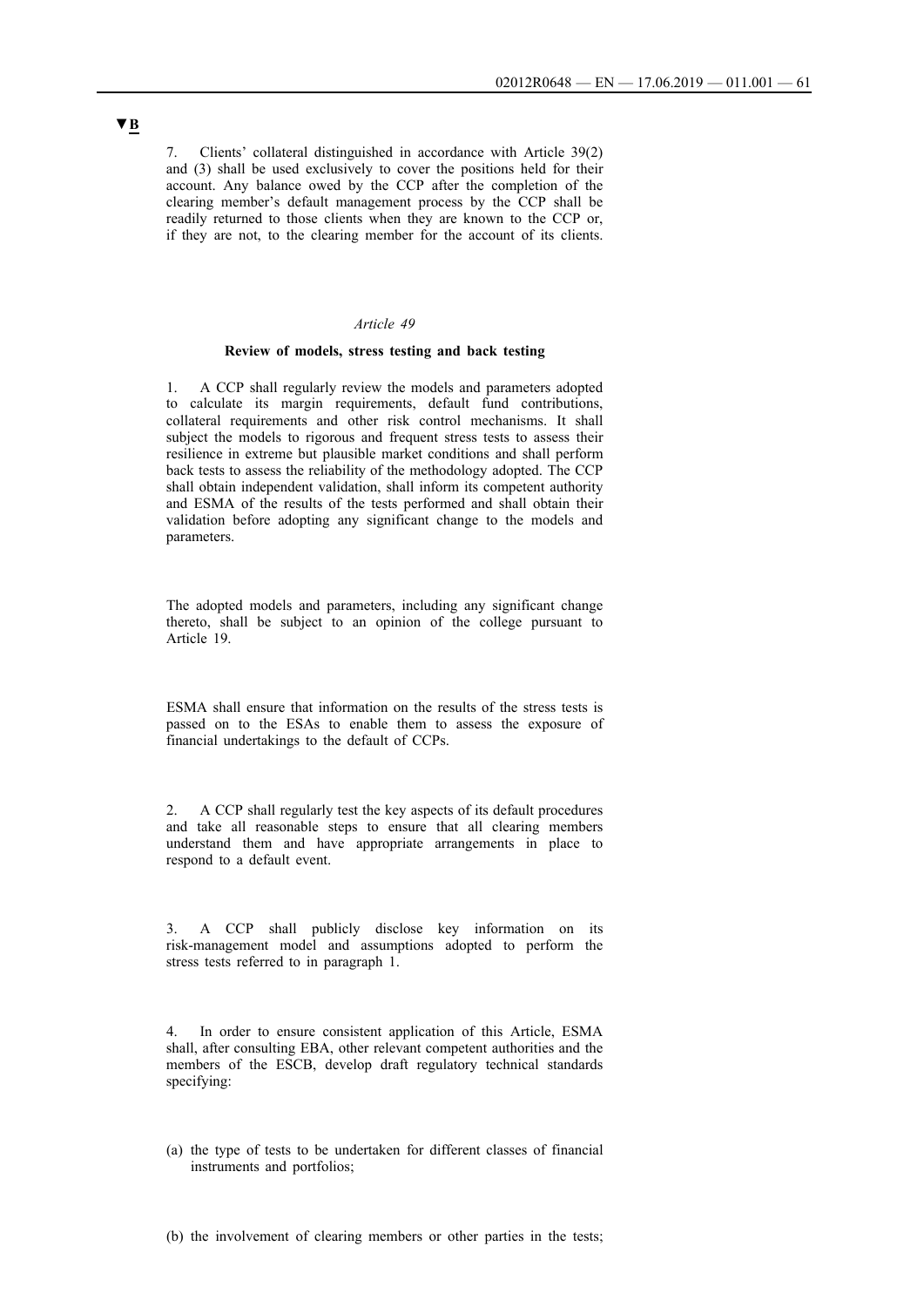(c) the frequency of the tests;

(d) the time horizons of the tests;

(e) the key information referred to in paragraph 3.

ESMA shall submit those draft regulatory technical standards to the Commission by 30 September 2012.

Power is delegated to the Commission to adopt the regulatory technical standards referred to in the first subparagraph in accordance with Articles 10 to 14 of Regulation (EU) No 1095/2010.

### *Article 50*

## **Settlement**

1. A CCP shall, where practical and available, use central bank money to settle its transactions. Where central bank money is not used, steps shall be taken to strictly limit cash settlement risks.

2. A CCP shall clearly state its obligations with respect to deliveries of financial instruments, including whether it has an obligation to make or receive delivery of a financial instrument or whether it indemnifies participants for losses incurred in the delivery process.

3. Where a CCP has an obligation to make or receive deliveries of financial instruments, it shall eliminate principal risk through the use of delivery-versus-payment mechanisms to the extent possible.

**▼M1 ▼C1**

#### *CHAPTER 4*

### *Calculations and reporting for the purposes of Regulation (EU) No 575/2013*

#### *Article 50a*

## **Calculation of KCCP**

1. For the purposes of Article 308 of Regulation (EU) No 575/2013 of the European Parliament and of the Council of 26 June 2013 on prudential requirements for credit institutions and investment firms (1), a CCP shall calculate  $K_{CCP}$  as specified in paragraph 2 of this Article for all contracts and transactions it clears for all its clearing members falling within the coverage of the given default fund.

 $\overline{(1)}$  OJ L 176, 27.6.2013, p.1.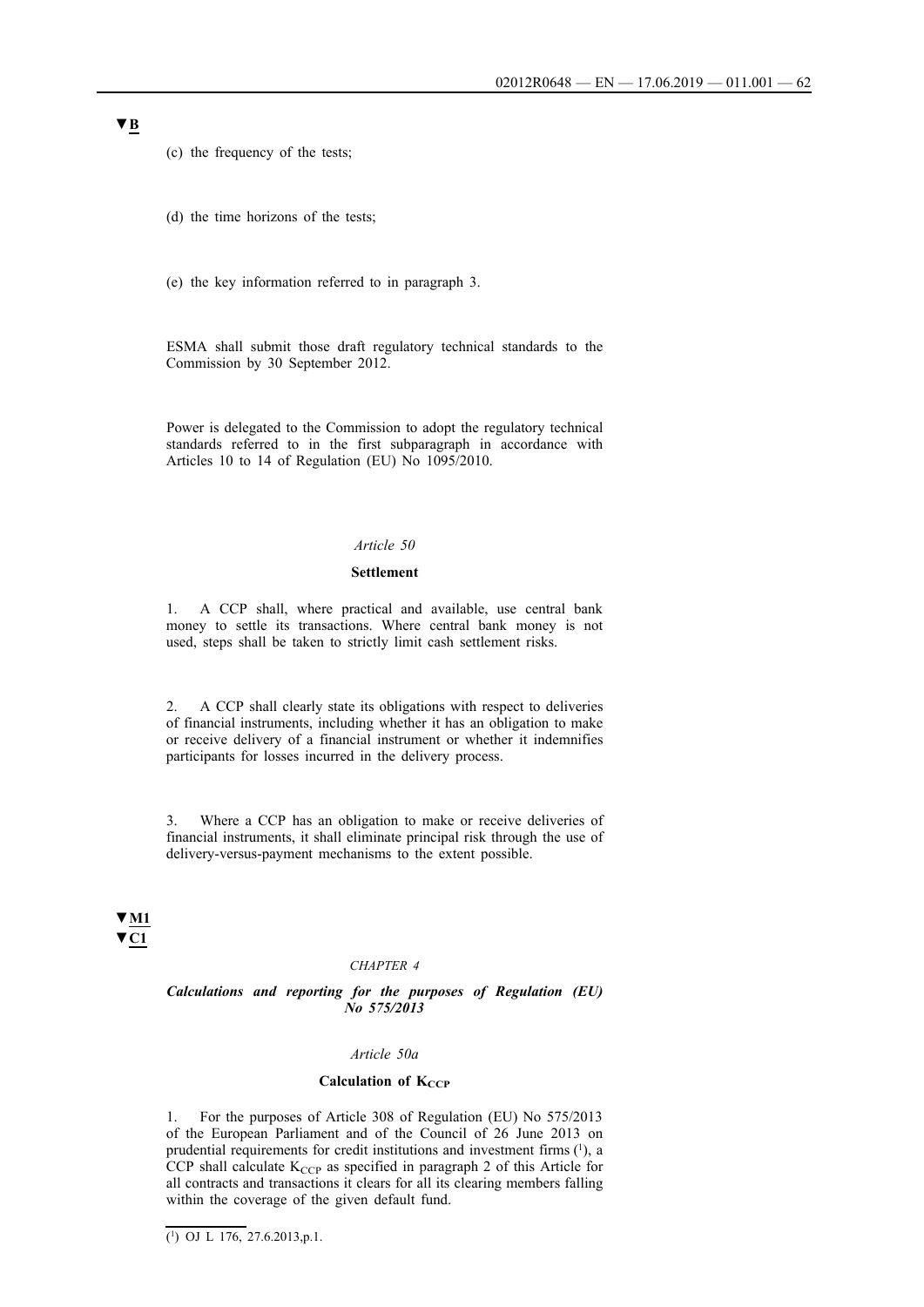2. A CCP shall calculate the hypothetical capital  $(K_{CCP})$  as follows:

$$
K_{CCP} = \sum_{i} max\{EBRM_i - IM_i - DF_i; 0\} \cdot RW \cdot capital \; ratio
$$

where:

| EBRM <sub>i</sub> | $=$ exposure value before risk mitigation that is equal to<br>the exposure value of the CCP to clearing member i<br>arising from all the contracts and transactions with that<br>clearing member, calculated without taking into<br>account the collateral posted by that clearing member; |
|-------------------|--------------------------------------------------------------------------------------------------------------------------------------------------------------------------------------------------------------------------------------------------------------------------------------------|
| $IM_i$            | = the initial margin posted to the CCP by clearing<br>member i:                                                                                                                                                                                                                            |
| $DF_i$            | $=$ the pre-funded contribution of clearing member i.                                                                                                                                                                                                                                      |
| RW                | $=$ a risk weight of 20 %;                                                                                                                                                                                                                                                                 |

capital ratio =  $8\%$ .

All values in the formula in the first subparagraph shall relate to the valuation at the end of the day before the margin called on the final margin call of that day is exchanged.

3. A CCP shall undertake the calculation required by paragraph 2 at least quarterly or more frequently where required by the competent authorities of those of its clearing members which are institutions.

4. For the purpose of paragraph 3, EBA shall develop draft implementing technical standards to specify the following:

(a) the frequency and dates of the calculation laid down in paragraph 2;

(b) the situations in which the competent authority of an institution acting as a clearing member may require higher frequencies of calculation and reporting than those referred to in point (a).

EBA shall submit those draft implementing technical standards to the Commission by 1 January 2014.

Power is conferred on the Commission to adopt the implementing technical standards referred to in the first subparagraph in accordance with Article 15 of Regulation (EU) No1093/2010.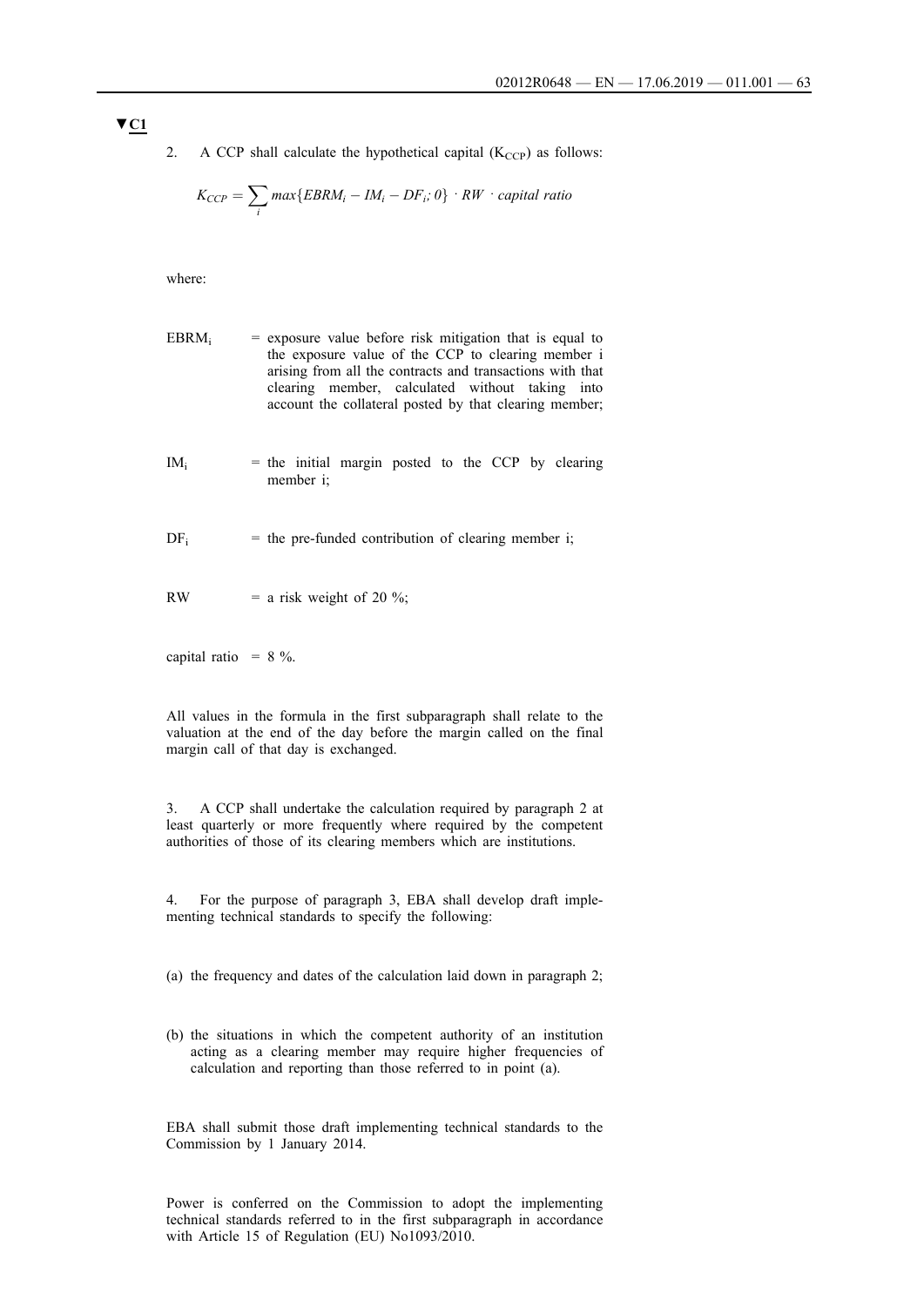#### *Article 50b*

#### General rules for the calculation of K<sub>CCP</sub>

For the purposes of the calculation laid down in Article 50a(2), the following shall apply:

- (a) a CCP shall calculate the value of the exposures it has to its clearing members as follows:
	- (i) for exposures arising from contracts and transactions listed in Article  $301(1)(a)$  and (d) of Regulation (EU) No  $575/2013$  it shall calculate them in accordance with the mark-to-market method laid down in Article 274 thereof;
	- (ii) for exposures arising from contracts and transactions listed in Article  $301(1)(b)$ , (c) and (e) of Regulation (EU) No  $575/2013$ it shall calculate them in accordance with the Financial Collateral Comprehensive Method specified in Article 223 of that Regulation with supervisory volatility adjustments, specified in Articles 223 and 224 of that Regulation. The exception set out in point (a) of Article 285(3) of that Regulation, shall not apply;
	- (iii) for exposures arising from transactions not listed in Article 301(1) of Regulation (EU) No 575/2013 and which entails settlement risk only it shall calculate them in accordance with Part Three, Title V of that Regulation;
- (b) for institutions that fall under the scope of Regulation (EU) No 575/2013 the netting sets are the same as those defined in Part Three, Title II of that Regulation;
- (c) when calculating the values referred to in point (a), the CCP shall subtract from its exposures the collateral posted by its clearing members, appropriately reduced by the supervisory volatility adjustments in accordance with the Financial Collateral Comprehensive Method specified in Article 224 of Regulation (EU) No 575/2013;
- (e) where a CCP has exposures to one or more CCPs it shall treat any such exposures as if they were exposures to clearing members and include any margin or pre-funded contributions received from those CCPs in the calculation of  $K_{CCP}$ ;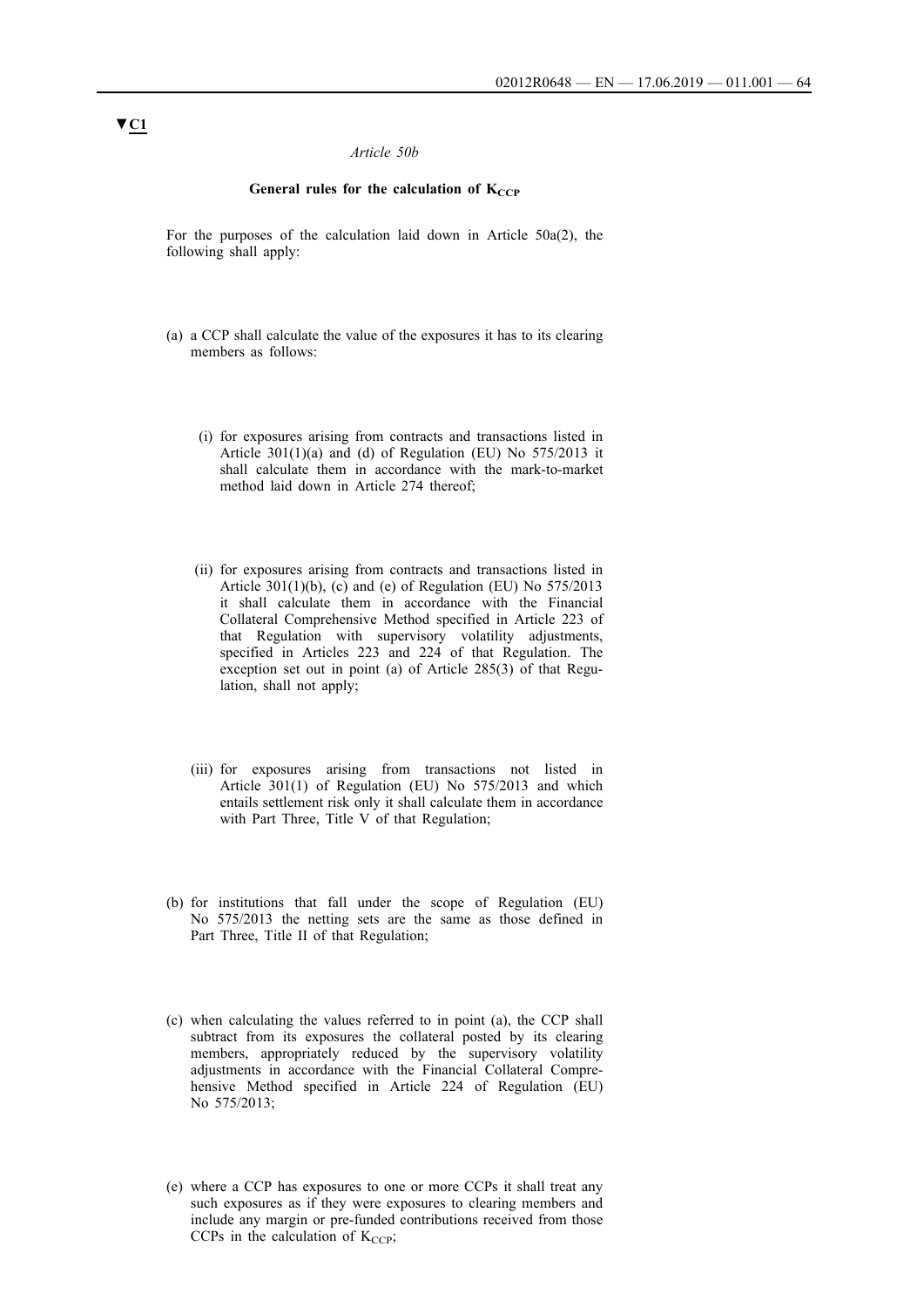- (f) where a CCP has in place a binding contractual arrangement with its clearing members that allows it to use all or part of the initial margin received from its clearing members as if they were pre-funded contributions, the CCP shall consider that initial margin as prefunded contributions for the purposes of the calculation in paragraph 1 and not as initial margin;
- (h) when applying the Mark-to-Market Method as set out in Article 274 of Regulation (EU) No 575/2013, a CCP shall replace the formula in point (c)(ii) of Article 298(1) of that Regulation with the following:

$$
PCE_{red} = 0.15 \cdot PCE_{gross} + 0.85 \cdot NGR \cdot PCE_{gross}
$$

where the numerator of NGR is calculated in accordance with Article 274(1) of that Regulation and just before the variation margin is actually exchanged at the end of the settlement period, and the denominator is gross replacement cost;

- (i) where a CCP cannot calculate the value of NGR as set out in point (c)(ii) of Article 298(1) of Regulation (EU) No 575/2013, it shall:
	- (i) notify those of its clearing members which are institutions and their competent authorities about its inability to calculate NGR and the reasons why it is unable to carry out the calculation;
	- (ii) for a period of three months, it may use a value of NGR of 0,3 to perform the calculation of  $PCE_{red}$  specified in point (h) of this Article;
- (j) where, at the end of the period specified in point (ii) of point (i), the CCP would still be unable to calculate the value of NGR, it shall do the following:
	- (i) stop calculating  $K_{CCP}$ ;
	- (ii) notify those of its clearing members which are institutions and their competent authorities that it has stopped calculating  $K_{CCP}$ ;
- (k) for the purpose of calculating the potential future exposure for options and swaptions in accordance with the Mark-to-Market Method specified in Article 274 of Regulation (EU) No 575/2013, a CCP shall multiply the notional amount of the contract by the absolute value of the option's delta  $(\delta V/\delta p)$  as set out in point (a) of Article 280(1) of that Regulation;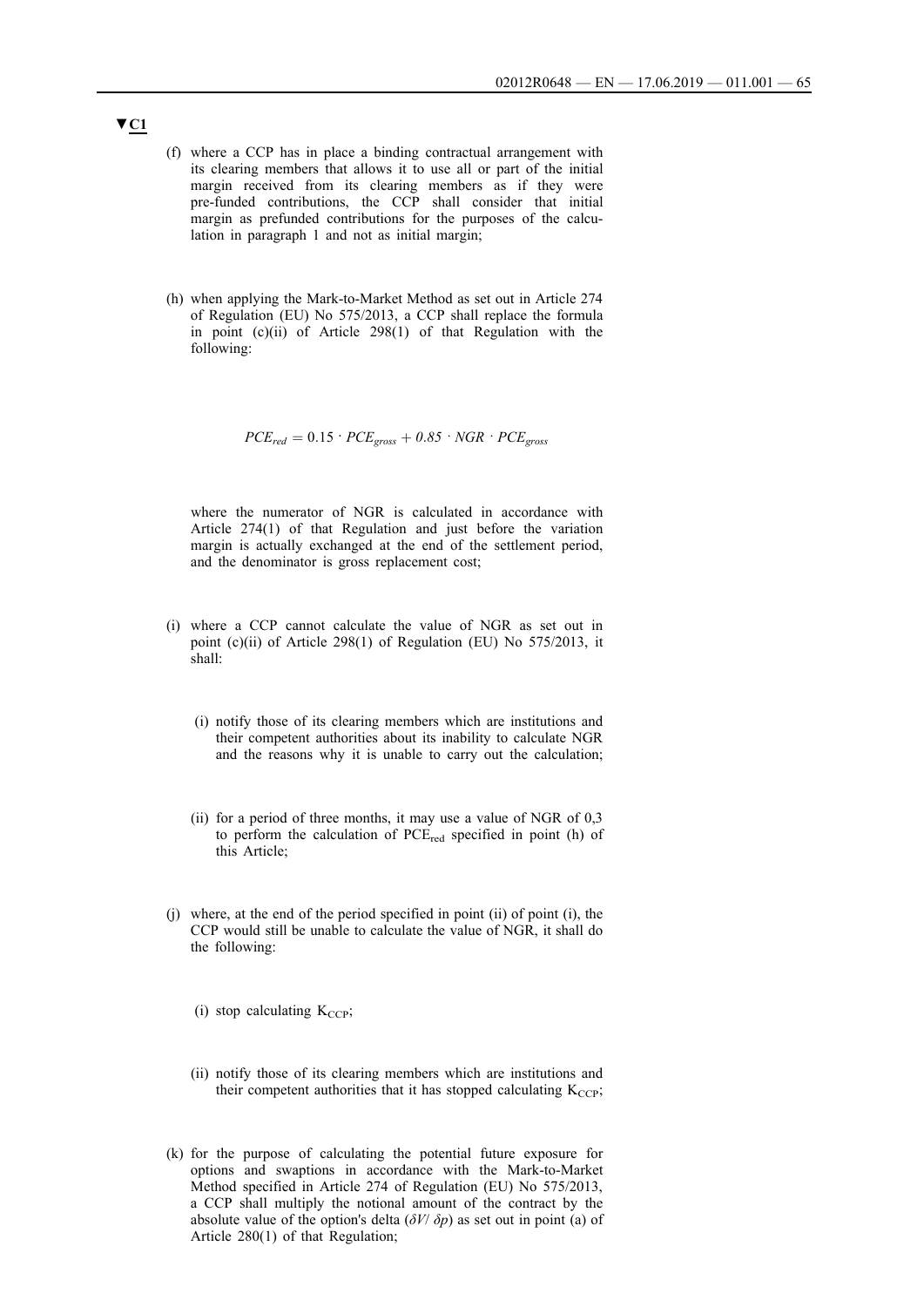(l) where a CCP has more than one default fund, it shall carry out the calculation laid down in Article 50a(2) for each default fund separately.

#### *Article 50c*

### **Reporting of information**

1. For the purposes of Article 308 of Regulation (EU) No 575/2013, a CCP shall report the following information to those of its clearing members which are institutions and to their competent authorities:

- (a) the hypothetical capital  $(K_{CCP})$ ;
- (b) the sum of pre-funded contributions ( $DF_{CM}$ );
- (c) the amount of its pre-funded financial resources that it is required to use — by law or due to a contractual agreement with its clearing members — to cover its losses following the default of one or more of its clearing members before using the default fund contributions of the remaining clearing members ( $DF_{CCP}$ );
- (d) the total number of its clearing members (N);
- (e) the concentration factor (β), as set out in Article 50d.

Where the CCP has more than one default fund, it shall report the information in the first subparagraph for each default fund separately.

2. The CCP shall notify those of its clearing members which are institutions at least quarterly or more frequently where required by the competent authorities of those clearing members.

3. EBA shall develop draft implementing technical standards to specify the following:

- (a) the uniform template for the purpose of the reporting specified in paragraph 1;
- (b) the frequency and dates of the reporting specified in paragraph 2;
- (c) the situations in which the competent authority of an institution acting as a clearing member may require higher frequencies of reporting than those referred to in point (b).

EBA shall submit those draft implementing technical standards to the Commission by 1 January 2014.

Power is conferred on the Commission to adopt the implementing technical standards referred to in the first subparagraph in accordance with Article 15 of Regulation (EU) No1093/2010.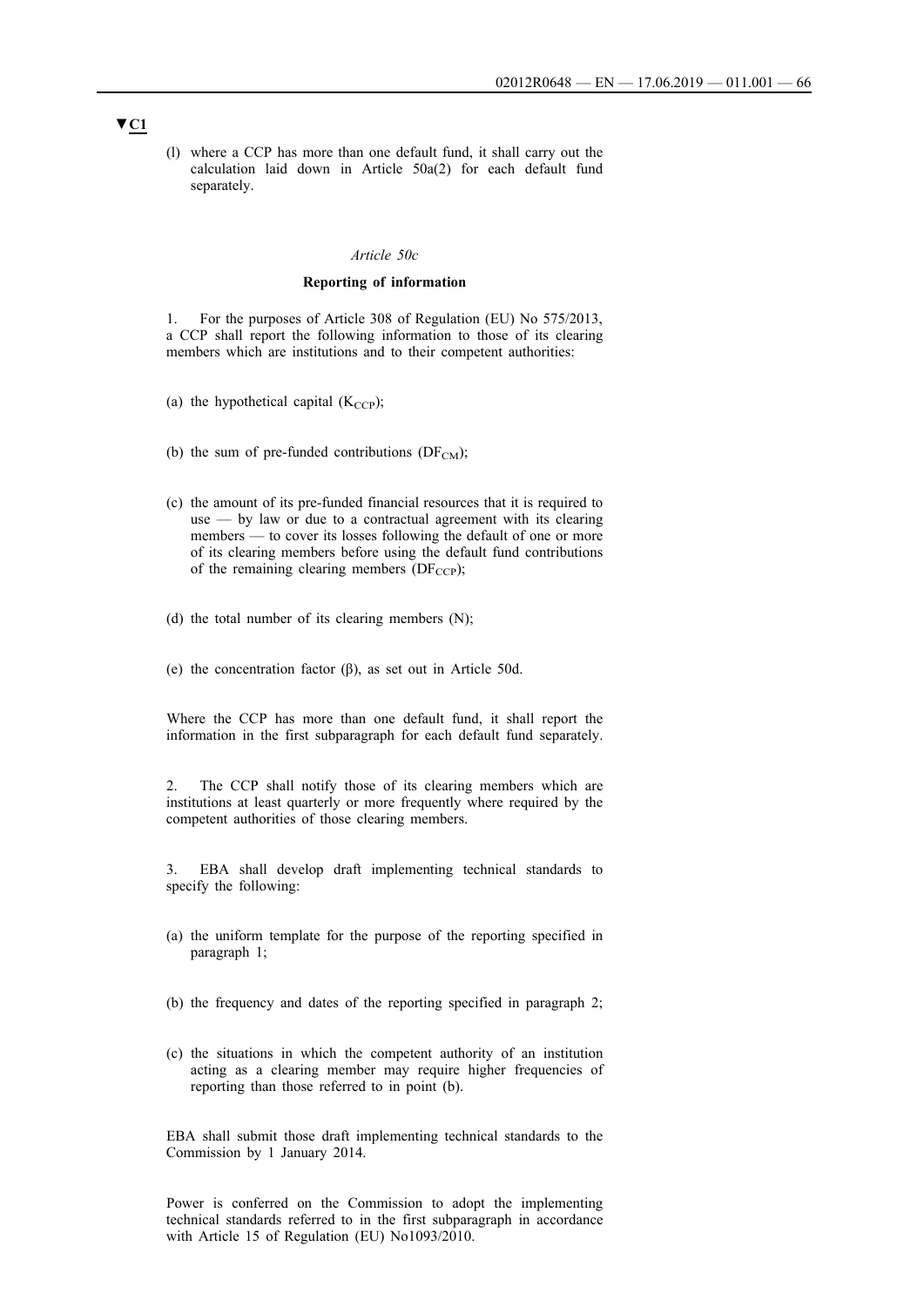#### *Article 50d*

### **Calculation of specific items to be reported by the CCP**

For the purposes of Article 50c, the following shall apply:

- (a) where the rules of a CCP provide that it use part or all of its financial resources in parallel to the pre-funded contributions of its clearing members in a manner that makes those resources equivalent to pre-funded contributions of a clearing member in terms of how they absorb the losses incurred by the CCP in the case of the default or insolvency of one or more of its clearing members, the CCP shall add the corresponding amount of those resources to  $DF_{CM}$ ;
- (b) where the rules of a CCP provide that it use part or all of its financial resources to cover its losses due to the default of one or more of its clearing members after it has depleted its default fund, but before it calls on the contractually committed contributions of its clearing members, the CCP shall add the corresponding amount of those additional financial resources  $(DF_{CCP}^a)$  to the total amount of pre-funded contributions (DF) as follows:

$$
DF = DF_{CCP} + DF_{CM} + DF_{CCP}^a.
$$

(c) a CCP shall calculate the concentration factor (β) in accordance with the following formula:

$$
\beta = \frac{PCE_{red,1} + PCE_{red,2}}{\sum_{i} PCE_{red,i}}
$$

where:

- $PCE_{\text{red,i}}$  = the reduced figure for potential future credit exposure for all contracts and transaction of a CCP with clearing member *i*;
- $PCE_{\text{red }1}$  = the reduced figure for potential future credit exposure for all contracts and transaction of a CCP with the clearing member that has the largest PCEred value;
- $PCE_{\text{red},2}$  = the reduced figure for potential future credit exposure for all contracts and transaction of a CCP with the clearing member that has the second largest PCEred value.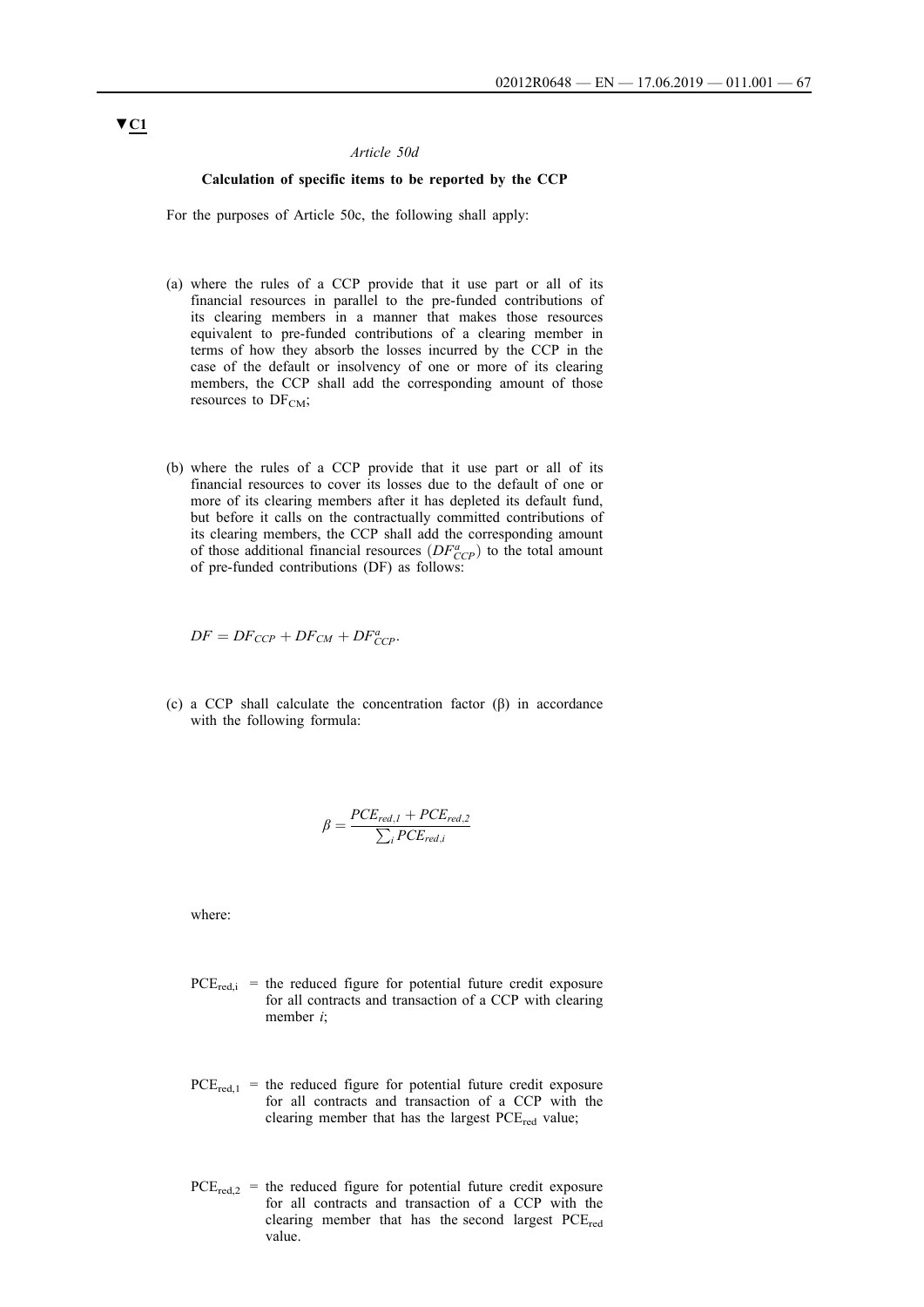#### TITLE V

### **INTEROPERABILITY ARRANGEMENTS**

#### *Article 51*

## **Interoperability arrangements**

1. A CCP may enter into an interoperability arrangement with another CCP where the requirements laid down in Articles 52, 53 and 54 are fulfilled.

2. When establishing an interoperability arrangement with another CCP for the purpose of providing services to a particular trading venue, the CCP shall have non-discriminatory access, both to the data that it needs for the performance of its functions from that particular trading venue, to the extent that the CCP complies with the operational and technical requirements established by the trading venue, and to the relevant settlement system.

3. Entering into an interoperability arrangement or accessing a data feed or a settlement system referred to in paragraphs 1 and 2 shall be rejected or restricted, directly or indirectly, only in order to control any risk arising from that arrangement or access.

#### *Article 52*

#### **Risk management**

- 1. CCPs that enter into an interoperability arrangement shall:
- (a) put in place adequate policies, procedures and systems to effectively identify, monitor and manage the risks arising from the arrangement so that they can meet their obligations in a timely manner;
- (b) agree on their respective rights and obligations, including the applicable law governing their relationships;
- (c) identify, monitor and effectively manage credit and liquidity risks so that a default of a clearing member of one CCP does not affect an interoperable CCP;
- (d) identify, monitor and address potential interdependences and correlations that arise from an interoperability arrangement that may affect credit and liquidity risks relating to clearing member concentrations, and pooled financial resources.

For the purposes of point (b) of the first subparagraph, CCPs shall use the same rules concerning the moment of entry of transfer orders into their respective systems and the moment of irrevocability as set out in Directive 98/26/EC, where relevant.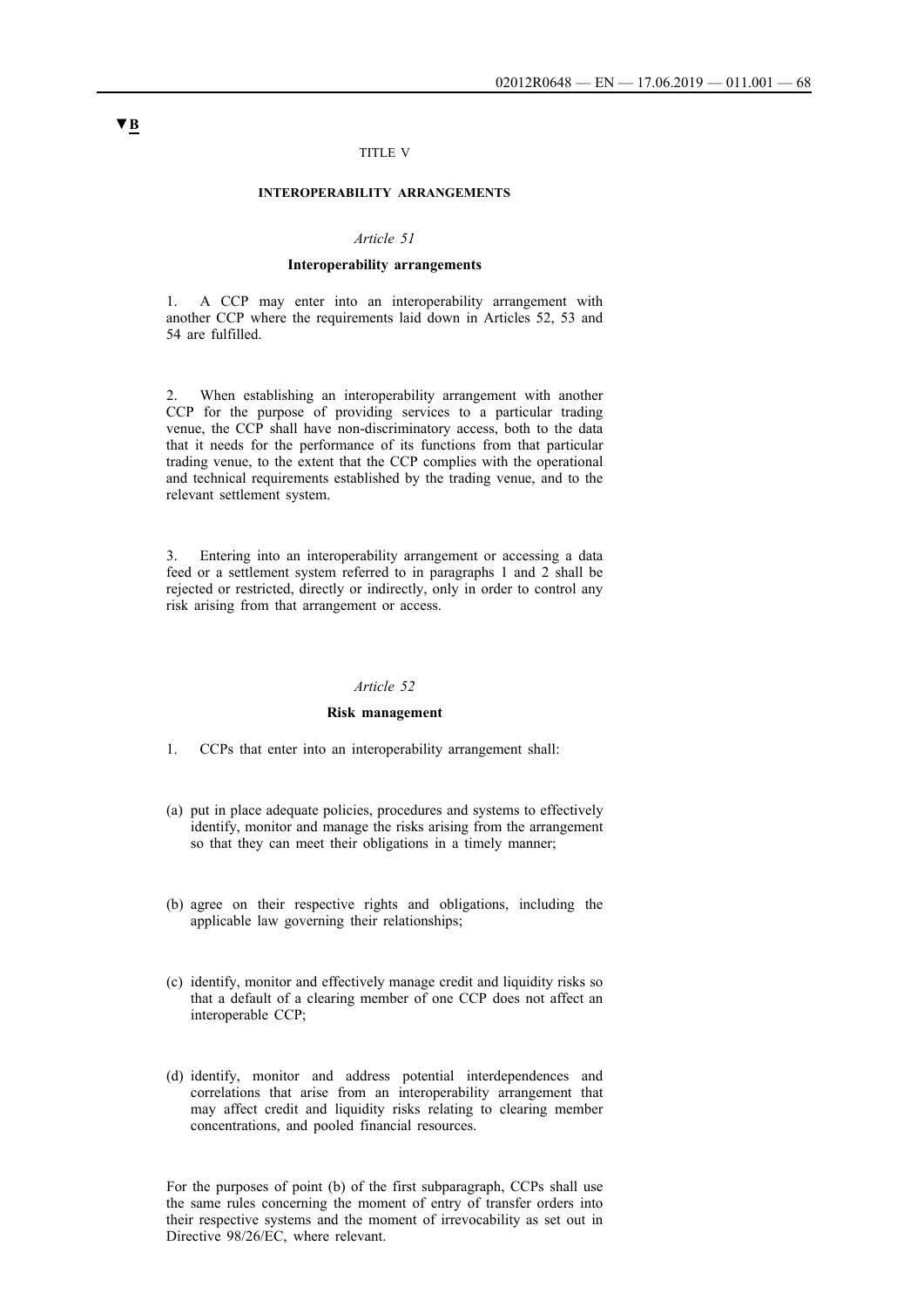For the purposes of point (c) of the first subparagraph, the terms of the arrangement shall outline the process for managing the consequences of the default where one of the CCPs with which an interoperability arrangement has been concluded is in default.

For the purposes of point (d) of the first subparagraph, CCPs shall have robust controls over the re-use of clearing members' collateral under the arrangement, if permitted by their competent authorities. The arrangement shall outline how those risks have been addressed taking into account sufficient coverage and need to limit contagion.

2. Where the risk-management models used by the CCPs to cover their exposure to their clearing members or their reciprocal exposures are different, the CCPs shall identify those differences, assess risks that may arise therefrom and take measures, including securing additional financial resources, that limit their impact on the interoperability arrangement as well as their potential consequences in terms of contagion risks and ensure that these differences do not affect each CCP's ability to manage the consequences of the default of a clearing member.

3. Any associated costs that arise from paragraphs 1 and 2 shall be borne by the CCP requesting interoperability or access, unless otherwise agreed between the parties.

#### *Article 53*

#### **Provision of margins among CCPs**

1. A CCP shall distinguish in accounts the assets and positions held for the account of CCPs with whom it has entered into an interoperability arrangement.

2. If a CCP that enters into an interoperability arrangement with another CCP only provides initial margins to that CCP under a security financial collateral arrangement, the receiving CCP shall have no right of use over the margins provided by the other CCP.

3. Collateral received in the form of financial instruments shall be deposited with operators of securities settlement systems notified under Directive 98/26/EC.

4. The assets referred to in paragraphs 1 and 2 shall be available to the receiving CCP only in case of default of the CCP which has provided the collateral in the context of an interoperability arrangement.

5. In case of default of the CCP which has received the collateral in the context of an interoperability arrangement, the collateral referred to in paragraphs 1 and 2 shall be readily returned to the providing CCP.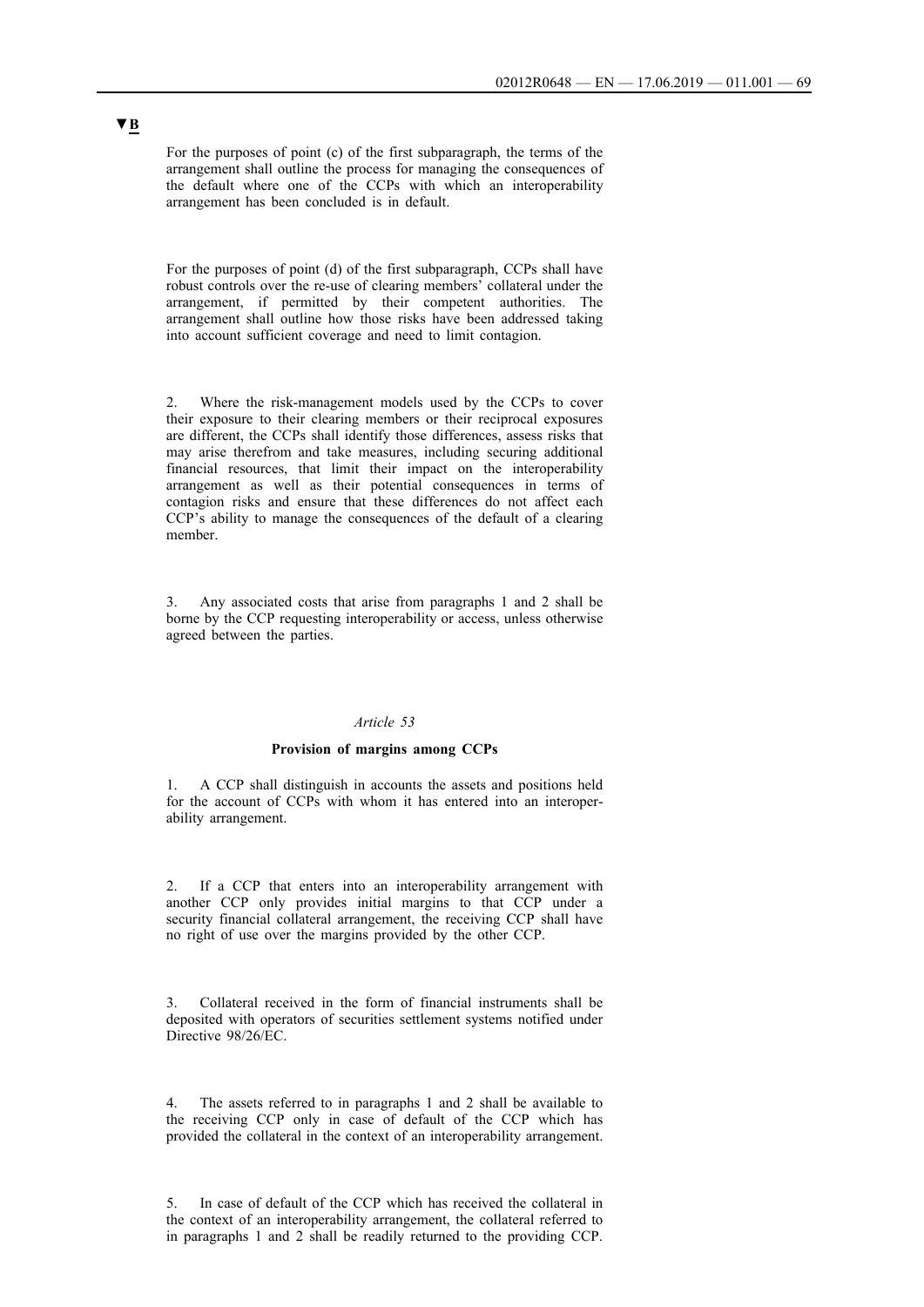## **Approval of interoperability arrangements**

1. An interoperability arrangement shall be subject to the prior approval of the competent authorities of the CCPs involved. The procedure under Article 17 shall apply.

2. The competent authorities shall grant approval of the interoperability arrangement only where the CCPs involved have been authorised to clear under Article 17 or recognised under Article 25 or authorised under a pre-existing national authorisation regime for a period of at least three years, the requirements laid down in Article 52 are met and the technical conditions for clearing transactions under the terms of the arrangement allow for a smooth and orderly functioning of financial markets and the arrangement does not undermine the effectiveness of supervision.

3. Where a competent authority considers that the requirements laid down in paragraph 2 are not met, it shall provide explanations in writing regarding its risk considerations to the other competent authorities and the CCPs involved. It shall also notify ESMA, which shall issue an opinion on the effective validity of the risk considerations as grounds for denial of the interoperability arrangement. ESMA's opinion shall be made available to all the CCPs involved. Where ESMA's opinion differs from the assessment of the relevant competent authority, that competent authority shall reconsider its position, taking into account ESMA's opinion.

4. By 31 December 2012, ESMA shall issue guidelines or recommendations with a view to establishing consistent, efficient and effective assessments of interoperability arrangements, in accordance with the procedure laid down in Article 16 of Regulation (EU) No 1095/2010.

ESMA shall develop drafts of those guidelines or recommendations after consulting the members of the ESCB.

#### TITLE VI

## **REGISTRATION AND SUPERVISION OF TRADE REPOSITORIES**

### *CHAPTER 1*

*Conditions and procedures for registration of a trade repository*

#### *Article 55*

#### **Registration of a trade repository**

1. A trade repository shall register with ESMA for the purposes of Article 9.

2. To be eligible to be registered under this Article, a trade repository shall be a legal person established in the Union and meet the requirements laid down in Title VII.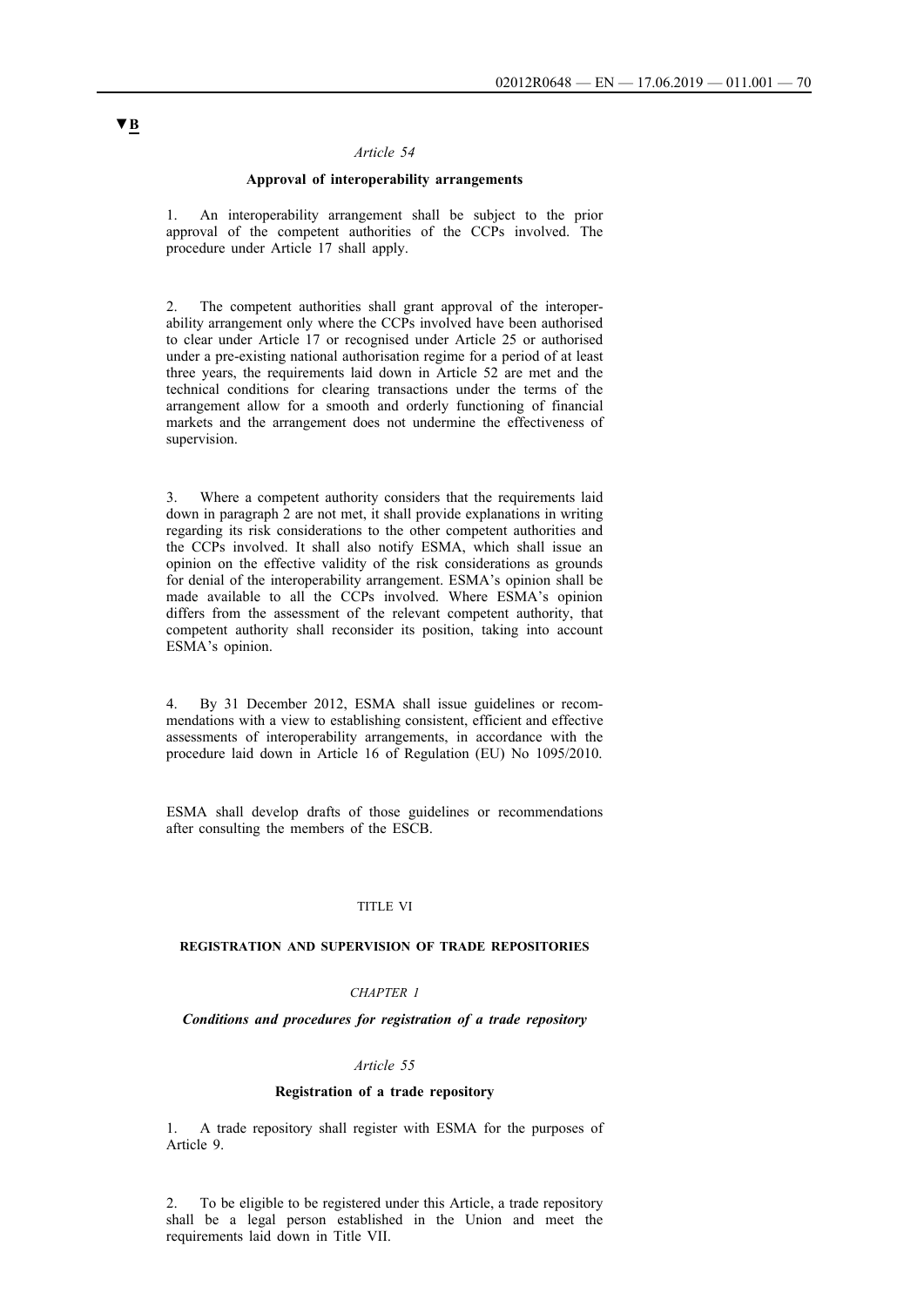3. The registration of a trade repository shall be effective for the entire territory of the Union.

4. A registered trade repository shall comply at all times with the conditions for registration. A trade repository shall, without undue delay, notify ESMA of any material changes to the conditions for registration.

## *Article 56*

### **Application for registration**

#### **▼M11**

1. For the purposes of Article 55(1), a trade repository shall submit either of the following to ESMA:

- (a) an application for registration;
- (b) an application for an extension of the registration where the trade repository is already registered under Chapter III of Regulation (EU) 2015/2365.

## **▼B**

2. ESMA shall assess whether the application is complete within 20 working days of receipt of the application.

Where the application is not complete, ESMA shall set a deadline by which the trade repository is to provide additional information.

After assessing an application as complete, ESMA shall notify the trade repository accordingly.

## **▼M11**

- 3. To ensure the consistent application of this Article, ESMA shall develop draft regulatory technical standards specifying the following:
- (a) the details of the application for the registration referred to in point (a) of paragraph 1;
- (b) the details of the simplified application for the extension of the registration referred to in point (b) of paragraph 1.

ESMA shall submit those draft regulatory technical standards to the Commission by 18 June 2020.

Power is delegated to the Commission to supplement this Regulation by adopting the regulatory technical standards referred to in the first subparagraph in accordance with Articles 10 to 14 of Regulation (EU) No 1095/2010.

4. To ensure uniform conditions of application of paragraph 1, ESMA shall develop draft implementing technical standards specifying the following:

- (a) the format of the application for registration referred to in point (a) of paragraph 1;
- (b) the format of the application for an extension of the registration referred to in point (b) of paragraph 1.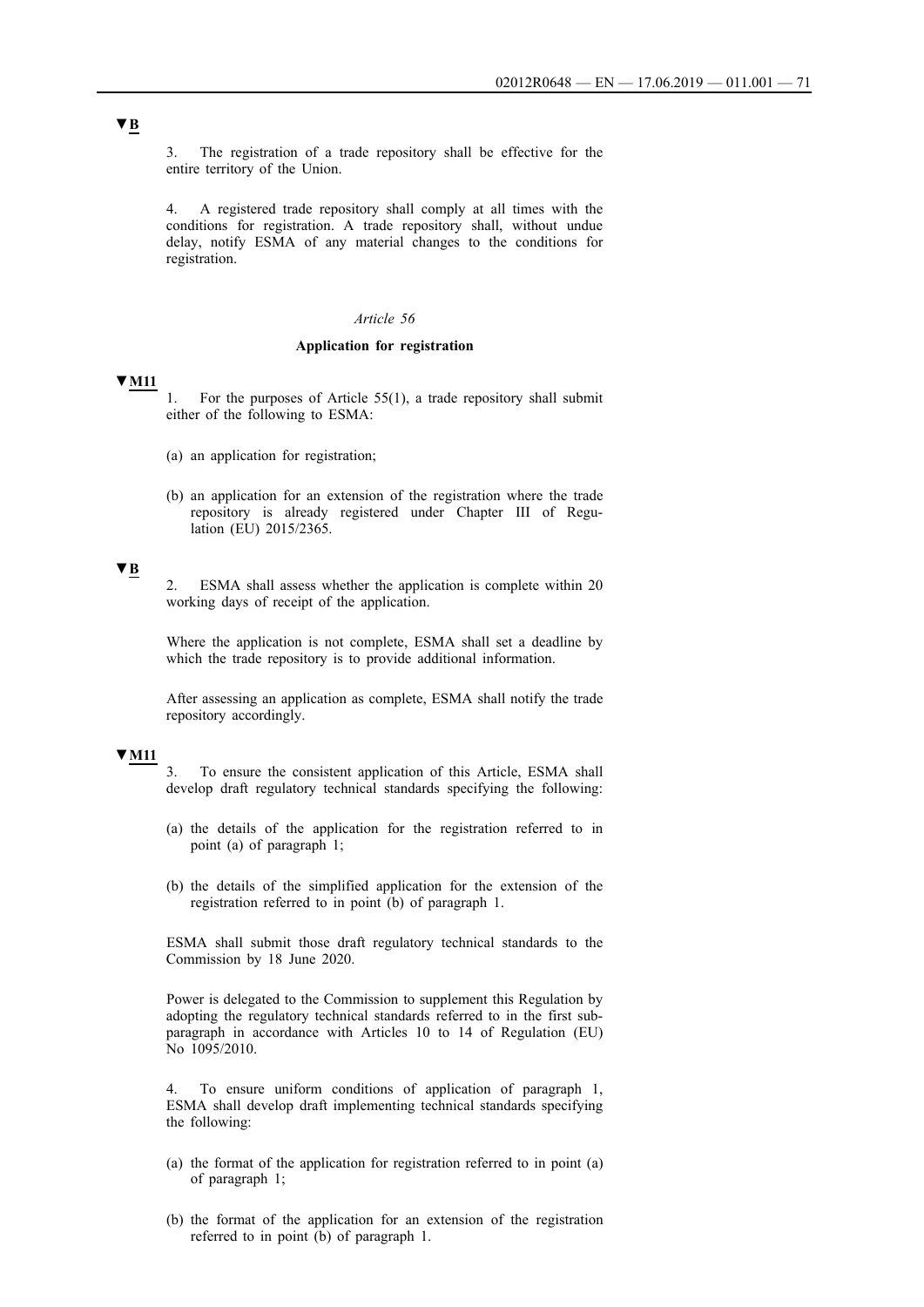## **▼M11**

With regard to point (b) of the first subparagraph, ESMA shall develop a simplified format.

ESMA shall submit those draft implementing technical standards to the Commission by 18 June 2020.

Power is conferred on the Commission to adopt the implementing technical standards referred to in the first subparagraph in accordance with Article 15 of Regulation (EU) No 1095/2010.

## **▼B**

#### *Article 57*

## **Notification of and consultation with competent authorities prior to registration**

1. If a trade repository which is applying for registration is an entity which is authorised or registered by a competent authority in the Member State where it is established, ESMA shall, without undue delay, notify and consult that competent authority prior to the registration of the trade repository.

2. ESMA and the relevant competent authority shall exchange all information that is necessary for the registration of the trade repository as well as for the supervision of the entity's compliance with the conditions of its registration or authorisation in the Member State where it is established.

### *Article 58*

#### **Examination of the application**

1. ESMA shall, within 40 working days from the notification referred to in the third subparagraph of Article 56(2), examine the application for registration based on the compliance of the trade repository with Articles 78 to 81 and shall adopt a fully reasoned registration decision or decision refusing registration.

2. A decision issued by ESMA pursuant to paragraph 1 shall take effect on the fifth working day following its adoption.

### *Article 59*

### **Notification of ESMA decisions relating to registration**

1. Where ESMA adopts a registration decision or a decision refusing or withdrawing registration, it shall notify the trade repository within five working days with a fully reasoned explanation of its decision.

ESMA shall, without undue delay, notify the relevant competent authority referred to in Article 57(1) of its decision.

2. ESMA shall communicate any decision taken in accordance with paragraph 1 to the Commission.

3. ESMA shall publish on its website a list of trade repositories registered in accordance with this Regulation. That list shall be updated within five working days following the adoption of a decision under paragraph 1.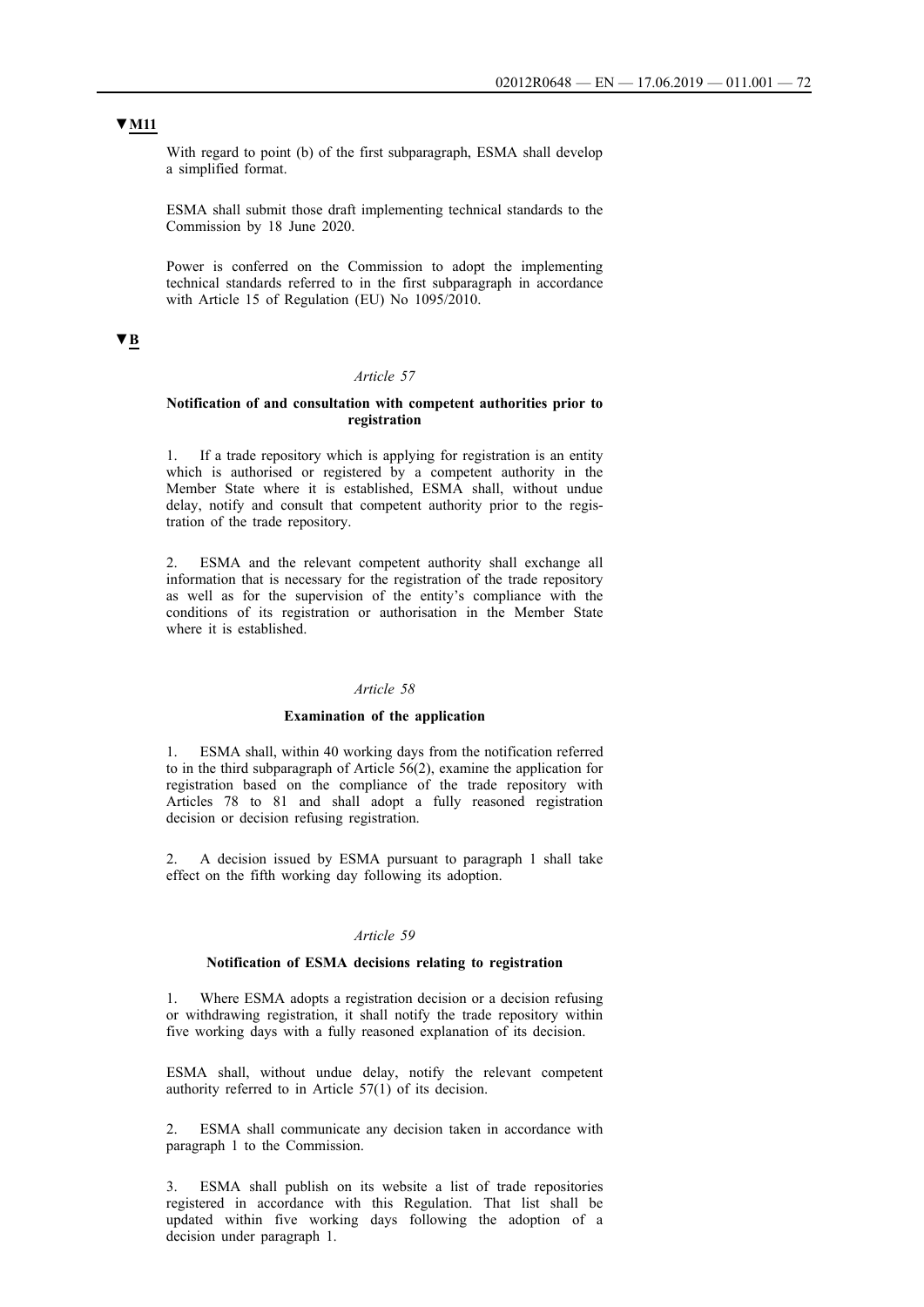#### *Article 60*

## **Exercise of the powers referred to in Articles 61 to 63**

The powers conferred on ESMA or any official of or other person authorised by ESMA by Articles 61 to 63 shall not be used to require the disclosure of information or documents which are subject to legal privilege.

## *Article 61*

# **Request for information**

1. ESMA may by simple request or by decision require trade repositories and related third parties to whom the trade repositories have outsourced operational functions or activities to provide all information that is necessary in order to carry out its duties under this Regulation.

2. When sending a simple request for information under paragraph 1, ESMA shall:

- (a) refer to this Article as the legal basis of the request;
- (b) state the purpose of the request;
- (c) specify what information is required;
- (d) set a time limit within which the information is to be provided;
- (e) inform the person from whom the information is requested that he is not obliged to provide the information but that in case of a voluntary reply to the request the information provided must not be incorrect and misleading; and
- (f) indicate the fine provided for in Article 65 in conjunction with point (a) of Section IV of Annex I where the answers to questions asked are incorrect or misleading.

3. When requiring to supply information under paragraph 1 by decision, ESMA shall:

- (a) refer to this Article as the legal basis of the request;
- (b) state the purpose of the request;
- (c) specify what information is required;
- (d) set a time limit within which the information is to be provided;
- (e) indicate the periodic penalty payments provided for in Article 66 where the production of the required information is incomplete;
- (f) indicate the fine provided for in Article 65 in conjunction with point (a) of Section IV of Annex I, where the answers to questions asked are incorrect or misleading; and
- (g) indicate the right to appeal the decision before ESMA's Board of Appeal and to have the decision reviewed by the Court of Justice of the European Union ('Court of Justice') in accordance with Articles 60 and 61 of Regulation (EU) No 1095/2010.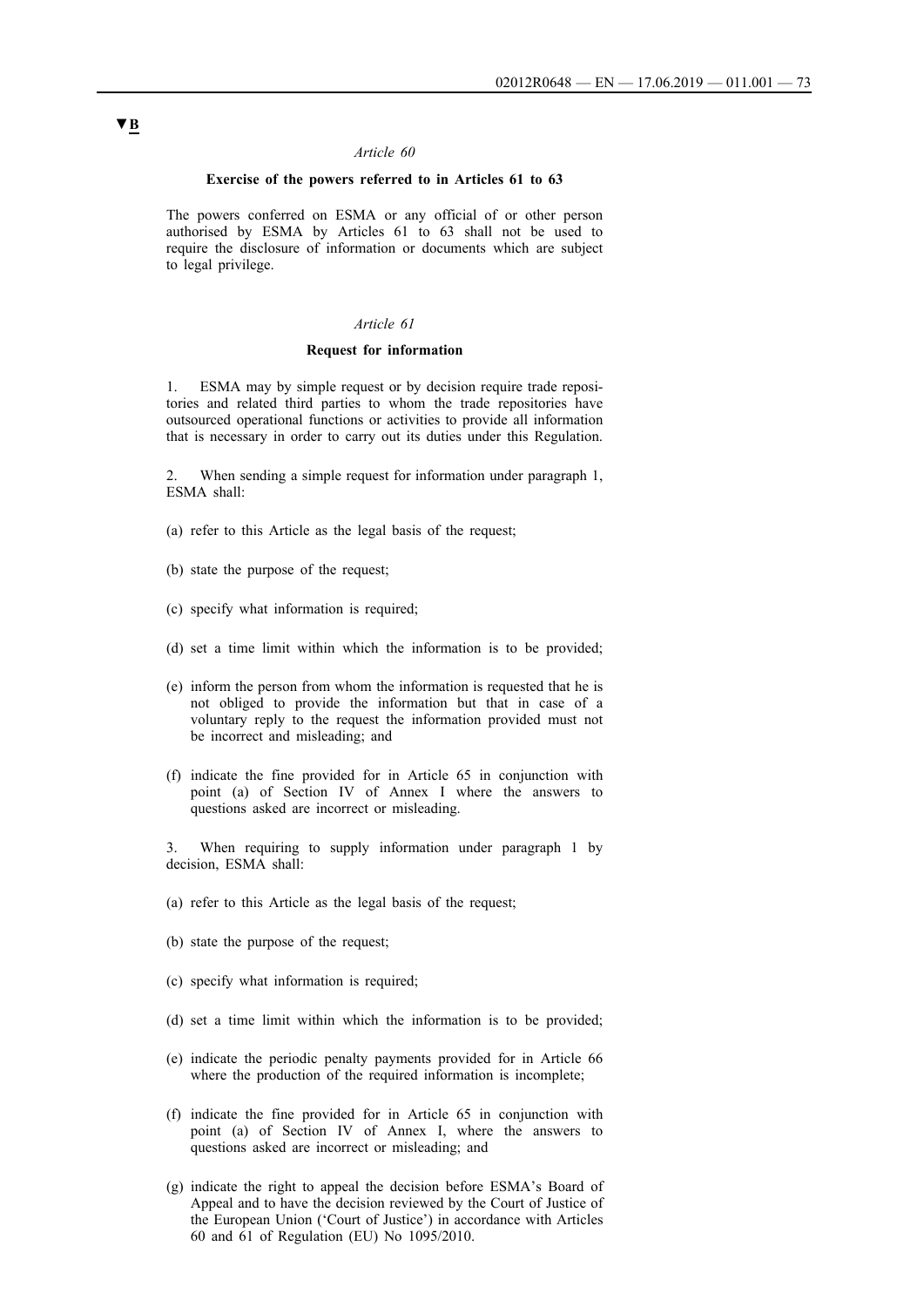4. The persons referred to in paragraph 1 or their representatives and, in the case of legal persons or associations having no legal personality, the persons authorised to represent them by law or by their constitution shall supply the information requested. Lawyers duly authorised to act may supply the information on behalf of their clients. The latter shall remain fully responsible if the information supplied is incomplete, incorrect or misleading.

5. ESMA shall, without delay, send a copy of the simple request or of its decision to the competent authority of the Member State where the persons referred to in paragraph 1 concerned by the request for information are domiciled or established.

## *Article 62*

## **General investigations**

In order to carry out its duties under this Regulation, ESMA may conduct necessary investigations of persons referred to in Article 61(1). To that end, the officials and other persons authorised by ESMA shall be empowered to:

- (a) examine any records, data, procedures and any other material relevant to the execution of its tasks irrespective of the medium on which they are stored;
- (b) take or obtain certified copies of or extracts from such records, data, procedures and other material;
- (c) summon and ask any person referred to in Article 61(1) or their representatives or staff for oral or written explanations on facts or documents relating to the subject matter and purpose of the inspection and to record the answers;
- (d) interview any other natural or legal person who consents to be interviewed for the purpose of collecting information relating to the subject matter of an investigation;
- (e) request records of telephone and data traffic.

2. The officials and other persons authorised by ESMA for the purposes of the investigations referred to in paragraph 1 shall exercise their powers upon production of a written authorisation specifying the subject matter and purpose of the investigation. That authorisation shall also indicate the periodic penalty payments provided for in Article 66 where the production of the required records, data, procedures or any other material, or the answers to questions asked to persons referred to in Article 61(1) are not provided or are incomplete, and the fines provided for in Article 65 in conjunction with point (b) of Section IV of Annex I, where the answers to questions asked to persons referred to in Article 61(1) are incorrect or misleading.

3. The persons referred to in Article 61(1) are required to submit to investigations launched on the basis of a decision of ESMA. The decision shall specify the subject matter and purpose of the investigation, the periodic penalty payments provided for in Article 66, the legal remedies available under Regulation (EU) No 1095/2010 and the right to have the decision reviewed by the Court of Justice.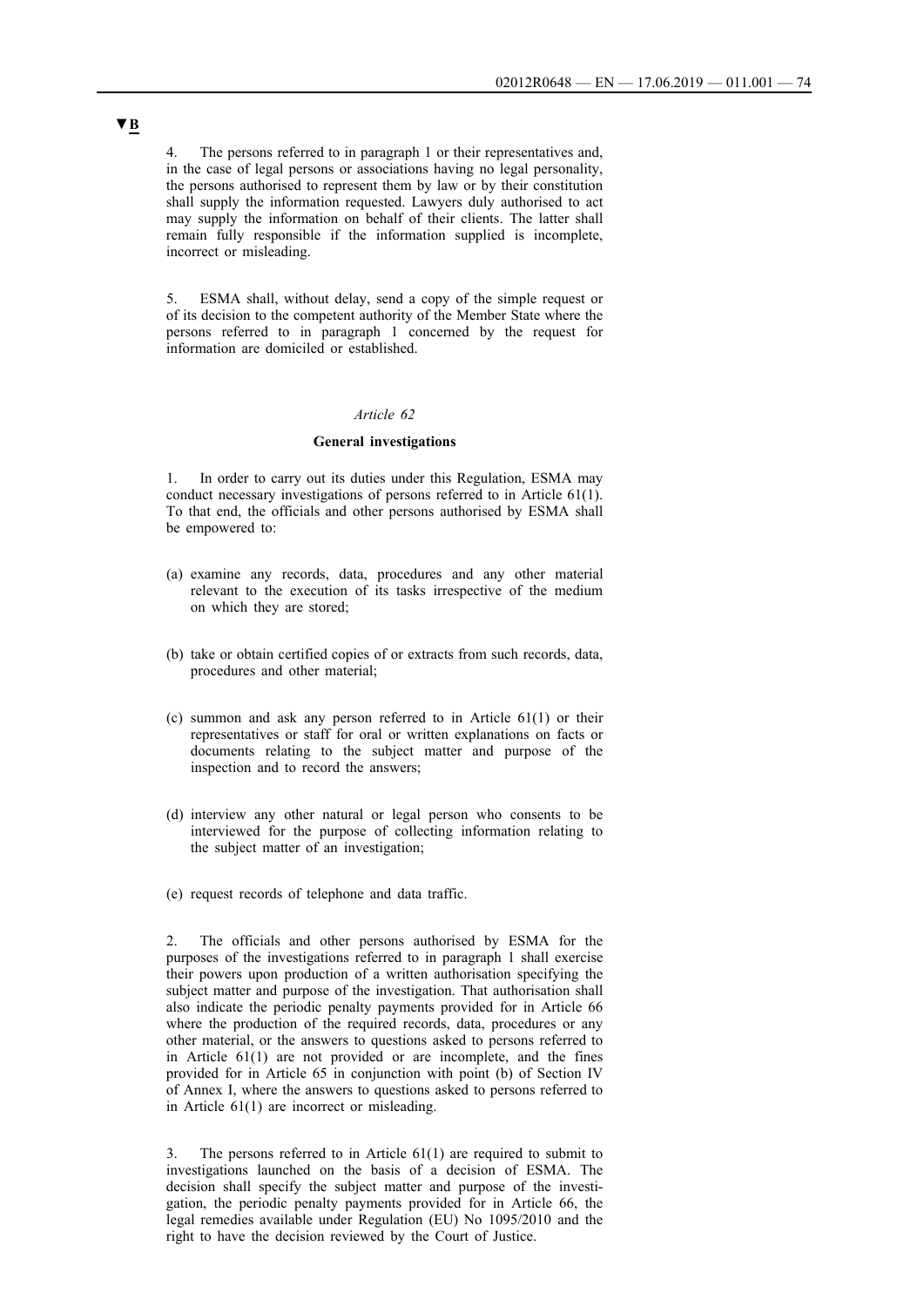4. In good time before the investigation, ESMA shall inform the competent authority of the Member State where the investigation is to be carried out of the investigation and of the identity of the authorised persons. Officials of the competent authority concerned shall, upon the request of ESMA, assist those authorised persons in carrying out their duties. Officials of the competent authority concerned may also attend the investigations upon request.

# **▼M11**

5. If a request for records of telephone or data traffic referred to in point (e) of paragraph 1 requires a national competent authority to be authorised by a judicial authority in accordance with national rules, ESMA shall also apply for such authorisation. ESMA may also apply for such authorisation as a precautionary measure.

# **▼B**

6. Where authorisation as referred to in paragraph 5 is applied for, the national judicial authority shall control that the decision of ESMA is authentic and that the coercive measures envisaged are neither arbitrary nor excessive having regard to the subject matter of the investigations. In its control of the proportionality of the coercive measures, the national judicial authority may ask ESMA for detailed explanations, in particular relating to the grounds ESMA has for suspecting that an infringement of this Regulation has taken place and the seriousness of the suspected infringement and the nature of the involvement of the person subject to the coercive measures. However, the national judicial authority shall not review the necessity for the investigation or demand that it be provided with the information on ESMA's file. The lawfulness of ESMA's decision shall be subject to review only by the Court of Justice following the procedure set out in Regulation (EU) No 1095/2010.

#### *Article 63*

### **On-site inspections**

# **▼M11**

1. In order to carry out its duties under this Regulation, ESMA may conduct all necessary on-site inspections on any business premises, land or property of the legal persons referred to in Article 61(1). Where the proper conduct and efficiency of the inspection so require, ESMA may conduct the on-site inspection without prior announcement.

The officials and other persons authorised by ESMA to conduct an on-site inspection may enter any business premises, land or property of the legal persons who are subject to an investigation decision adopted by ESMA and shall have all the powers referred to in Article 62(1). They shall also have the power to seal any business premises and books or records for the period of, and to the extent necessary for, the inspection.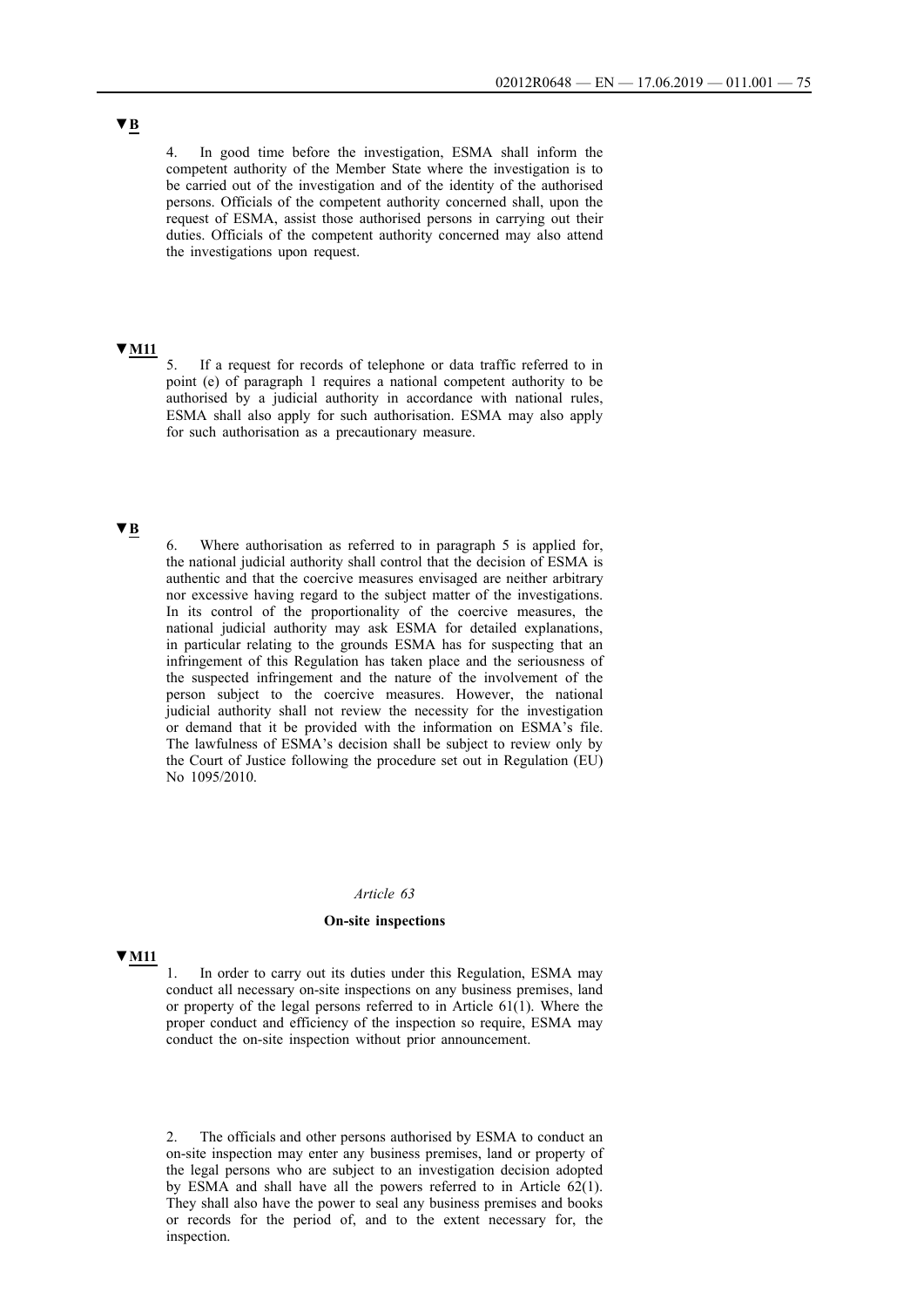3. The officials and other persons authorised by ESMA to conduct an on-site inspection shall exercise their powers upon production of a written authorisation specifying the subject matter and purpose of the inspection and the periodic penalty payments provided for in Article 66 where the persons concerned do not submit to the inspection. In good time before the inspection, ESMA shall give notice of the inspection to the competent authority of the Member State where the inspection is to be conducted.

4. The persons referred to in Article 61(1) shall submit to on-site inspections ordered by decision of ESMA. The decision shall specify the subject matter and purpose of the inspection, appoint the date on which it is to begin and indicate the periodic penalty payments provided for in Article 66, the legal remedies available under Regulation (EU) No 1095/2010 as well as the right to have the decision reviewed by the Court of Justice. ESMA shall take such decisions after consulting the competent authority of the Member State where the inspection is to be conducted.

5. Officials of, as well as those authorised or appointed by, the competent authority of the Member State where the inspection is to be conducted shall, at the request of ESMA, actively assist the officials and other persons authorised by ESMA. To that end, they shall enjoy the powers set out in paragraph 2. Officials of the competent authority of the Member State concerned may also attend the on-site inspections on request.

6. ESMA may also require competent authorities to carry out specific investigatory tasks and on-site inspections as provided for in this Article and in Article 62(1) on its behalf. To that end, competent authorities shall enjoy the same powers as ESMA as set out in this Article and in Article 62(1).

7. Where the officials and other accompanying persons authorised by ESMA find that a person opposes an inspection ordered pursuant to this Article, the competent authority of the Member State concerned shall afford them the necessary assistance, requesting, where appropriate, the assistance of the police or of an equivalent enforcement authority, so as to enable them to conduct their on-site inspection.

# **▼M11**

8. If the on-site inspection provided for in paragraph 1 or the assistance provided for in paragraph 7 requires a national competent authority to be authorised by a judicial authority in accordance with national rules, ESMA shall also apply for such authorisation. ESMA may also apply for such authorisation as a precautionary measure.

## **▼B**

9. Where authorisation as referred to in paragraph 8 is applied for, the national judicial authority shall verify that ESMA's decision is authentic and that the coercive measures envisaged are neither arbitrary nor excessive having regard to the subject matter of the inspection. In its control of the proportionality of the coercive measures, the national judicial authority may ask ESMA for detailed explanations. Such a request for detailed explanations may in particular relate to the grounds ESMA has for suspecting that an infringement of this Regulation has taken place, as well as to the seriousness of the suspected infringement and the nature of the involvement of the person who is subjected to the coercive measures. However, the national judicial authority may not review the necessity for the inspection or demand to be provided with the information on ESMA's file. The lawfulness of ESMA's decision shall be subject to review only by the Court of Justice following the procedure set out in Regulation (EU) No 1095/2010.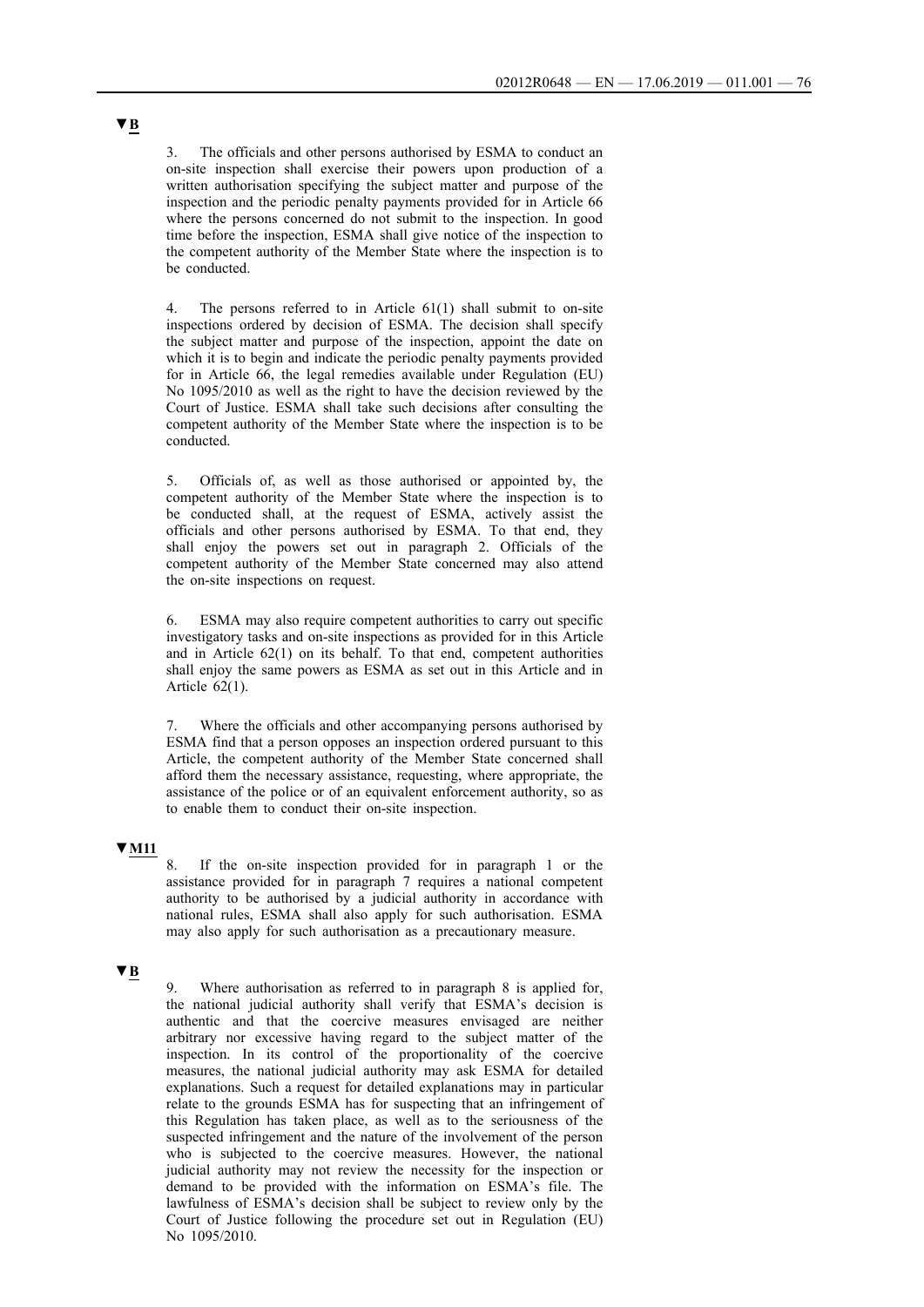### *Article 64*

### **Procedural rules for taking supervisory measures and imposing fines**

1. Where, in carrying out its duties under this Regulation, ESMA finds that there are serious indications of the possible existence of facts liable to constitute one or more of the infringements listed in Annex I, ESMA shall appoint an independent investigation officer within ESMA to investigate the matter. The appointed officer shall not be involved or have been directly or indirectly involved in the supervision or the registration process of the trade repository concerned and shall perform his functions independently from ESMA.

2. The investigation officer shall investigate the alleged infringements, taking into account any comments submitted by the persons who are subject to the investigations, and shall submit a complete file with his findings to ESMA.

In order to carry out his tasks, the investigation officer may exercise the power to request information in accordance with Article 61 and to conduct investigations and on-site inspections in accordance with Articles 62 and 63. When using those powers, the investigation officer shall comply with Article 60.

Where carrying out his tasks, the investigation officer shall have access to all documents and information gathered by ESMA in its supervisory activities.

3. Upon completion of his investigation and before submitting the file with his findings to ESMA, the investigation officer shall give the persons subject to the investigations the opportunity to be heard on the matters being investigated. The investigation officer shall base his findings only on facts on which the persons concerned have had the opportunity to comment.

The rights of the defence of the persons concerned shall be fully respected during investigations under this Article.

## **▼M11**

4. When submitting the file with the findings referred to in paragraph 3 to ESMA, the investigation officer shall notify the persons who are subject to the investigations. Such persons shall be entitled to have access to the file, subject to the legitimate interest of other persons in the protection of their business secrets. The right of access to the file shall not extend to confidential information or to ESMA's internal preparatory documents.

## **▼B**

5. On the basis of the file containing the investigation officer's findings and, when requested by the persons concerned, after having heard the persons subject to the investigations in accordance with Article 67, ESMA shall decide if one or more of the infringements listed in Annex I has been committed by the persons who have been subject to the investigations and, in such a case, shall take a supervisory measure in accordance with Article 73 and impose a fine in accordance with Article 65.

6. The investigation officer shall not participate in ESMA's deliberations or in any other way intervene in ESMA's decision-making process.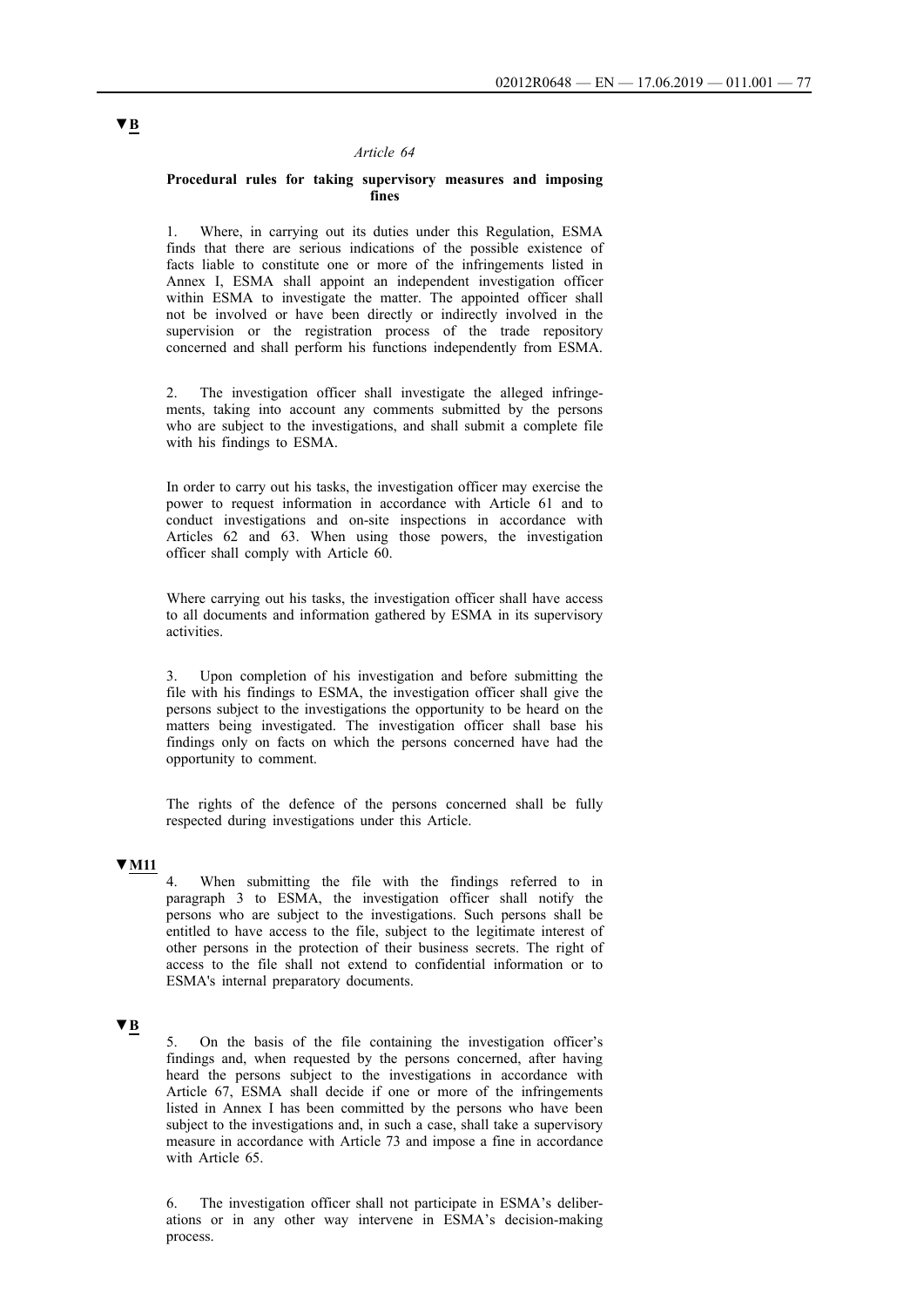7. The Commission shall adopt further rules of procedure for the exercise of the power to impose fines or periodic penalty payments, including provisions on the rights of the defence, temporal provisions, and the collection of fines or periodic penalty payments, and shall adopt detailed rules on the limitation periods for the imposition and enforcement of penalties.

The rules referred to in the first subparagraph shall be adopted by means of delegated acts in accordance with Article 82.

# **▼M11**

8. ESMA shall refer matters to the relevant authorities for investigation and possible criminal prosecution where, in carrying out its duties under this Regulation, it finds that there are serious indications of the possible existence of facts that it knows to be liable to constitute a criminal offence under the applicable law. In addition, ESMA shall refrain from imposing fines or periodic penalty payments where it is aware that a prior acquittal or conviction arising from identical fact or facts which are substantially the same has already acquired the force of res judicata as the result of criminal proceedings under national law.

## **▼B**

### *Article 65*

### **Fines**

1. Where, in accordance with Article 64(5), ESMA finds that a trade repository has, intentionally or negligently, committed one of the infringements listed in Annex I, it shall adopt a decision imposing a fine in accordance with paragraph 2 of this Article.

An infringement by a trade repository shall be considered to have been committed intentionally if ESMA finds objective factors which demonstrate that the trade repository or its senior management acted deliberately to commit the infringement.

2. The basic amounts of the fines referred to in paragraph 1 shall be included within the following limits:

(a) for the infringements referred to in point (c) of Section I of Annex I and in points (c) to (g) of Section II of Annex I, and in points (a) and (b) of Section III of Annex I the amounts of the fines shall be at least EUR 10 000 and shall not exceed **►M11** EUR 200 000 ◄;

## **▼M11**

- (b) for the infringements referred to in points (a), (b) and (d) to (k) of Section I of Annex I, and in points (a), (b) and (h) of Section II of Annex I, the amounts of the fines shall be at least EUR 5 000 and shall not exceed EUR 100 000;
- (c) for the infringements referred to in Section IV of Annex I, the amounts of the fines shall be at least EUR 5 000 and shall not exceed EUR 10 000.

## **▼B**

In order to decide whether the basic amount of the fines should be at the lower, the middle or the higher end of the limits set out in the first subparagraph, ESMA shall have regard to the annual turnover of the preceding business year of the trade repository concerned. The basic amount shall be at the lower end of the limit for trade repositories whose annual turnover is below EUR 1 million, the middle of the limit for the trade repository whose turnover is between EUR 1 and 5 million and the higher end of the limit for the trade repository whose annual turnover is higher than EUR 5 million.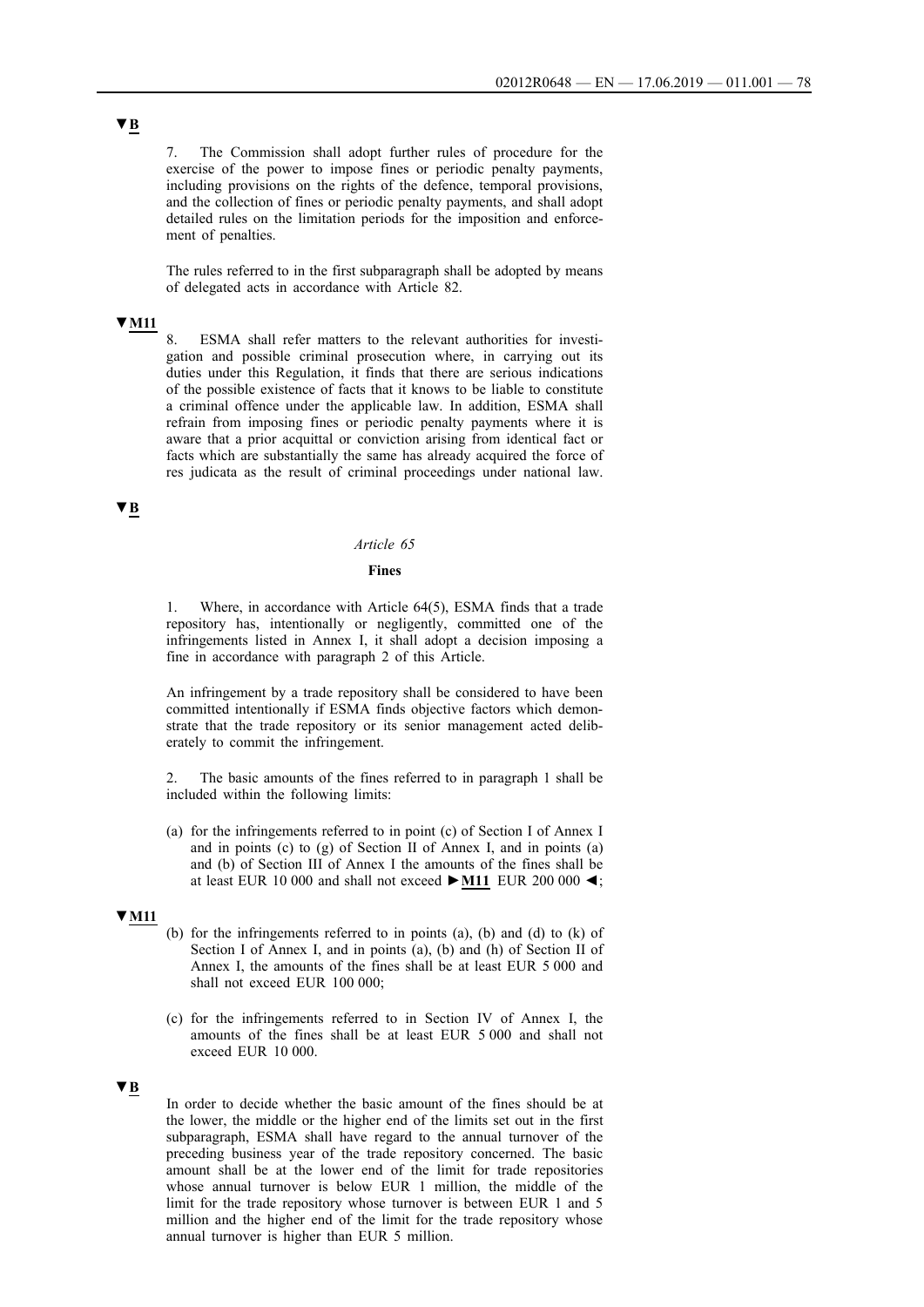3. The basic amounts set out in paragraph 2 shall be adjusted, if need be, by taking into account aggravating or mitigating factors in accordance with the relevant coefficients set out in Annex II.

The relevant aggravating coefficients shall be applied one by one to the basic amount. If more than one aggravating coefficient is applicable, the difference between the basic amount and the amount resulting from the application of each individual aggravating coefficient shall be added to the basic amount.

The relevant mitigating coefficients shall be applied one by one to the basic amount. If more than one mitigating coefficient is applicable, the difference between the basic amount and the amount resulting from the application of each individual mitigating coefficient shall be subtracted from the basic amount.

4. Notwithstanding paragraphs 2 and 3, the amount of the fine shall not exceed 20 % of the annual turnover of the trade repository concerned in the preceding business year but, where the trade repository has directly or indirectly benefited financially from the infringement, the amount of the fine shall be at least equal to that benefit.

Where an act or omission of a trade repository constitutes more than one infringement listed in Annex I, only the higher fine calculated in accordance with paragraphs 2 and 3 and relating to one of those infringements shall apply.

#### *Article 66*

### **Periodic penalty payments**

1. ESMA shall, by decision, impose periodic penalty payments in order to compel:

- (a) a trade repository to put an end to an infringement in accordance with a decision taken pursuant to Article 73(1)(a); or
- (b) a person referred to in Article  $61(1)$ :
	- (i) to supply complete information which has been requested by a decision pursuant to Article 61;
	- (ii) to submit to an investigation and in particular to produce complete records, data, procedures or any other material required and to complete and correct other information provided in an investigation launched by a decision pursuant to Article 62; or
	- (iii) to submit to an on-site inspection ordered by a decision taken pursuant to Article 63.

2. A periodic penalty payment shall be effective and proportionate. The periodic penalty payment shall be imposed for each day of delay.

3. Notwithstanding paragraph 2, the amount of the periodic penalty payments shall be 3 % of the average daily turnover in the preceding business year, or, in the case of natural persons, 2 % of the average daily income in the preceding calendar year. It shall be calculated from the date stipulated in the decision imposing the periodic penalty payment.

4. A periodic penalty payment shall be imposed for a maximum period of six months following the notification of ESMA's decision. Following the end of the period, ESMA shall review the measure.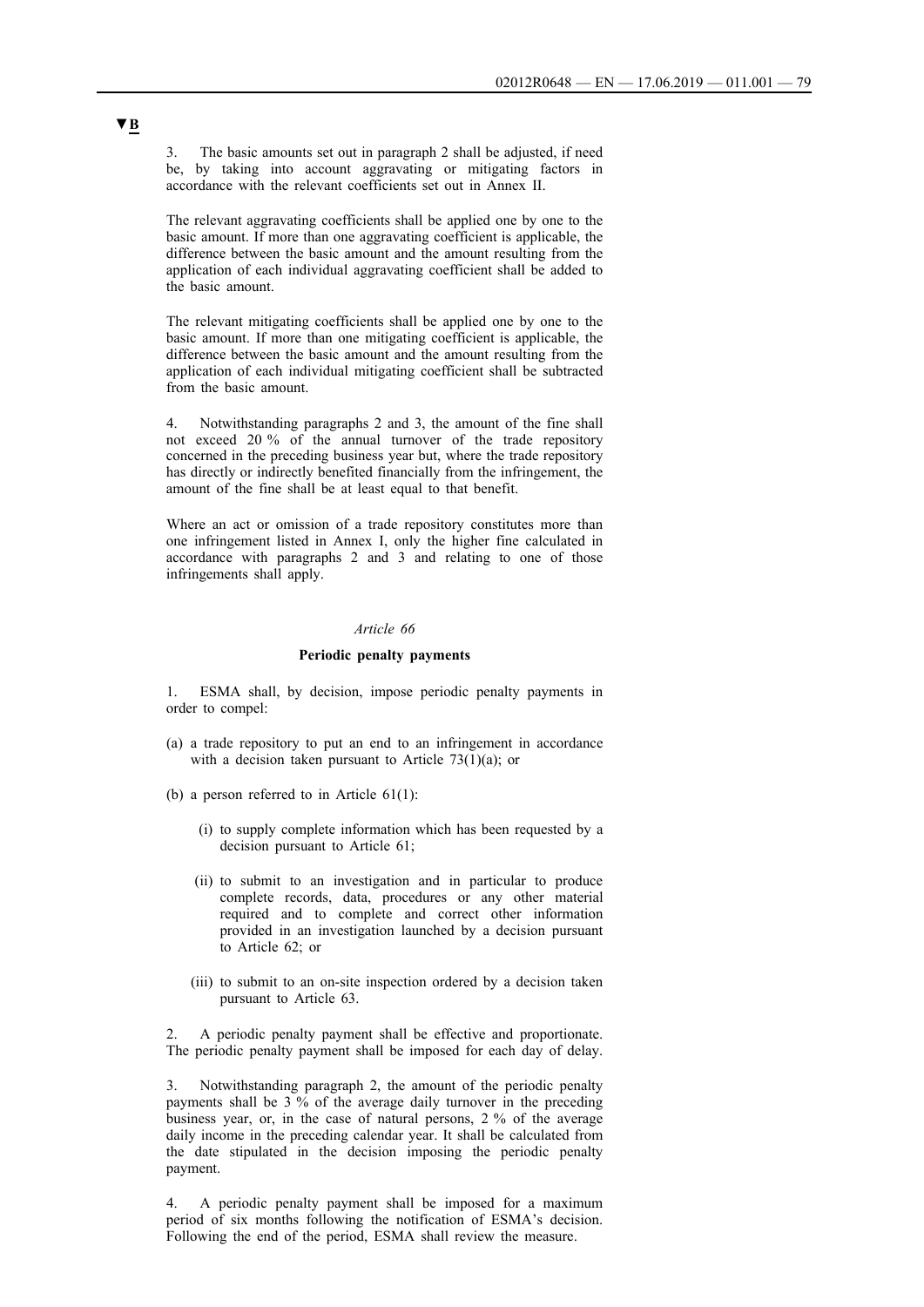#### *Article 67*

### **Hearing of the persons concerned**

### **▼M11**

1. Before taking any decision under Article 73(1) and on a periodic penalty payment under Article 66, ESMA shall give the persons who are subject to the proceedings the opportunity to be heard on its findings. ESMA shall base its decisions only on findings on which the persons who are subject to the proceedings have had an opportunity to comment.

The first subparagraph of this paragraph shall not apply to the decisions referred to in points (a), (c) and (d) of Article  $73(1)$  if urgent action is needed in order to prevent significant and imminent damage to the financial system or to prevent significant and imminent damage to the integrity, transparency, efficiency and orderly functioning of financial markets, including to the stability or the correctness of data reported to a trade repository. In such a case, ESMA may adopt an interim decision and shall give the persons concerned the opportunity to be heard as soon as possible after taking its decision.

## **▼B**

2. The rights of the defence of the persons subject to the proceedings shall be fully respected in the proceedings. They shall be entitled to have access to ESMA's file, subject to the legitimate interest of other persons in the protection of their business secrets. The right of access to the file shall not extend to confidential information or ESMA's internal preparatory documents.

## *Article 68*

## **Disclosure, nature, enforcement and allocation of fines and periodic penalty payments**

ESMA shall disclose to the public every fine and periodic penalty payment that has been imposed pursuant to Articles 65 and 66 unless such disclosure to the public would seriously jeopardise the financial markets or cause disproportionate damage to the parties involved. Such disclosure shall not contain personal data within the meaning of Regulation (EC) No 45/2001.

2. Fines and periodic penalty payments imposed pursuant to Articles 65 and 66 shall be of an administrative nature.

3. Where ESMA decides to impose no fines or penalty payments, it shall inform the European Parliament, the Council, the Commission, and the competent authorities of the Member State concerned accordingly and shall set out the reasons for its decision.

4. Fines and periodic penalty payments imposed pursuant to Articles 65 and 66 shall be enforceable.

Enforcement shall be governed by the rules of civil procedure in force in the State in the territory of which it is carried out. The order for its enforcement shall be appended to the decision without other formality than verification of the authenticity of the decision by the authority which the government of each Member State shall designate for that purpose and shall make known to ESMA and to the Court of Justice.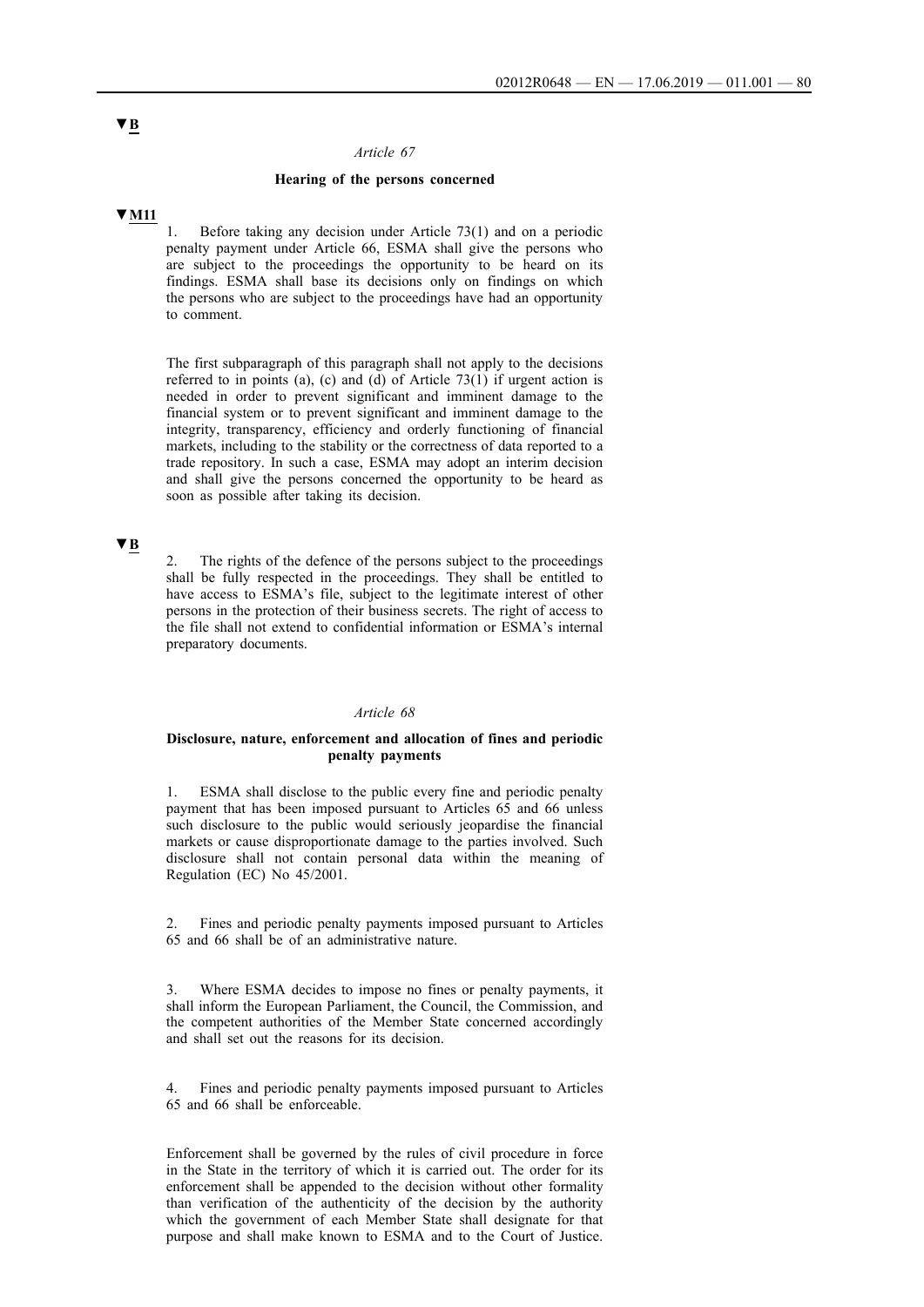When those formalities have been completed on application by the party concerned, the latter may proceed to enforcement in accordance with the national law, by bringing the matter directly before the competent body.

Enforcement may be suspended only by a decision of the Court of Justice. However, the courts of the Member State concerned shall have jurisdiction over complaints that enforcement is being carried out in an irregular manner.

5. The amounts of the fines and periodic penalty payments shall be allocated to the general budget of the European Union.

#### *Article 69*

### **Review by the Court of Justice**

The Court of Justice shall have unlimited jurisdiction to review decisions whereby ESMA has imposed a fine or a periodic penalty payment. It may annul, reduce or increase the fine or periodic penalty payment imposed.

## *Article 70*

#### **Amendments to Annex II**

In order to take account of developments on financial markets the Commission shall be empowered to adopt delegated acts in accordance with Article 82 concerning measures to amend Annex II.

#### *Article 71*

#### **Withdrawal of registration**

1. Without prejudice to Article 73, ESMA shall withdraw the registration of a trade repository where the trade repository:

- (a) expressly renounces the registration or has provided no services for the preceding six months;
- (b) obtained the registration by making false statements or by any other irregular means;
- (c) no longer meets the conditions under which it was registered.

2. ESMA shall, without undue delay, notify the relevant competent authority referred to in Article 57(1) of a decision to withdraw the registration of a trade repository.

3. The competent authority of a Member State in which the trade repository performs its services and activities and which considers that one of the conditions referred to in paragraph 1 has been met, may request ESMA to examine whether the conditions for the withdrawal of registration of the trade repository concerned are met. Where ESMA decides not to withdraw the registration of the trade repository concerned, it shall provide full reasons.

4. The competent authority referred to in paragraph 3 shall be the authority designated under Article 22.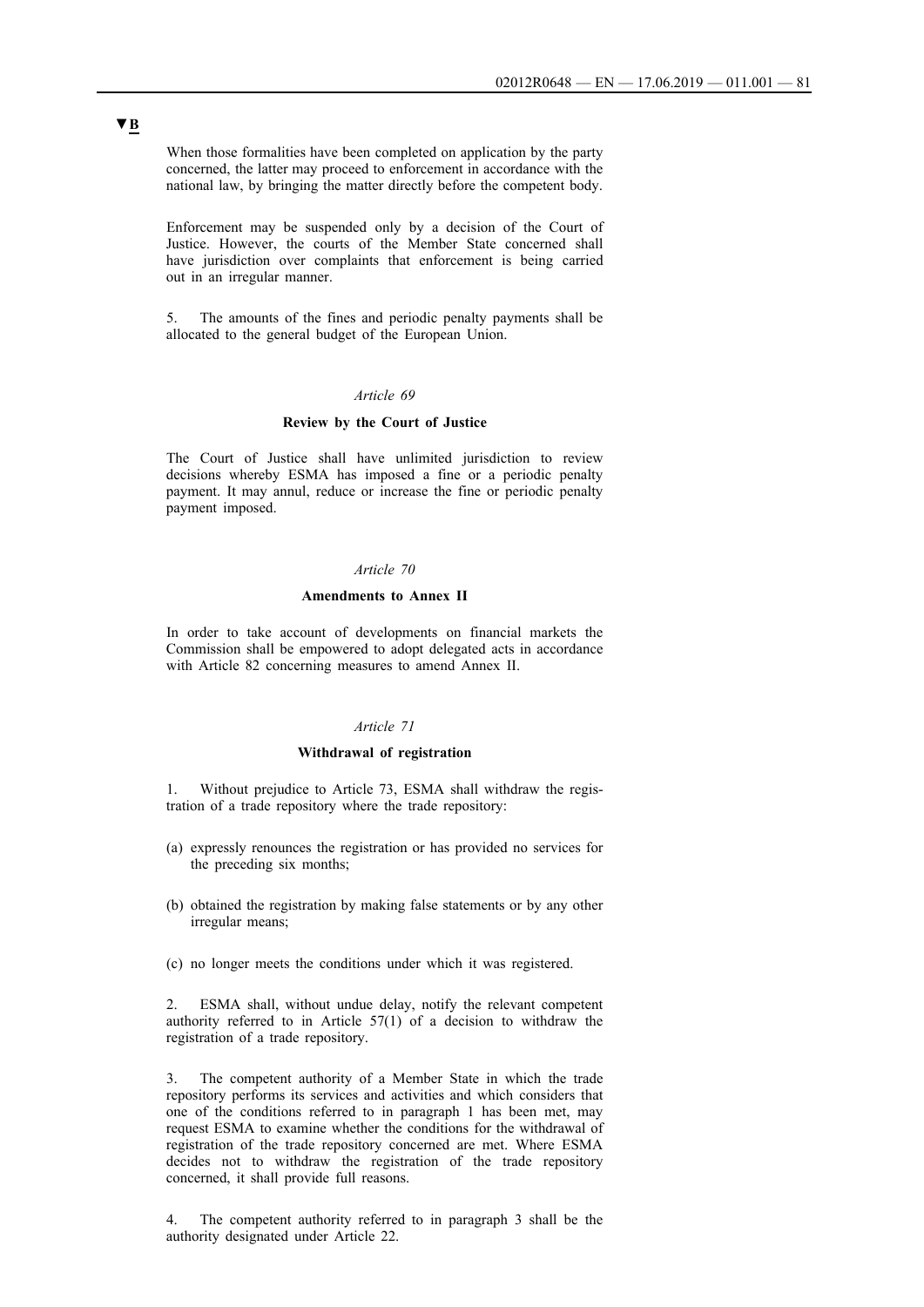## *Article 72*

## **Supervisory fees**

1. ESMA shall charge fees to the trade repositories in accordance with this Regulation and in accordance with the delegated acts adopted pursuant to paragraph 3. Those fees shall fully cover ESMA's necessary expenditure relating to the registration and supervision of trade repositories and the reimbursement of any costs that the competent authorities may incur carrying out work pursuant to this Regulation in particular as a result of any delegation of tasks in accordance with Article 74.

## **▼M11**

2. The amount of any fee charged to a trade repository shall cover all reasonable administrative costs incurred by ESMA in relation to its registration and ESMA's supervisory activities and shall be proportionate to the turnover of the trade repository concerned and the type of registration and supervision exercised by ESMA.

# **▼B**

3. The Commission shall adopt a delegated act in accordance with Article 82 to specify further the type of fees, the matters for which fees are due, the amount of the fees and the manner in which they are to be paid.

#### *Article 73*

#### **Supervisory measures by ESMA**

1. Where, in accordance with Article 64(5), ESMA finds that a trade repository has committed one of the infringements listed in Annex I, it shall take one or more of the following decisions:

- (a) requiring the trade repository to bring the infringement to an end;
- (b) imposing fines under Article 65;
- (c) issuing public notices;

(d) as a last resort, withdrawing the registration of the trade repository.

2. When taking the decisions referred to in paragraph 1, ESMA shall take into account the nature and seriousness of the infringement, having regard to the following criteria:

- (a) the duration and frequency of the infringement;
- (b) whether the infringement has revealed serious or systemic weaknesses in the undertaking's procedures or in its management systems or internal controls;
- (c) whether financial crime has been occasioned, facilitated or otherwise attributable to the infringement;
- (d) whether the infringement has been committed intentionally or negligently.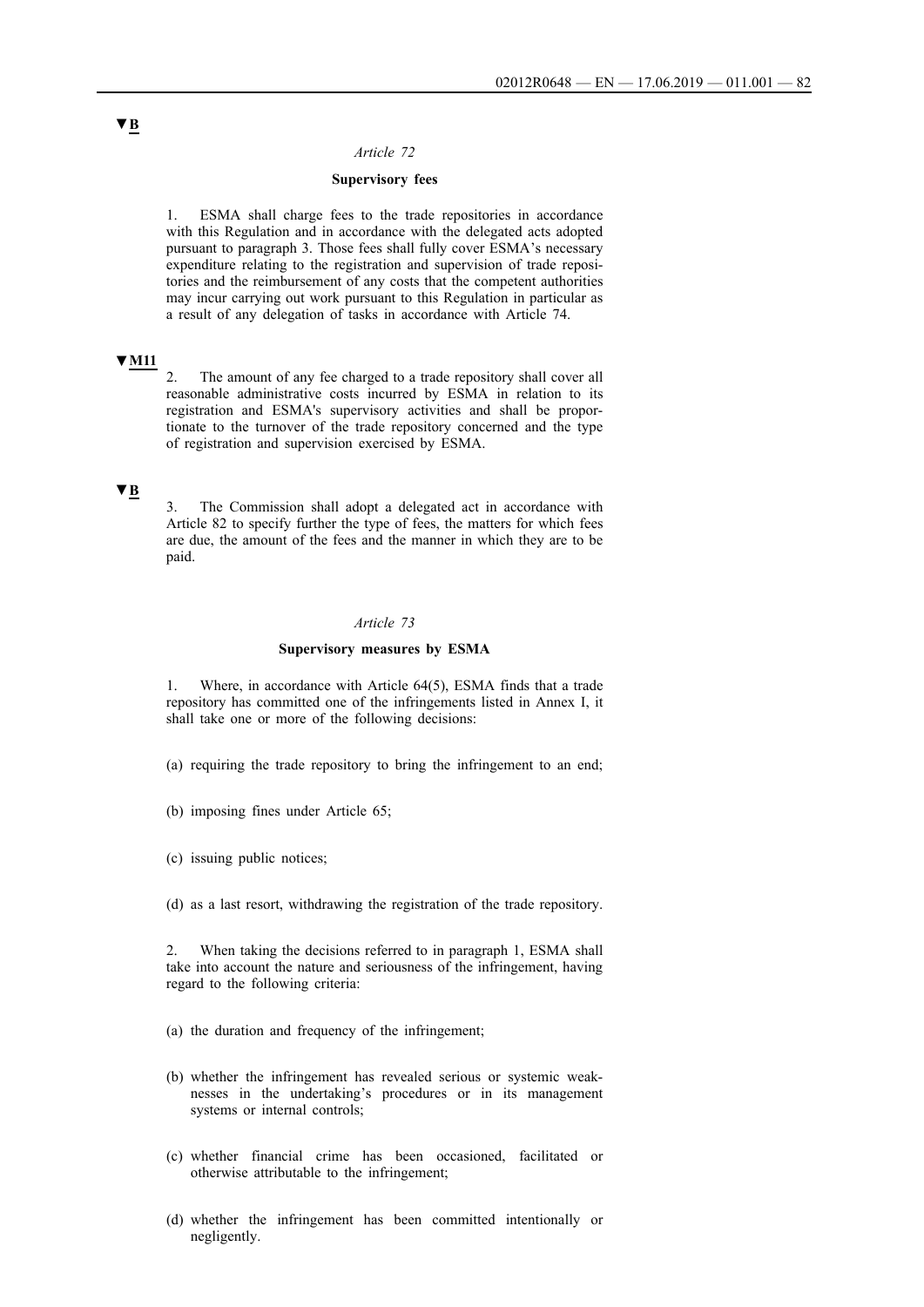3. Without undue delay, ESMA shall notify any decision adopted pursuant to paragraph 1 to the trade repository concerned, and shall communicate it to the competent authorities of the Member States and to the Commission. It shall publicly disclose any such decision on its website within 10 working days from the date when it was adopted.

When making public its decision as referred to in the first subparagraph, ESMA shall also make public the right of the trade repository concerned to appeal the decision, the fact, where relevant, that such an appeal has been lodged, specifying that such an appeal does not have suspensive effect, and the fact that it is possible for ESMA's Board of Appeal to suspend the application of the contested decision in accordance with Article 60(3) of Regulation (EU) No 1095/2010.

## *Article 74*

### **Delegation of tasks by ESMA to competent authorities**

Where necessary for the proper performance of a supervisory task, ESMA may delegate specific supervisory tasks to the competent authority of a Member State in accordance with the guidelines issued by ESMA pursuant to Article 16 of Regulation (EU) No 1095/2010. Such specific supervisory tasks may, in particular, include the power to carry out requests for information in accordance with Article 61 and to conduct investigations and on-site inspections in accordance with Article 62 and Article 63(6).

2. Prior to delegation of a task, ESMA shall consult the relevant competent authority. Such consultation shall concern:

(a) the scope of the task to be delegated;

(b) the timetable for the performance of the task; and

(c) the transmission of necessary information by and to ESMA.

3. In accordance with the regulation on fees adopted by the Commission pursuant to Article 72(3), ESMA shall reimburse a competent authority for costs incurred as a result of carrying out delegated tasks.

4. ESMA shall review the decision referred to in paragraph 1 at appropriate intervals. A delegation may be revoked at any time.

5. A delegation of tasks shall not affect the responsibility of ESMA and shall not limit ESMA's ability to conduct and oversee the delegated activity. Supervisory responsibilities under this Regulation, including registration decisions, final assessments and follow-up decisions concerning infringements, shall not be delegated.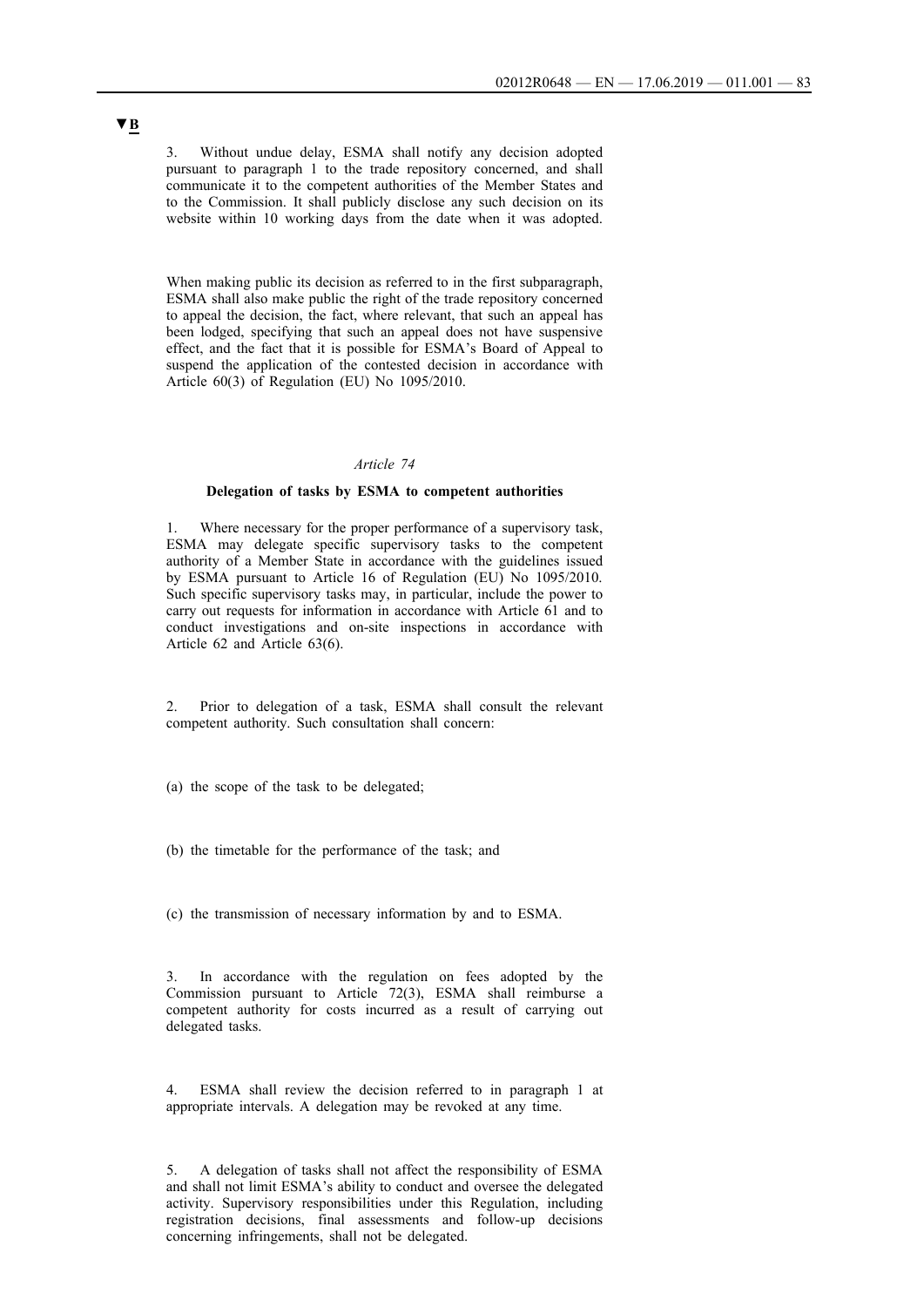### *CHAPTER 2*

### *Relations with third countries*

#### *Article 75*

### **Equivalence and international agreements**

1. The Commission may adopt an implementing act determining that the legal and supervisory arrangements of a third country ensure that:

- (a) trade repositories authorised in that third country comply with legally binding requirements which are equivalent to those laid down in this Regulation;
- (b) effective supervision and enforcement of trade repositories takes place in that third country on an ongoing basis; and
- (c) guarantees of professional secrecy exist, including the protection of business secrets shared with third parties by the authorities, and they are at least equivalent to those set out in this Regulation.

That implementing act shall be adopted in accordance with the examination procedure referred to in Article 86(2).

2. Where appropriate, and in any case after adopting an implementing act as referred to in paragraph 1, the Commission shall submit recommendations to the Council for the negotiation of international agreements with the relevant third countries regarding mutual access to, and exchange of information on, derivative contracts held in trade repositories which are established in that third country, in a way that ensures that Union authorities, including ESMA, have immediate and continuous access to all the information needed for the exercise of their duties.

3. After conclusion of the agreements referred to in paragraph 2, and in accordance with them, ESMA shall establish cooperation arrangements with the competent authorities of the relevant third countries. Those arrangements shall specify at least:

- (a) a mechanism for the exchange of information between ESMA and any other Union authorities that exercise responsibilities in accordance with this Regulation on the one hand and the relevant competent authorities of third countries concerned on the other; and
- (b) procedures concerning the coordination of supervisory activities.

4. ESMA shall apply Regulation (EC) No 45/2001 with regard to the transfer of personal data to a third country.

#### *Article 76*

#### **Cooperation arrangements**

Relevant authorities of third countries that do not have any trade repository established in their jurisdiction may contact ESMA with a view to establishing cooperation arrangements to access information on derivatives contracts held in Union trade repositories.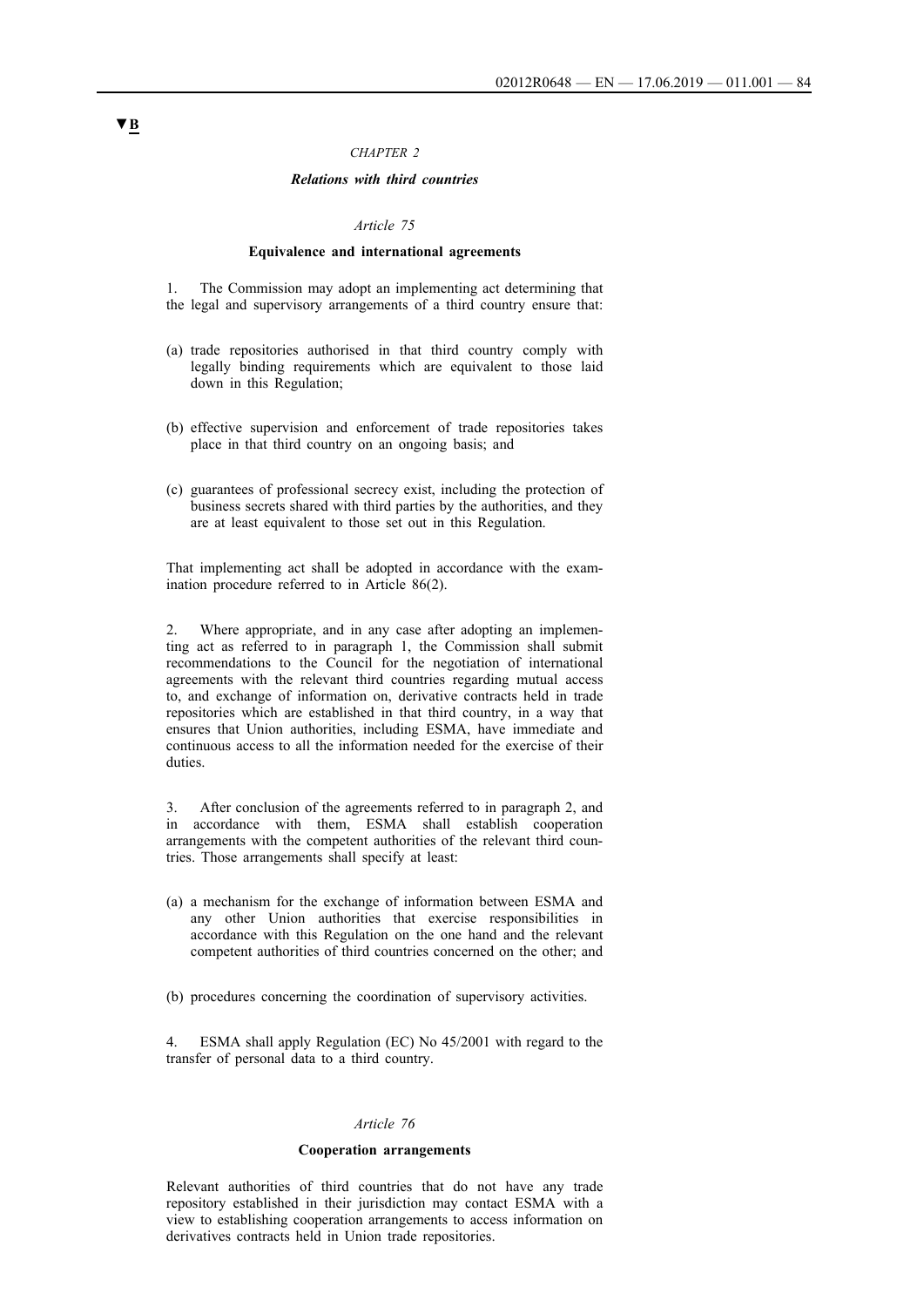ESMA may establish cooperation arrangements with those relevant authorities regarding access to information on derivatives contracts held in Union trade repositories that these authorities need to fulfil their respective responsibilities and mandates, provided that guarantees of professional secrecy exist, including the protection of business secrets shared by the authorities with third parties.

## **▼M11**

## *Article 76a*

## **Mutual direct access to data**

1. Where necessary for the exercise of their duties, relevant authorities of third countries in which one or more trade repositories are established shall have direct access to information in trade repositories established in the Union, provided that the Commission has adopted an implementing act in accordance with paragraph 2 to that effect.

2. Upon the submission of a request by the authorities referred to in paragraph 1 of this Article, the Commission may adopt implementing acts, in accordance with the examination procedure referred to in Article 86(2), determining whether the legal framework of the third country of the requesting authority fulfils all of the following conditions:

- (a) trade repositories established in that third country are duly authorised;
- (b) effective supervision and enforcement of trade repositories takes place in that third country on an ongoing basis;
- (c) guarantees of professional secrecy exist, including the protection of business secrets shared with third parties by the authorities, and they are at least equivalent to those set out in this Regulation;
- (d) trade repositories authorised in that third country are subject to a legally binding and enforceable obligation to grant the entities referred to in Article 81(3) direct and immediate access to the data.

# **▼B**

### *Article 77*

### **Recognition of trade repositories**

1. A trade repository established in a third country may provide its services and activities to entities established in the Union for the purposes of Article 9 only after its recognition by ESMA in accordance with paragraph 2.

2. A trade repository referred to in paragraph 1 shall submit to ESMA its application for recognition together with all necessary information, including at least the information necessary to verify that the trade repository is authorised and subject to effective supervision in a third country which:

- (a) has been recognised by the Commission, by means of an implementing act pursuant to Article 75(1), as having an equivalent and enforceable regulatory and supervisory framework;
- (b) has entered into an international agreement with the Union pursuant to Article 75(2); and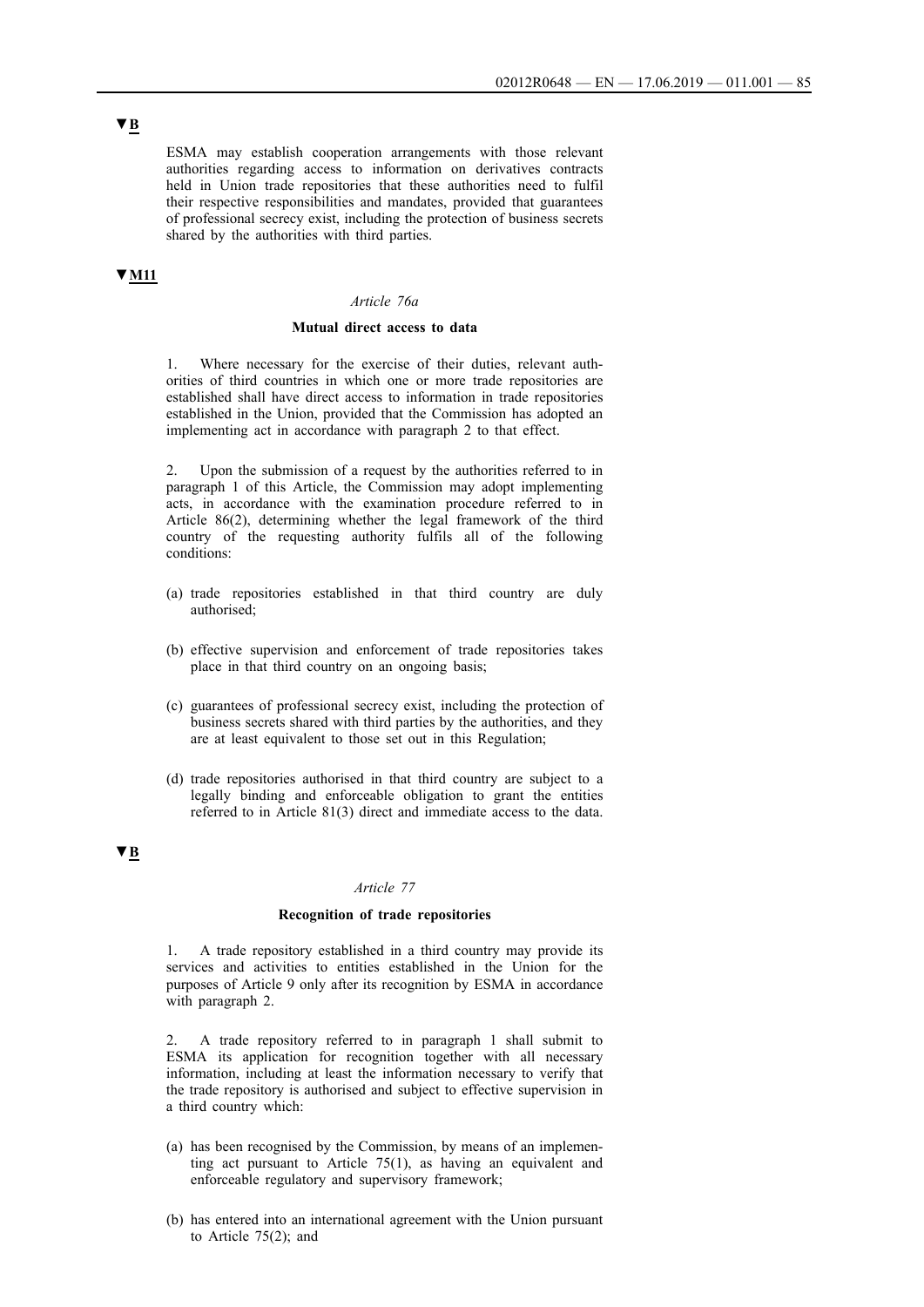(c) has entered into cooperation arrangements pursuant to Article 75(3) to ensure that Union authorities, including ESMA, have immediate and continuous access to all the necessary information.

Within 30 working days of receipt of the application, ESMA shall assess whether the application is complete. If the application is not complete, ESMA shall set a deadline by which the applicant trade repository has to provide additional information.

Within 180 working days of the submission of a complete application, ESMA shall inform the applicant trade repository in writing with a fully reasoned explanation whether the recognition has been granted or refused.

ESMA shall publish on its website a list of the trade repositories recognised in accordance with this Regulation.

### TITLE VII

## **REQUIREMENTS FOR TRADE REPOSITORIES**

#### *Article 78*

### **General requirements**

1. A trade repository shall have robust governance arrangements, which include a clear organisational structure with well defined, transparent and consistent lines of responsibility and adequate internal control mechanisms, including sound administrative and accounting procedures, which prevent any disclosure of confidential information.

2. A trade repository shall maintain and operate effective written organisational and administrative arrangements to identify and manage any potential conflicts of interest concerning its managers, employees, or any person directly or indirectly linked to them by close links.

3. A trade repository shall establish adequate policies and procedures sufficient to ensure its compliance, including of its managers and employees, with all the provisions of this Regulation.

4. A trade repository shall maintain and operate an adequate organisational structure to ensure continuity and orderly functioning of the trade repository in the performance of its services and activities. It shall employ appropriate and proportionate systems, resources and procedures.

5. Where a trade repository offers ancillary services such as trade confirmation, trade matching, credit event servicing, portfolio reconciliation or portfolio compression services, the trade repository shall maintain those ancillary services operationally separate from the trade repository's function of centrally collecting and maintaining records of derivatives.

6. The senior management and members of the board of a trade repository shall be of sufficiently good repute and experience so as to ensure the sound and prudent management of the trade repository.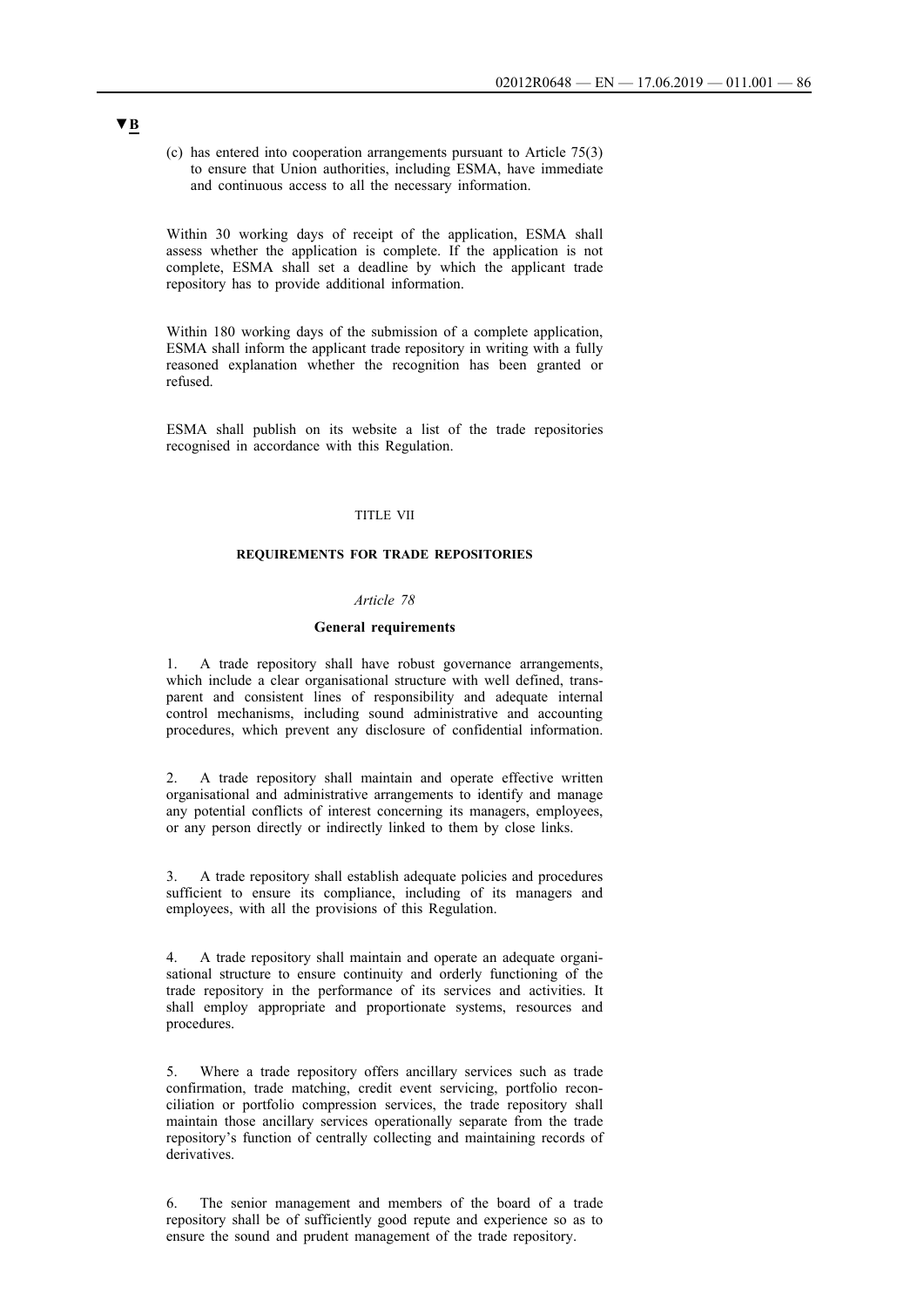7. A trade repository shall have objective, non-discriminatory and publicly disclosed requirements for access by undertakings subject to the reporting obligation under Article 9. A trade repository shall grant service providers non-discriminatory access to information maintained by the trade repository, on condition that the relevant counterparties have provided their consent. Criteria that restrict access shall only be permitted to the extent that their objective is to control the risk to the data maintained by a trade repository.

8. A trade repository shall publicly disclose the prices and fees associated with services provided under this Regulation. It shall disclose the prices and fees of each service provided separately, including discounts and rebates and the conditions to benefit from those reductions. It shall allow reporting entities to access specific services separately. The prices and fees charged by a trade repository shall be cost-related.

### *Article 79*

### **Operational reliability**

1. A trade repository shall identify sources of operational risk and minimise them through the development of appropriate systems, controls and procedures. Such systems shall be reliable and secure and have adequate capacity to handle the information received.

2. A trade repository shall establish, implement and maintain an adequate business continuity policy and disaster recovery plan aiming at ensuring the maintenance of its functions, the timely recovery of operations and the fulfilment of the trade repository's obligations. Such a plan shall at least provide for the establishment of backup facilities.

3. A trade repository from which registration has been withdrawn shall ensure orderly substitution including the transfer of data to other trade repositories and the redirection of reporting flows to other trade repositories.

#### *Article 80*

## **Safeguarding and recording**

1. A trade repository shall ensure the confidentiality, integrity and protection of the information received under Article 9.

2. A trade repository may only use the data it receives under this Regulation for commercial purposes if the relevant counterparties have provided their consent.

3. A trade repository shall promptly record the information received under Article 9 and shall maintain it for at least 10 years following the termination of the relevant contracts. It shall employ timely and efficient record keeping procedures to document changes to recorded information.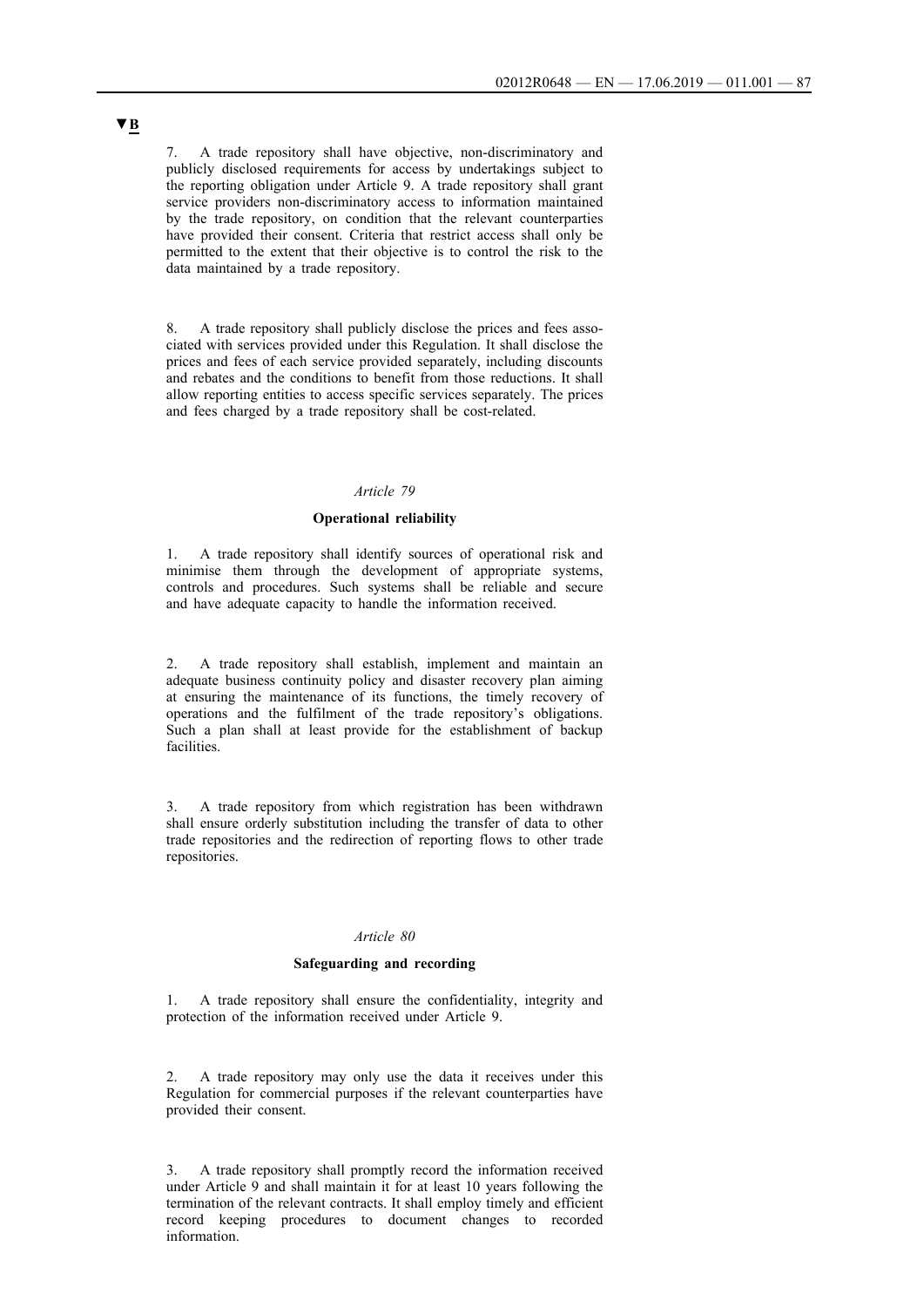4. A trade repository shall calculate the positions by class of derivatives and by reporting entity based on the details of the derivative contracts reported in accordance with Article 9.

5. A trade repository shall allow the parties to a contract to access and correct the information on that contract in a timely manner.

# **▼M11**

5a. Upon request, a trade repository shall provide counterparties that are not required to report the details of their OTC derivative contracts pursuant to Article 9(1a) to (1d) and counterparties and CCPs which have delegated their reporting obligation pursuant to Article 9(1f) with access to the information reported on their behalf.

## **▼B**

6. A trade repository shall take all reasonable steps to prevent any misuse of the information maintained in its systems.

A natural person who has a close link with a trade repository or a legal person that has a parent undertaking or a subsidiary relationship with the trade repository shall not use confidential information recorded in a trade repository for commercial purposes.

### *Article 81*

### **Transparency and data availability**

1. A trade repository shall regularly, and in an easily accessible way, publish aggregate positions by class of derivatives on the contracts reported to it.

2. A trade repository shall collect and maintain data and shall ensure that the entities referred to in paragraph 3 have direct and immediate access to the details of derivatives contracts they need to fulfil their respective responsibilities and mandates.

## **▼M7**

3. A trade repository shall make the necessary information available to the following entities to enable them to fulfil their respective responsibilities and mandates:

- (a) ESMA;
- (b) EBA;
- (c) EIOPA;
- (d) the ESRB;
- (e) the competent authority supervising CCPs accessing the trade repositories;
- (f) the competent authority supervising the trading venues of the reported contracts;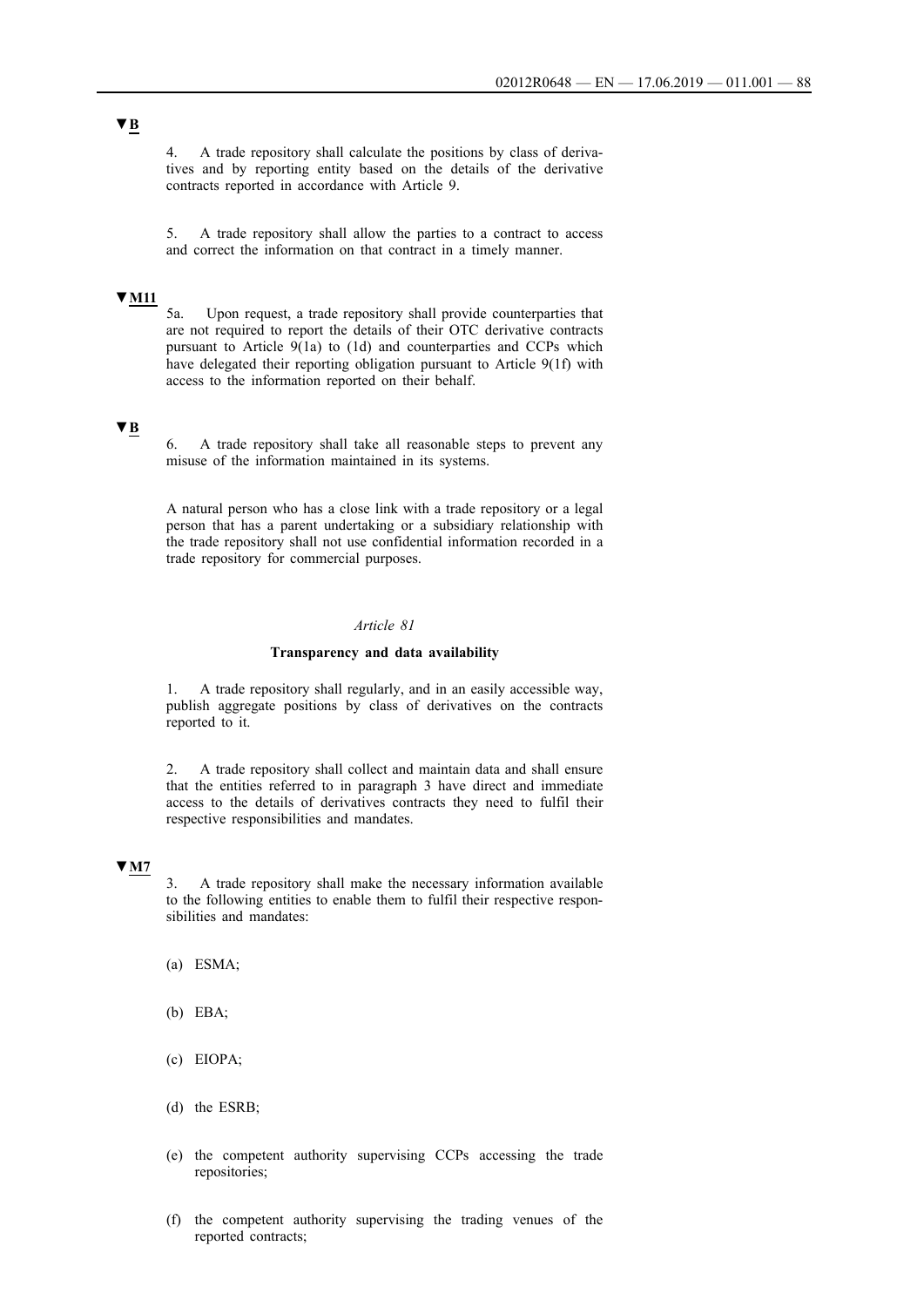- (g) the relevant members of the ESCB, including the ECB in carrying out its tasks within a single supervisory mechanism under Council Regulation (EU) No 1024/2013 (1);
- (h) the relevant authorities of a third country that has entered into an international agreement with the Union as referred to in Article 75;
- (i) supervisory authorities designated under Article 4 of Directive  $2004/25/EC$  of the European Parliament and of the Council  $(2)$ ;
- (j) the relevant Union securities and market authorities whose respective supervisory responsibilities and mandates cover contracts, markets, participants and underlyings which fall within the scope of this Regulation;
- (k) the relevant authorities of a third country that have entered into a cooperation arrangement with ESMA, as referred to in Article 76;
- (l) the Agency for the Cooperation of Energy Regulators established by Regulation (EC) No 713/2009 of the European Parliament and of the Council  $(3)$ ;
- (m) the resolution authorities designated under Article 3 of Directive  $2014/59/EU$  of the European Parliament and the Council  $(4)$ ;
- (n) the Single Resolution Board established by Regulation (EU) No 806/2014;
- (o) competent authorities or national competent authorities within the meaning of Regulations (EU) No 1024/2013 and (EU) No 909/2014 and of Directives 2003/41/EC, 2009/65/EC, 2011/61/EU, 2013/36/EU and, 2014/65/EU, and supervisory authorities within the meaning of Directive 2009/138/EC;
- (p) the competent authorities designated in accordance with Article 10(5) of this Regulation;

## **▼M11**

(q) the relevant authorities of a third country in respect of which an implementing act pursuant to Article 76a has been adopted.

## **▼M4**

A trade repository shall transmit data to competent authorities in accordance with the requirements under Article 26 of Regulation (EU) No  $600/2014$  (<sup>5</sup>).

<sup>(1)</sup> Council Regulation (EU) No 1024/2013 of 15 October 2013 conferring specific tasks on the European Central Bank concerning policies relating to the prudential supervision of credit institutions (OJ L 287, 29.10.2013, p. 63). (2) Directive 2004/25/EC of the European Parliament and of the Council of

<sup>21</sup> April 2004 on takeover bids (OJ L 142, 30.4.2004, p. 12).

<sup>(3)</sup> Regulation (EC) No 713/2009 of the European Parliament and of the Council of 13 July 2009 establishing an Agency for the Cooperation of Energy Regulators (OJ L 211, 14.8.2009, p. 1).

<sup>(4)</sup> Directive 2014/59/EU of the European Parliament and of the Council of 15 May 2014 establishing a framework for the recovery and resolution of credit institutions and investment firms and amending Council Directive 82/891/EEC and Directives 2001/24/EC, 2002/47/EC, 2004/25/EC, 2005/56/EC, 2007/36/EC, 2011/35/EU, 2012/30/EU and 2013/36/EU, and Regulations (EU) No 1093/2010 and (EU) No 648/2012, of the European Parliament and of the Council (OJ L 173, 12.6.2014, p. 190).

<sup>(5)</sup> Regulation (EU) No 600/2014 of the European Parliament and of the Council of 15 May 2014 on markets in financial instruments and amending Regulation (EU) No 648/2012 (OJ L 173, 12.6.2014, p. 84).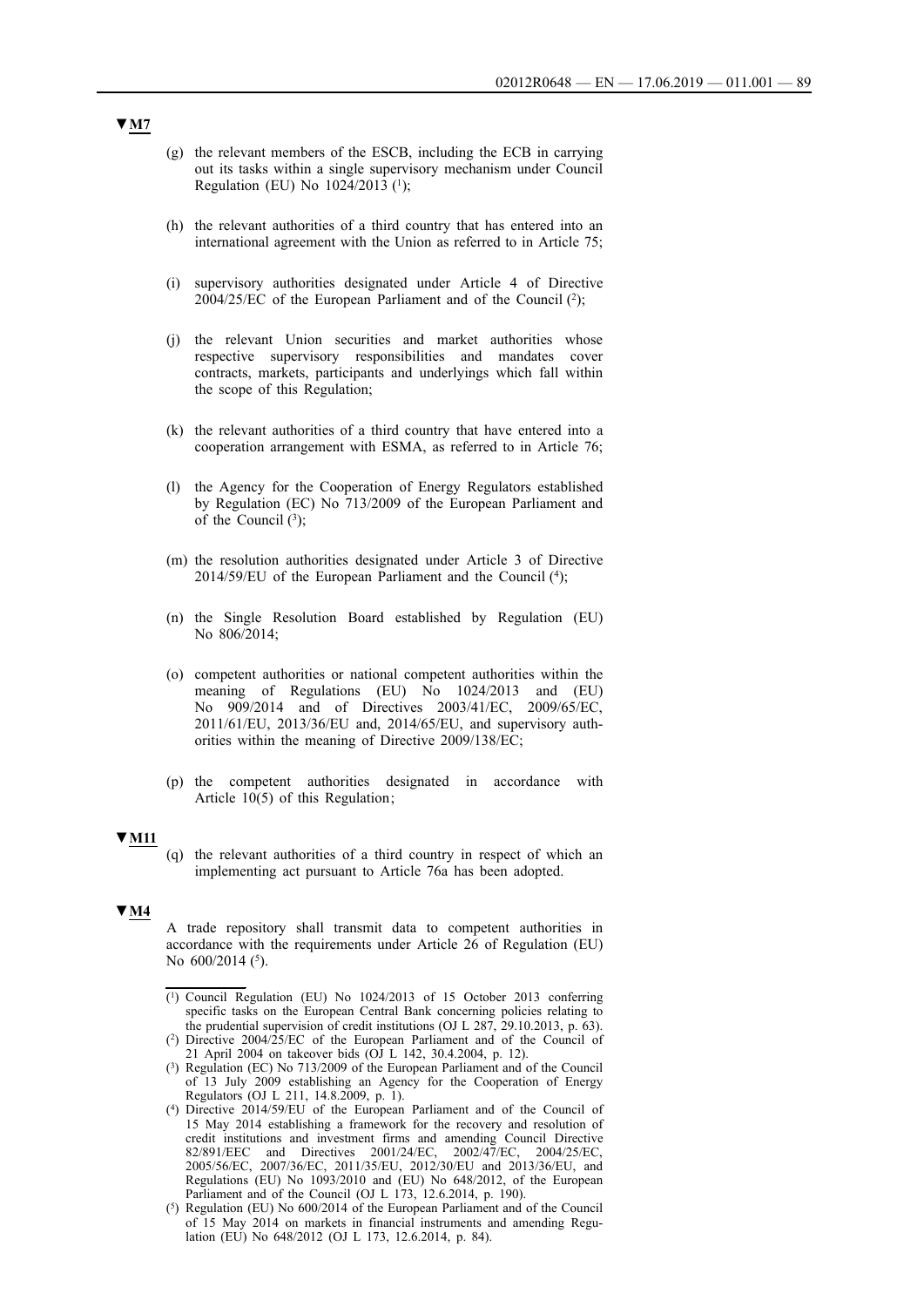4. ESMA shall share the information necessary for the exercise of their duties with other relevant Union authorities.

## **▼M11**

5. In order to ensure the consistent application of this Article, ESMA shall, after consulting the members of the ESCB, develop draft regulatory technical standards specifying the following:

- (a) the information to be published or made available in accordance with paragraphs 1 and 3;
- (b) the frequency of publication of the information referred to in paragraph 1;
- (c) the operational standards required to aggregate and compare data across trade repositories and for the entities referred to in paragraph 3 to access that information;
- (d) the terms and conditions, the arrangements and the required documentation under which trade repositories grant access to the entities referred to in paragraph 3.

ESMA shall submit those draft regulatory technical standards to the Commission by 18 June 2020.

In developing those draft regulatory technical standards, ESMA shall ensure that the publication of the information referred to paragraph 1 does not reveal the identity of any party to any contract.

Power is delegated to the Commission to supplement this Regulation by adopting the regulatory technical standards referred to in the first subparagraph in accordance with Articles 10 to 14 of Regulation (EU) No 1095/2010.

# **▼B**

### *Article 82*

## **Exercise of the delegation**

1. The power to adopt delegated acts is conferred to the Commission subject to the conditions laid down in this Article.

### **▼M11**

2. The delegation of power referred to in Articles  $1(6)$ ,  $4(3a)$ ,  $64(7)$ , Article 70, Articles 72(3), and 85(2) shall be conferred to the Commission for an indeterminate period of time.

3. The delegation of power referred to in Articles 1(6), 4(3a), 64(7), Article 70, Articles 72(3) and 85(2) may be revoked at any time by the European Parliament or by the Council. A decision to revoke shall put an end to the delegation of the power specified in that decision. It shall take effect the day following the publication of the decision in the *Official Journal of the European Union* or at a later date specified therein. It shall not affect the validity of any delegated acts already in force.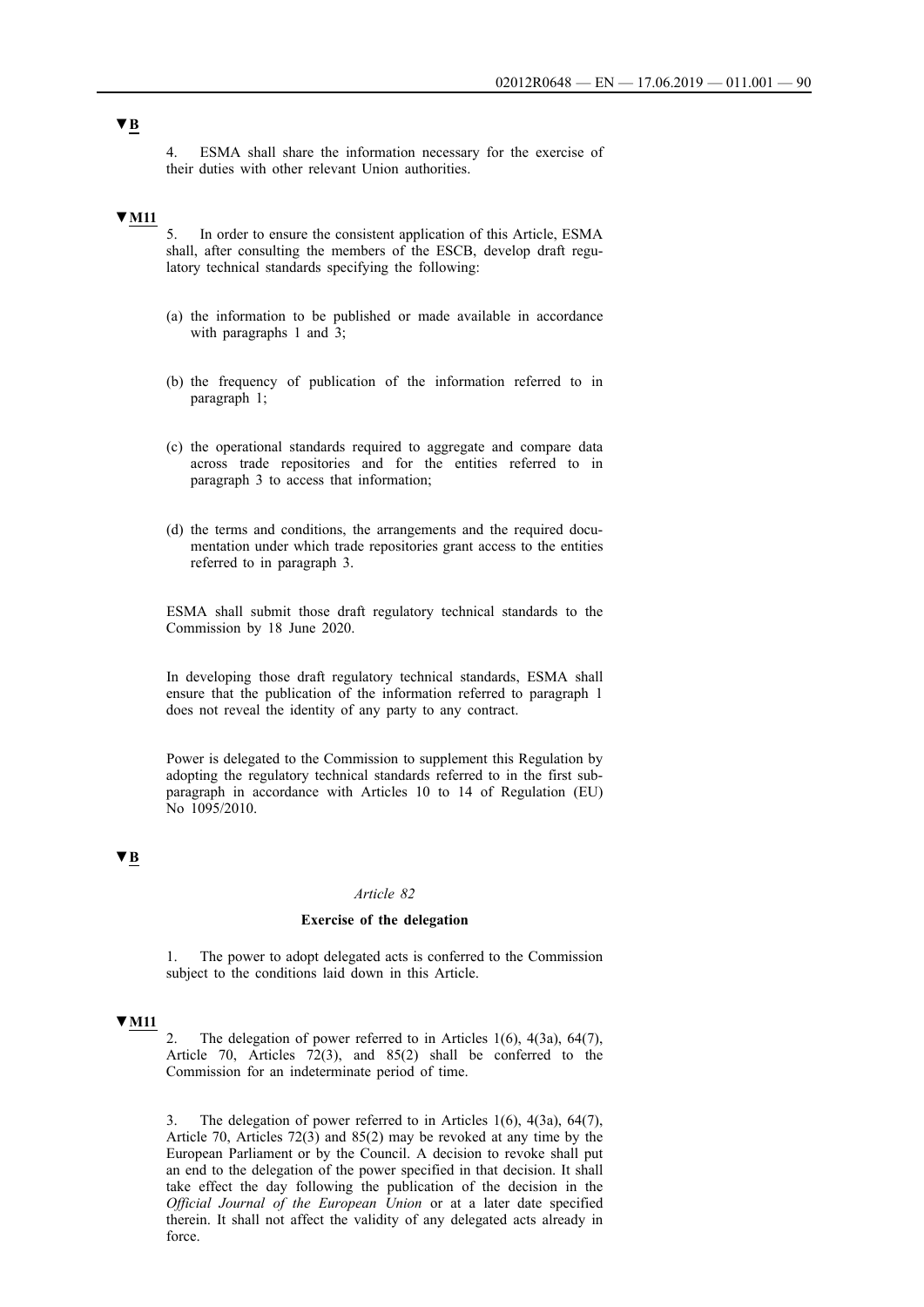4. Before adopting a delegated act, the Commission shall endeavour to consult ESMA and shall consult experts designated by each Member State in accordance with the principles laid down in the Interinstitutional Agreement of 13 April 2016 on Better Law-Making.

5. As soon as it adopts a delegated act, the Commission shall notify it simultaneously to the European Parliament and to the Council.

6. A delegated act adopted pursuant to Articles 1(6), 4(3a), 64(7), Article 70, Articles 72(3) and 85(2) shall enter into force only if no objection has been expressed either by the European Parliament or the Council within a period of three months of notification of that act to the European Parliament and the Council or if, before the expiry of that period, the European Parliament and the Council have both informed the Commission that they will not object. That period shall be extended by three months at the initiative of the European Parliament or of the Council.

# **▼B**

## TITLE VIII

### **COMMON PROVISIONS**

### *Article 83*

#### **Professional secrecy**

1. The obligation of professional secrecy shall apply to all persons who work or have worked for the competent authorities designated in accordance with Article 22 and the authorities referred to in Article 81(3), for ESMA, or for auditors and experts instructed by the competent authorities or ESMA. No confidential information that those persons receive in the course of their duties shall be divulged to any person or authority, except in summary or aggregate form such that an individual CCP, trade repository or any other person cannot be identified, without prejudice to cases covered by criminal or tax law or to this Regulation.

2. Where a CCP has been declared bankrupt or is being compulsorily wound up, confidential information which does not concern third parties may be divulged in civil or commercial proceedings where necessary for carrying out the proceeding.

3. Without prejudice to cases covered by criminal or tax law, the competent authorities, ESMA, bodies or natural or legal persons other than competent authorities which receive confidential information pursuant to this Regulation may use it only in the performance of their duties and for the exercise of their functions, in the case of the competent authorities, within the scope of this Regulation or, in the case of other authorities, bodies or natural or legal persons, for the purpose for which such information was provided to them or in the context of administrative or judicial proceedings specifically relating to the exercise of those functions, or both. Where ESMA, the competent authority or another authority, body or person communicating information consents thereto, the authority receiving the information may use it for other non-commercial purposes.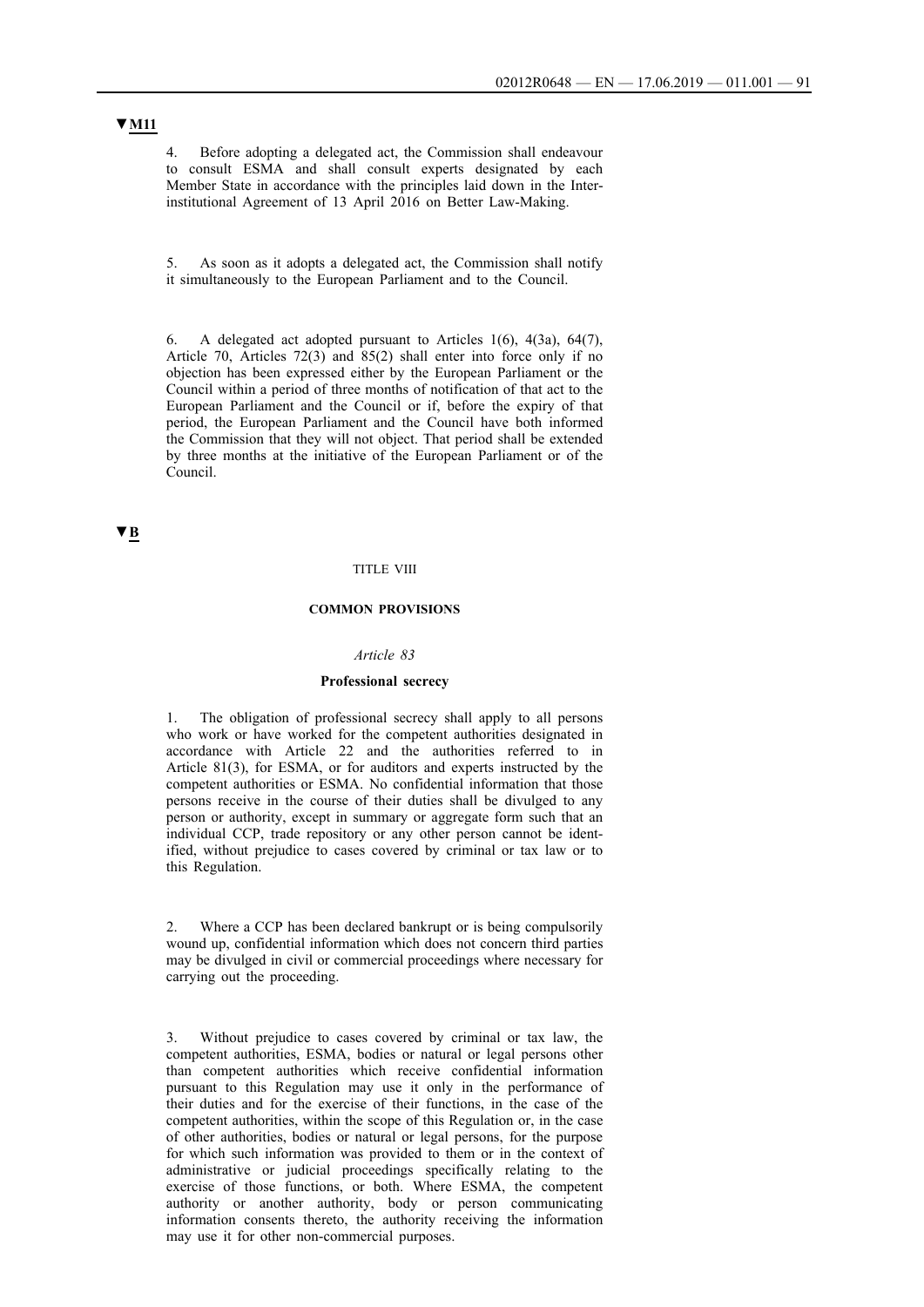4. Any confidential information received, exchanged or transmitted pursuant to this Regulation shall be subject to the conditions of professional secrecy laid down in paragraphs 1, 2 and 3. However, those conditions shall not prevent ESMA, the competent authorities or the relevant central banks from exchanging or transmitting confidential information in accordance with this Regulation and with other legislation applicable to investment firms, credit institutions, pension funds, UCITS, AIFMs, insurance and reinsurance intermediaries, insurance undertakings, regulated markets or market operators or otherwise with the consent of the competent authority or other authority or body or natural or legal person that communicated the information.

Paragraphs 1, 2 and 3 shall not prevent the competent authorities from exchanging or transmitting confidential information, in accordance with national law, that has not been received from a competent authority of another Member State.

### *Article 84*

## **Exchange of information**

1. Competent authorities, ESMA, and other relevant authorities shall, without undue delay, provide one another with the information required for the purposes of carrying out their duties.

2. Competent authorities, ESMA, other relevant authorities and other bodies or natural and legal persons receiving confidential information in the exercise of their duties under this Regulation shall use it only in the course of their duties.

3. Competent authorities shall communicate information to the relevant members of the ESCB where such information is relevant for the exercise of their duties.

### TITLE IX

### **TRANSITIONAL AND FINAL PROVISIONS**

## *Article 85*

### **Reports and review**

### **▼M11**

1. By 18 June 2024 the Commission shall assess the application of this Regulation and prepare a general report. The Commission shall submit that report to the European Parliament and to the Council, together with any appropriate proposals.

1a. By 17 June 2023 ESMA shall submit a report to the Commission on the following:

(a) the impact of Regulation (EU) 2019/834 of the European Parliament and of the Council  $(1)$  on the level of clearing by financial and non-financial counterparties and on the distribution of clearing within each type of counterparty, in particular with regard to

<sup>(1)</sup> Regulation (EU) 2019/834 of the European Parliament and of the Council of 20 May 2019 amending Regulation (EU) No 648/2012 as regards the clearing obligation, the suspension of the clearing obligation, the reporting requirements, the risk-mitigation techniques for OTC derivative contracts not cleared by a central counterparty, the registration and supervision of trade repositories and the requirements for trade repositories (OJ L 141, 28.5.2019, p. 42).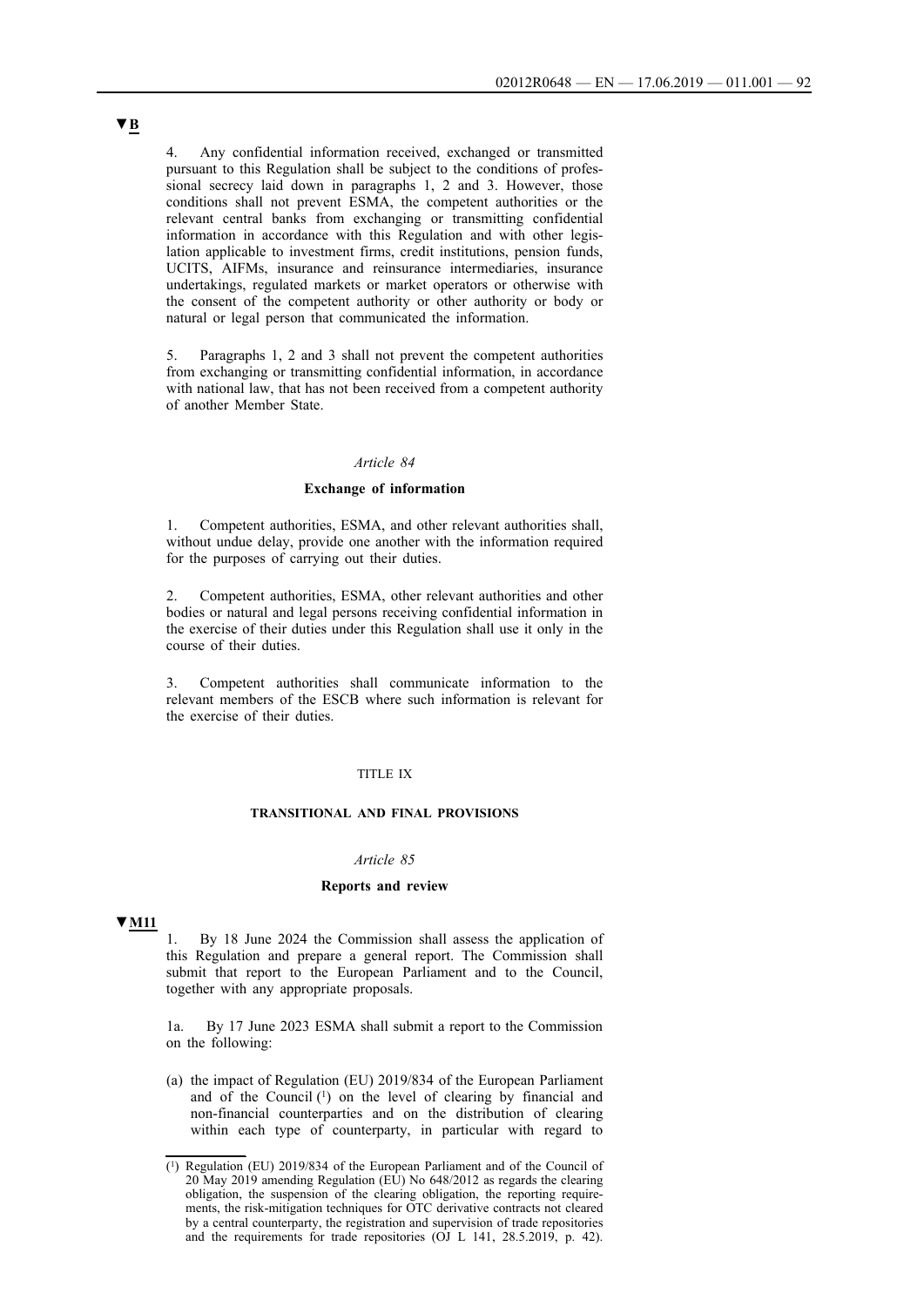financial counterparties that have a limited volume of activity in OTC derivatives and with regard to the appropriateness of the clearing thresholds referred to in Article 10(4);

- (b) the impact of Regulation (EU) 2019/834 on the quality and accessibility of the data reported to trade repositories, as well as the quality of the information made available by trade repositories;
- (c) the changes to the reporting framework, including the take-up and implementation of delegated reporting as laid down in Article 9(1a) and in particular its impact on the reporting burden for non-financial counterparties that are not subject to the clearing obligation;
- (d) the accessibility of clearing services, in particular whether the requirement to provide clearing services, directly or indirectly, under fair, reasonable, non-discriminatory and transparent commercial terms referred to in Article 4(3a) has been effective in facilitating access to clearing.

2. By 18 June 2020, and every 12 months thereafter until the final extension referred to in the third subparagraph, the Commission shall prepare a report assessing whether viable technical solutions have been developed for the transfer by pension scheme arrangements of cash and non-cash collateral as variation margins and the need for any measures to facilitate those viable technical solutions.

ESMA shall, by 18 December 2019, and every 12 months thereafter until the final extension referred to in the third subparagraph, in cooperation with EIOPA, EBA and the ESRB, submit a report to the Commission, assessing the following:

- (a) whether CCPs, clearing members and pension scheme arrangements have undertaken an appropriate effort and have developed viable technical solutions facilitating the participation of such arrangements in central clearing by posting cash and non-cash collateral as variation margins, including the implications of those solutions on market liquidity and procyclicality and their potential legal or other implications;
- (b) the volume and the nature of the activity of pension scheme arrangements in cleared and non-cleared OTC derivatives markets, within each asset class, and any related systemic risk to the financial system;
- (c) the consequences of pension scheme arrangements fulfilling the clearing requirement on their investment strategies, including any shift in their cash and non-cash asset allocation;
- (d) the implications of the clearing thresholds specified pursuant to point (b) of Article 10(4) for pension scheme arrangements;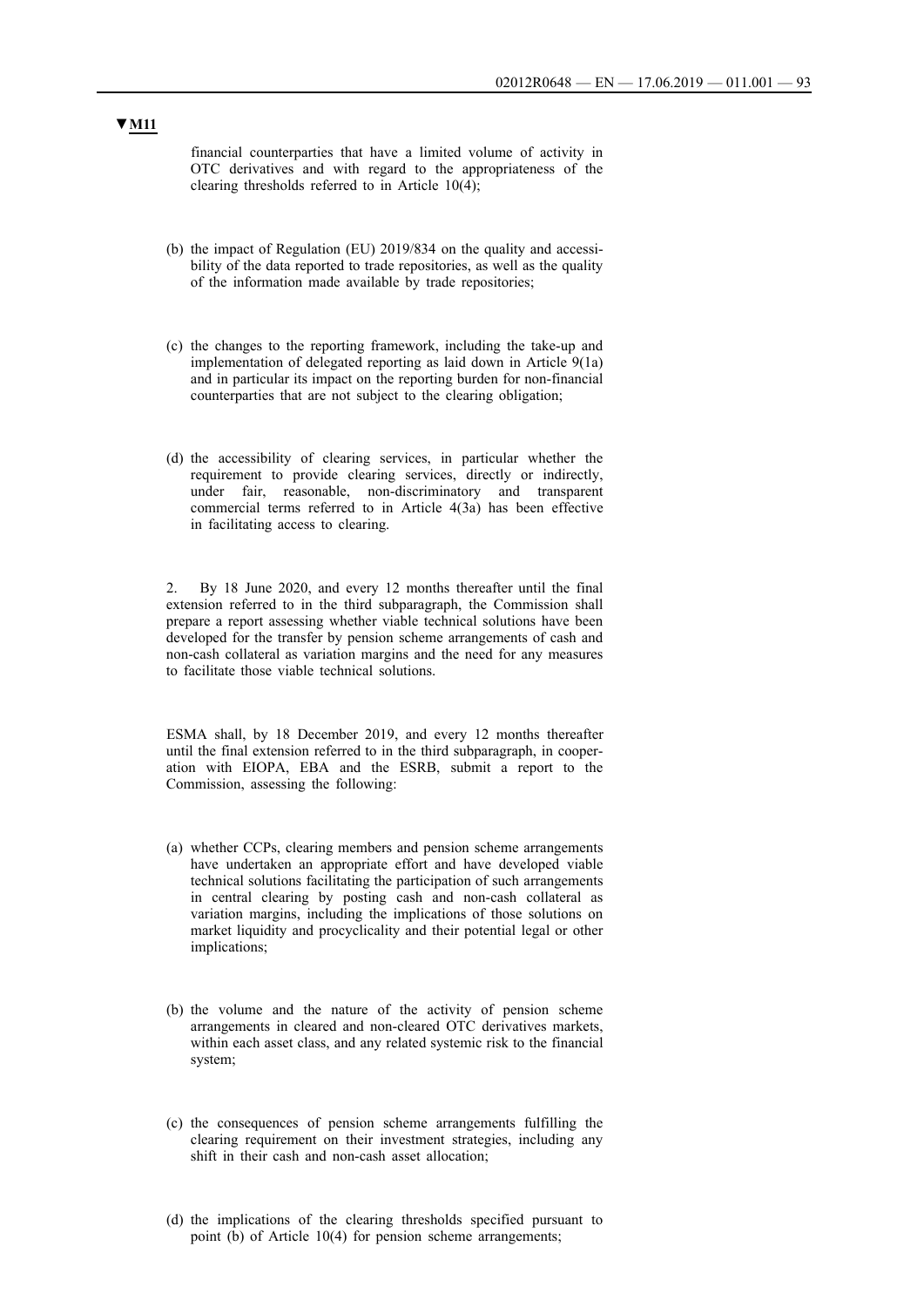- (e) the impact of other legal requirements on the cost differentials between cleared and non-cleared OTC derivative contracts, including margin requirements for non-cleared derivatives and the calculation of the leverage ratio in accordance with Regulation (EU) No 575/2013;
- (f) whether any further measures are necessary to facilitate a clearing solution for pension scheme arrangements.

The Commission may adopt a delegated act in accordance with Article 82 to extend the two-year period referred to in Article 89(1) twice, each time by one year, where it concludes that no viable technical solution has been developed and that the adverse effect of centrally clearing derivative contracts on the retirement benefits of future pensioners remains unchanged.

CCPs, clearing members and pension scheme arrangements shall make their best efforts to contribute to the development of viable technical solutions that facilitate the clearing of OTC derivative contracts by such arrangements.

The Commission shall set up an expert group composed of representatives of CCPs, clearing members, pension scheme arrangements and other relevant parties to such viable technical solutions to monitor their efforts and assess the progress made in the development of viable technical solutions that facilitate the clearing of OTC derivative contracts by pension scheme arrangements, including the transfer by such arrangements of cash and non-cash collateral as variation margins. That expert group shall meet at least every six months. The Commission shall consider the efforts made by CCPs, clearing members and pension scheme arrangements when drafting its report pursuant to the first subparagraph.

3. By 18 December 2020 the Commission shall prepare a report assessing:

- (a) whether the obligations to report transactions under Article 26 of Regulation (EU) No 600/2014 and under this Regulation create a duplicative transaction reporting obligation for non-OTC derivatives and whether reporting of non-OTC transactions could be reduced or simplified for all counterparties without undue loss of information;
- (b) the necessity and appropriateness of aligning the trading obligation for derivatives under Regulation (EU) No 600/2014 with changes made under Regulation (EU) 2019/834 to the clearing obligation for derivatives, in particular to the scope of the entities that are subject to the clearing obligation;
- (c) whether any trades that directly result from post-trade risk reduction services, including portfolio compression, should be exempted from the clearing obligation referred to in Article 4(1), taking into account the extent to which those services mitigate risk, in particular counterparty credit risk and operational risk, the potential for circumvention of the clearing obligation and the potential disincentive to central clearing.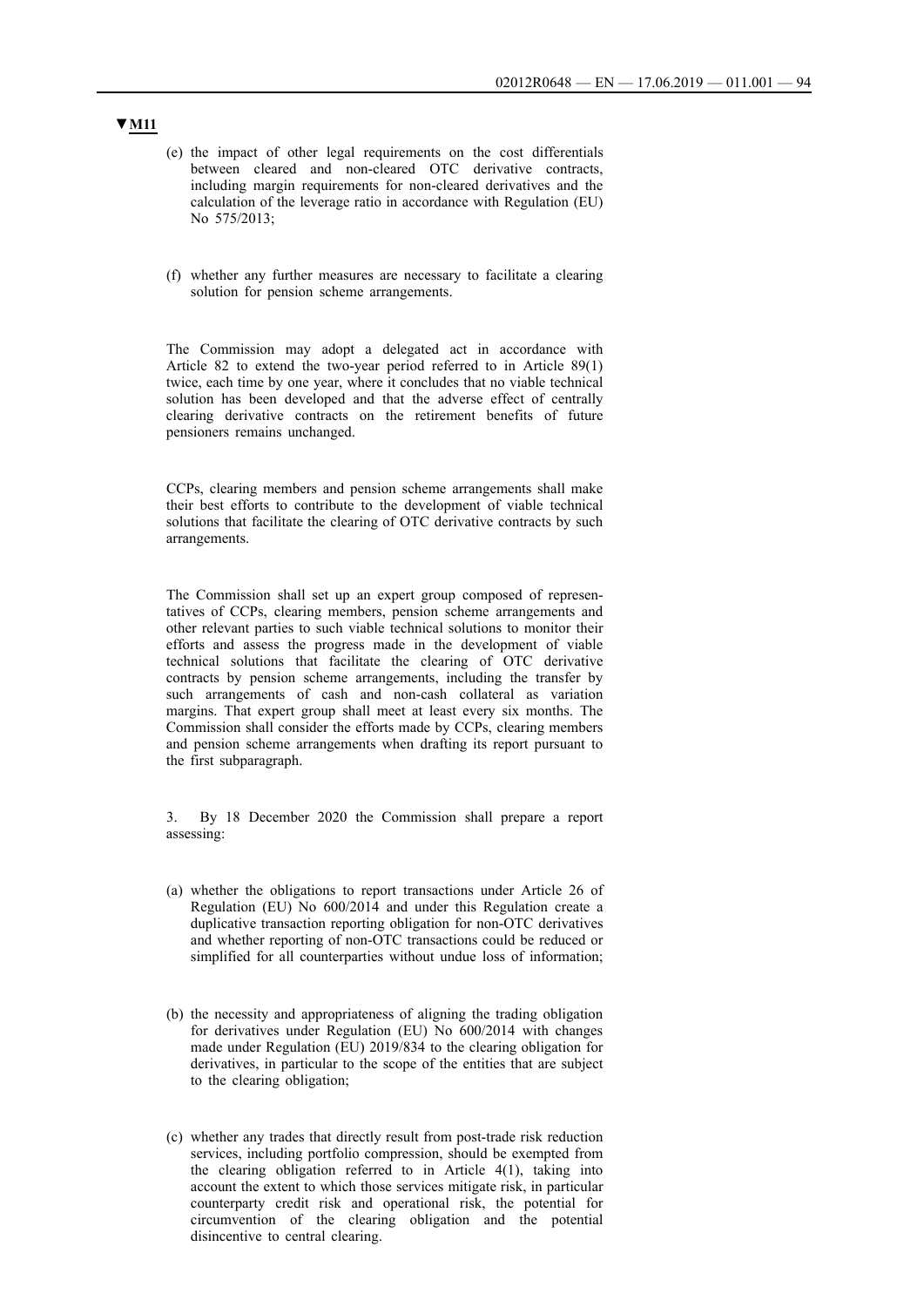The Commission shall submit the report referred to in the first subparagraph to the European Parliament and to the Council, together with any appropriate proposals.

3a. By 18 May 2020, ESMA shall submit a report to the Commission. That report shall assess:

- (a) the consistency of the reporting requirements for non-OTC derivatives under Regulation (EU) No 600/2014 and under Article 9 of this Regulation, both in terms of the details of the derivative contracts that are to be reported and access to data by the relevant entities and whether those requirements should be aligned;
- (b) the feasibility of further simplifying the reporting chains for all counterparties, including for all indirect clients, taking into account the need for timely reporting and taking into account the measures adopted pursuant to Article 4(4) of this Regulation and Article 30(2) of Regulation (EU) No 600/2014;
- (c) the alignment of the trading obligation for derivatives under Regulation (EU) No 600/2014 with changes made under Regulation (EU) 2019/834 to the clearing obligation for derivatives, in particular to the scope of the entities that are subject to the clearing obligation;
- (d) in cooperation with the ESRB, whether any trades that directly result from post-trade risk reduction services, including portfolio compression, should be exempted from the clearing obligation referred to in Article 4(1); that report shall:
	- (i) investigate portfolio compression and other available non-price forming post-trade risk reduction services which reduce non-market risks in derivatives portfolios without changing the market risk of the portfolios, such as rebalancing transactions;
	- (ii) explain the purposes and functioning of such post-trade risk reduction services, the extent to which they mitigate risk, in particular counterparty credit risk and operational risk, and assess the need to clear such trades or to exempt them from clearing, in order to manage systemic risk; and
	- (iii) assess to what extent any exemption from the clearing obligation for such services discourages central clearing and may lead to counterparties circumventing the clearing obligation;
- (e) whether the list of financial instruments that are considered highly liquid with minimal market and credit risk, in accordance with Article 47, could be extended and whether that list could include one or more money market funds authorised in accordance with Regulation (EU) 2017/1131 of the European Parliament and of the Council  $(1)$ .

<sup>(1)</sup> Regulation (EU) 2017/1131 of the European Parliament and of the Council of 14 June 2017 on money market funds (OJ L 169, 30.6.2017, p. 8).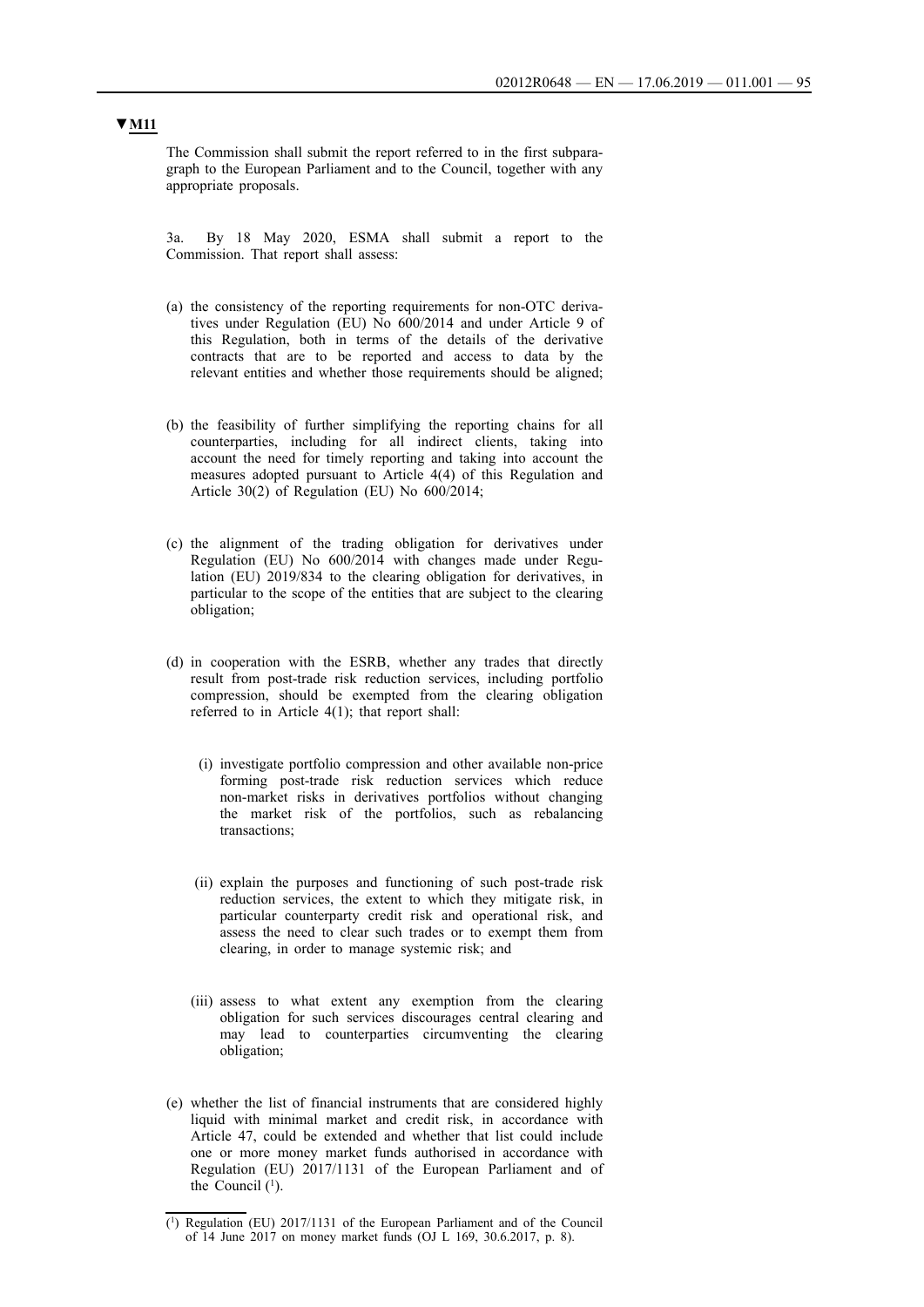4. The Commission shall, in cooperation with the Member States and ESMA, and after requesting the assessment of the ESRB, draw up an annual report assessing any possible systemic risk and cost implications of interoperability arrangements.

The report shall focus at least on the number and complexity of such arrangements, and the adequacy of risk-management systems and models. The Commission shall submit the report to the European Parliament and the Council, together with any appropriate proposals.

The ESRB shall provide the Commission with its assessment of any possible systemic risk implications of interoperability arrangements.

5. ESMA shall present an annual report to the European Parliament, the Council and the Commission on the penalties imposed by competent authorities, including supervisory measures, fines and periodic penalty payments.

#### *Article 86*

## **Committee procedure**

1. The Commission shall be assisted by the European Securities Committee established by Commission Decision 2001/528/EC (1). That committee shall be a committee within the meaning of Regulation (EU) No 182/2011.

2. Where reference is made to this paragraph, Article 5 of Regulation (EU) No 182/2011 shall apply.

### **▼M11**

3. Where reference is made to this paragraph, Article 8 of Regulation (EU) No 182/2011, in conjunction with Article 5 thereof, shall apply.

## **▼B**

### *Article 87*

## **Amendment to Directive 98/26/EC**

1. In Article 9(1) of Directive 98/26/EC, the following subparagraph is added:

'Where a system operator has provided collateral security to another system operator in connection with an interoperable system, the rights of the providing system operator to that collateral security shall not be affected by insolvency proceedings against the receiving system operator.'.

2. Member States shall adopt and publish the laws, regulations and administrative provisions necessary to comply with point (1) by 17 August 2014. They shall forthwith inform the Commission thereof.

When Member States adopt those measures, they shall contain a reference to Directive 98/26/EC or shall be accompanied by such reference on the occasion of their official publication. The methods of making such reference shall be laid down by Member States.

 $\overline{(^1)}$  OJ L 191, 13.7.2001, p. 45.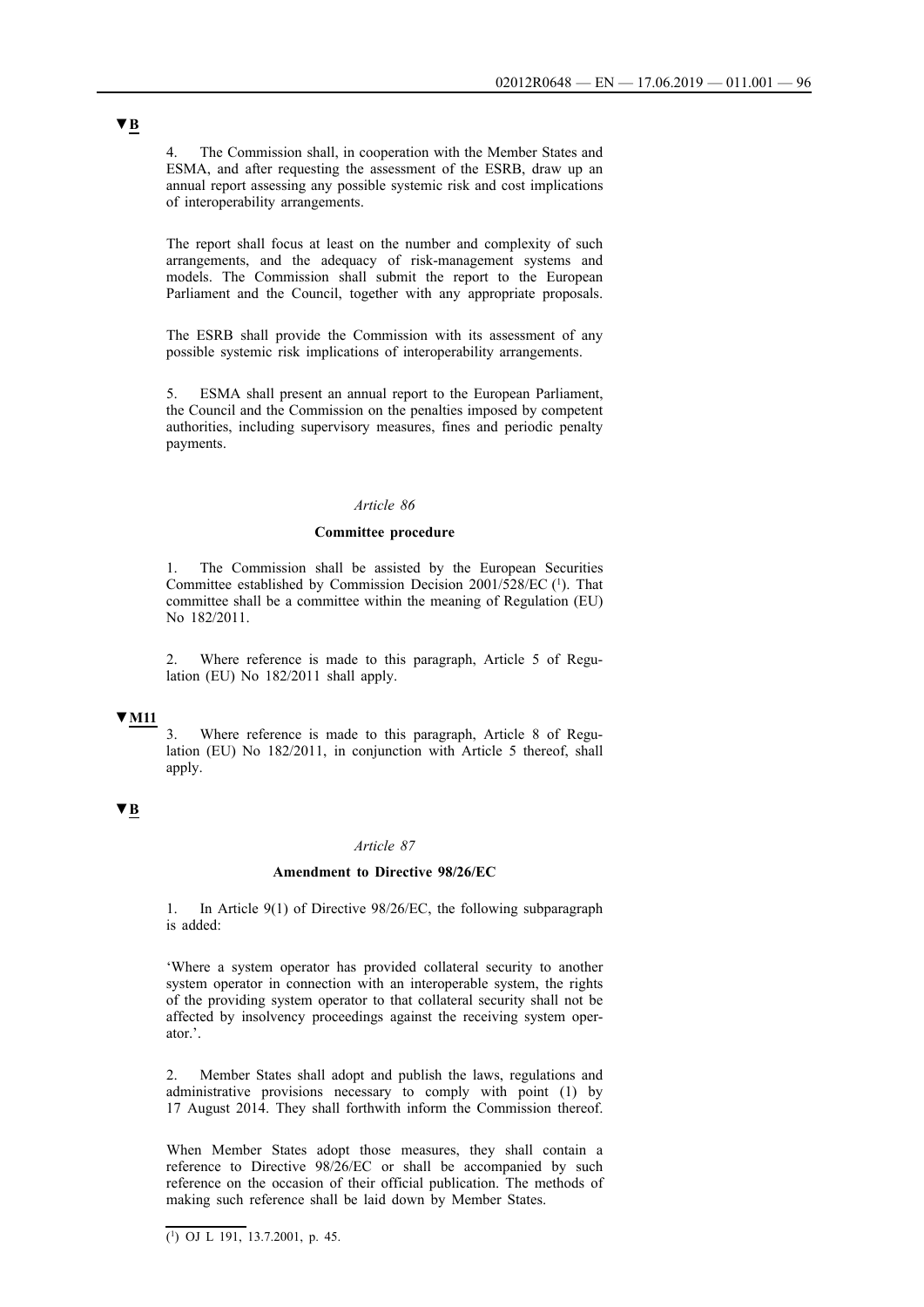#### *Article 88*

## **Websites**

1. ESMA shall maintain a website which provides details of the following:

- (a) contracts eligible for the clearing obligation under Article 5;
- (b) penalties imposed for breaches of Articles 4, 5 and 7 to 11;
- (c) CCPs authorised to offer services or activities in the Union that are established in the Union, and the services or activities which they are authorised to provide or perform, including the classes of financial instruments covered by their authorisation;
- (d) penalties imposed for breaches of Titles IV and V;
- (e) CCPs authorised to offer services or activities in the Union established in a third country, and the services or activities which they are authorised to provide or perform, including the classes of financial instruments covered by their authorisation;
- (f) trade repositories authorised to offer services or activities in the Union;
- (g) fines and periodic penalty payments imposed in accordance with Articles 65 and 66;
- (h) the public register referred to in Article 6.

2. For the purposes of points (b), (c) and (d) of paragraph 1, competent authorities shall maintain websites, which shall be linked to the ESMA website.

3. All websites referred to in this Article shall be publicly accessible and regularly updated, and shall provide information in a clear format.

### *Article 89*

#### **Transitional provisions**

### **▼M11**

1. Until 18 June 2021, the clearing obligation set out in Article 4 shall not apply to OTC derivative contracts that are objectively measurable as reducing investment risks that directly relate to the financial solvency of pension scheme arrangements, and to entities established to provide compensation to members of such arrangements in case of default.

The clearing obligation set out in Article 4 shall not apply to OTC derivative contracts as referred to in the first subparagraph of this paragraph entered into by pension scheme arrangements from 17 August 2018 until 16 June 2019.

### **▼B**

The OTC derivative contracts, which would otherwise be subject to the clearing obligation under Article 4, entered into by those entities during this period shall be subject to the requirements laid down in Article 11.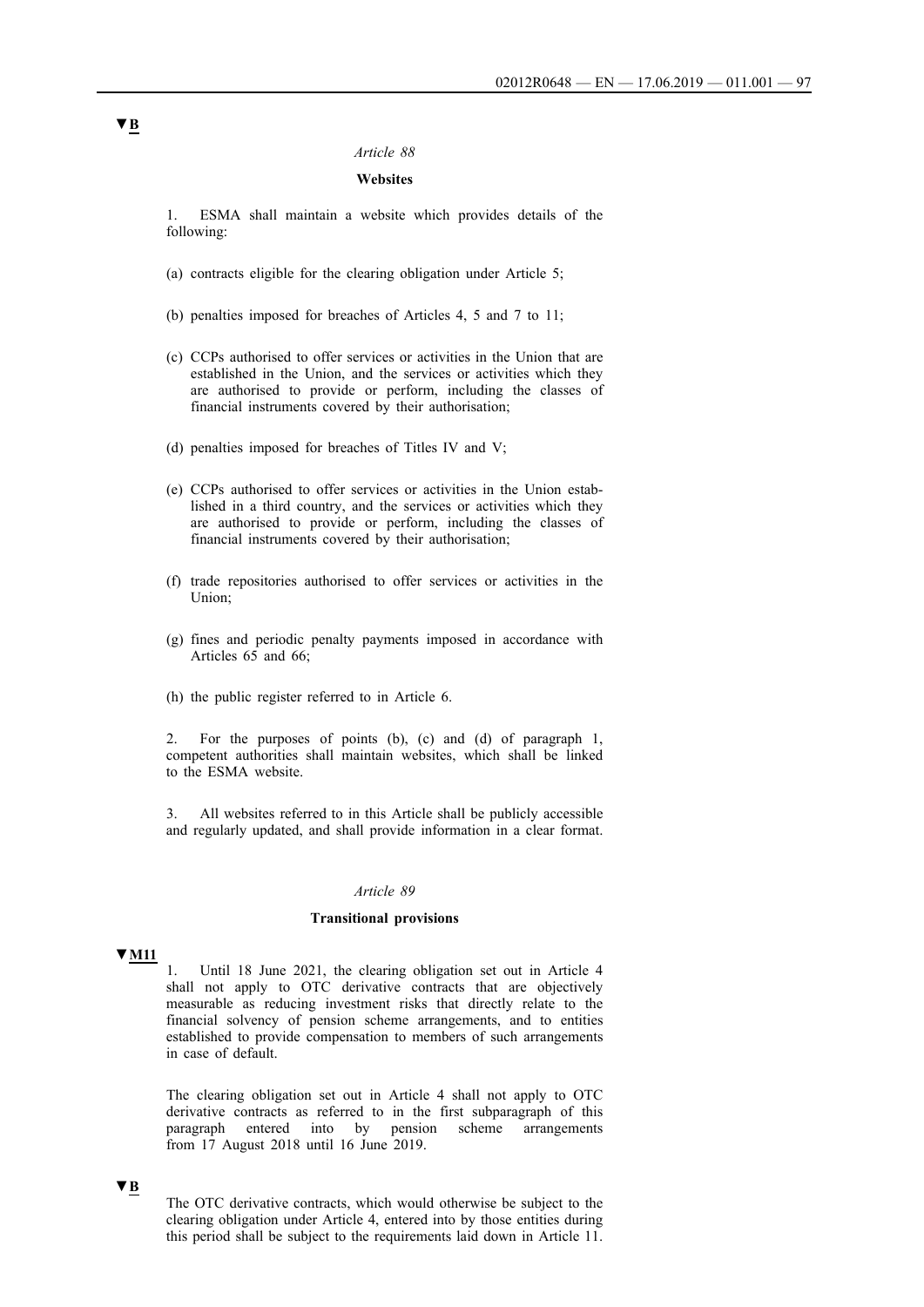2. In relation to pension scheme arrangements referred to in Article 2(10)(c) and (d) the exemption referred to in paragraph 1 of this Article shall be granted by the relevant competent authority for types of entities or types of arrangements. After receiving the request, the competent authority shall notify ESMA and EIOPA. Within 30 calendar days of receipt of the notification ESMA, after consulting EIOPA, shall issue an opinion assessing compliance of the type of entities or the type of arrangements with Article  $2(10)(c)$  or (d) as well as the reasons why an exemption is justified due to difficulties in meeting the variation margin requirements. The competent authority shall only grant an exemption where it is fully satisfied that the type of entities or the type of arrangements complies with Article  $2(10)(c)$  or (d) and that they encounter difficulties in meeting the variation margin requirements. The competent authority shall adopt a decision within ten working days of receipt of ESMA's opinion, taking due account of that opinion. If the competent authority does not agree with ESMA's opinion, it shall give full reasons in its decision and shall explain any significant deviation therefrom.

ESMA shall publish on its website a list of types of entities and types of arrangements referred to in Article  $2(10)(c)$  and (d) which has been granted an exemption in accordance with the first subparagraph. To further strengthen consistency in supervisory outcomes, ESMA shall conduct a peer review of the entities included on the list every year in accordance with Article 30 of Regulation (EU) No 1095/2010.

3. A CCP that has been authorised in its Member State of establishment to provide clearing services in accordance with the national law of that Member State before all the regulatory technical standards under Articles 4, 5, 8 to 11, 16, 18, 25, 26, 29, 34, 41, 42, 44, 45, 46, 47, 49, 56 and 81 are adopted by the Commission, shall apply for authorisation under Article 14 for the purposes of this Regulation within six months of the date of entry into force of all the regulatory technical standards under Articles 16, 25, 26, 29, 34, 41, 42, 44, 45, 47 and 49.

A CCP established in a third country, which has been recognised to provide clearing services in a Member State in accordance with the national law of that Member State before all the regulatory technical standards under Articles 16, 26, 29, 34, 41, 42, 44, 45, 47 and 49 are adopted by the Commission, shall apply for recognition under Article 25 for the purposes of this Regulation within six months of the date of entry into force of all the regulatory technical standards under Articles 16, 26, 29, 34, 41, 42, 44, 45, 47 and 49.

4. Until a decision is made under this Regulation on the authorisation or recognition of a CCP, the respective national rules on authorisation and recognition of CCPs shall continue to apply and the CCP shall continue to be supervised by the competent authority of its Member State of establishment or recognition.

Where a competent authority authorised a CCP to clear a given class of derivatives in accordance with the national law of its Member State before all the regulatory technical standards under Articles 16, 26, 29, 34, 41, 42, 45, 47 and 49 are adopted by the Commission, the competent authority of that Member State shall notify ESMA of that authorisation within one month of the date of entry into force of the regulatory technical standards under Article 5(1).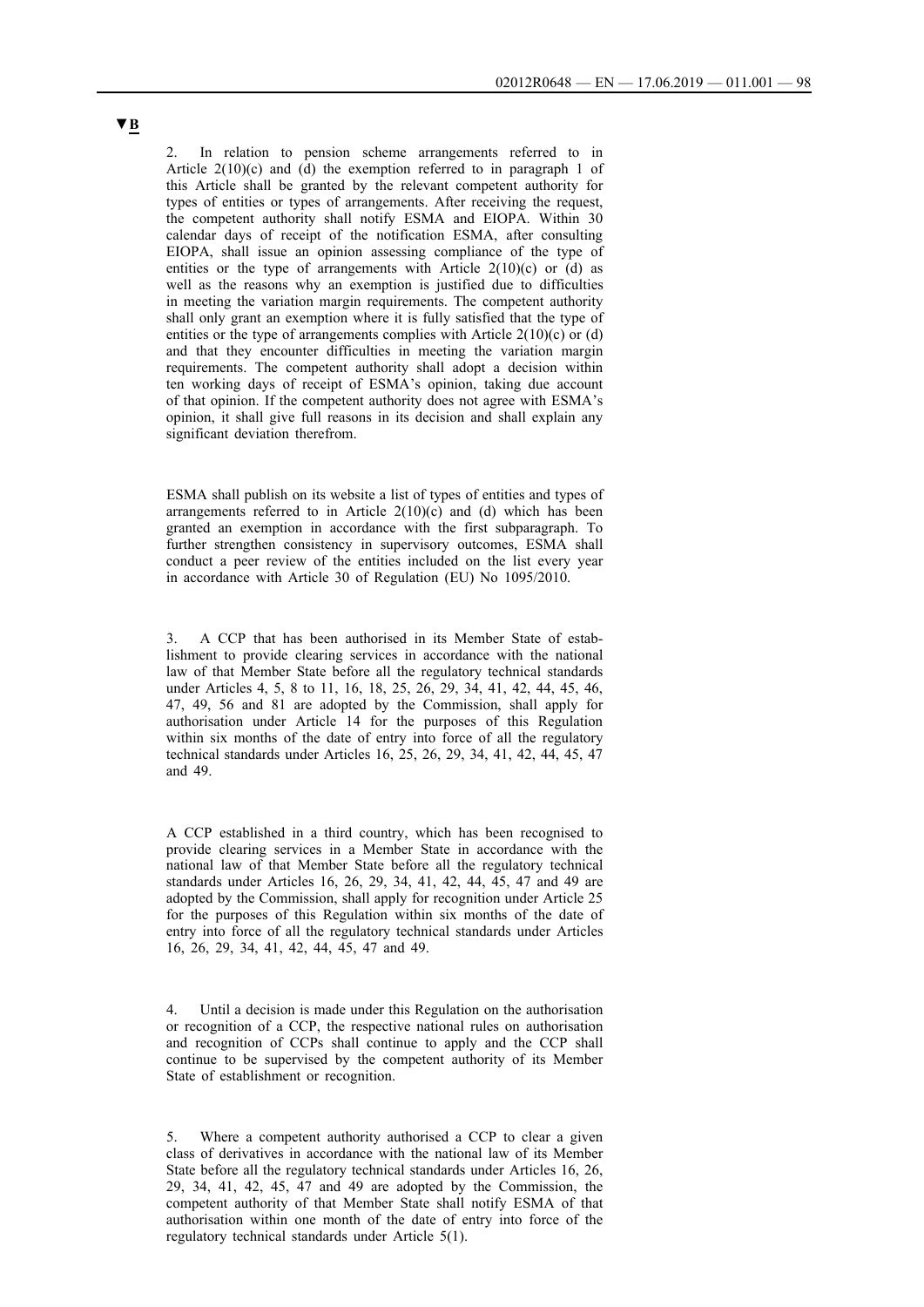Where a competent authority recognised a CCP established in a third country to provide clearing services in accordance with the national law of its Member State before all the regulatory technical standards under Articles 16, 26, 29, 34, 41, 42, 45, 47 and 49 are adopted by the Commission, the competent authority of that Member State shall notify ESMA of that recognition within one month of the date of entry into force of the regulatory technical standards under Article 5(1).

## **▼M1 ▼C1**

5a. Until 15 months after the date of entry into force of the latest of the regulatory technical standards referred to in Articles 16, 25, 26, 29, 34, 41, 42, 44, 45, 47 and 49, or until a decision is made under Article 14 on the authorisation of the CCP, whichever is earlier, that CCP shall apply the treatment specified in the third subparagraph of this paragraph.

Until 15 months after the date of entry into force of the latest of the regulatory technical standards referred to in Articles 16, 26, 29, 34, 41, 42, 44, 45, 47 and 49, or until a decision is made under Article 25 on the recognition of the CCP, whichever is earlier, that CCP shall apply the treatment specified in the third subparagraph of this paragraph.

Until the deadlines defined in the first two subparagraphs of this paragraph, and subject to the fourth subparagraph of this paragraph, where a CCP neither has a default fund nor has in place a binding arrangement with its clearing members that allows it to use all or part of the initial margin received from its clearing members as if they were pre-funded contributions, the information it is to report in accordance with Article 50c(1) shall include the total amount of initial margin it has received from its clearing members.

The deadlines referred to in the first and second subparagraphs of this paragraph may be extended by six months in accordance with a Commission implementing act adopted pursuant to Article 497(3) of Regulation (EU) No 575/2013.

# **▼B**

6. A trade repository that has been authorised or registered in its Member State of establishment to collect and maintain the records of derivatives in accordance with the national law of that Member State before all the regulatory and implementing technical standards under Articles 9, 56 and 81 are adopted by the Commission, shall apply for registration under Article 55 within six months of the date of entry into force of those regulatory and implementing technical standards.

A trade repository established in a third country, which is allowed to collect and maintain the records of derivatives in a Member State in accordance with the national law of that Member State before all the regulatory and implementing technical standards under Articles 9, 56 and 81 are adopted by the Commission, shall apply for recognition under Article 77 within six months of the date of entry into force of those regulatory and implementing technical standards.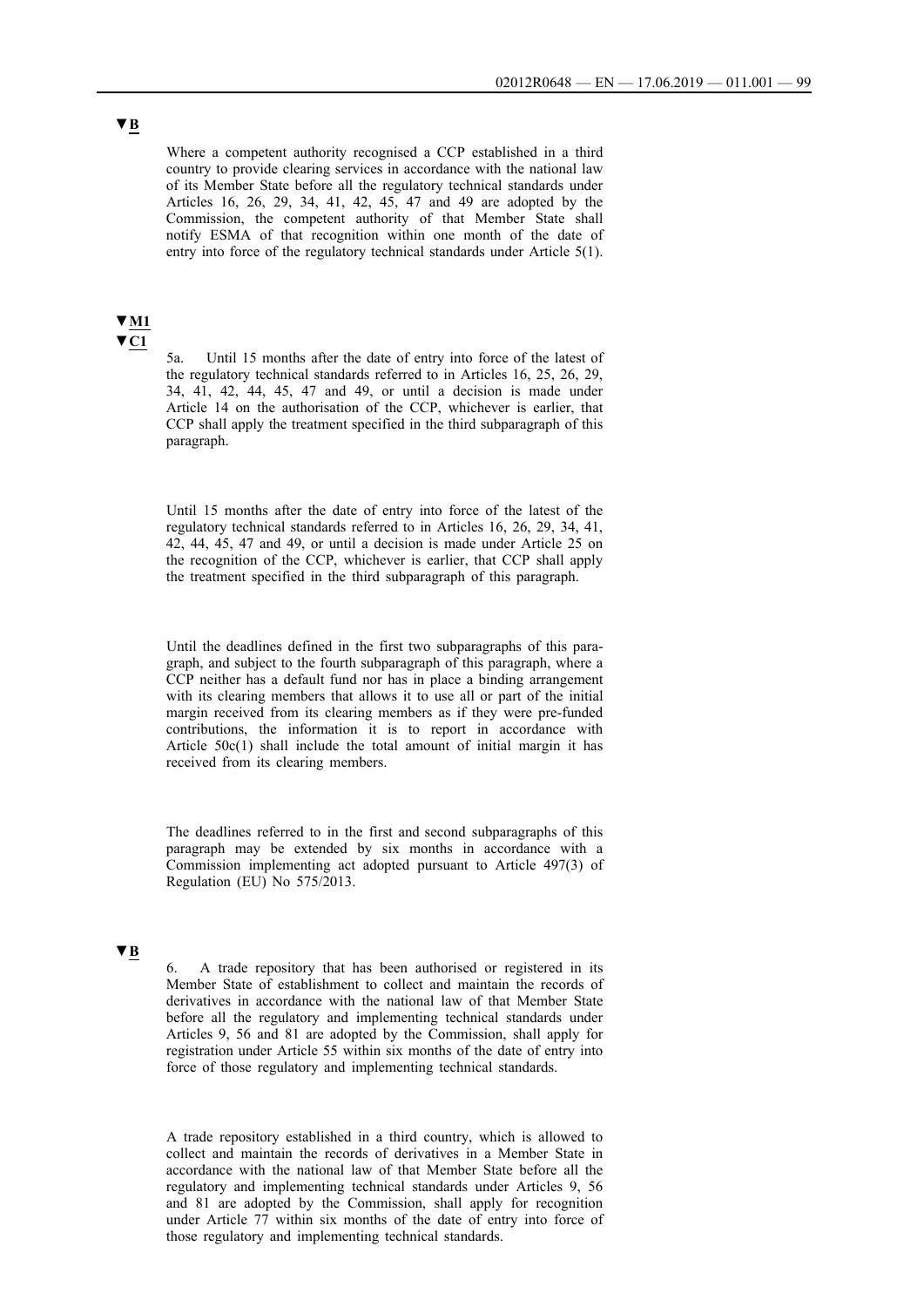7. Until a decision is made under this Regulation on the registration or recognition of a trade repository, the respective national rules on authorisation, registration and recognition of trade repositories shall continue to apply and the trade repository shall continue to be supervised by the competent authority of its Member State of establishment or recognition.

8. A trade repository that has been authorised or registered in its Member State of establishment to collect and maintain the records of derivatives in accordance with the national law of that Member State before the regulatory and implementing technical standards under Articles 56 and 81 are adopted by the Commission, can be used to meet the reporting requirement under Article 9 until the time a decision is made on the registration of the trade repository under this Regulation.

A trade repository established in a third country which has been allowed to collect and maintain the records of derivatives in accordance with the national law of a Member State before all the regulatory and implementing technical standards under Articles 56 and 81 are adopted by the Commission, can be used to meet the reporting requirement under Article 9 until the time a decision is made on the recognition of the trade repository under this Regulation.

9. Notwithstanding Article 81(3)(f), where no international agreement is in place between a third country and the Union as referred to in Article 75, a trade repository may make the necessary information available to the relevant authorities of that third country until 17 August 2013 provided that it notifies ESMA.

#### *Article 90*

## **Staff and resources of ESMA**

By 31 December 2012, ESMA shall assess the staffing and resources needs arising from the assumption of its powers and duties in accordance with this Regulation and submit a report to the European Parliament, the Council and the Commission.

## *Article 91*

### **Entry into force**

This Regulation shall enter into force on the twentieth day following that of its publication in the *Official Journal of the European Union*.

This Regulation shall be binding in its entirety and directly applicable in all Member States.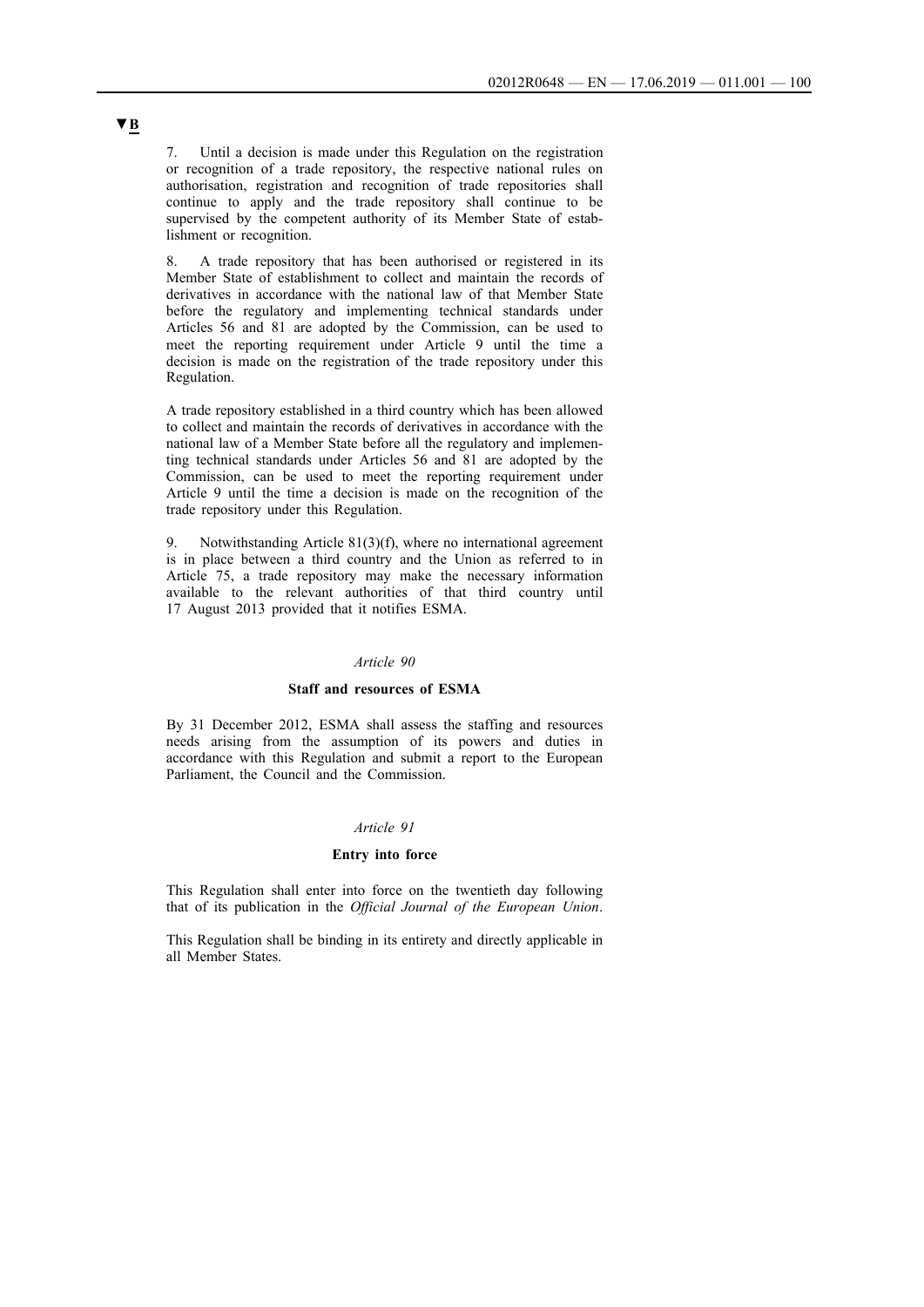### *ANNEX I*

### **List of infringements referred to in Article 65(1)**

- I. Infringements relating to organisational requirements or conflicts of interest:
	- (a) a trade repository infringes Article 78(1) by not having robust governance arrangements which include a clear organisational structure with well-defined, transparent and consistent lines of responsibility and adequate internal control mechanisms, including sound administrative and accounting procedures, which prevent the disclosure of confidential information;
	- (b) a trade repository infringes Article 78(2) by not maintaining or operating effective written organisational and administrative arrangements to identify and manage any potential conflicts of interest concerning its managers, its employees, and any person directly or indirectly linked to them by close links;
	- (c) a trade repository infringes Article 78(3) by not establishing adequate policies and procedures sufficient to ensure compliance, including that of its managers and employees, with all the provisions of this Regulation;
	- (d) a trade repository infringes Article 78(4) by not maintaining or operating an adequate organisational structure to ensure continuity and orderly functioning of the trade repository in the performance of its services and activities;
	- (e) a trade repository infringes Article 78(5) by not separating operationally its ancillary services from its function of centrally collecting and maintaining records of derivatives;
	- (f) a trade repository infringes Article 78(6) by not ensuring that its senior management and the members of the board are of sufficiently good repute and experience so as to ensure the sound and prudent management of the trade repository;
	- (g) a trade repository infringes Article 78(7) by not having objective non-discriminatory and publicly disclosed requirements for access by services providers and undertakings subject to the reporting obligation under Article 9;
	- (h) a trade repository infringes Article 78(8) by not publicly disclosing the prices and fees associated with services provided under this Regulation, by not allowing reporting entities to access specific services separately or by charging prices and fees that are not cost related;

## **▼M11**

- (i) a trade repository infringes point (a) of Article 78(9) by not establishing adequate procedures for the effective reconciliation of data between trade repositories;
- (i) a trade repository infringes point (b) of Article  $78(9)$  by not establishing adequate procedures to verify the completeness and correctness of the data reported;
- (k) a trade repository infringes point (c) of Article 78(9) by not establishing adequate policies for the orderly transfer of data to other trade repositories where requested by the counterparties and CCPs referred to in Article 9 or where otherwise necessary.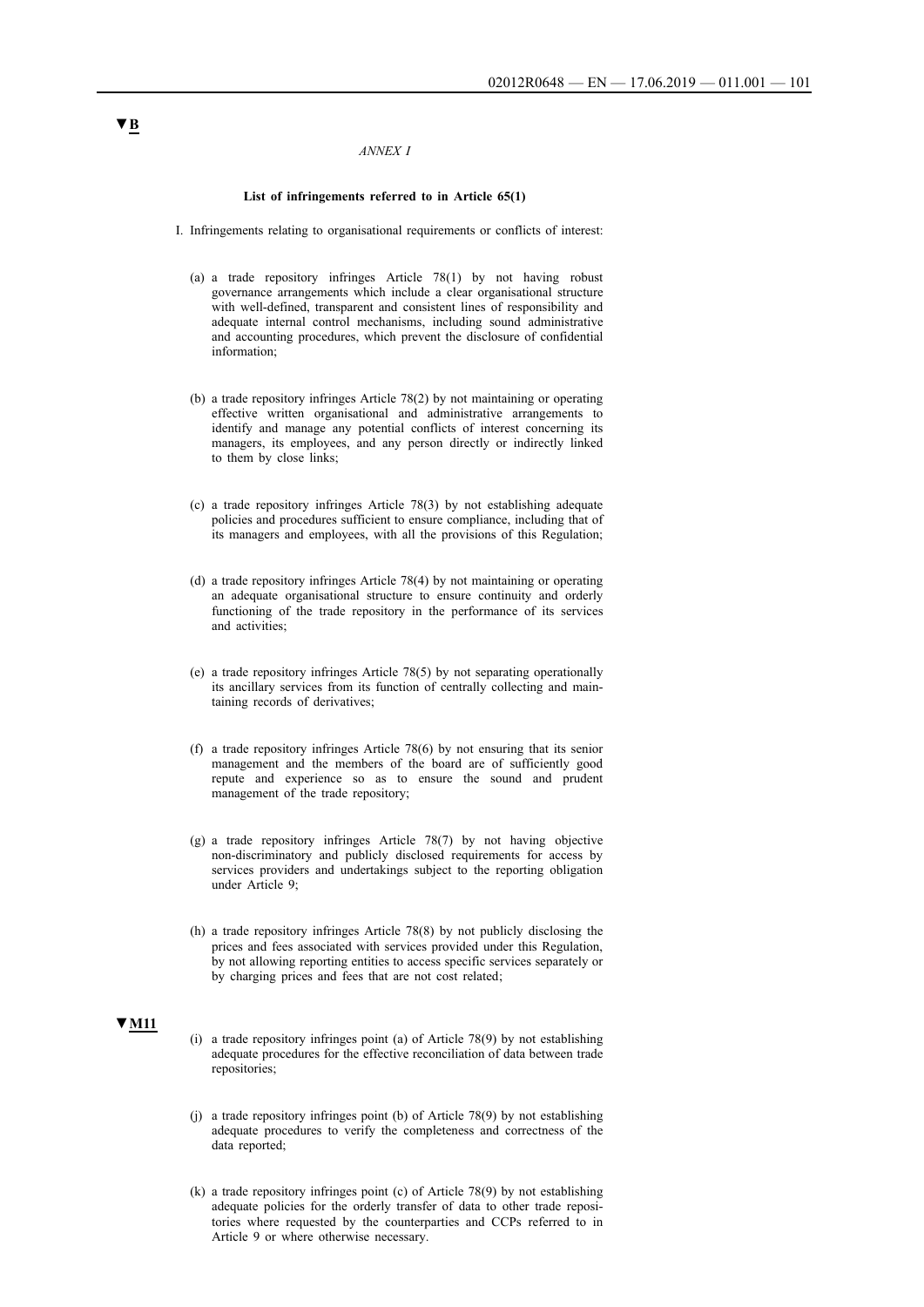- II. Infringements relating to operational requirements:
	- (a) a trade repository infringes Article 79(1) by not identifying sources of operational risk or by not minimising those risks through the development of appropriate systems, controls and procedures;
	- (b) a trade repository infringes Article 79(2) by not establishing, implementing or maintaining an adequate business continuity policy and disaster recovery plan aimed at ensuring the maintenance of its functions, the timely recovery of operations and the fulfilment of the trade repository's obligations;
	- (c) a trade repository infringes Article 80(1) by not ensuring the confidentiality, integrity or protection of the information received under Article 9;
	- (d) a trade repository infringes Article 80(2) by using the data that it receives under this Regulation for commercial purposes without the relevant counterparties having provided their consent;
	- (e) a trade repository infringes Article 80(3) by not promptly recording the information received under Article 9 or by not maintaining it for at least 10 years following the termination of the relevant contracts or by not employing timely and efficient record-keeping procedures to document changes to recorded information;
	- (f) a trade repository infringes Article 80(4) by not calculating the positions by class of derivatives and by reporting entity based on the details of the derivative contracts reported in accordance with Article 9;
	- (g) a trade repository infringes Article 80(5) by not allowing the parties to a contract to access and correct the information on that contract in a timely manner;
	- (h) a trade repository infringes Article 80(6) by not taking all reasonable steps to prevent any misuse of the information maintained in its systems.
- III. Infringements relating to transparency and the availability of information:
	- (a) a trade repository infringes Article 81(1) by not regularly publishing, in an easily accessible way, aggregate positions by class of derivatives on the contracts reported to it;
	- (b) a trade repository infringes Article 81(2) by not allowing the entities referred to in Article 81(3) direct and immediate access to the details of derivatives contracts they need to fulfil their respective responsibilities and mandates.
- IV. Infringements relating to obstacles to the supervisory activities:
	- (a) a trade repository infringes Article 61(1) by providing incorrect or misleading information in response to a simple request for information by ESMA in accordance with Article 61(2) or in response to a decision by ESMA requiring information in accordance with Article 61(3);
	- (b) a trade repository provides incorrect or misleading answers to questions asked pursuant to Article  $62(1)(c)$ ;
	- (c) a trade repository does not comply in due time with a supervisory measure adopted by ESMA pursuant to Article 73 ;

### **▼M11**

(d) a trade repository infringes Article 55(4) by not notifying ESMA in due time of any material changes to the conditions for its registration.